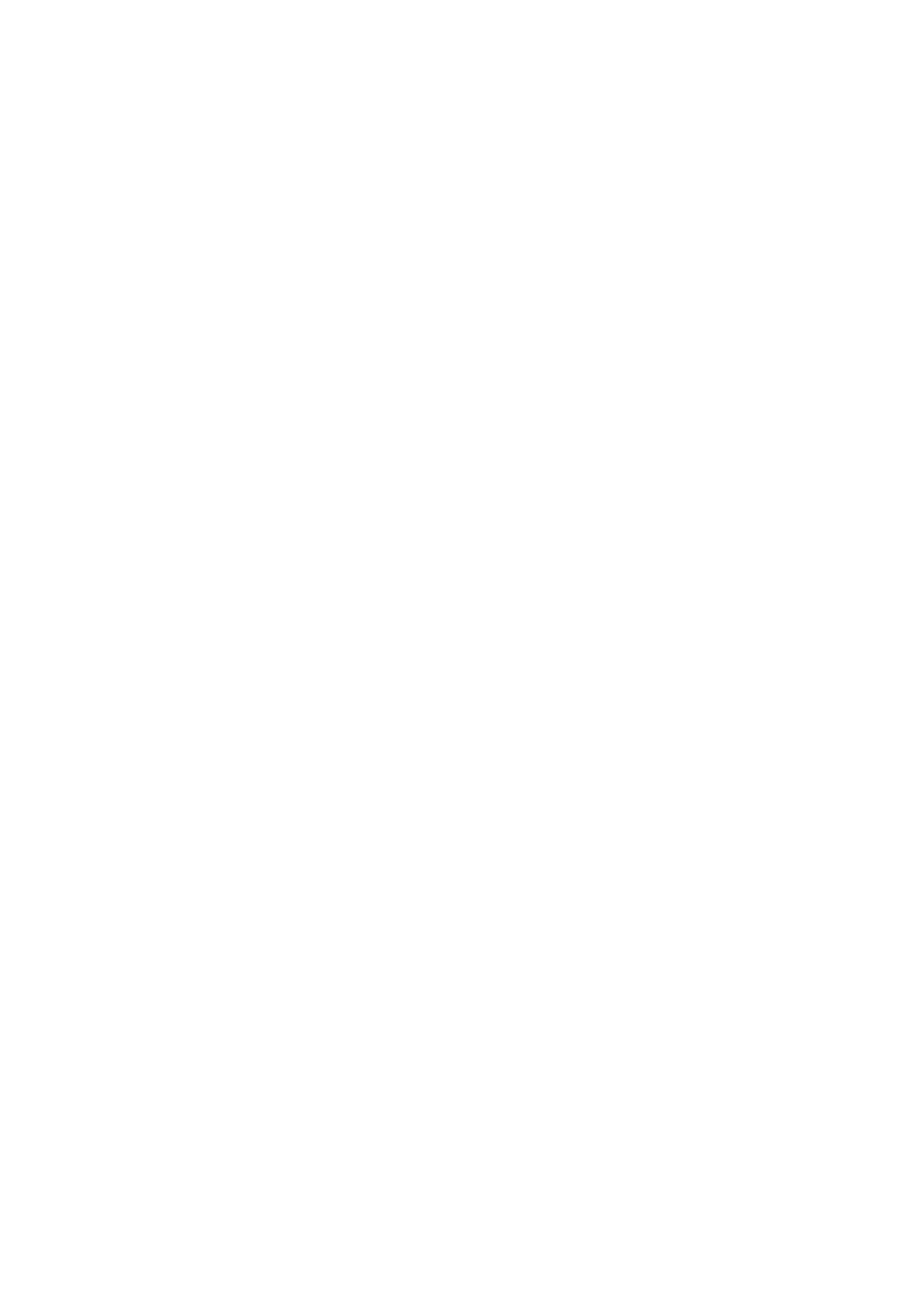Western Australia

# **Petroleum (Submerged Lands) (Resource Management and Administration) Regulations 2015**

## **Contents**

## **Part 1 — Preliminary**

| 1.  | Citation                                                                  | $\mathbf{1}$ |
|-----|---------------------------------------------------------------------------|--------------|
| 2.  | Commencement                                                              |              |
| 3.  | Objects of regulations                                                    |              |
| 4.  | Terms used                                                                | 2            |
|     | Part 2 — Surveys                                                          |              |
| 5.  | Requirement for approval of survey                                        | 6            |
| 6.  | Application for approval of survey                                        | 6            |
| 7.  | Time for making application                                               |              |
| 8.  | Minister may request more information                                     |              |
| 9.  | Decision on application                                                   |              |
|     | Part 3 — Management of well                                               |              |
|     | activities                                                                |              |
|     | Division 1 — Well management plan                                         |              |
|     | Subdivision 1 — Requirements relating to approved<br>well management plan |              |
| 10. | Requirement to have approved well management                              |              |
|     | plan                                                                      | 9            |
| 11. | Requirement to undertake well activity in                                 |              |
|     | accordance with approved well management plan                             | 10           |

As at 15 Jan 2022 Version 00-h0-00 Published on www.legislation.wa.gov.au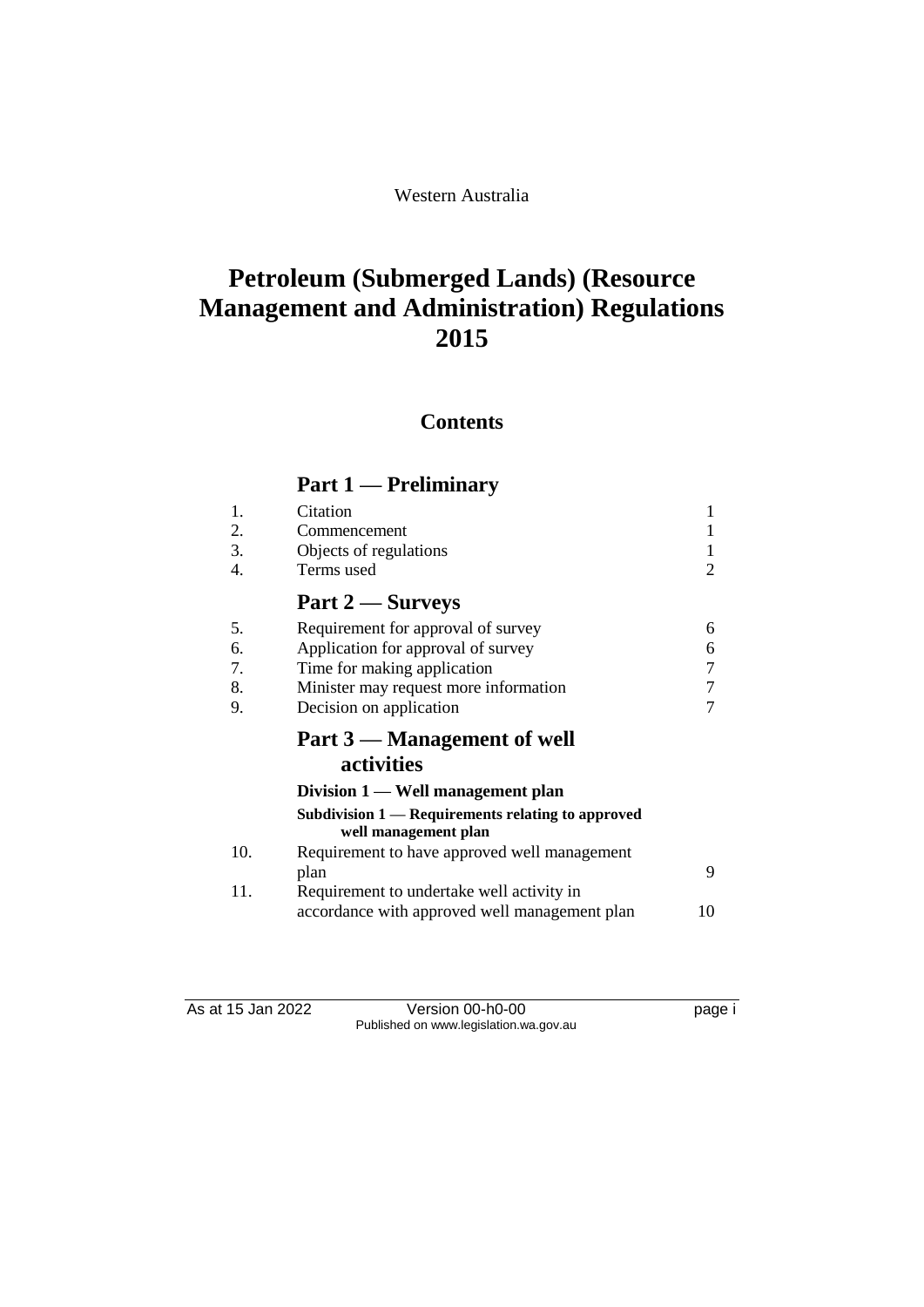#### **Contents**

|     | Subdivision 2 — Obtaining approval of well<br>management plan     |    |
|-----|-------------------------------------------------------------------|----|
| 12. | Application for approval of well management plan                  | 11 |
| 13. | Decision on well management plan                                  | 11 |
| 14. | Notice of decision                                                | 13 |
| 15. | Date on which well management plan takes effect                   | 13 |
| 16. | Criteria for approval of well management plan                     | 13 |
| 17. | Content of well management plan                                   | 14 |
| 18. | Status of well management plan                                    | 14 |
|     | Subdivision 3 - Revision of well management plan                  |    |
| 19. | Application for approval of revision of well                      |    |
|     | management plan                                                   | 15 |
| 20. | Application for approval of revision required in                  |    |
|     | certain circumstances                                             | 15 |
| 21. | Decision on application for approval of revision                  | 16 |
| 22. | Notice of decision                                                | 16 |
| 23. | Date on which revision takes effect                               | 17 |
| 24. | Revision required by Minister                                     | 17 |
| 25. | Objection to requirement to revise approved well                  |    |
|     | management plan                                                   | 17 |
| 26. | Decision on objection                                             | 18 |
| 27. | Title holder required to comply with notice                       | 19 |
|     | Subdivision 4 - Termination of well management<br>plan            |    |
| 28. | Termination of well management plan                               | 19 |
|     | Subdivision 5 - Withdrawal of approval of well<br>management plan |    |
| 29. | Reasons for withdrawal of approval                                | 19 |
| 30. | Notice of proposal to withdraw approval                           | 20 |
| 31. | Decision to withdraw approval                                     | 20 |
| 32. | Relationship between withdrawal and other                         |    |
|     | provisions                                                        | 21 |
|     | Division 2 – Control of hazards and risks                         |    |
| 33. | Requirement to control well integrity hazard or                   |    |
|     | risk                                                              | 21 |
|     | <b>Part 4 — Discovery assessment</b>                              |    |
|     | reports                                                           |    |
| 34. | Application of Part                                               | 23 |

page ii Version 00-h0-00 As at 15 Jan 2022 Published on www.legislation.wa.gov.au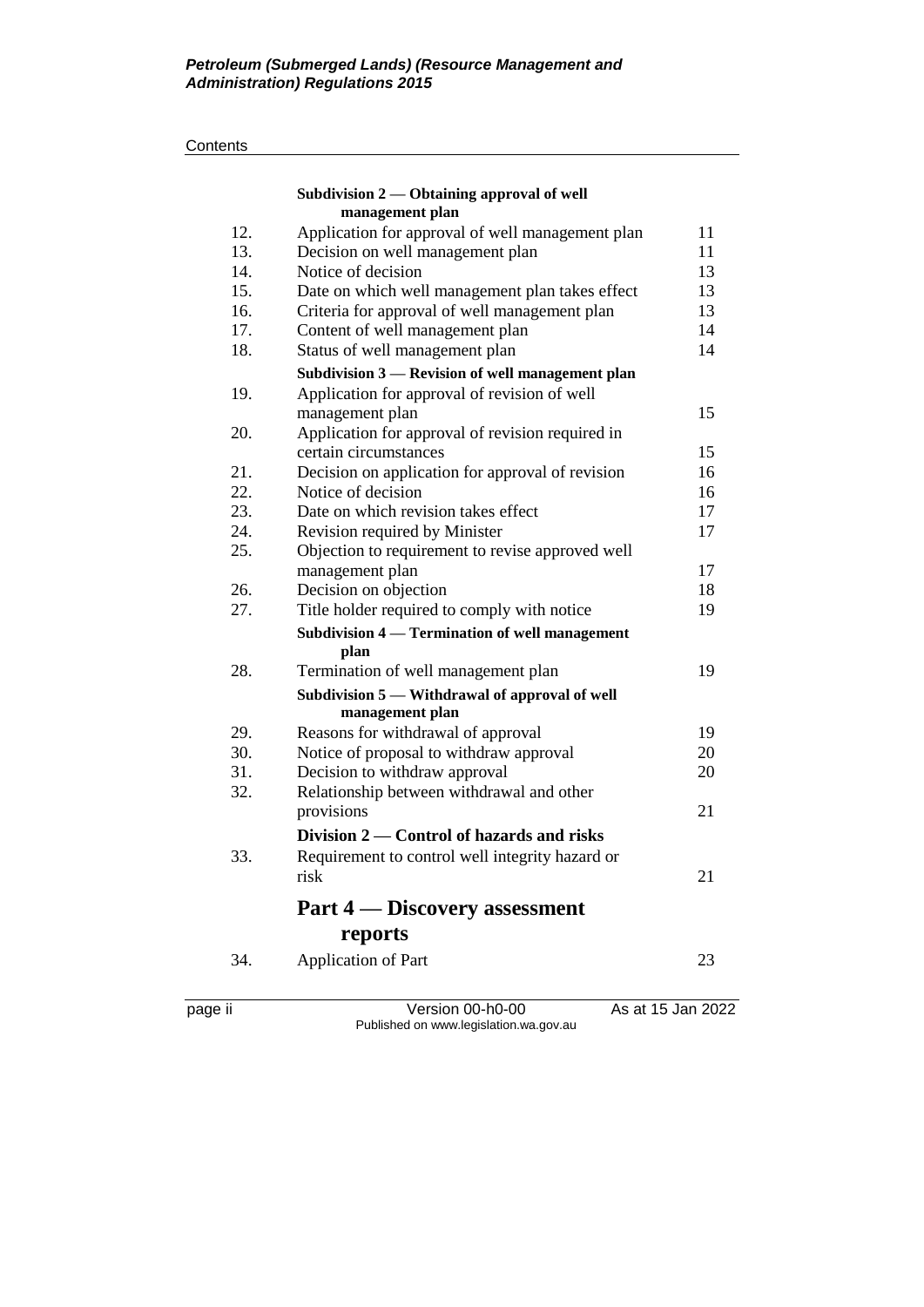|            |                                                            | Contents |
|------------|------------------------------------------------------------|----------|
|            |                                                            |          |
| 35.        | Minister may request additional information for            |          |
|            | discovery assessment report                                | 23       |
| 36.        | Requirement to provide discovery assessment                | 24       |
|            | report                                                     |          |
|            | Part 5 — Annual assessment reports                         |          |
| 37.        | Requirement to provide annual assessment report            | 25       |
| 38.        | Reports may be combined                                    | 25       |
| 39.        | Assessment report for part of year                         | 26       |
|            | Part 6 — Field management plans                            |          |
|            | Division 1 — Preliminary                                   |          |
| 40.        | Term used: licence area                                    | 27       |
|            | Division 2 — Field management plan                         |          |
|            | requirements                                               |          |
| 41.        | Requirement to have approved field management              |          |
|            | plan                                                       | 27       |
| 42.        | Requirement to undertake well activity in                  |          |
|            | accordance with approved field management plan             | 27       |
|            | Division 3 — Obtaining approval of field                   |          |
|            | management plan                                            |          |
| 43.        | Application for approval of field management plan          | 28       |
| 44.        | Decision on field management plan                          | 28       |
| 45.        | Notice of decision                                         | 29       |
| 46.        | Date on which field management plan takes effect           | 29       |
| 47.<br>48. | Criteria for approval of field management plan             | 29<br>30 |
|            | Content of field management plan                           |          |
|            | Division 4 - Revision of approved field<br>management plan |          |
| 49.        | Application for approval of revision of field              |          |
|            | management plan                                            | 30       |
| 50.        | Application for approval of revision required              |          |
|            | before major change                                        | 30       |
| 51.        | Decision on application for approval of revision           | 31       |
| 52.        | Notice of decision                                         | 32       |
| 53.        | Date on which revision takes effect                        | 32       |
| 54.        | Revision required by Minister                              | 32       |
| 55.        | Objection to requirement to revise approved field          |          |
|            | management plan                                            | 33       |
|            |                                                            |          |

As at 15 Jan 2022 Version 00-h0-00 page iii Published on www.legislation.wa.gov.au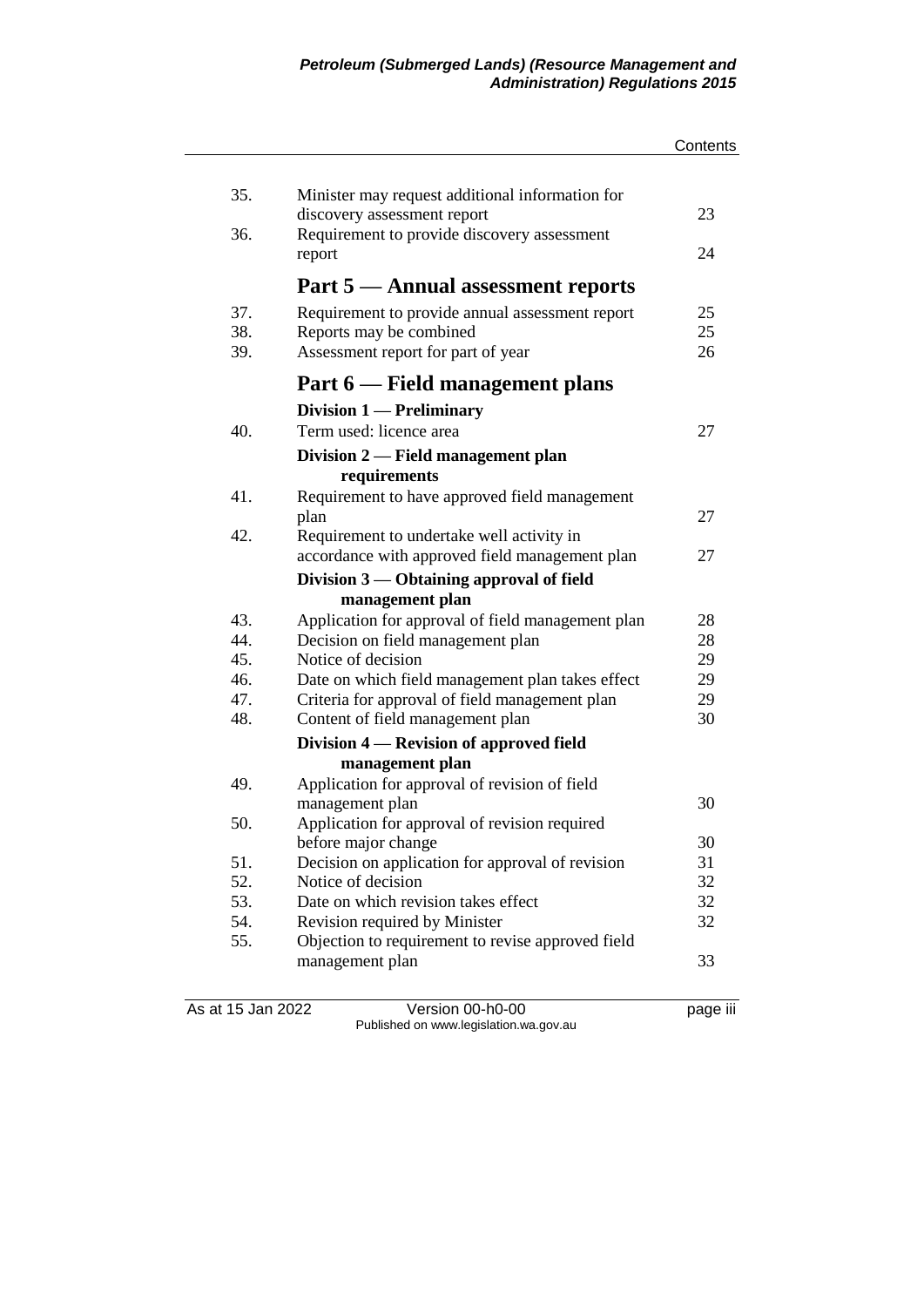#### **Contents**

| 56.<br>57. | Decision on objection<br>Requirement to comply with notice | 33<br>34 |
|------------|------------------------------------------------------------|----------|
|            | Division 5 - Recovery of petroleum before field            |          |
|            | management plan approved                                   |          |
| 58.        | Application for approval to undertake recovery of          |          |
|            | petroleum without approved field management                |          |
|            | plan                                                       | 34       |
| 59.        | Decision on application                                    | 35       |
| 60.        | Notice of decision on application                          | 35       |
| 61.        | Permitted period                                           | 36       |
|            | Part 7 – Notification of significant                       |          |
|            | events                                                     |          |
| 62.        | Requirement to notify Minister of significant event        | 37       |
|            | Part 8 — Data management                                   |          |
|            | Division 1 — Preliminary                                   |          |
| 63.        | Term used: operation                                       | 39       |
|            | Division 2 — Requirements for keeping                      |          |
|            | information                                                |          |
| 64.        | Requirement to securely retain information                 | 39       |
| 65.        | Requirement to retain information so that retrieval        |          |
|            | is reasonably practicable                                  | 39       |
|            | Division 3 — Requirements for collection and               |          |
|            | retention of cores, cuttings and samples                   |          |
| 66.        | Requirement to securely retain core, cutting or<br>sample  | 40       |
| 67.        | Requirement to retain core, cutting or sample in           |          |
|            | Australia                                                  | 40       |
| 68.        | Requirement to return core, cutting or sample to           |          |
|            | Australia                                                  | 40       |
| 69.        | Requirement to provide report about overseas               |          |
|            | analysis of core, cutting or sample                        | 41       |
| 70.        | Requirement to retain core, cutting or sample so           |          |
|            | that retrieval is reasonably practicable                   | 41       |

page iv Version 00-h0-00 As at 15 Jan 2022 Published on www.legislation.wa.gov.au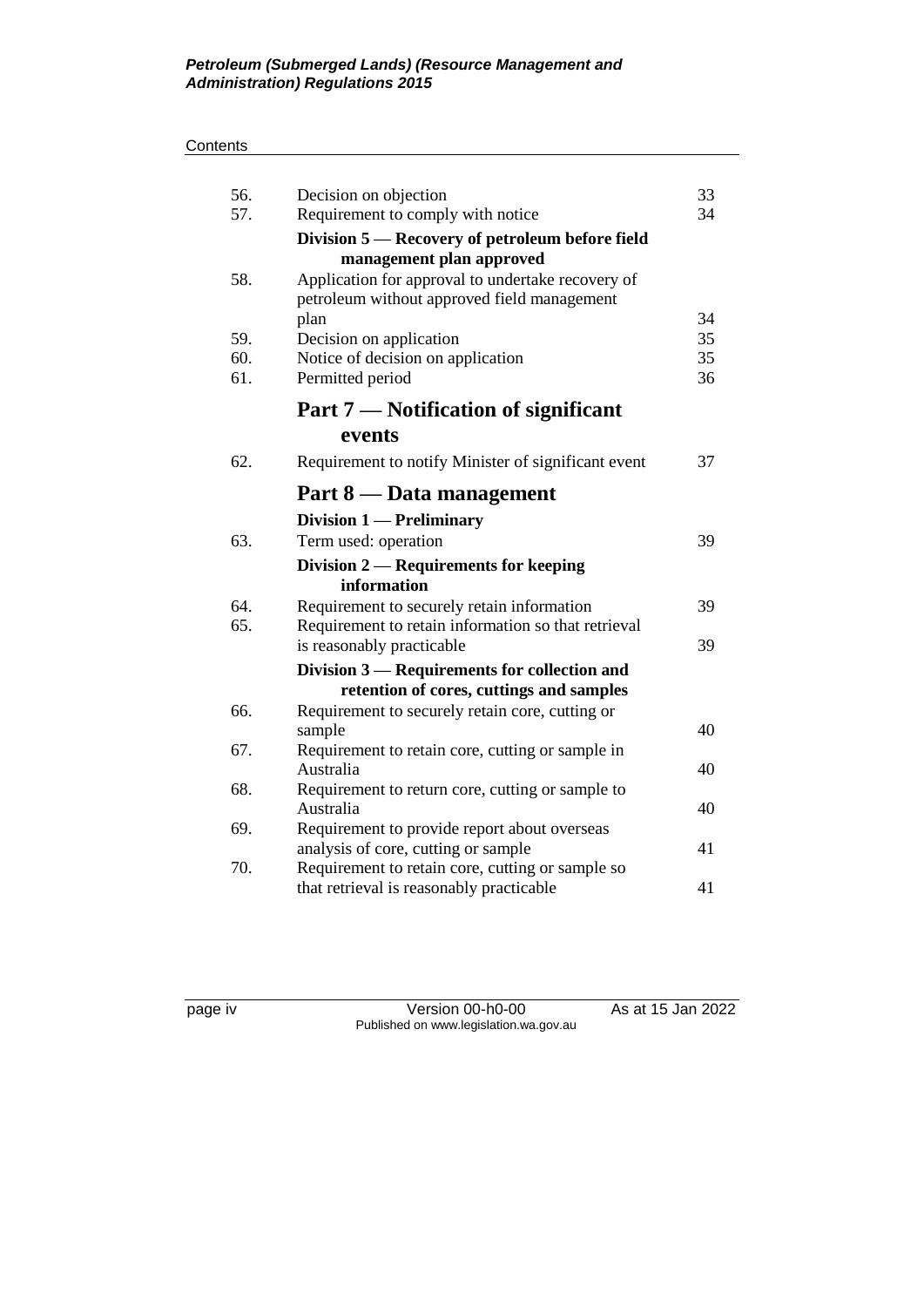|     |                                                   | Contents |
|-----|---------------------------------------------------|----------|
|     | Division 4 — Requirements for giving reports      |          |
|     | and samples                                       |          |
|     | Subdivision 1 - Reports about well activities     |          |
| 71. | Daily well activity report                        | 42       |
| 72. | Final well activity report and data               | 42       |
| 73. | Well completion report and data                   | 43       |
|     | <b>Subdivision 2 – Reports about surveys</b>      |          |
| 74. | Weekly survey report                              | 44       |
| 75. | Survey acquisition report and data                | 44       |
| 76. | Survey processing report and data                 | 45       |
| 77. | Survey interpretation report and data             | 47       |
|     | <b>Subdivision 3 — Production reports</b>         |          |
| 78. | Monthly production report from licensee           | 48       |
|     | Subdivision 4 — Cores, cuttings and samples       |          |
| 79. | Requirement to give core, cutting or sample       | 49       |
|     |                                                   |          |
|     | Part 9 — Release of technical                     |          |
|     | information about petroleum                       |          |
|     | Division $1$ — Preliminary                        |          |
| 80. | Terms used                                        | 52       |
| 81. | Meaning of excluded information                   | 54       |
|     | Division 2 — Classification of documentary        |          |
|     | information                                       |          |
| 82. | Meaning of permanently confidential information   | 56       |
| 83. | Meaning of interpretative information             | 57       |
| 84. | Classification dispute notice                     | 58       |
| 85. | Making an objection                               | 60       |
| 86. | Consideration of objection                        | 61       |
| 87. | When objection ceases to be in force              | 61       |
|     | Division 3 – Release of documentary               |          |
|     | information                                       |          |
| 88. | Purpose of Division                               | 62       |
| 89. | Release of open information about survey or well  | 62       |
| 90. | Release of basic disclosable information          | 62       |
| 91. | Release of interpretative disclosable information | 66       |
| 92. | Release of documentary information: prior         |          |
|     | availability or consent                           | 67       |
| 93. | Fees for documentary information                  | 67       |
|     |                                                   |          |

As at 15 Jan 2022 Version 00-h0-00 Page v Published on www.legislation.wa.gov.au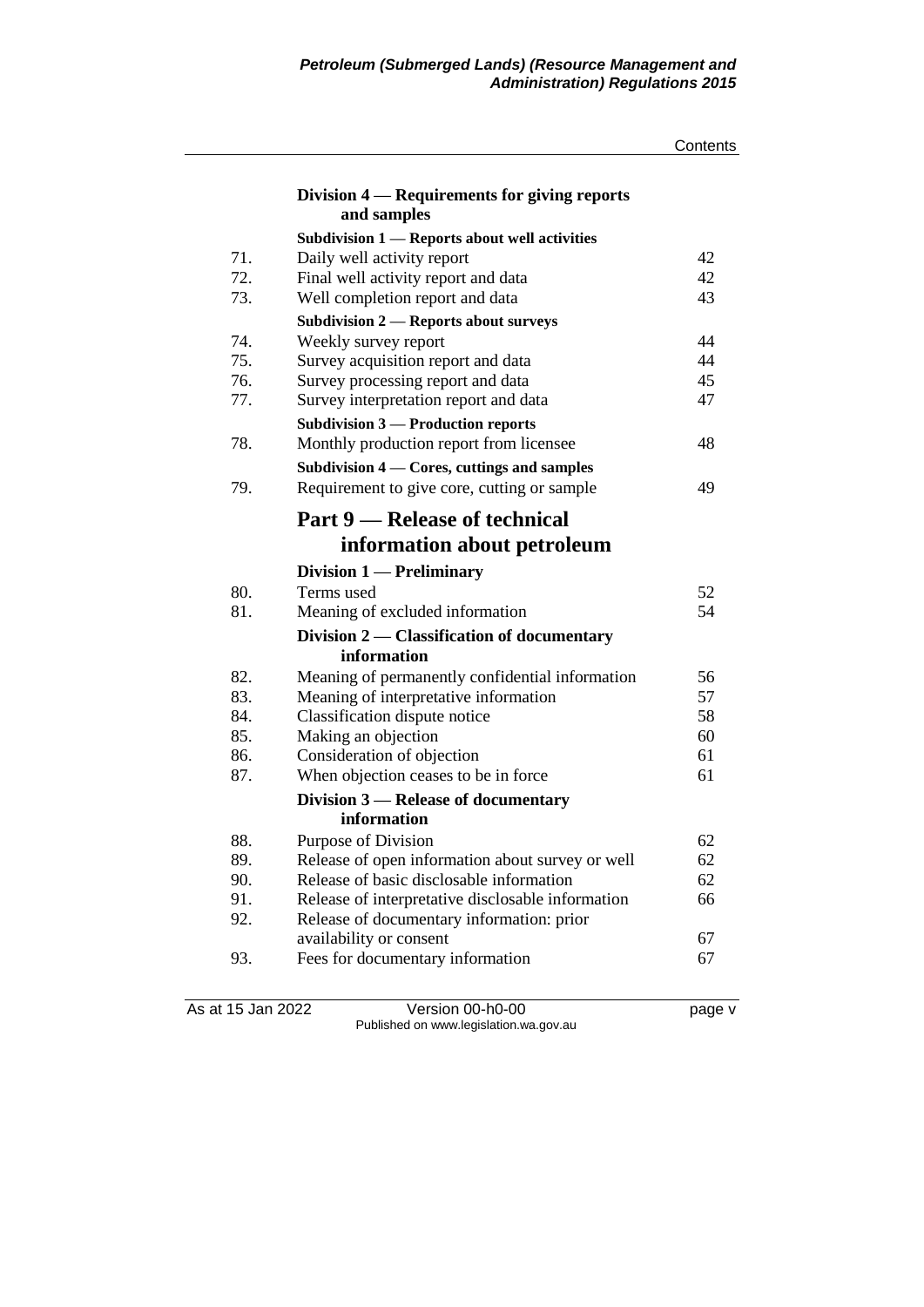#### **Contents**

| 93A.                       | Release of documentary information to Director<br>General of Finance for royalties activities                                                                                                                        | 68                   |
|----------------------------|----------------------------------------------------------------------------------------------------------------------------------------------------------------------------------------------------------------------|----------------------|
| 94.<br>95.<br>96.<br>97.   | Division 4 – Release of mining samples<br>Purpose of Division<br>Release of mining samples after relevant day<br>Release of mining samples: prior availability or<br>consent<br>Fees for inspection of mining sample | 70<br>70<br>71<br>72 |
|                            | Part 10 — Transitional provisions                                                                                                                                                                                    |                      |
| 98.<br>99.<br>100.<br>101. | Terms used<br>Existing surveys<br>Existing well activities<br>Existing recovery operations                                                                                                                           | 73<br>73<br>73<br>74 |
|                            | Schedule 1 — Well management plan                                                                                                                                                                                    |                      |
|                            | Schedule 2 — Annual assessment<br>report<br>Division 1 — Required information: permittee<br>Division 2 — Required information: lessee<br>Division 3 — Required information: licensee                                 |                      |
|                            | Schedule 3 — Field management plan                                                                                                                                                                                   |                      |
|                            | Schedule $4$ — Daily well activity<br>report                                                                                                                                                                         |                      |
|                            | Schedule 5 — Final well activity data                                                                                                                                                                                |                      |
|                            | Schedule 6 — Final well activity<br>report                                                                                                                                                                           |                      |
|                            | Schedule 7 — Well completion data                                                                                                                                                                                    |                      |
|                            | Schedule 8 — Well completion report                                                                                                                                                                                  |                      |
|                            | Schedule 9 — Weekly survey report                                                                                                                                                                                    |                      |

page vi Version 00-h0-00 As at 15 Jan 2022 Published on www.legislation.wa.gov.au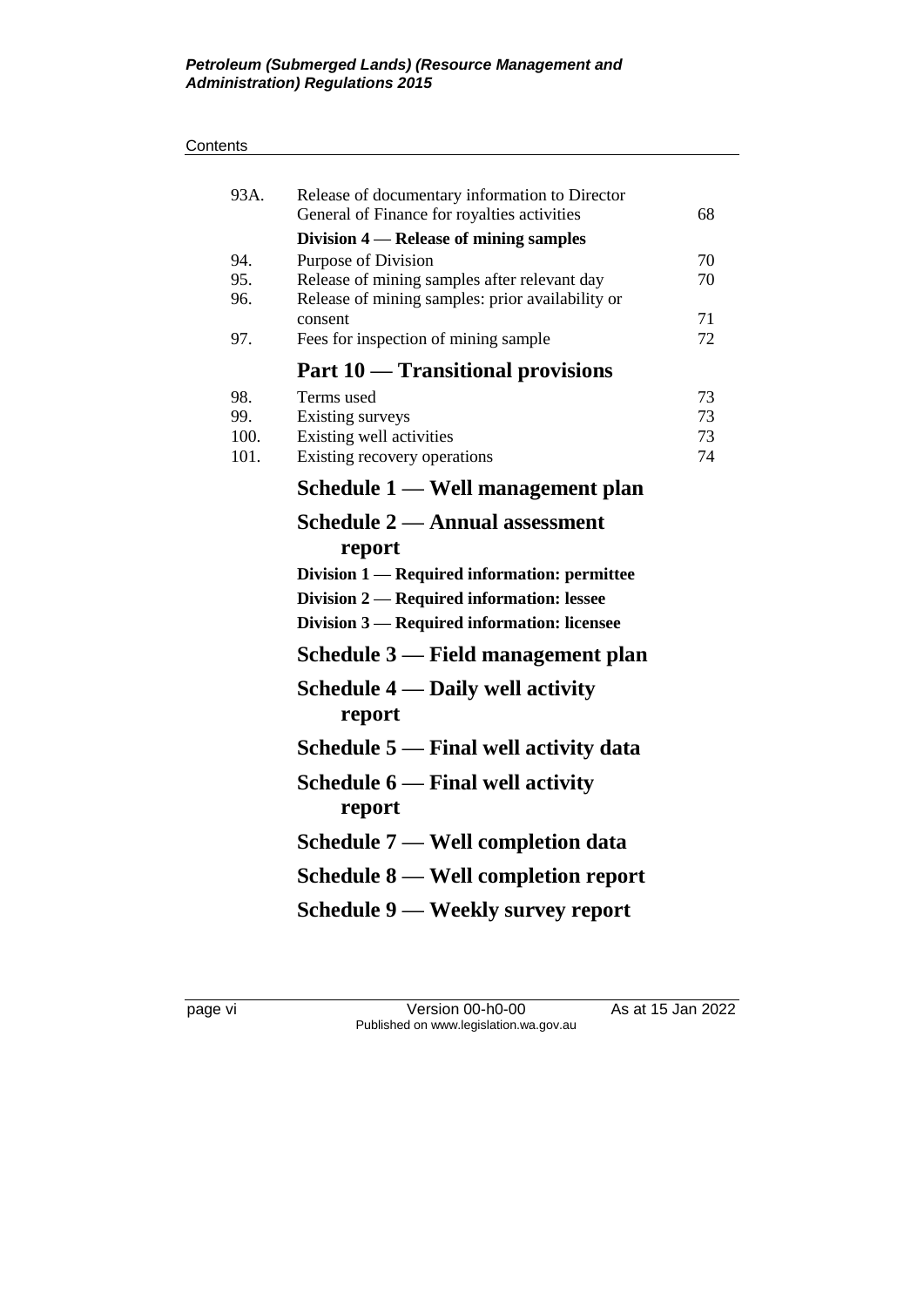**Contents** 

| Schedule 10 — Survey acquisition           |     |
|--------------------------------------------|-----|
| data                                       |     |
| Division 1 - Seismic surveys               |     |
| Division 2 - Other surveys                 |     |
| Schedule $11$ — Survey acquisition         |     |
| report                                     |     |
| <b>Schedule 12 – Processed survey data</b> |     |
| Division $1 - 2D$ seismic surveys          |     |
| Division $2 - 3D$ seismic surveys          |     |
| Division $3$ — Other surveys               |     |
| Schedule 13 — Survey processing            |     |
| report                                     |     |
| <b>Schedule 14 – Interpretative survey</b> |     |
| data                                       |     |
| <b>Schedule 15 – Survey interpretation</b> |     |
| report                                     |     |
| Schedule $16$ — Monthly production         |     |
| report                                     |     |
| <b>Notes</b>                               |     |
| Compilation table                          | 110 |
|                                            |     |
| <b>Defined terms</b>                       |     |

As at 15 Jan 2022 Version 00-h0-00 page vii Published on www.legislation.wa.gov.au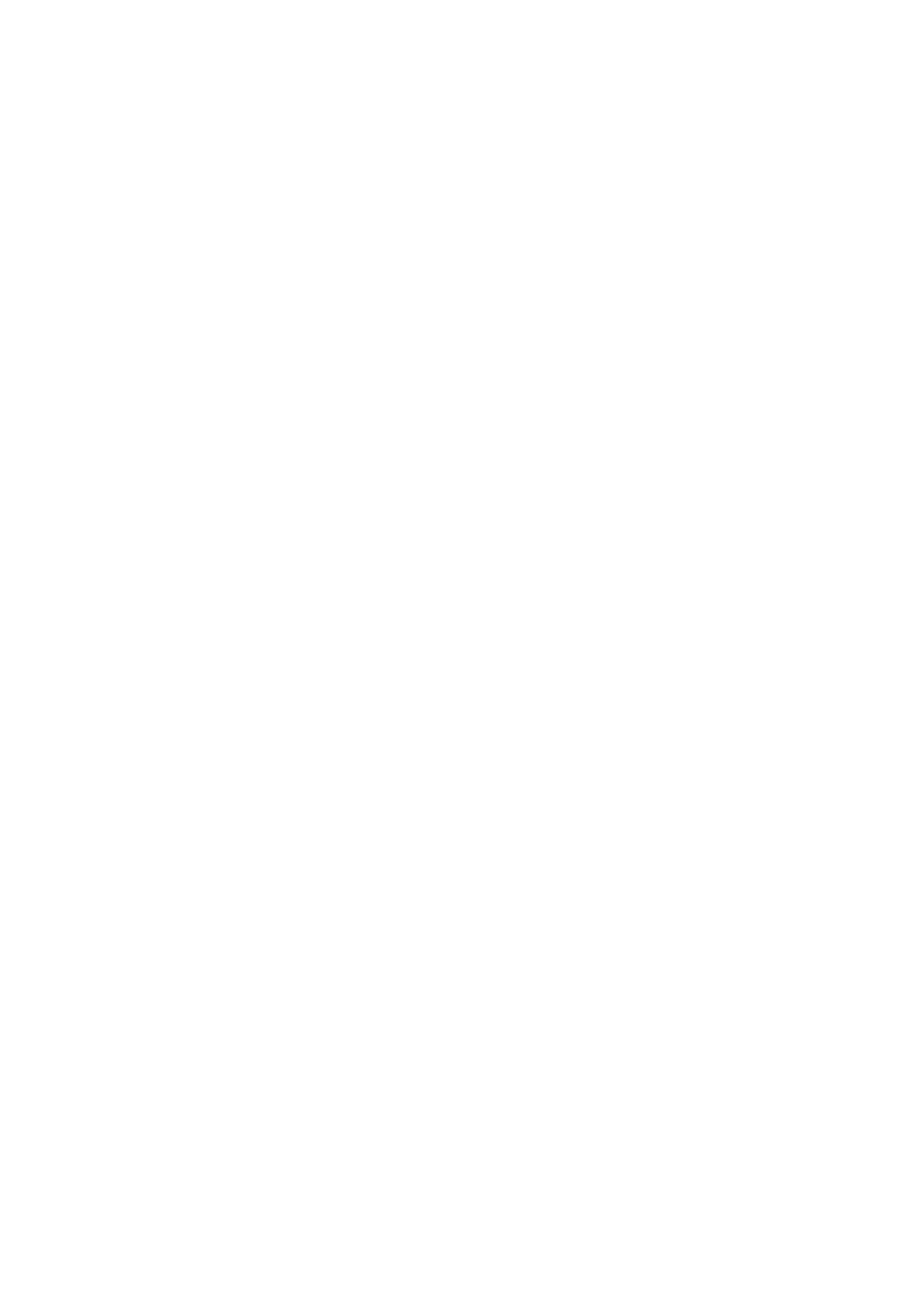Petroleum (Submerged Lands) Act 1982

# **Petroleum (Submerged Lands) (Resource Management and Administration) Regulations 2015**

## **Part 1 — Preliminary**

### **1. Citation**

These regulations are the *Petroleum (Submerged Lands) (Resource Management and Administration) Regulations 2015*.

## **2. Commencement**

These regulations come into operation as follows —

- (a) regulations 1 and  $2$  on the day on which these regulations are published in the *Gazette* (*gazettal day*);
- (b) Part 9 on the day on which the *Petroleum and Energy Legislation Amendment Act 2010* section 163 comes into operation;
- (c) the rest of the regulations on the day after gazettal day.

## **3. Objects of regulations**

The objects of these regulations are —

- (a) to ensure that operations relating to the exploration for petroleum or the recovery of petroleum in the State are —
	- (i) carried out in a proper and workmanlike manner and in accordance with good oil-field practice; and

As at 15 Jan 2022 Version 00-h0-00 page 1 Published on www.legislation.wa.gov.au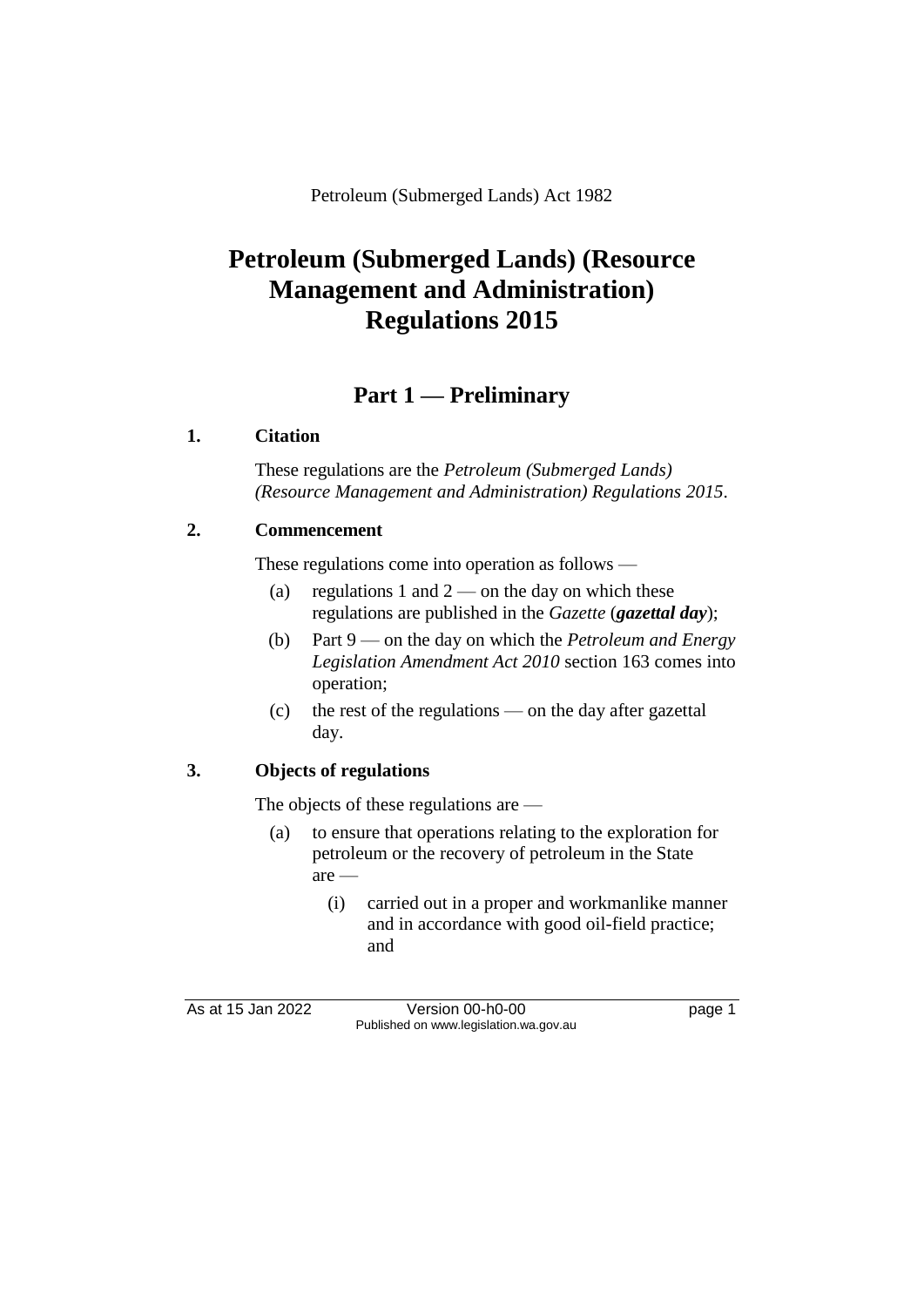|    |                   | (ii)<br>compatible with the optimum long-term recovery<br>of petroleum; and                                                                                                                     |
|----|-------------------|-------------------------------------------------------------------------------------------------------------------------------------------------------------------------------------------------|
|    |                   | (iii)<br>carried out in a way that reduces the risk of<br>aquifer contamination;                                                                                                                |
|    |                   | and                                                                                                                                                                                             |
|    | (b)               | to ensure that the Minister is informed, in a timely and<br>consistent manner, of -                                                                                                             |
|    |                   | (i)<br>the exploration for petroleum; and                                                                                                                                                       |
|    |                   | (ii)<br>the discovery of petroleum; and                                                                                                                                                         |
|    |                   | (iii)<br>the appraisal of discoveries; and                                                                                                                                                      |
|    |                   | (iv)<br>operations relating to the recovery of petroleum;<br>and                                                                                                                                |
|    |                   | the results of those operations;<br>(v)                                                                                                                                                         |
|    |                   | and                                                                                                                                                                                             |
|    | (c)               | to provide a framework for encouraging the adequate<br>collection, retention and timely dissemination of<br>petroleum data; and                                                                 |
|    | (d)               | to assist in ensuring the adequacy of the data acquired;<br>and                                                                                                                                 |
|    | (e)               | to allow for the efficient management of data<br>confidentiality and the disclosure of data on completion<br>of the relevant confidentiality periods.                                           |
| 4. | <b>Terms</b> used |                                                                                                                                                                                                 |
|    |                   | In these regulations, unless the contrary intention appears —                                                                                                                                   |
|    |                   | <i>approved field management plan</i> means a field management<br>plan that has been approved under regulation 44 and includes<br>such a plan as revised from time to time under regulation 51; |

*approved well management plan* means a well management plan that has been approved under regulation 13 and includes such a plan as revised from time to time under regulation 21;

page 2 Version 00-h0-00 As at 15 Jan 2022 Published on www.legislation.wa.gov.au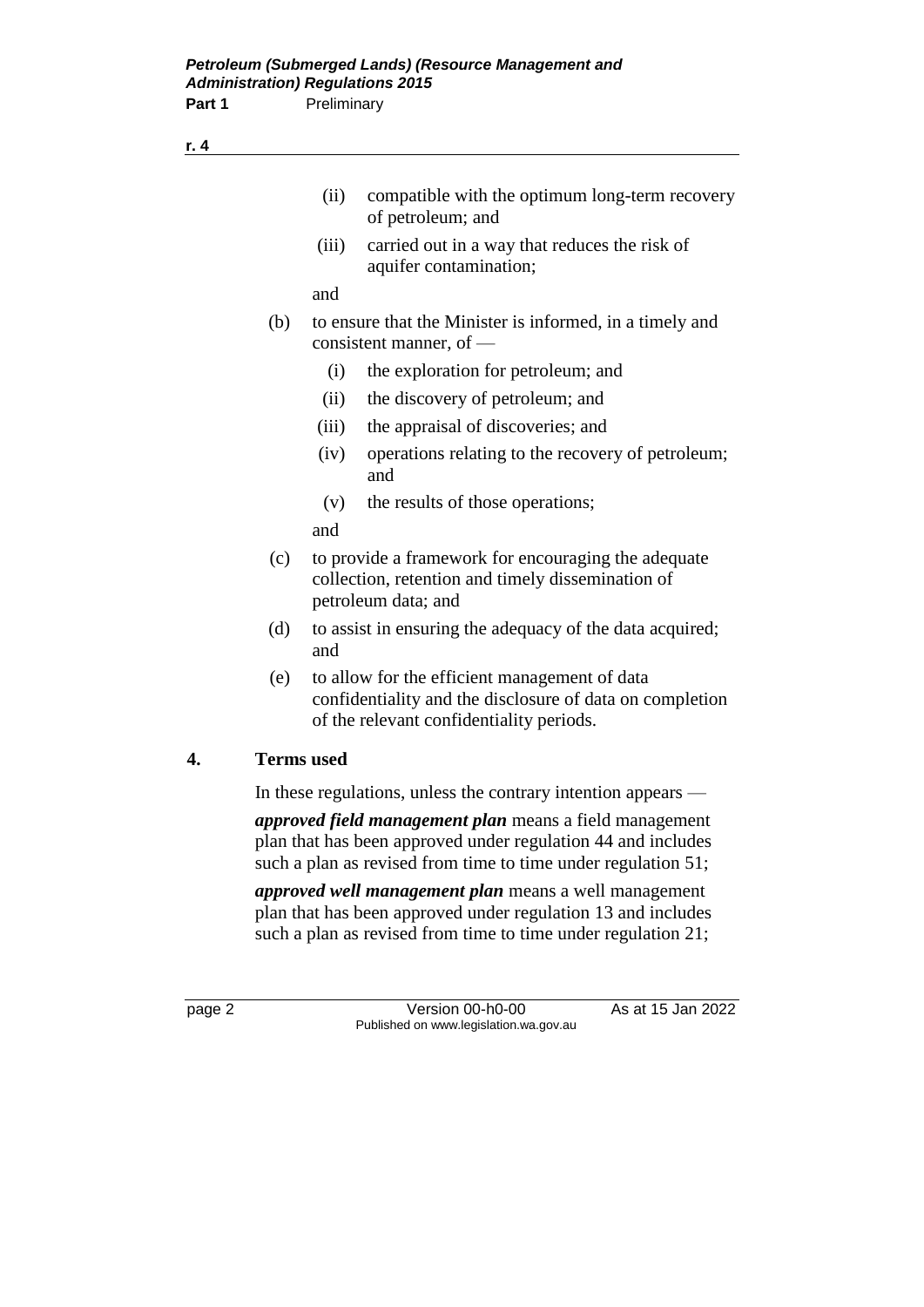**r. 4**

*drilling activity* includes exploratory drilling, production drilling, appraisal drilling and well drilling;

*each well activity*, in relation to a well management plan, means each well activity to which the plan relates;

*field*, in relation to an approved field management plan, means an area within a title area that is subject to the plan;

*instrument* means any of the following —

- (a) a title;
- (b) an infrastructure licence;
- (c) a pipeline licence;
- (d) a special prospecting authority;
- (e) an access authority;
- (f) an instrument of consent under section 123 of the Act;

*instrument area* means any of the following —

- (a) a title area;
- (b) an area in respect of which an infrastructure licence is in force;
- (c) an area in respect of which a pipeline licence is in force;
- (d) an area in respect of which a special prospecting authority is in force;
- (e) an area in respect of which an access authority is in force;
- (f) an area to which an instrument of consent under section 123 of the Act applies;

*instrument holder* means any of the following —

- (a) a title holder;
- (b) an infrastructure licensee;
- (c) a pipeline licensee;
- (d) the registered holder of a special prospecting authority;
- (e) the registered holder of an access authority;

As at 15 Jan 2022 Version 00-h0-00 page 3 Published on www.legislation.wa.gov.au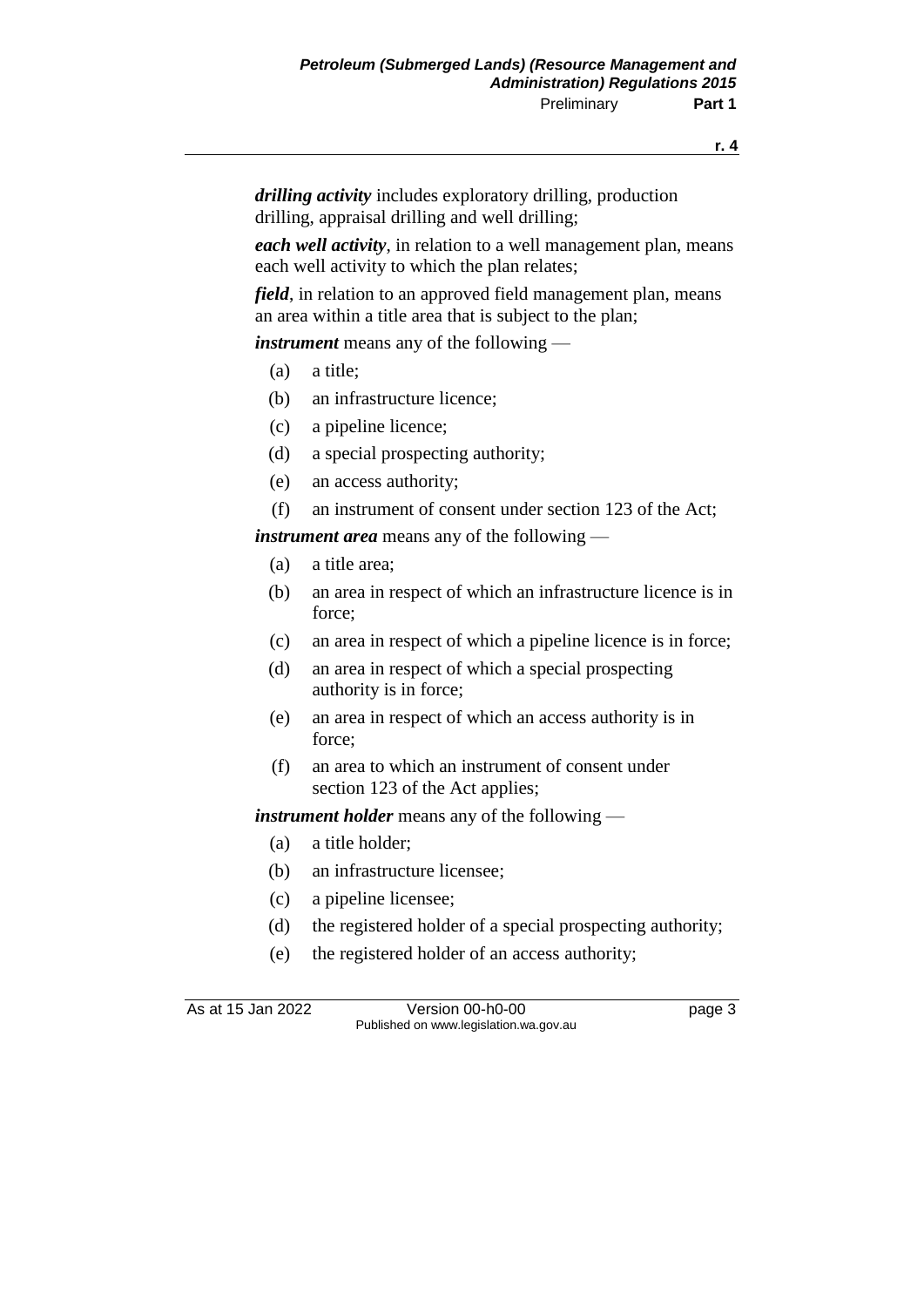(f) the person specified in an instrument of consent under section 123 of the Act;

*integrity*, in relation to a well, means that the well bore —

- (a) is under control, in accordance with an approved well management plan; and
- (b) is able to contain reservoir fluid; and
- (c) is subject only to risks that have been reduced to a level that is as low as reasonably practicable;

*produced formation material* means natural fluid or other natural material (for example, rock or sand) recovered from a well;

*requirement*, in relation to an approved field management plan or an approved well management plan, includes any condition to which the approval of the plan, or any revision of the plan, is subject;

*survey* means a geochemical survey, a geological survey, or a geophysical survey, the data from which is intended for use  $in -$ 

- (a) the exploration for petroleum; or
- (b) the appraisal of a discovery of petroleum; or
- (c) the recovery of petroleum;

*title* means any of the following —

- (a) a permit;
- (b) a lease;
- (c) a licence;

*title area* means any of the following —

- (a) a permit area;
- (b) a lease area;
- (c) a licence area;

*title holder* means any of the following —

(a) a permittee;

page 4 Version 00-h0-00 As at 15 Jan 2022 Published on www.legislation.wa.gov.au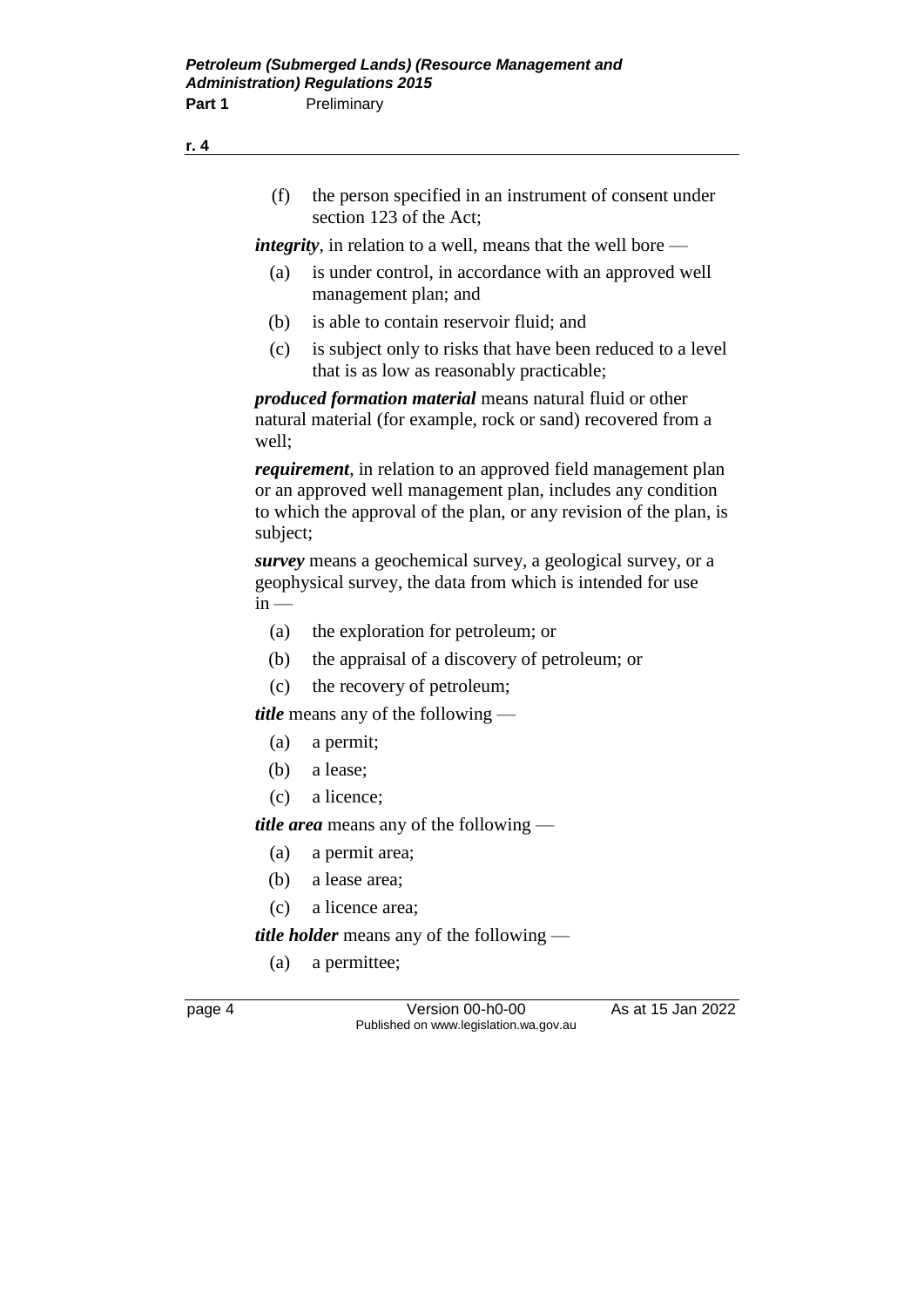**r. 4**

- (b) a lessee;
- (c) a licensee;

*treatment material* means fluid or other material introduced into a well for the purposes of operations carried out under a title and includes the following —

- (a) drilling fluid;
- (b) drilling mud;
- (c) stimulation fluid;
- (d) fracturing fluid;

*underground formation* includes a natural underground reservoir;

*well activity* means an activity relating to a well that is carried out during the life of the well;

*well integrity hazard* means an event that may —

- (a) compromise the integrity of a well; or
- (b) involve a risk of damage to
	- (i) an underground formation that contains petroleum; or
	- (ii) an aquifer; or
	- (iii) any other part of the environment;

*workover operation* means a remedial operation for the purposes of maintaining or adjusting production from a well.

As at 15 Jan 2022 Version 00-h0-00 Page 5 Published on www.legislation.wa.gov.au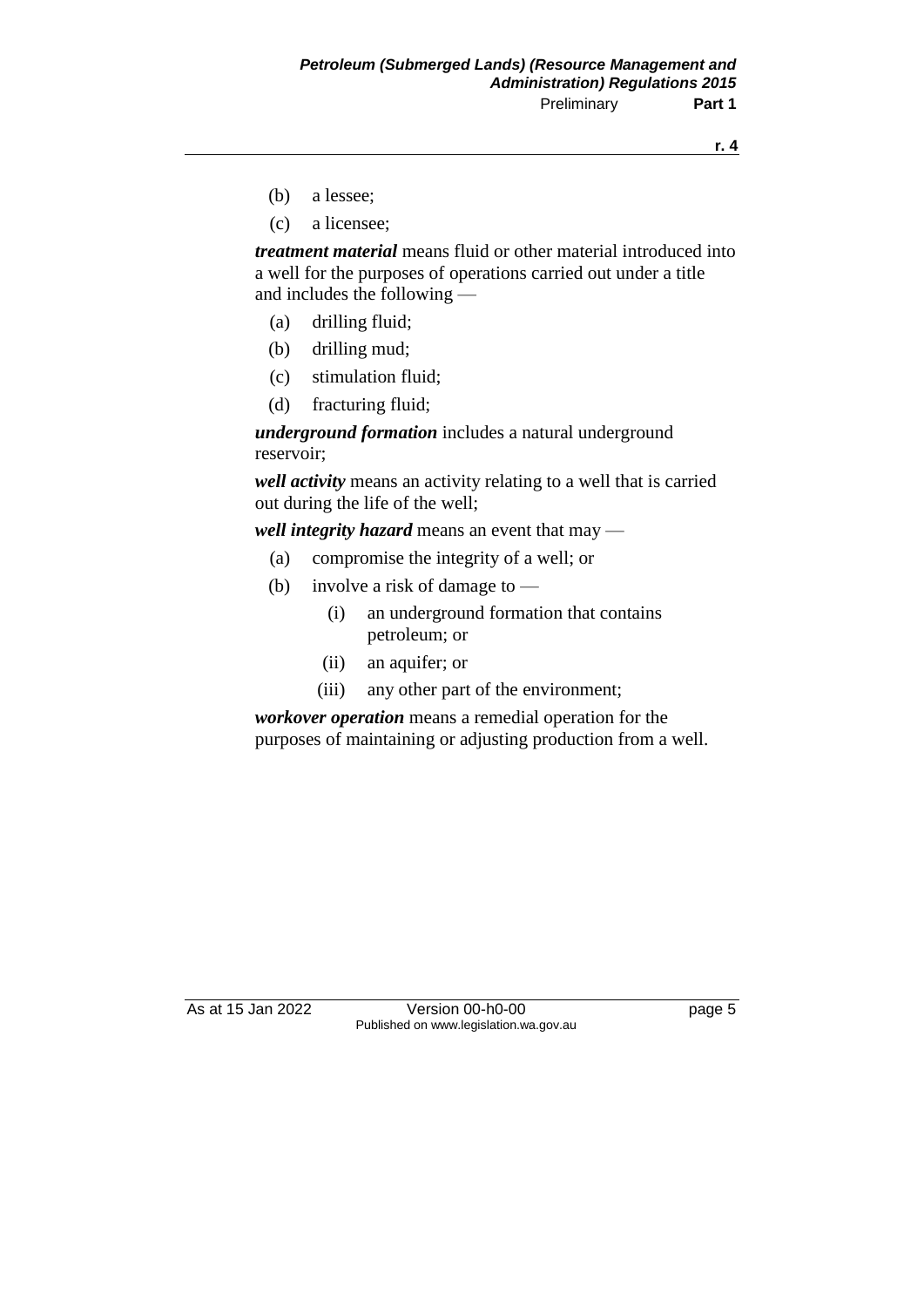**r. 5**

## **Part 2 — Surveys**

#### **5. Requirement for approval of survey**

An instrument holder commits an offence if —

- (a) the instrument holder undertakes a survey in an instrument area; and
- (b) the instrument holder does not have the approval of the Minister under regulation 9 to undertake the survey.

Penalty: a fine of \$10 000.

#### **6. Application for approval of survey**

- (1) An instrument holder may apply to the Minister for approval to undertake a survey.
- (2) The application
	- (a) must be in writing; and
	- (b) must include the following information
		- (i) the instrument number (if available);
		- (ii) the type of survey;
		- (iii) the purpose of the survey;
		- (iv) the proposed name of the survey;
		- (v) the proposed distance or area to be covered by the survey;
		- (vi) the proposed start date for the survey;
		- (vii) the estimated duration of the survey;
		- (viii) details of the energy source to be used for the survey;
		- (ix) the name and address of the person conducting the survey if that person is not the instrument holder;

page 6 Version 00-h0-00 As at 15 Jan 2022 Published on www.legislation.wa.gov.au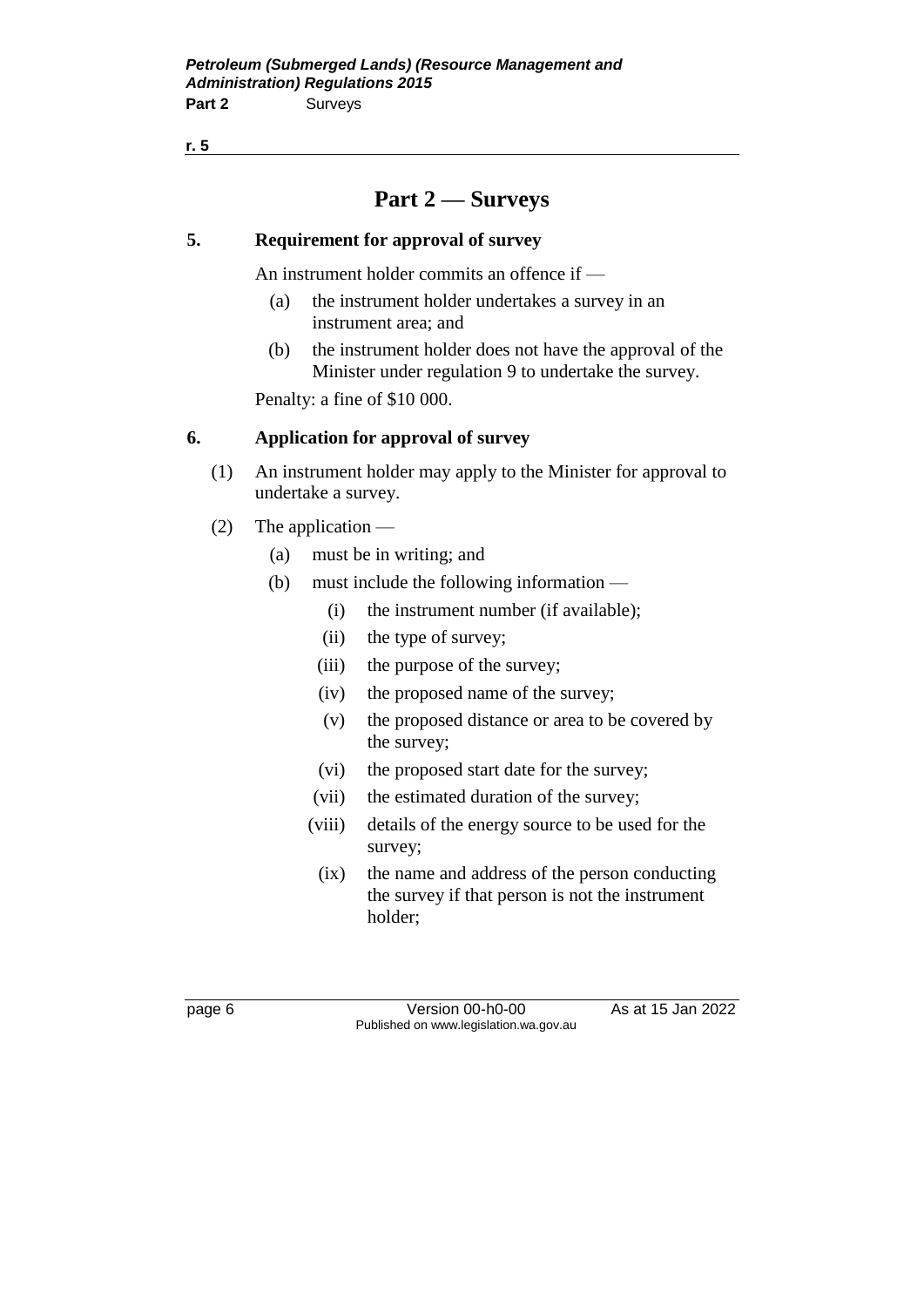- (x) the name and contact details of the person who will have responsibility for communications with the Minister regarding the survey;
- (xi) details of anything the instrument holder is aware of that is likely to prevent the instrument holder from complying with the requirements of regulation 75(2)(b) in relation to the survey;
- and
- (c) must be accompanied by a cadastral map in a form approved by the Minister showing the boundaries of any marine reserve in the area where the survey is to be undertaken.
- (3) In subregulation  $(2)(c)$  —

*marine reserve* has the meaning given in the *Conservation and Land Management Act 1984* section 3.

### **7. Time for making application**

An application under regulation 6(1) must be made at least 30 days before the proposed start date for the survey.

### **8. Minister may request more information**

- (1) If an instrument holder makes an application under regulation 6(1), the Minister may ask the instrument holder to provide further written information about the proposed survey.
- (2) A request under subregulation (1) must be in writing and describe the information that is requested.

#### **9. Decision on application**

- (1) As soon as practicable after the Minister is satisfied that there is enough information to make a decision on an application under regulation 6(1), the Minister must decide whether to give or refuse approval.
- (2) The Minister may give approval subject to conditions.

As at 15 Jan 2022 Version 00-h0-00 page 7 Published on www.legislation.wa.gov.au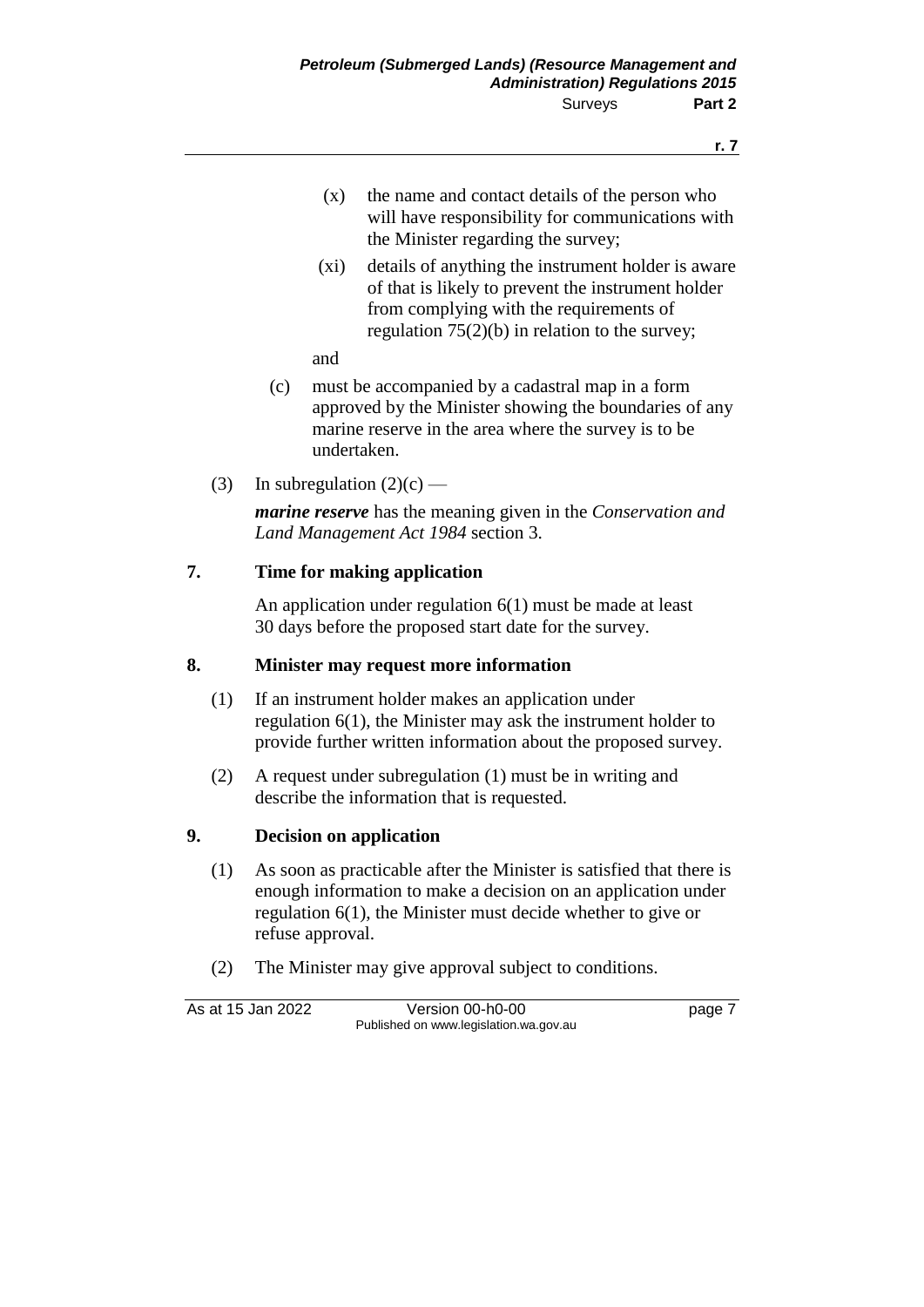| (3) | As soon as practicable after making a decision under            |
|-----|-----------------------------------------------------------------|
|     | subregulation (1), the Minister must give the instrument holder |
|     | written notice of the decision specifying $-$                   |

- (a) if the decision is to give approval
	- (i) the date on which the approval takes effect; and
	- (ii) if the approval is subject to a condition the condition and the reason for it;

or

- (b) if the decision is to refuse approval the reasons for the decision.
- (4) An approval takes effect on the date specified in respect of the approval under subregulation  $(3)(a)(i)$ .

page 8 Version 00-h0-00 As at 15 Jan 2022 Published on www.legislation.wa.gov.au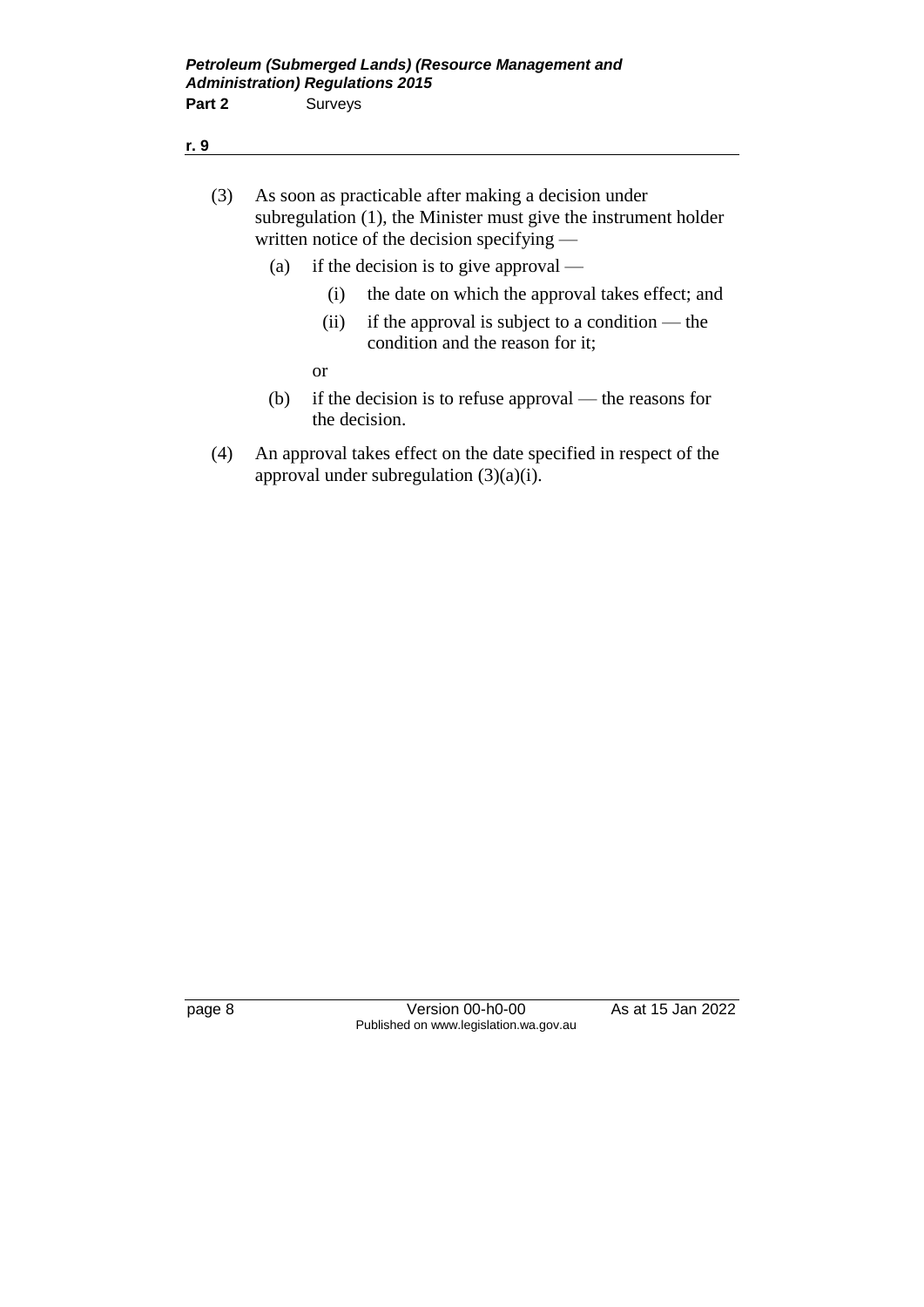## **Part 3 — Management of well activities**

**Division 1 — Well management plan**

#### **Subdivision 1 — Requirements relating to approved well management plan**

#### **10. Requirement to have approved well management plan**

- (1) A title holder commits an offence if  $-$ 
	- (a) the title holder undertakes a well activity in a title area; and
	- (b) the title holder does not have an approved well management plan in force for undertaking that activity in that area.

Penalty: a fine of \$10 000.

- (2) Subregulation (1) does not apply if
	- (a) there is an emergency in which there is a likelihood of any of the following —
		- (i) injury;
		- (ii) significant discharge of fluids from the well;
		- (iii) damage to  $-$ 
			- (I) an underground formation that contains petroleum; or
			- (II) an aquifer; or
			- (III) any other part of the environment;

and

- (b) the title holder undertakes a well activity to avoid the injury, discharge or damage; and
- (c) as soon as practicable, but in any case within 2 hours, after becoming aware of the emergency, the title holder gives the Minister oral or written notice of the emergency; and

As at 15 Jan 2022 Version 00-h0-00 page 9 Published on www.legislation.wa.gov.au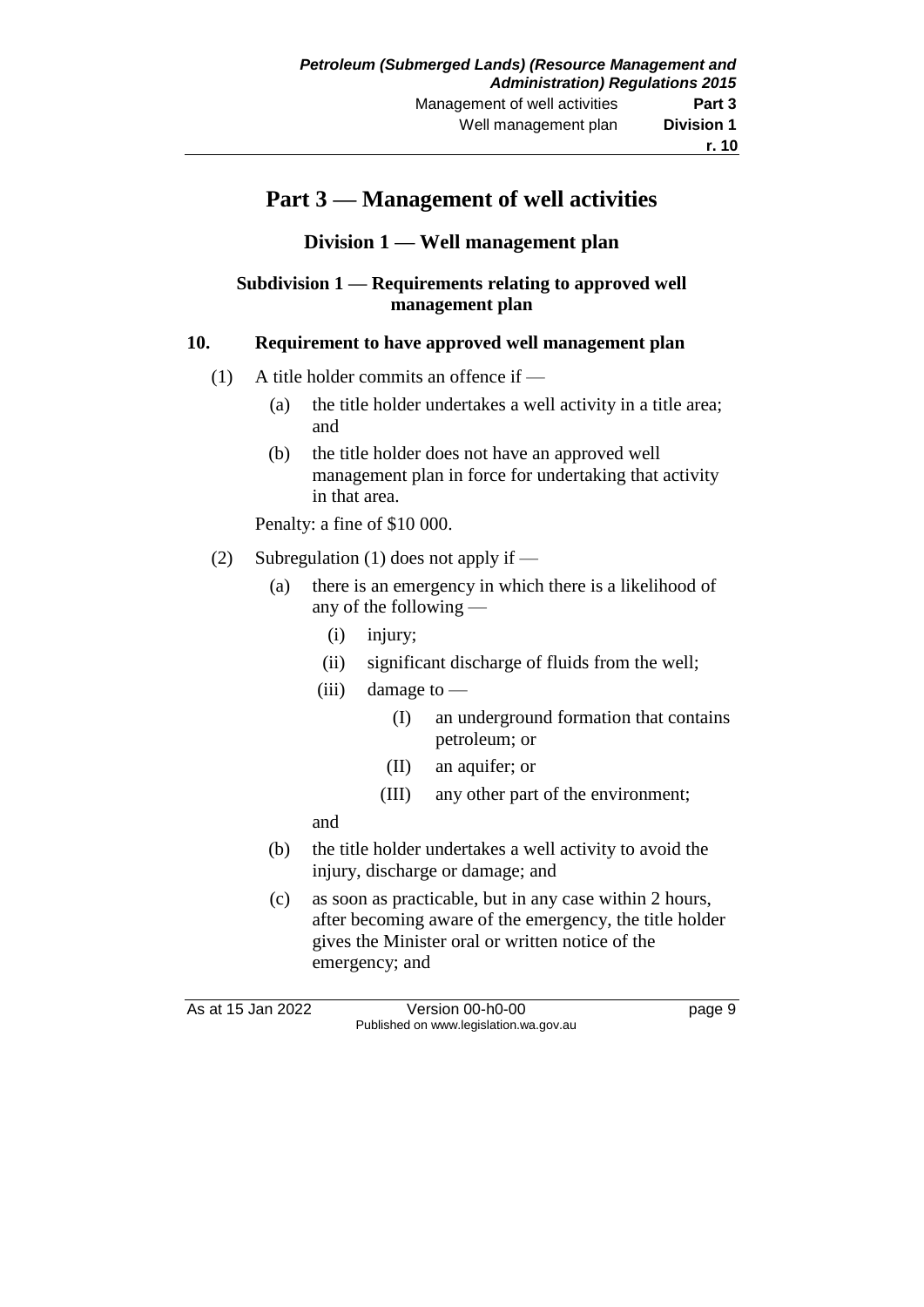|                                               | (d) | undertaken. |                              | as soon as practicable, but in any case within 3 days,<br>after becoming aware of the emergency, the title holder<br>gives the Minister written notice of the well activity |
|-----------------------------------------------|-----|-------------|------------------------------|-----------------------------------------------------------------------------------------------------------------------------------------------------------------------------|
| 11.                                           |     |             |                              | Requirement to undertake well activity in accordance with<br>approved well management plan                                                                                  |
| A title holder commits an offence if —<br>(1) |     |             |                              |                                                                                                                                                                             |
|                                               | (a) | and         |                              | the title holder undertakes a well activity in a title area;                                                                                                                |
|                                               | (b) |             |                              | the well activity is regulated by one or more<br>requirements of an approved well management plan in<br>force for the title area; and                                       |
|                                               | (c) | activity.   |                              | the title holder does not undertake the well activity in<br>accordance with a requirement of the plan for the                                                               |
|                                               |     |             | Penalty: a fine of \$10 000. |                                                                                                                                                                             |
| (2)                                           |     |             |                              | Subregulation $(1)$ does not apply if —                                                                                                                                     |
|                                               | (a) |             | any of the following $-$     | there is an emergency in which there is a likelihood of                                                                                                                     |
|                                               |     | (i)         | injury;                      |                                                                                                                                                                             |
|                                               |     | (ii)        |                              | significant discharge of fluids from the well;                                                                                                                              |
|                                               |     | (iii)       | damage to $-$                |                                                                                                                                                                             |
|                                               |     |             | (I)                          | an underground formation that contains<br>petroleum; or                                                                                                                     |
|                                               |     |             | (II)                         | an aquifer; or                                                                                                                                                              |
|                                               |     |             | (III)                        | any other part of the environment;                                                                                                                                          |
|                                               |     | and         |                              |                                                                                                                                                                             |
|                                               | (b) |             |                              | the title holder undertakes a well activity to avoid the<br>injury, discharge or damage; and                                                                                |

(c) as soon as practicable, but in any case within 2 hours, after becoming aware of the emergency, the title holder

page 10 Version 00-h0-00 As at 15 Jan 2022 Published on www.legislation.wa.gov.au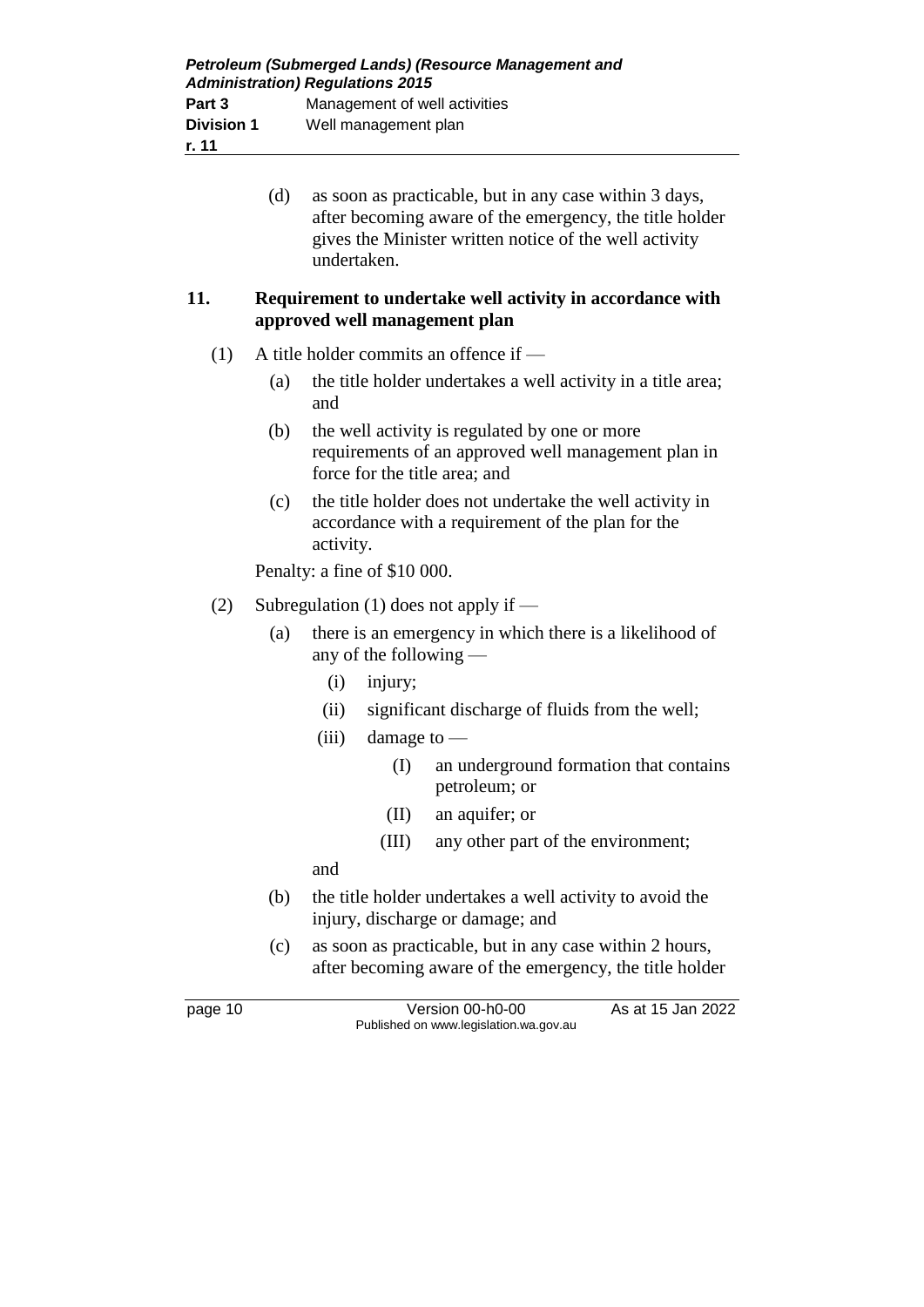gives the Minister oral or written notice of the emergency; and

(d) as soon as practicable, but in any case within 3 days, after becoming aware of the emergency, the title holder gives the Minister written notice of the well activity undertaken.

### **Subdivision 2 — Obtaining approval of well management plan**

### **12. Application for approval of well management plan**

- (1) A title holder may apply to the Minister for approval of a well management plan.
- (2) The application
	- (a) must be in writing; and
	- (b) must be made
		- (i) at least 30 days before the proposed start of any well activity to which the plan relates; or
		- (ii) if the Minister, in writing, allows another period — within that period;

and

- (c) must be accompanied by the well management plan.
- (3) The well management plan
	- (a) must be in writing; and
	- (b) may apply to well activities for more than one well; and
	- (c) may be submitted, with the written permission of the Minister, in parts for particular stages of a well activity.

### **13. Decision on well management plan**

(1) Within 30 days after a title holder makes an application under regulation 12(1) for approval of a well management plan, the Minister must —

As at 15 Jan 2022 Version 00-h0-00 page 11 Published on www.legislation.wa.gov.au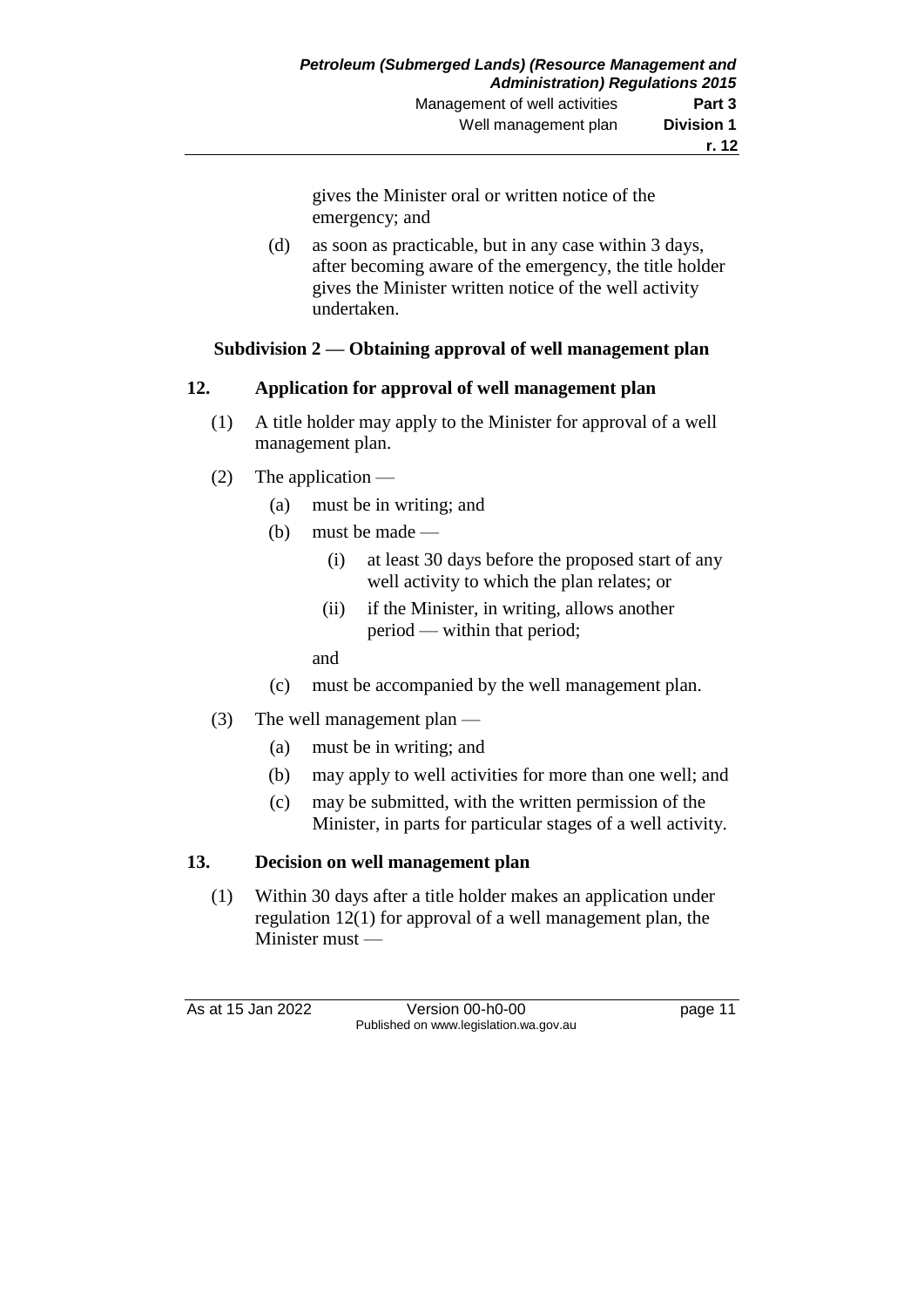|     | (a)                                                                                                                                                                  | approve the plan, or one or more parts of the plan, as a<br>well management plan; or                                                                                                   |  |
|-----|----------------------------------------------------------------------------------------------------------------------------------------------------------------------|----------------------------------------------------------------------------------------------------------------------------------------------------------------------------------------|--|
|     | (b)                                                                                                                                                                  | refuse to approve the plan; or                                                                                                                                                         |  |
|     | (c)                                                                                                                                                                  | give the title holder a written notice stating that the<br>Minister is unable to make a decision without further<br>assessment of the plan.                                            |  |
| (2) |                                                                                                                                                                      | The approval of one or more parts of a well management plan is<br>taken to be the rejection of any other parts of the well<br>management plan that are not approved by the Minister.   |  |
| (3) |                                                                                                                                                                      | A notice given under subregulation $(1)(c)$ must specify —                                                                                                                             |  |
|     | (a)                                                                                                                                                                  | any further information the Minister requires to be<br>included in the plan; and                                                                                                       |  |
|     | (b)                                                                                                                                                                  | the date after which the Minister will commence further<br>assessment of the plan.                                                                                                     |  |
| (4) |                                                                                                                                                                      | The date specified under subregulation $(3)(b)$ must give the title<br>holder a reasonable opportunity to modify or resubmit the plan.                                                 |  |
| (5) | After commencing further assessment of the plan, the Minister<br>may on one or more occasions give the title holder a written<br>notice requiring the title holder — |                                                                                                                                                                                        |  |
|     | (a)                                                                                                                                                                  | to provide further information to the Minister; or                                                                                                                                     |  |
|     | (b)                                                                                                                                                                  | to modify or resubmit the plan,                                                                                                                                                        |  |
|     |                                                                                                                                                                      | on or before a date specified in the notice.                                                                                                                                           |  |
| (6) |                                                                                                                                                                      | A date specified under subregulation (5) must give the title<br>holder a reasonable opportunity to provide the information or to<br>modify or resubmit the plan, as the case requires. |  |
| (7) |                                                                                                                                                                      | As soon as practicable after completing further assessment of<br>the plan, the Minister must $-$                                                                                       |  |
|     | (a)                                                                                                                                                                  | approve the plan, or one or more parts of the plan, as a<br>well management plan; or                                                                                                   |  |
|     | (b)                                                                                                                                                                  | refuse to approve the plan.                                                                                                                                                            |  |

page 12 Version 00-h0-00 As at 15 Jan 2022 Published on www.legislation.wa.gov.au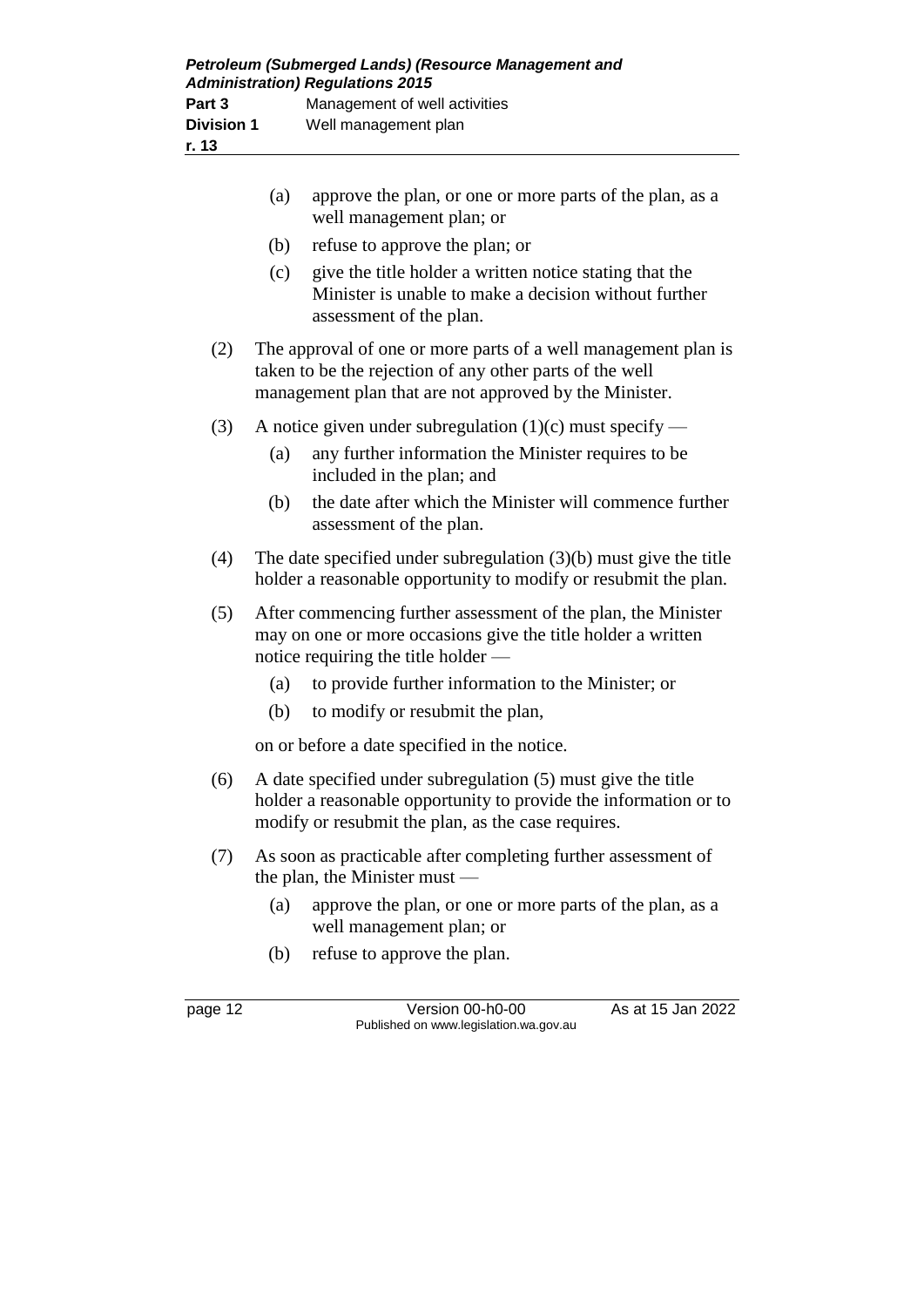(8) The Minister may approve the plan subject to conditions.

#### **14. Notice of decision**

As soon as practicable after deciding to approve or refuse to approve a well management plan or to approve one or more parts of a well management plan, the Minister must give the title holder written notice of the decision specifying —

- (a) if the decision is to approve the plan or one or more parts of the plan —
	- (i) the date on which the plan takes effect; and
	- (ii) if the approval is subject to a condition the condition and the reason for it;

or

(b) if the decision is to refuse to approve the plan or one or more parts of the plan — the reasons for the decision.

#### **15. Date on which well management plan takes effect**

If the Minister approves a well management plan, or one or more parts of a well management plan, the plan takes effect on the date specified in respect of the plan under regulation 14(a)(i).

### **16. Criteria for approval of well management plan**

- (1) The Minister must approve a well management plan under regulation 13(1)(a) or (7)(a) if the Minister is satisfied that —
	- (a) the plan includes the information required under regulation 17(1); and
	- (b) the plan is appropriate for the nature and scale of each well activity; and
	- (c) the plan shows that the risks identified by the title holder in relation to each well activity will be managed —
		- (i) in accordance with sound engineering principles, codes, standards and specifications; and

As at 15 Jan 2022 Version 00-h0-00 page 13 Published on www.legislation.wa.gov.au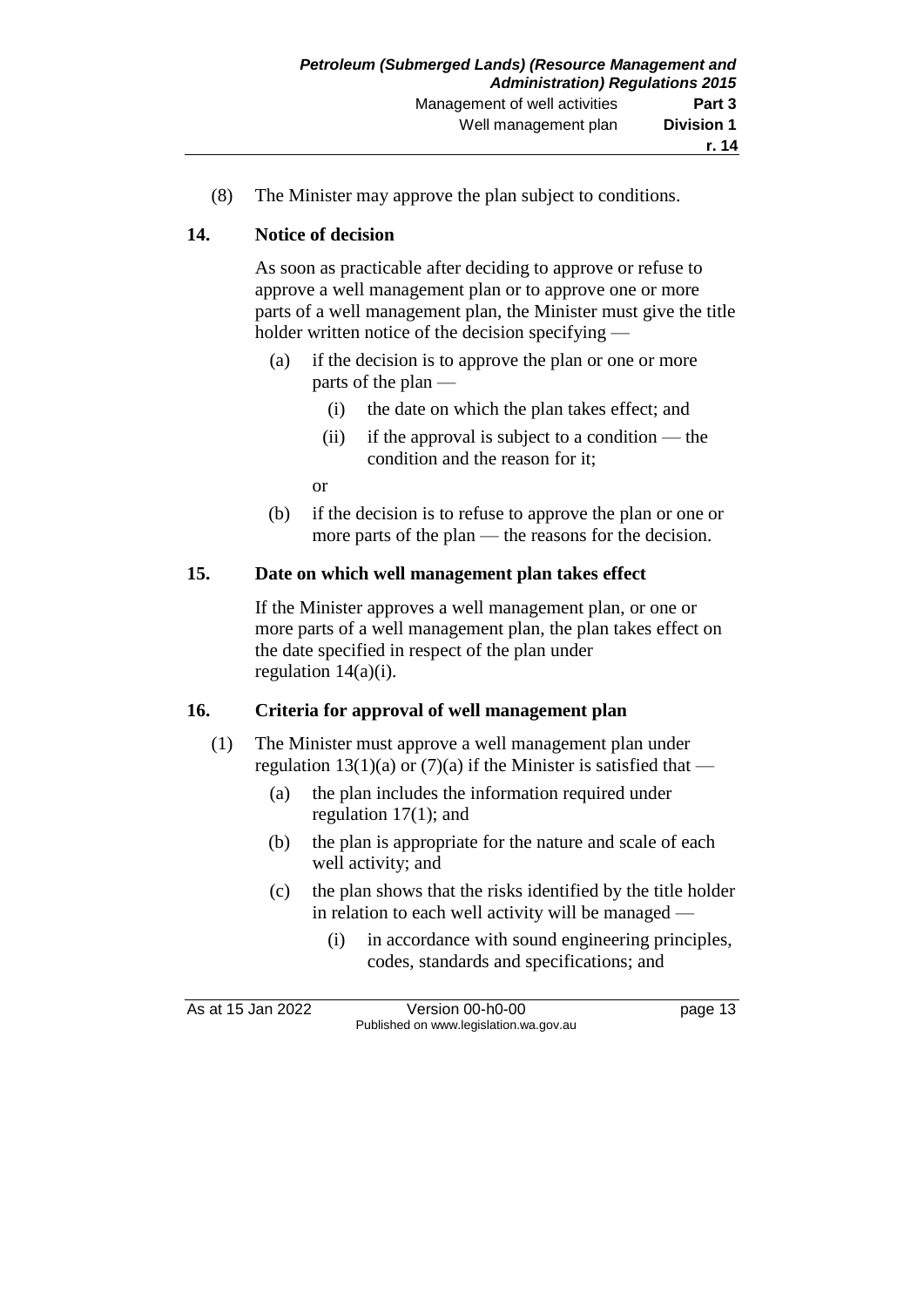| Petroleum (Submerged Lands) (Resource Management and<br><b>Administration) Regulations 2015</b> |                               |  |
|-------------------------------------------------------------------------------------------------|-------------------------------|--|
| Part 3                                                                                          | Management of well activities |  |
| <b>Division 1</b>                                                                               | Well management plan          |  |
| r. 17                                                                                           |                               |  |

- (ii) in a manner that is consistent with good oil-field practice;
- and
- (d) the way that each well activity will be carried out
	- (i) will not result in the occurrence of any significant new detrimental risk to or effect on that activity or any other well activity to which the plan relates; and
	- (ii) will not result in any significant increase in a detrimental risk to or effect on that activity or any other well activity to which the plan relates that already exists.
- (2) The Minister must not approve a well management plan if the Minister is not satisfied that the plan meets the requirements of subregulation (1).

#### **17. Content of well management plan**

- (1) A well management plan must include the information listed in Schedule 1.
- (2) A well management plan may include any other information that the title holder believes is relevant.

### **18. Status of well management plan**

- (1) If the Minister has given a title holder permission to submit a well management plan in parts —
	- (a) the first part of the plan that the Minister approves is taken to be an approved well management plan in its own right; and
	- (b) a part that is given to the Minister after that approval is taken to be a revision to which Subdivision 3 applies.
- (2) If the Minister approves one or more parts of a well management plan —

page 14 Version 00-h0-00 As at 15 Jan 2022 Published on www.legislation.wa.gov.au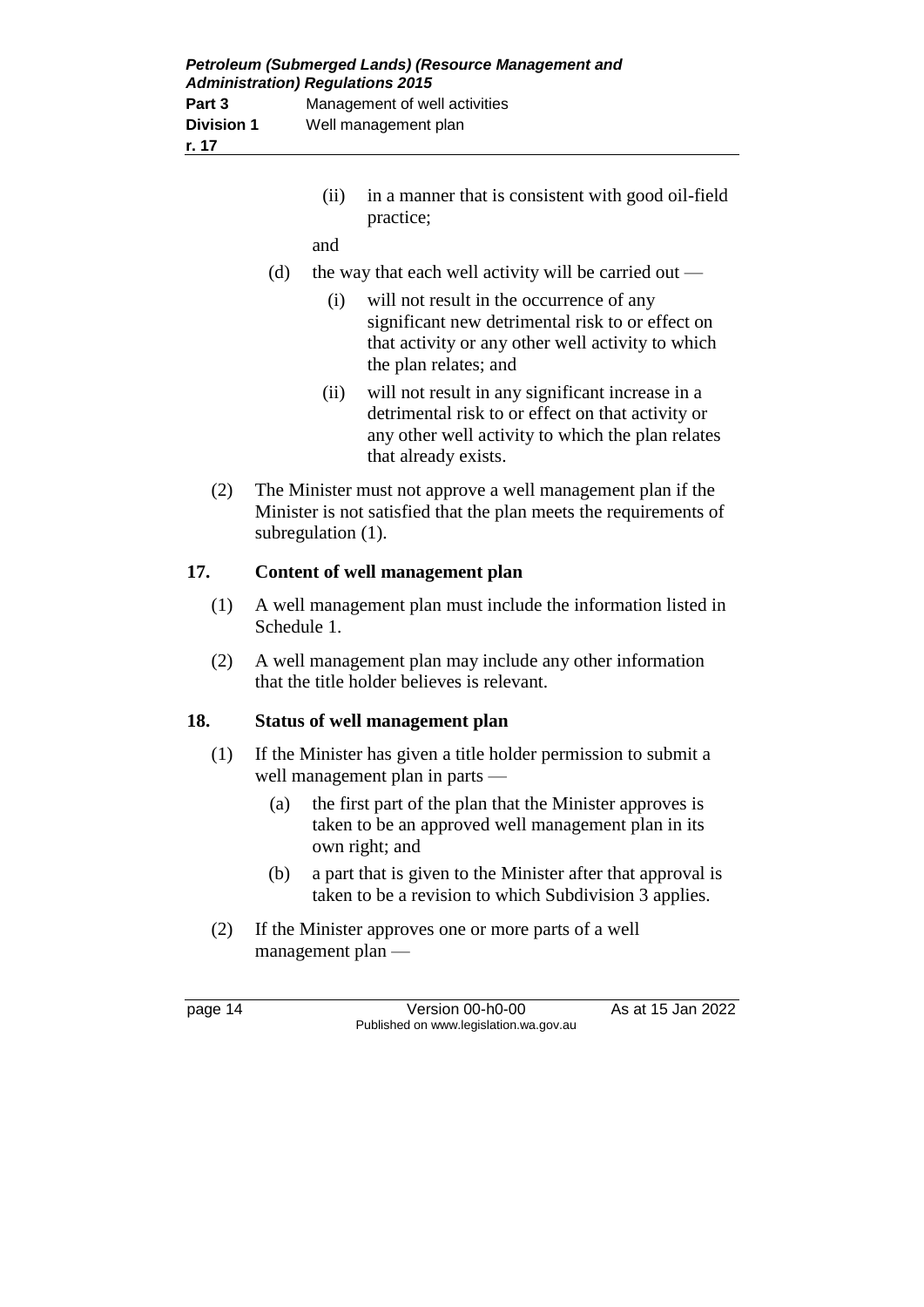- (a) the part of the plan that the Minister approves is taken to be an approved well management plan in its own right; and
- (b) a part that is given to the Minister after that approval is taken to be a revision to which Subdivision 3 applies.
- (3) If the Minister approves a well management plan as a replacement for an approved well management plan, the previous approved well management plan ceases to have effect.

### **Subdivision 3 — Revision of well management plan**

#### **19. Application for approval of revision of well management plan**

- (1) A title holder may apply to the Minister for approval of a revision of an approved well management plan.
- (2) The application must be accompanied by the proposed revision.

#### **20. Application for approval of revision required in certain circumstances**

A title holder must make an application under regulation 19(1) for approval of a revision if any of the following circumstances exists —

- (a) a change in the understanding of the geology or underground formation that may have a significant impact on the integrity of a well or a well activity to which the approved well management plan relates;
- (b) the occurrence or potential occurrence of a significant new detrimental risk to or effect on the integrity of a well or a well activity to which the approved well management plan relates;

As at 15 Jan 2022 Version 00-h0-00 page 15 Published on www.legislation.wa.gov.au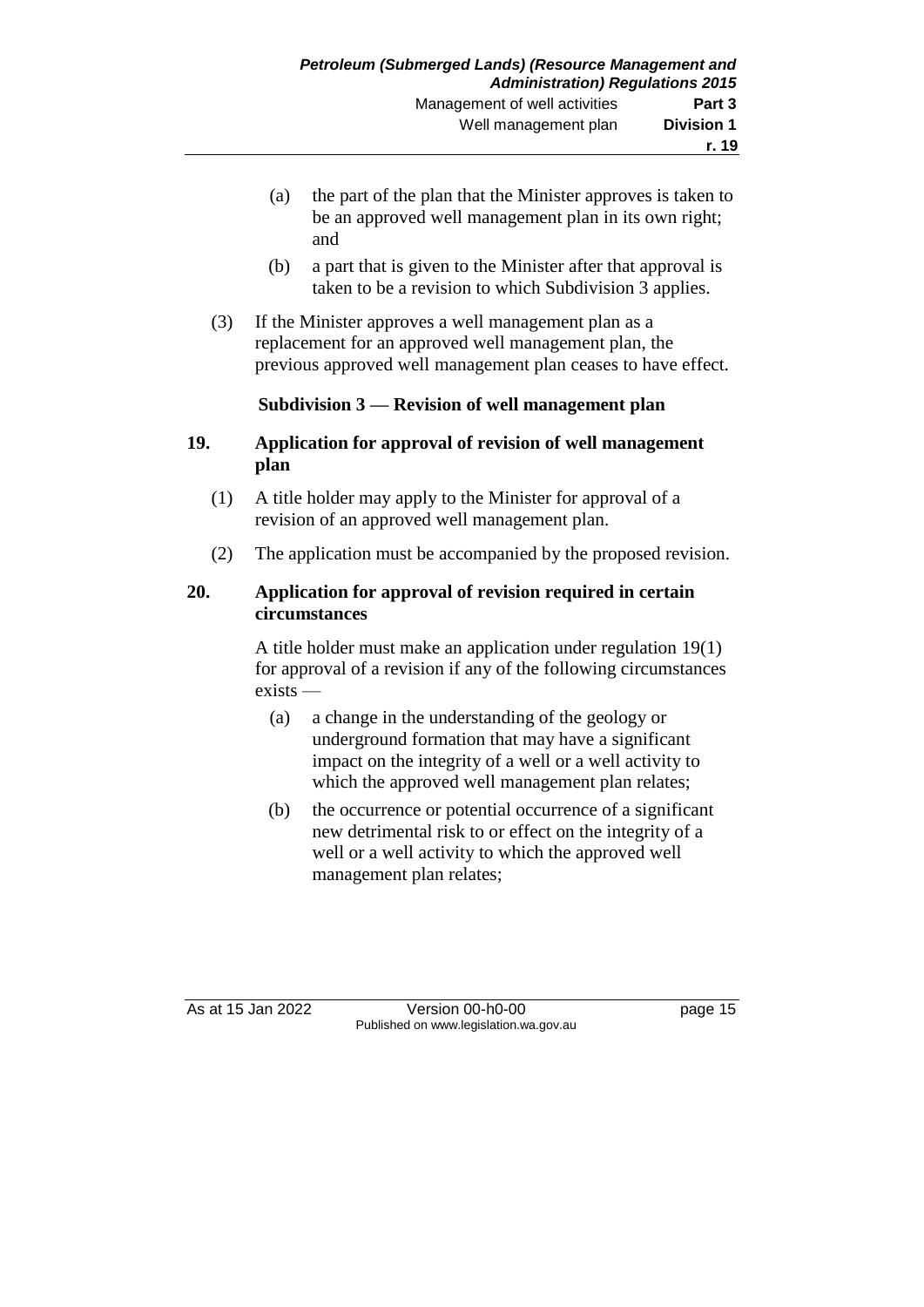(c) a significant increase in a detrimental risk to or effect on the integrity of a well or a well activity to which the approved well management plan relates.

Penalty: a fine of \$10 000.

### **21. Decision on application for approval of revision**

- (1) Within 30 days after an application is made under regulation 19(1) in respect of a revision, the Minister must —
	- (a) approve the revision if the approved well management plan as revised would meet the requirements of regulation 16(1); or
	- (b) refuse to approve the revision; or
	- (c) give the title holder a written notice stating that the Minister is unable to make a decision without further assessment of the revision.
- (2) A notice given under subregulation  $(1)(c)$  must specify
	- (a) any further information the Minister requires to be included in the revision; and
	- (b) the date after which the Minister will commence further assessment of the revision.
- (3) The date specified under subregulation (2)(b) must give the title holder a reasonable opportunity to modify or resubmit the revision.
- (4) If the Minister undertakes further assessment of the revision, the Minister must approve or refuse to approve the revision as soon as practicable after that further assessment.
- (5) The Minister may approve the revision subject to conditions.

### **22. Notice of decision**

As soon as practicable after deciding to approve or refuse to approve a revision, the Minister must give the title holder written notice of the decision specifying —

page 16 Version 00-h0-00 As at 15 Jan 2022 Published on www.legislation.wa.gov.au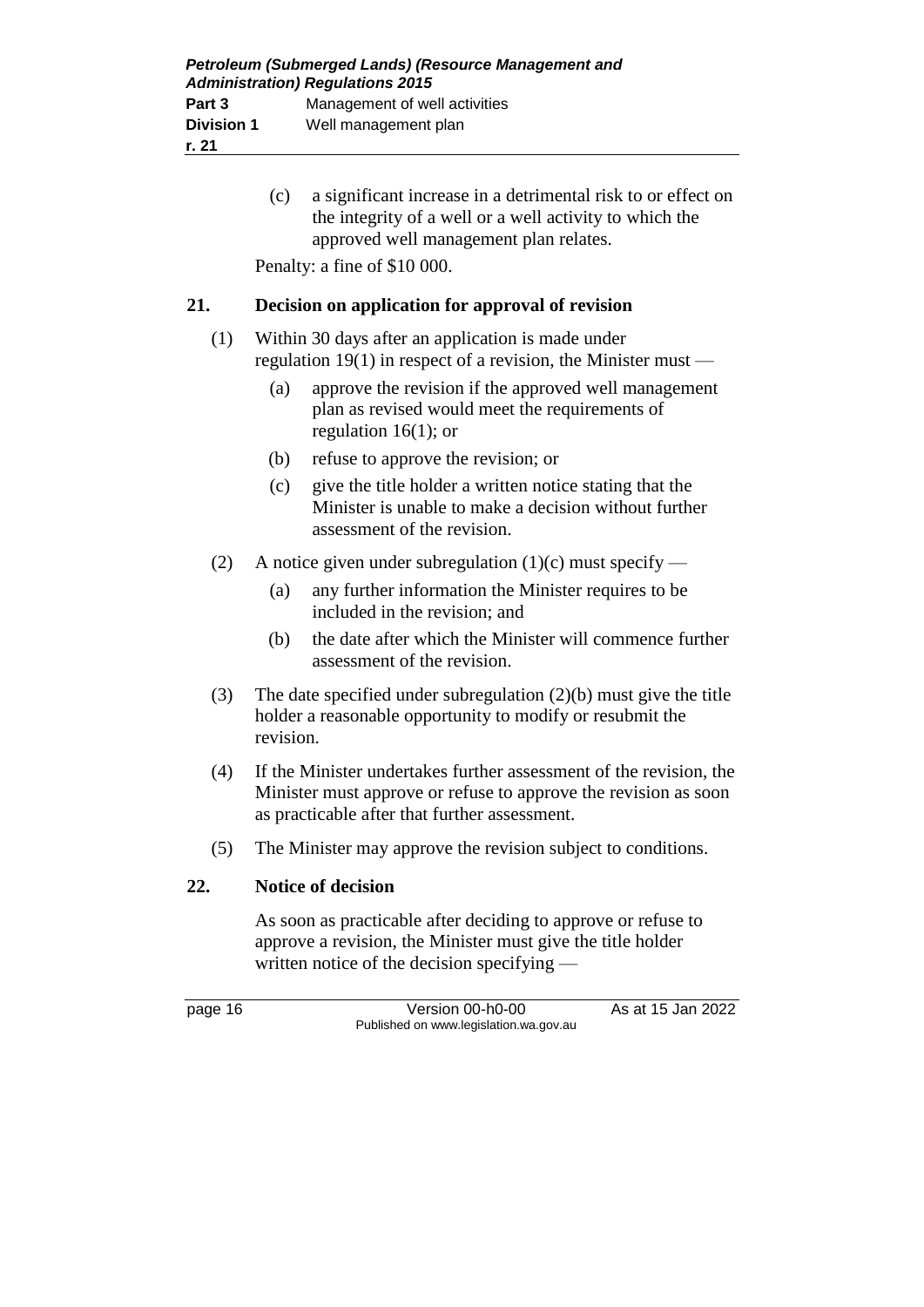- (a) if the decision is to approve the revision
	- (i) the date on which the revision takes effect; and
	- (ii) if the approval is subject to a condition the condition and the reason for it;

or

(b) if the decision is to refuse to approve the revision — the reasons for the decision.

### **23. Date on which revision takes effect**

If the Minister approves a revision of an approved well management plan, then, on the date specified in respect of the revision under regulation 22(a)(i), the plan as revised replaces the existing approved well management plan as the plan in force for the relevant well activity.

### **24. Revision required by Minister**

The Minister may give a title holder a written notice —

- (a) advising the title holder that the Minister requires the title holder to revise an approved well management plan as set out in the notice; and
- (b) setting out the technical grounds for requiring the revision; and
- (c) identifying the proposed date of effect of the revision; and
- (d) identifying the proposed date by which the title holder must submit the revision to the Minister; and
- (e) advising the title holder of the effect of regulation 25.

### **25. Objection to requirement to revise approved well management plan**

(1) If the Minister gives a title holder a notice under regulation 24, the title holder may make an objection, in writing, to the Minister —

As at 15 Jan 2022 Version 00-h0-00 page 17 Published on www.legislation.wa.gov.au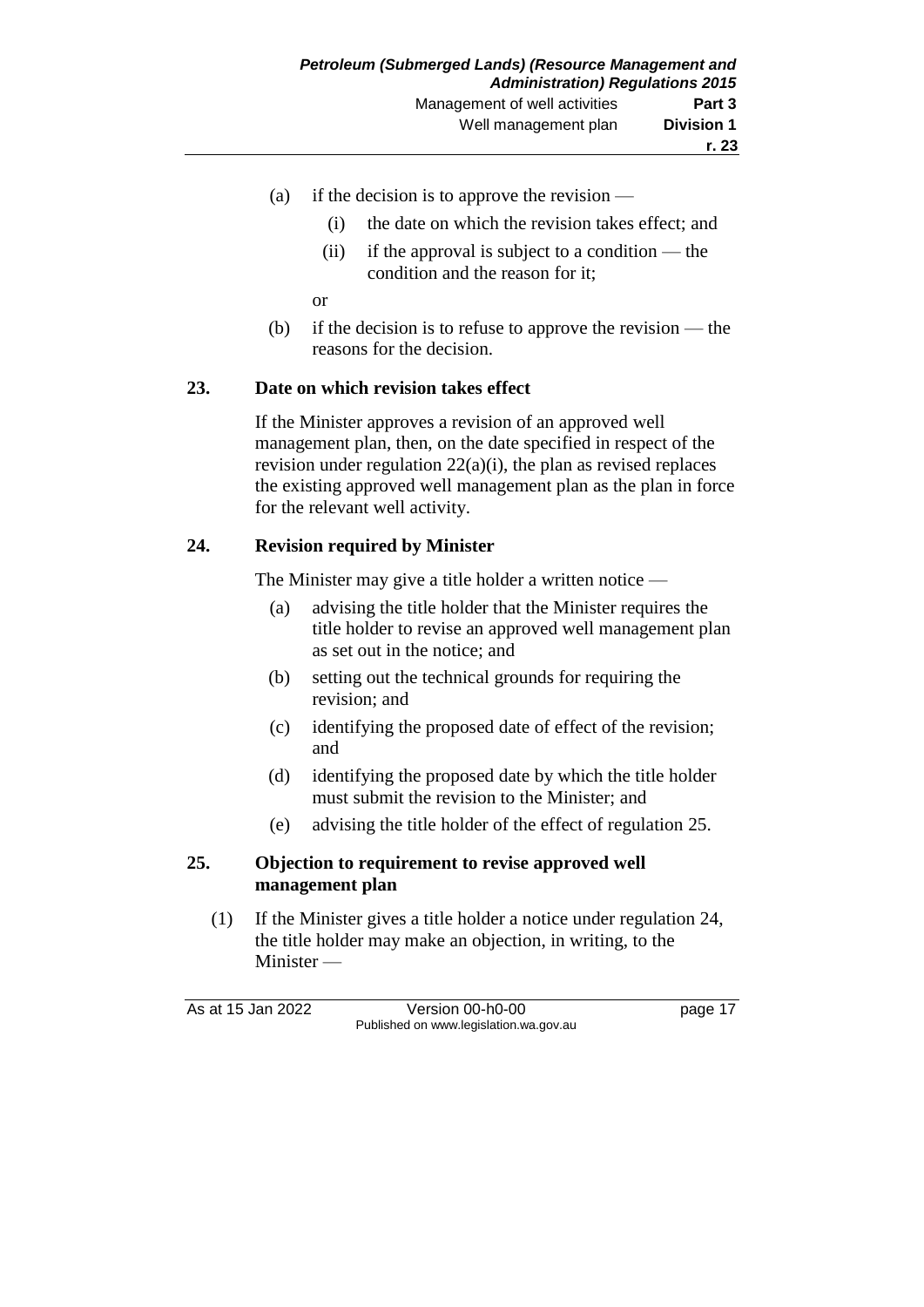|     | (a)                                                                                                                                                   |         | stating one or more of the following —                                                                         |
|-----|-------------------------------------------------------------------------------------------------------------------------------------------------------|---------|----------------------------------------------------------------------------------------------------------------|
|     |                                                                                                                                                       | (i)     | that the revision should not occur;                                                                            |
|     |                                                                                                                                                       | (ii)    | that the revision should be in terms different<br>from the proposed terms;                                     |
|     |                                                                                                                                                       | (iii)   | that the revision should take effect on a date later<br>than the proposed date;                                |
|     |                                                                                                                                                       | (iv)    | that the date by which the title holder must<br>submit the revision should be later than the<br>proposed date; |
|     |                                                                                                                                                       | and     |                                                                                                                |
|     | (b)                                                                                                                                                   |         | giving reasons for the objection.                                                                              |
| (2) | The title holder must make the objection within $-$                                                                                                   |         |                                                                                                                |
|     | (a)                                                                                                                                                   |         | 21 days after receiving the notice; or                                                                         |
|     | (b)                                                                                                                                                   | period. | if the Minister, in writing, allows a longer period — that                                                     |
| 26. | Decision on objection                                                                                                                                 |         |                                                                                                                |
| (1) | Within 30 days after a title holder makes an objection under<br>regulation 25, the Minister must decide whether to accept or<br>reject the objection. |         |                                                                                                                |
| (2) | As soon as practicable after making the decision, the Minister<br>must give the title holder written notice of the decision<br>$s$ pecifying —        |         |                                                                                                                |
|     | (a)                                                                                                                                                   |         | if the decision is to accept the objection $-$                                                                 |

- (i) whether the original notice given under regulation 24 is varied or withdrawn; and
- (ii) if the original notice is varied the requirements of that notice as varied;
- or
- (b) if the decision is to reject the objection the reasons for the decision.

page 18 Version 00-h0-00 As at 15 Jan 2022 Published on www.legislation.wa.gov.au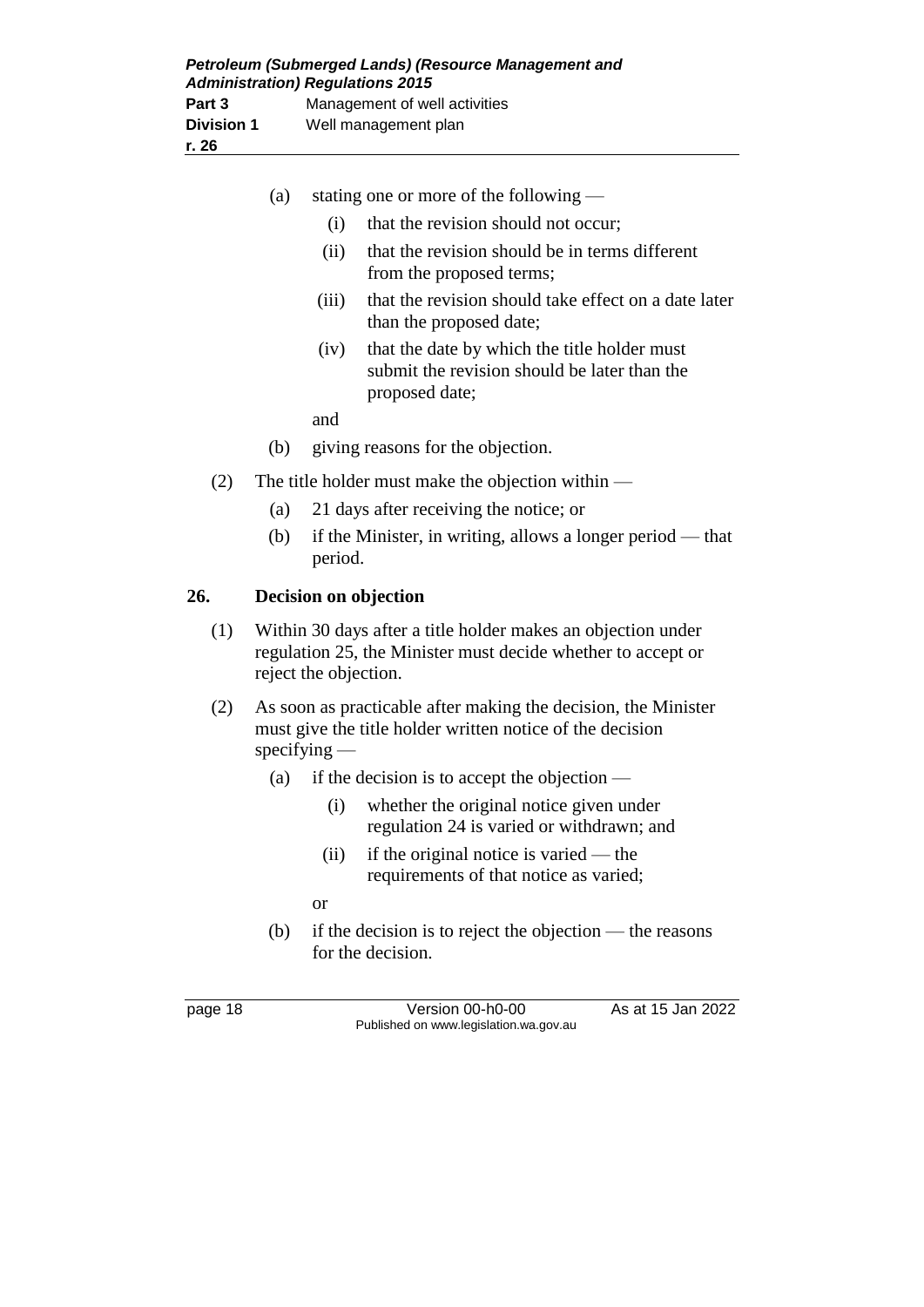#### **27. Title holder required to comply with notice**

- (1) This regulation applies if the Minister gives a title holder a notice under regulation 24.
- (2) The title holder must comply with the requirements of the notice unless the notice is varied or withdrawn under regulation 26. Penalty: a fine of \$10 000.
- (3) If the notice is varied under regulation 26, the title holder must comply with the requirements of the notice as varied. Penalty: a fine of \$10 000.

#### **Subdivision 4 — Termination of well management plan**

#### **28. Termination of well management plan**

An approved well management plan ceases to be in force at the earliest of the following —

- (a) when the title holder withdraws the plan;
- (b) when the Minister approves another well management plan that replaces the plan;
- (c) when the Minister withdraws approval of the plan under Subdivision 5;
- (d) at the end of the period of 5 years starting on the date on which the plan takes effect, whether or not the plan has been revised since being approved.

#### **Subdivision 5 — Withdrawal of approval of well management plan**

#### **29. Reasons for withdrawal of approval**

The Minister may withdraw approval of a title holder's well management plan if —

- (a) the title holder has not complied with the Act, this Part or a direction given under section 101 of the Act; or
- (b) the title holder has not complied with the plan; or

As at 15 Jan 2022 Version 00-h0-00 page 19 Published on www.legislation.wa.gov.au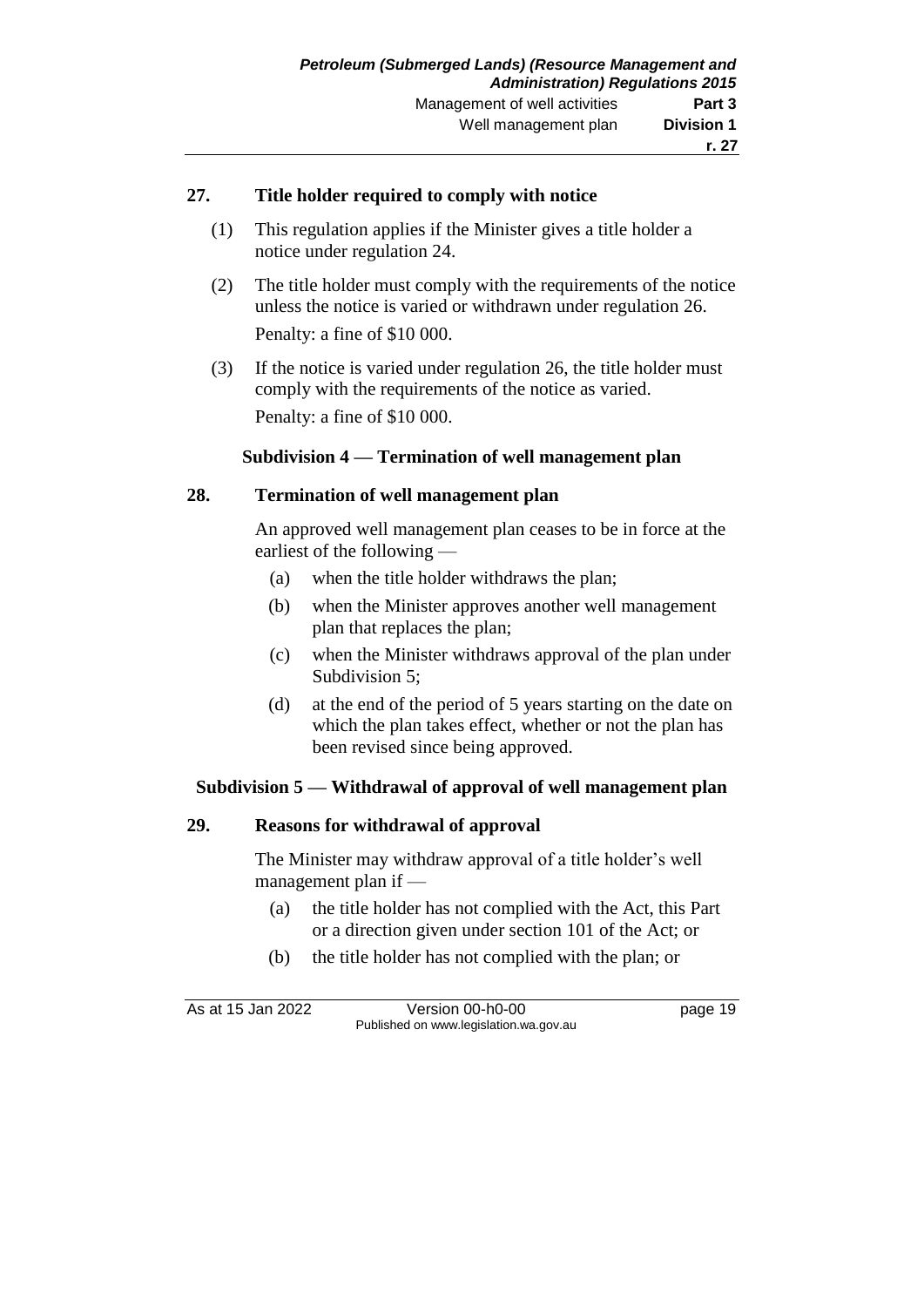| Petroleum (Submerged Lands) (Resource Management and<br><b>Administration) Regulations 2015</b> |                               |  |
|-------------------------------------------------------------------------------------------------|-------------------------------|--|
| Part 3                                                                                          | Management of well activities |  |
| <b>Division 1</b>                                                                               | Well management plan          |  |
| r. 30                                                                                           |                               |  |

(c) the Minister is satisfied for any other reason that approval of the plan should be withdrawn.

#### **30. Notice of proposal to withdraw approval**

- (1) If the Minister believes it may be necessary to withdraw approval of a well management plan, the Minister must, at least 30 days before the Minister would withdraw approval —
	- (a) give the title holder a written notice stating that the Minister is considering the withdrawal of approval; and
	- (b) include in the notice
		- (i) an explanation of the reasons why the Minister is considering the withdrawal of approval; and
		- (ii) a date by which the title holder may give the Minister any information that the title holder wants the Minister to take into account before deciding whether to withdraw approval; and
		- (iii) any other information that the Minister considers appropriate.
- (2) The Minister may give a copy of the notice to a person other than the title holder if the Minister considers it appropriate to do so.
- (3) If the Minister gives a copy of the notice to a person other than the title holder, the Minister must notify the title holder in writing that the Minister has done so.

### **31. Decision to withdraw approval**

- (1) If the Minister gives a title holder a notice under regulation 30(1), the Minister must, as soon as practicable after the date mentioned in regulation  $30(1)(b)(ii)$  has passed -
	- (a) withdraw approval of the well management plan; or
	- (b) decide not to withdraw approval of the plan.

page 20 Version 00-h0-00 As at 15 Jan 2022 Published on www.legislation.wa.gov.au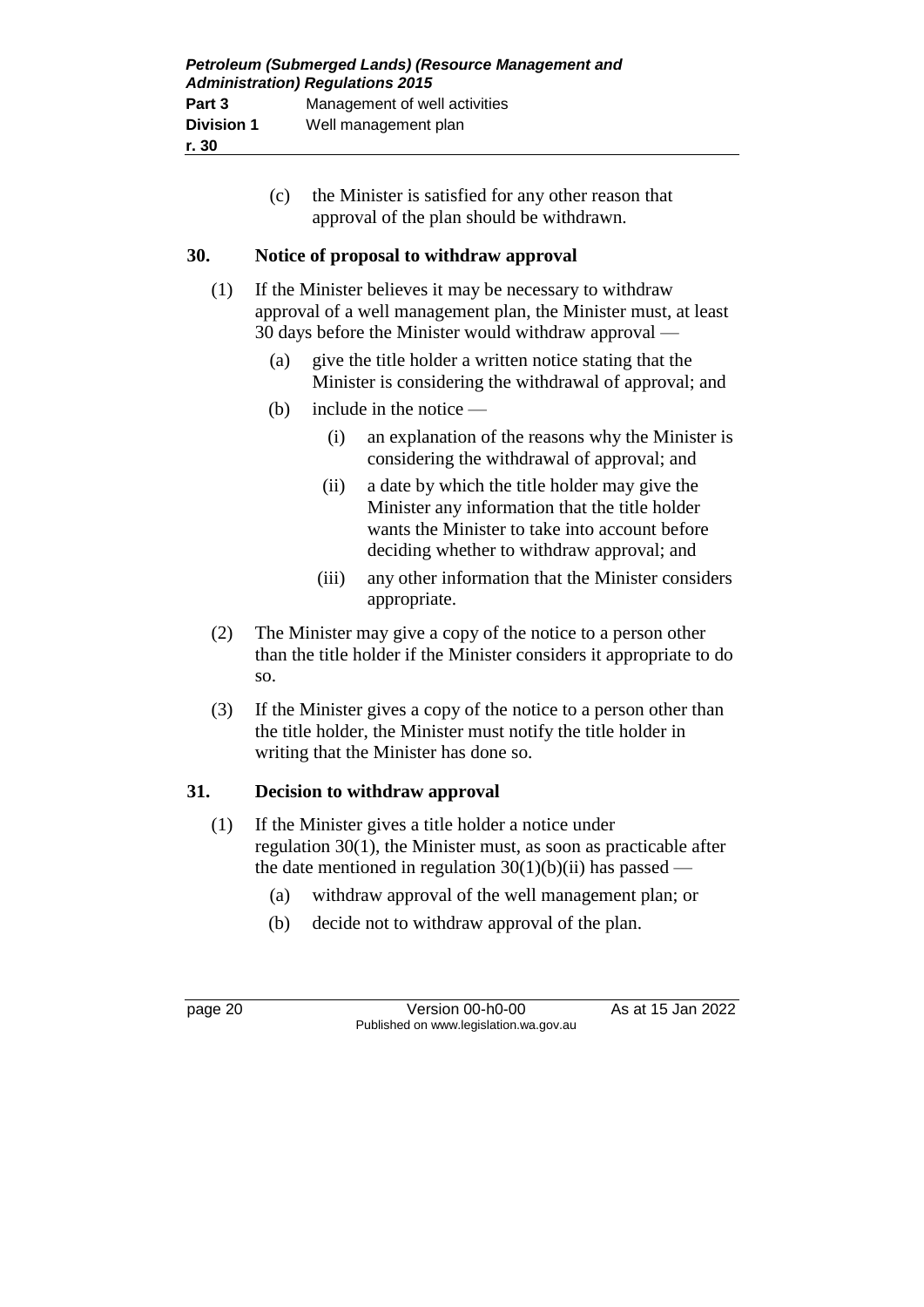- (2) The Minister must not withdraw approval unless the Minister
	- (a) has taken any information given under regulation  $30(1)(b)(ii)$  into account; and
	- (b) is satisfied that a reason mentioned in regulation 29 exists.
- (3) As soon as practicable after making a decision under subregulation (1), the Minister must give the title holder written notice of the decision.
- (4) If the decision is to withdraw approval, the notice under subregulation (3) must specify —
	- (a) the date on which the withdrawal of approval takes effect; and
	- (b) the reasons for the decision.

## **32. Relationship between withdrawal and other provisions**

- (1) The Minister may withdraw approval of a title holder's well management plan, even if the title holder has been convicted of an offence, because of a failure to comply with a provision of the Act, these regulations or other regulations made under the Act.
- (2) If the Minister withdraws approval of a title holder's well management plan, the withdrawal does not prevent the title holder from being convicted of an offence because of a failure to comply with a provision of the Act, these regulations or other regulations made under the Act.

## **Division 2 — Control of hazards and risks**

### **33. Requirement to control well integrity hazard or risk**

A title holder commits an offence if —

(a) the title holder is operating a well in a title area; and

As at 15 Jan 2022 Version 00-h0-00 page 21 Published on www.legislation.wa.gov.au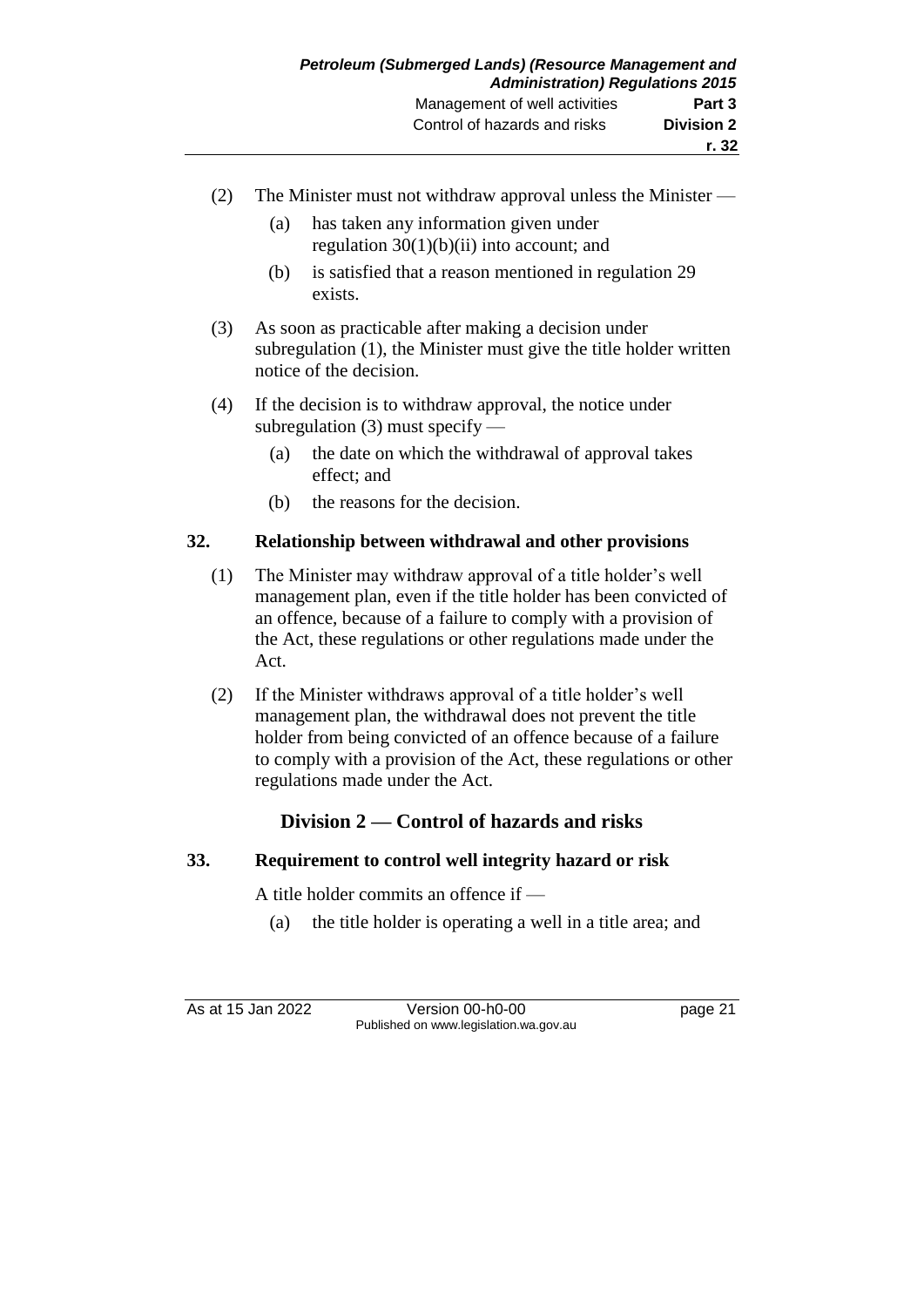- (b) either  $-$ 
	- (i) a well integrity hazard has been identified for the well; or
	- (ii) there has been a significant increase in an existing risk for the well;

and

(c) the title holder does not control the well integrity hazard or risk.

Penalty: a fine of \$10 000.

page 22 Version 00-h0-00 As at 15 Jan 2022 Published on www.legislation.wa.gov.au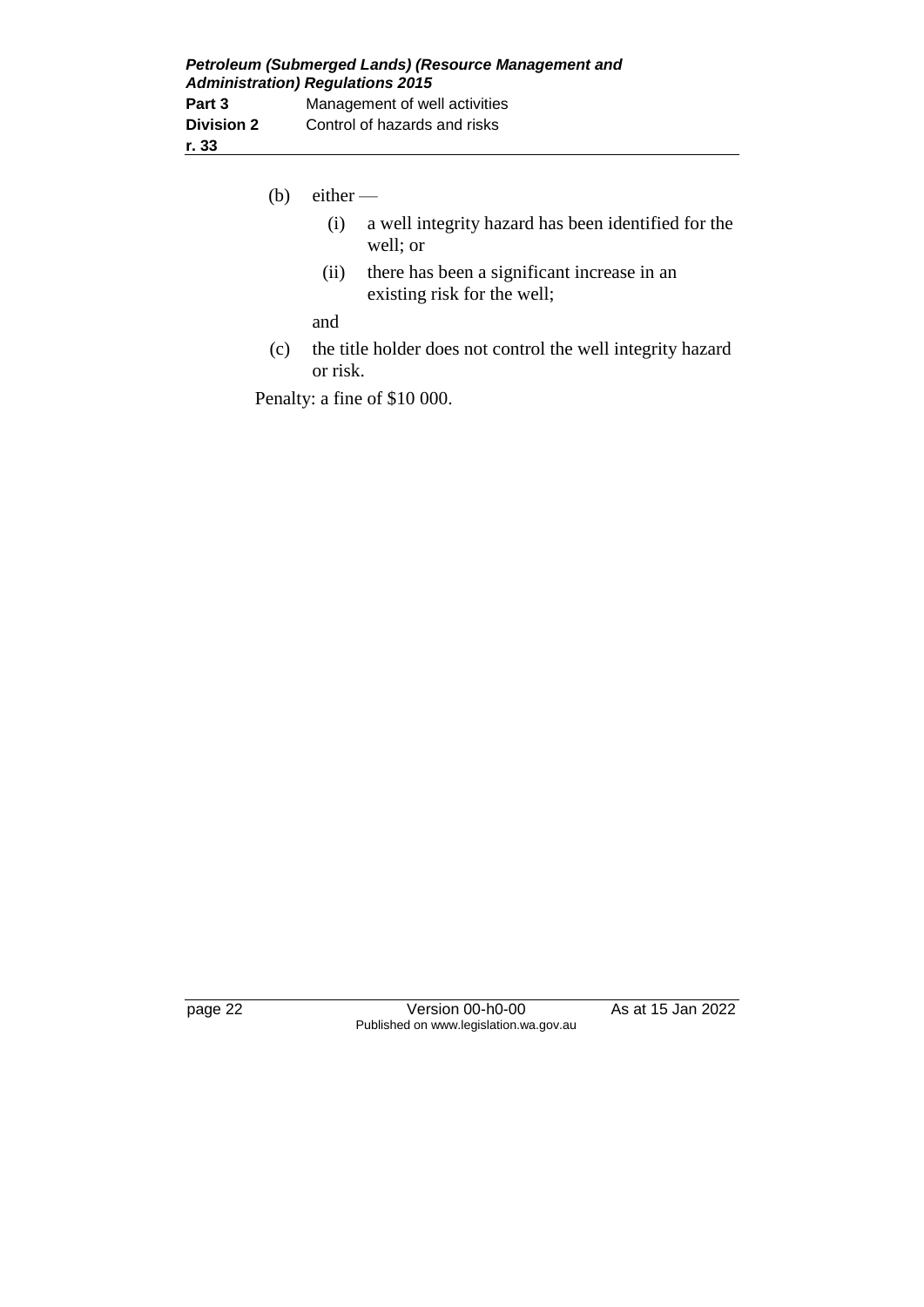**r. 34**

## **Part 4 — Discovery assessment reports**

### **34. Application of Part**

This Part applies to a title holder who is required, under section 34 or 38J of the Act, to furnish to the Minister particulars of a discovery.

#### **35. Minister may request additional information for discovery assessment report**

- (1) The Minister may, within 7 days after receiving particulars of the discovery from the title holder, ask the title holder in writing to include additional information about the discovery in the discovery assessment report to be provided by the title holder under regulation 36.
- (2) The request must specify the information sought and the reasons for the request.
- (3) After receiving the request, the title holder may give the Minister a written statement that —
	- (a) the information is not within the title holder's knowledge; or
	- (b) the title holder is unable to obtain the information.
- (4) If the Minister is satisfied (whether or not because of a statement under subregulation (3)) that the title holder cannot comply with the request because —
	- (a) the information is not within the title holder's knowledge; or
	- (b) the title holder is unable to obtain the information,

the Minister must, as soon as practicable, give the title holder a written notice withdrawing the request.

As at 15 Jan 2022 Version 00-h0-00 page 23 Published on www.legislation.wa.gov.au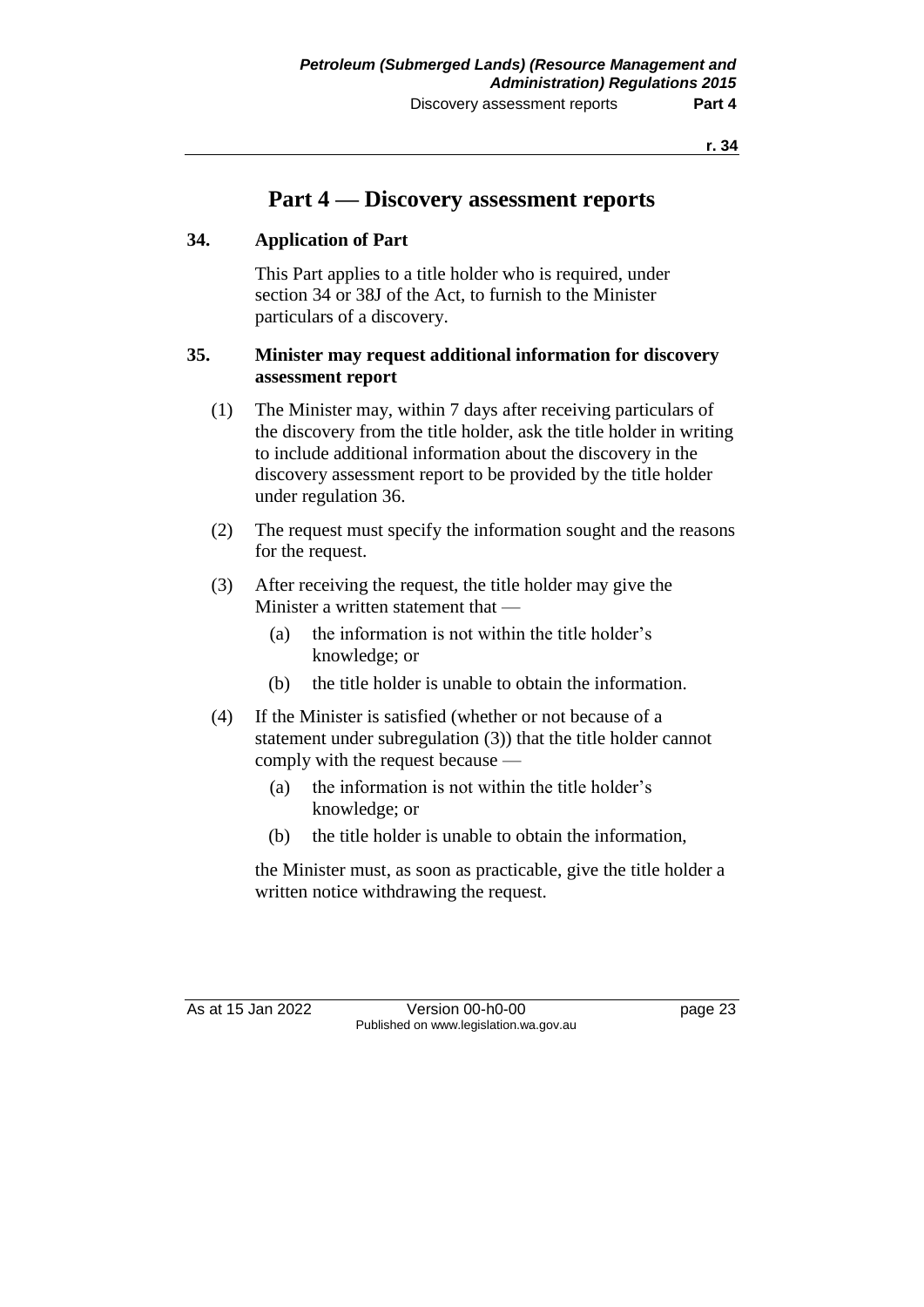#### **36. Requirement to provide discovery assessment report**

 $(1)$  In this regulation —

*discovery assessment report* means a report that includes the following information —

- (a) the title area in which the discovery was made;
- (b) a preliminary estimate of the location and areal extent of the petroleum pool;
- (c) details of the geological structure or underground formation in which the petroleum is located;
- (d) the results of all assessments of the discovery;
- (e) if the rate or quantity of production of petroleum and water from the well that resulted in the discovery has been determined — that rate or quantity;
- (f) the data used to estimate the quantity of petroleum in the petroleum pool;
- (g) a preliminary estimate of the quantity of recoverable petroleum in the petroleum pool;
- (h) details of the title holder's plans for further evaluation of the discovery, including the work that the title holder proposes to carry out in the title area in the next 12 months from the date of the report;
- (i) if the Minister has issued a request to the title holder under regulation 35 and the request has not been withdrawn — the information specified in the request.
- (2) The title holder must give the Minister a discovery assessment report for the title area within —
	- (a) 90 days after the date of the discovery; or
	- (b) if the Minister authorises the title holder to give the report within another period — the other period.

Penalty: a fine of \$10 000.

page 24 Version 00-h0-00 As at 15 Jan 2022 Published on www.legislation.wa.gov.au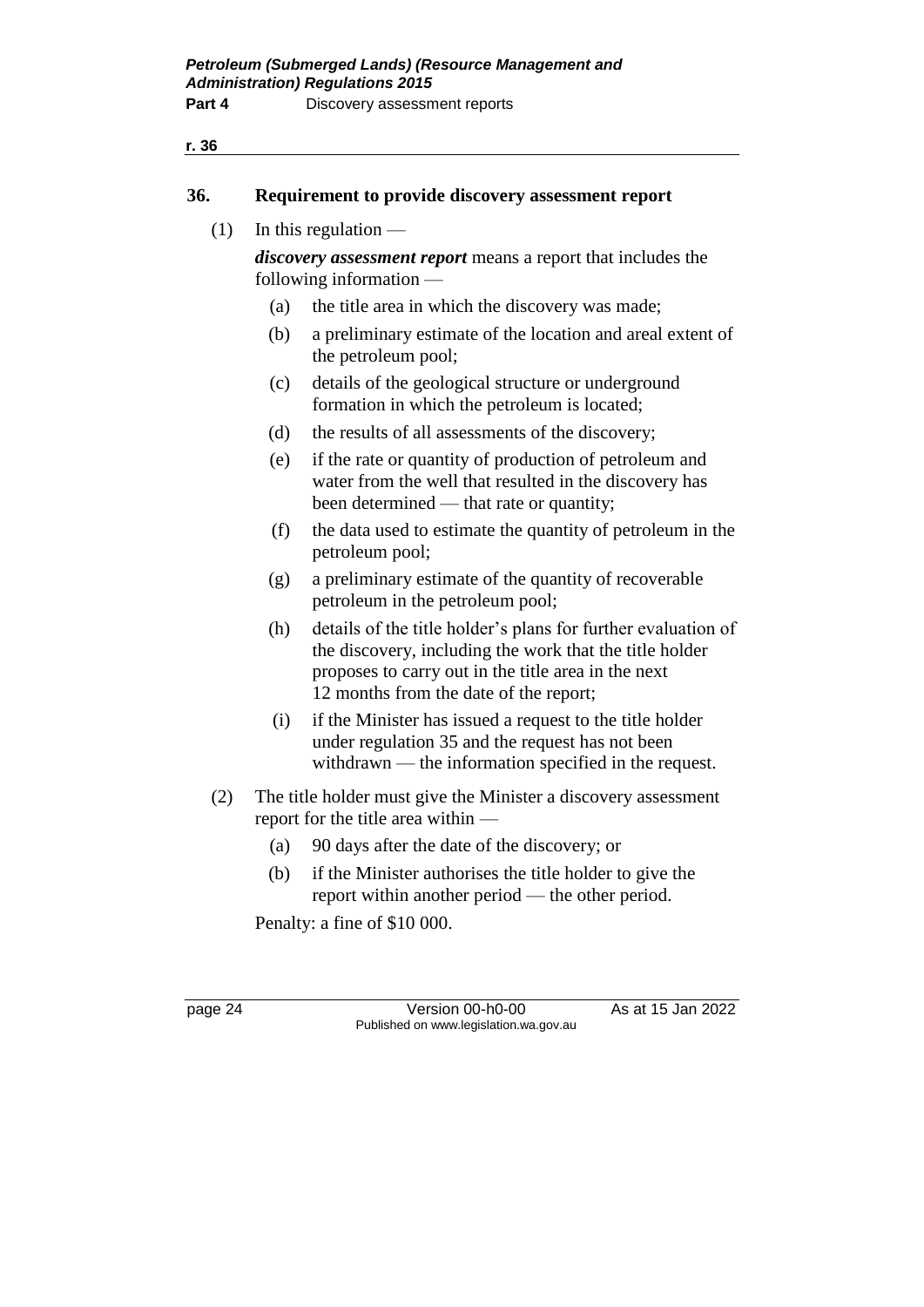## **Part 5 — Annual assessment reports**

#### **37. Requirement to provide annual assessment report**

- (1) A title holder must give the Minister a report (an *annual assessment report*) providing the required information for each year of a term of the title, within —
	- (a) 30 days after the day on which the year of the term ends; or
	- (b) if the Minister authorises the title holder to give the annual assessment report within another period — the other period.

Penalty: a fine of \$10 000.

- (2) For the purposes of subregulation (1), the required information  $is$  —
	- (a) in the case of a permittee the information listed in Schedule 2 Division 1; or
	- (b) in the case of a lessee the information listed in Schedule 2 Division 2; or
	- (c) in the case of a licensee the information listed in Schedule 2 Division 3.
- (3) An annual assessment report may include any other information that the title holder believes is relevant to the title.

#### **38. Reports may be combined**

A title holder with more than one title may combine the annual assessment reports into a single document with the written agreement of the Minister.

As at 15 Jan 2022 Version 00-h0-00 page 25 Published on www.legislation.wa.gov.au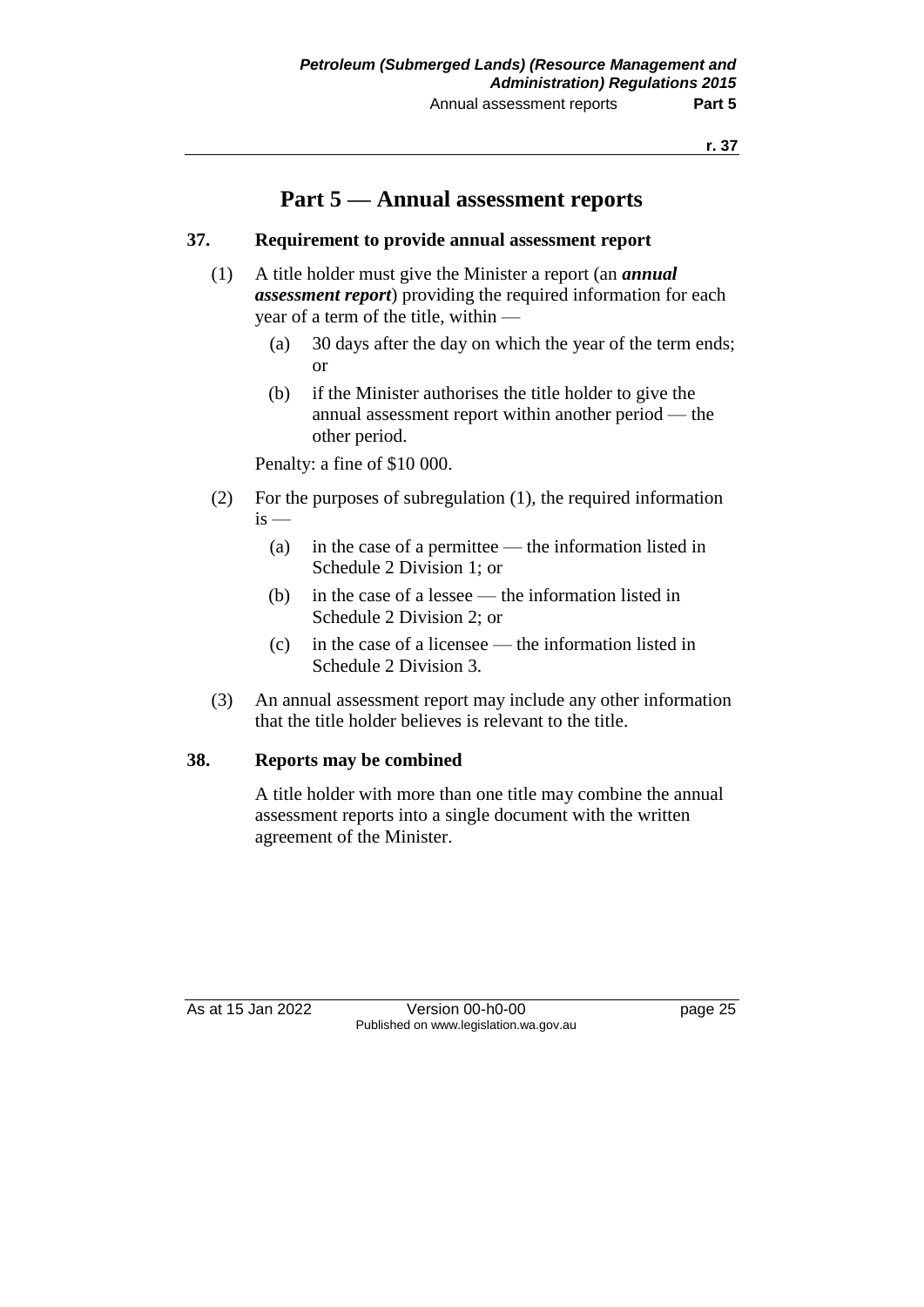#### **r. 39**

#### **39. Assessment report for part of year**

- (1) This regulation applies if
	- (a) a title ceases to be in force (whether because the title has expired or because the title has been surrendered, cancelled, revoked or terminated); and
	- (b) the term of the title was not a whole number of years.
- (2) The Minister may, by written notice, require the title holder to give an assessment report to the Minister for the period at the end of the term that was not a year of the term.
- (3) The notice must specify
	- (a) the information that must be provided in the report; and
	- (b) the date by which the report must be given.
- (4) For the purposes of subregulation (3)(a), only information that would be required from the title holder in an annual assessment report under regulation 37(1) may be specified.
- (5) For the purposes of subregulation (3)(b), the date must be at least 30 days after the day on which the notice is given.
- (6) A title holder must comply with a notice given to the title holder under subregulation (2).

Penalty for an offence under this subregulation: a fine of \$10 000.

page 26 Version 00-h0-00 As at 15 Jan 2022 Published on www.legislation.wa.gov.au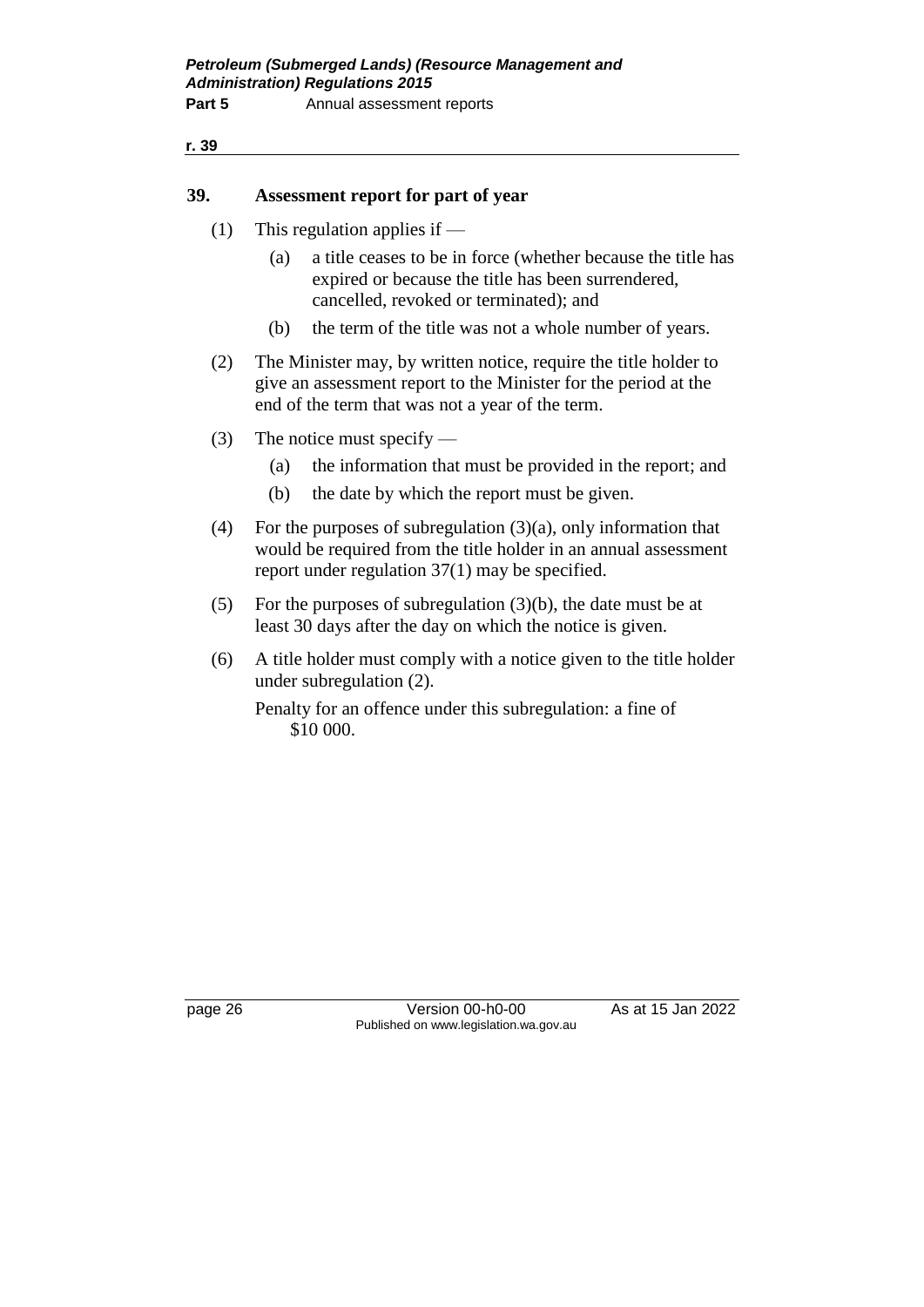# **Part 6 — Field management plans**

# **Division 1 — Preliminary**

#### **40. Term used: licence area**

In this Part —

*licence area* means —

- (a) in relation to a licensee the area constituted by the block or blocks that are the subject of the licence; or
- (b) in relation to an applicant for a licence the area constituted by the block or blocks that will be the subject of the licence if the licence is granted.

### **Division 2 — Field management plan requirements**

#### **41. Requirement to have approved field management plan**

A licensee must not undertake the recovery of petroleum from a petroleum pool in the licence area unless —

- (a) the recovery is on an appraisal basis; or
- (b) at the time of the recovery of the petroleum, the licensee has —
	- (i) an approved field management plan in force for a field that includes the petroleum pool; or
	- (ii) an approval, under regulation 59(1), to undertake the recovery of petroleum without an approved field management plan.

Penalty: a fine of \$10 000.

### **42. Requirement to undertake well activity in accordance with approved field management plan**

If an approved field management plan is in force for a field in a licence area, the licensee must undertake each well activity in

As at 15 Jan 2022 Version 00-h0-00 page 27 Published on www.legislation.wa.gov.au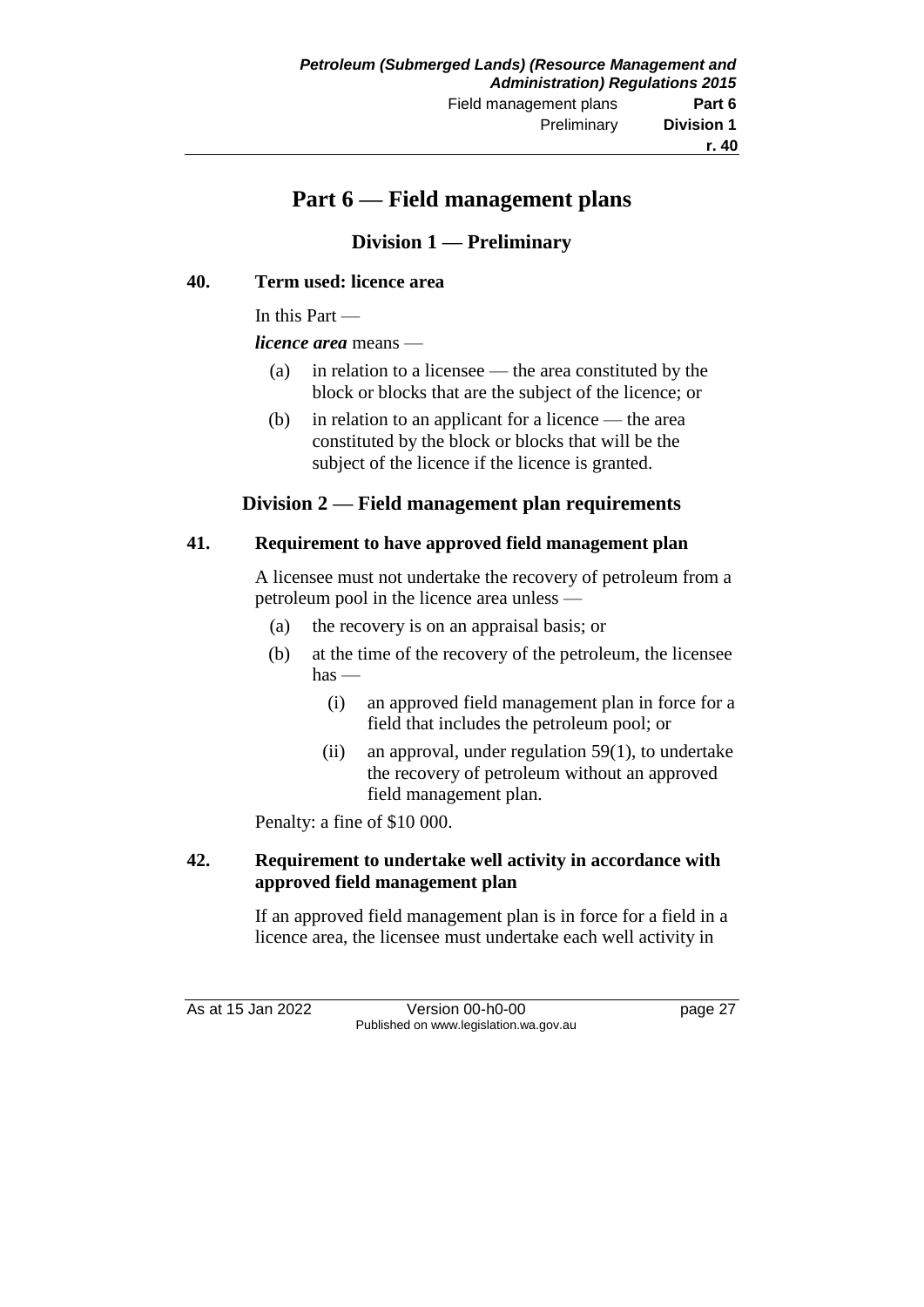the licence area in a way that is consistent with the field management plan.

Penalty: a fine of \$10 000.

# **Division 3 — Obtaining approval of field management plan**

### **43. Application for approval of field management plan**

- (1) A licensee or an applicant for a licence may apply to the Minister for approval of a field management plan.
- (2) The application must be accompanied by the field management plan.

### **44. Decision on field management plan**

- (1) As soon as practicable after an application is made under regulation 43(1) in respect of a field management plan, the Minister must —
	- (a) approve the plan; or
	- (b) refuse to approve the plan; or
	- (c) give the applicant a written notice stating that the Minister is unable to make a decision without further assessment of the plan.
- (2) A notice given under subregulation  $(1)(c)$  must specify
	- (a) any further information the Minister requires to be included in the plan; and
	- (b) the date after which the Minister will commence further assessment of the plan.
- (3) The date specified under subregulation (2)(b) must give the applicant a reasonable opportunity to modify or resubmit the plan.
- (4) If the Minister undertakes further assessment of the plan, the Minister must approve or refuse to approve the plan as soon as practicable after that further assessment.

page 28 Version 00-h0-00 As at 15 Jan 2022 Published on www.legislation.wa.gov.au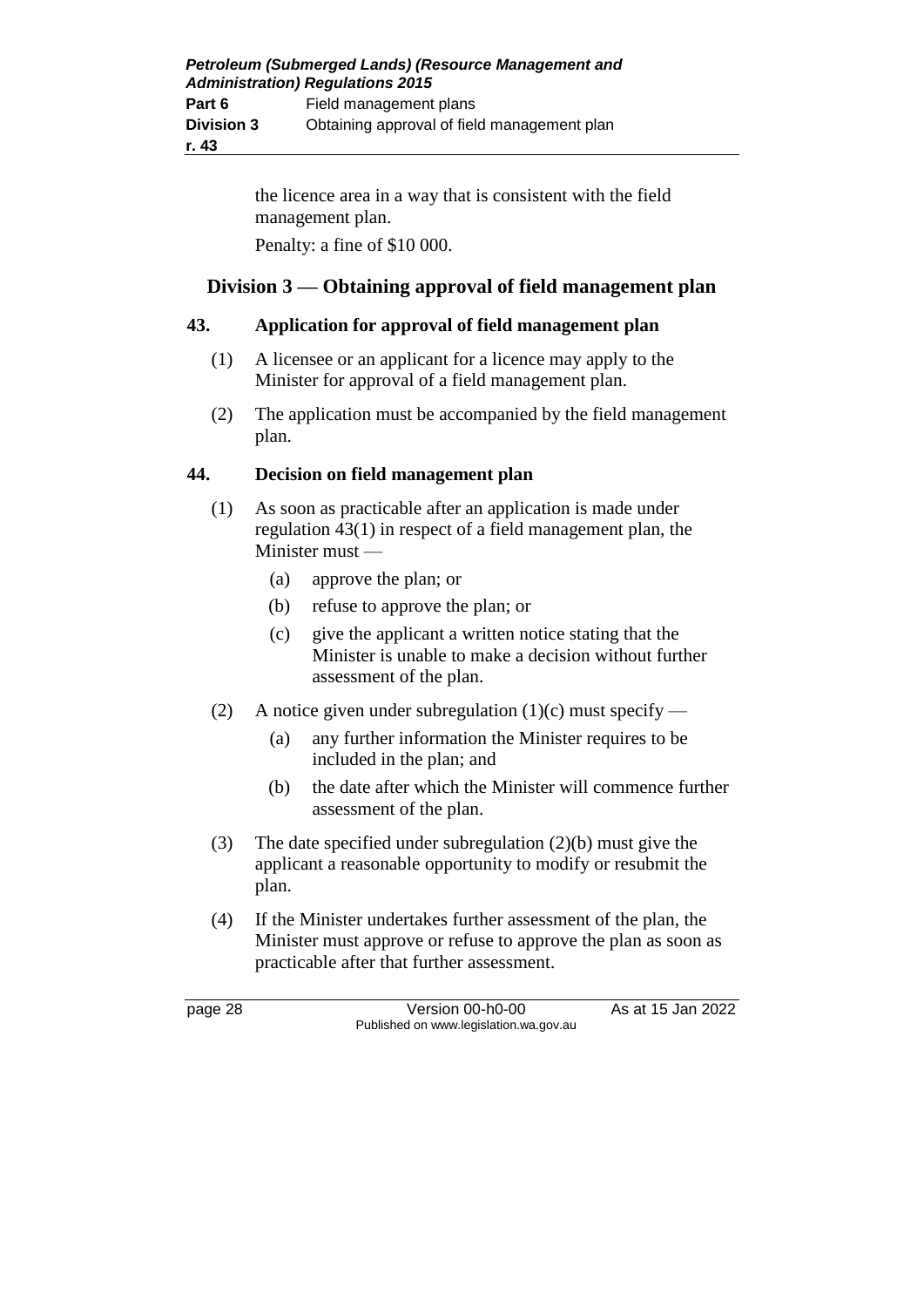(5) The Minister may approve the plan subject to conditions.

### **45. Notice of decision**

As soon as practicable after deciding to approve or refuse to approve a field management plan, the Minister must give the applicant written notice of the decision specifying —

- (a) if the decision is to approve the plan
	- (i) the date on which the plan takes effect; and
	- (ii) if the approval is subject to a condition the condition and the reason for it;

or

(b) if the decision is to refuse to approve the plan — the reasons for the decision.

### **46. Date on which field management plan takes effect**

If the Minister approves a field management plan, the plan takes effect on the date specified in respect of the plan under regulation  $45(a)(i)$ .

### **47. Criteria for approval of field management plan**

- (1) The Minister must approve a field management plan under regulation  $44(1)(a)$  or (4) if the Minister is satisfied that —
	- (a) the plan includes the information required under regulation 48(1); and
	- (b) the plan demonstrates that the applicant will manage the field —
		- (i) in accordance with sound engineering principles, codes, standards and specifications; and
		- (ii) in a manner that is consistent with good oil-field practice and compatible with optimum long-term recovery of the petroleum.

As at 15 Jan 2022 Version 00-h0-00 page 29 Published on www.legislation.wa.gov.au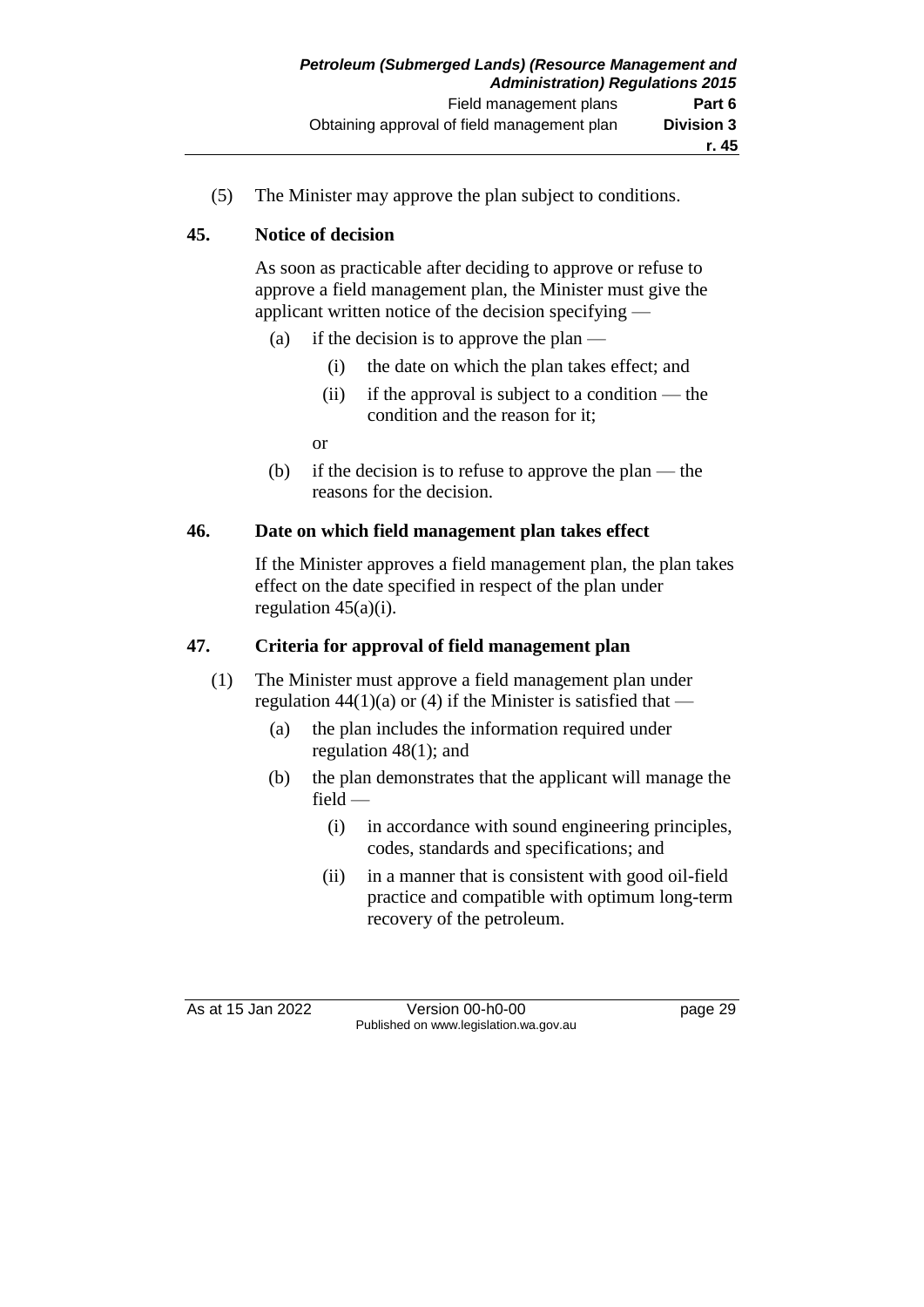(2) The Minister must not approve a field management plan if the Minister is not satisfied that the plan meets the requirements of subregulation  $(1)$ .

# **48. Content of field management plan**

- (1) A field management plan must include the information listed in Schedule 3.
- (2) A field management plan may include any other information that the applicant believes is relevant.

# **Division 4 — Revision of approved field management plan**

### **49. Application for approval of revision of field management plan**

- (1) A licensee may apply to the Minister for approval of a revision of an approved field management plan.
- (2) The application must be accompanied by the proposed revision.

### **50. Application for approval of revision required before major change**

 $(1)$  In this regulation —

*major change*, in relation to the recovery of petroleum from a field, means any of the following —

- (a) the licensee changes the development strategy or management strategy of the field or a petroleum pool in the field;
- (b) the licensee changes the plan for the development of additional petroleum pools in the field;
- (c) the licensee ceases production, permanently or for the long term, before the date proposed in the approved field management plan for the field;

page 30 Version 00-h0-00 As at 15 Jan 2022 Published on www.legislation.wa.gov.au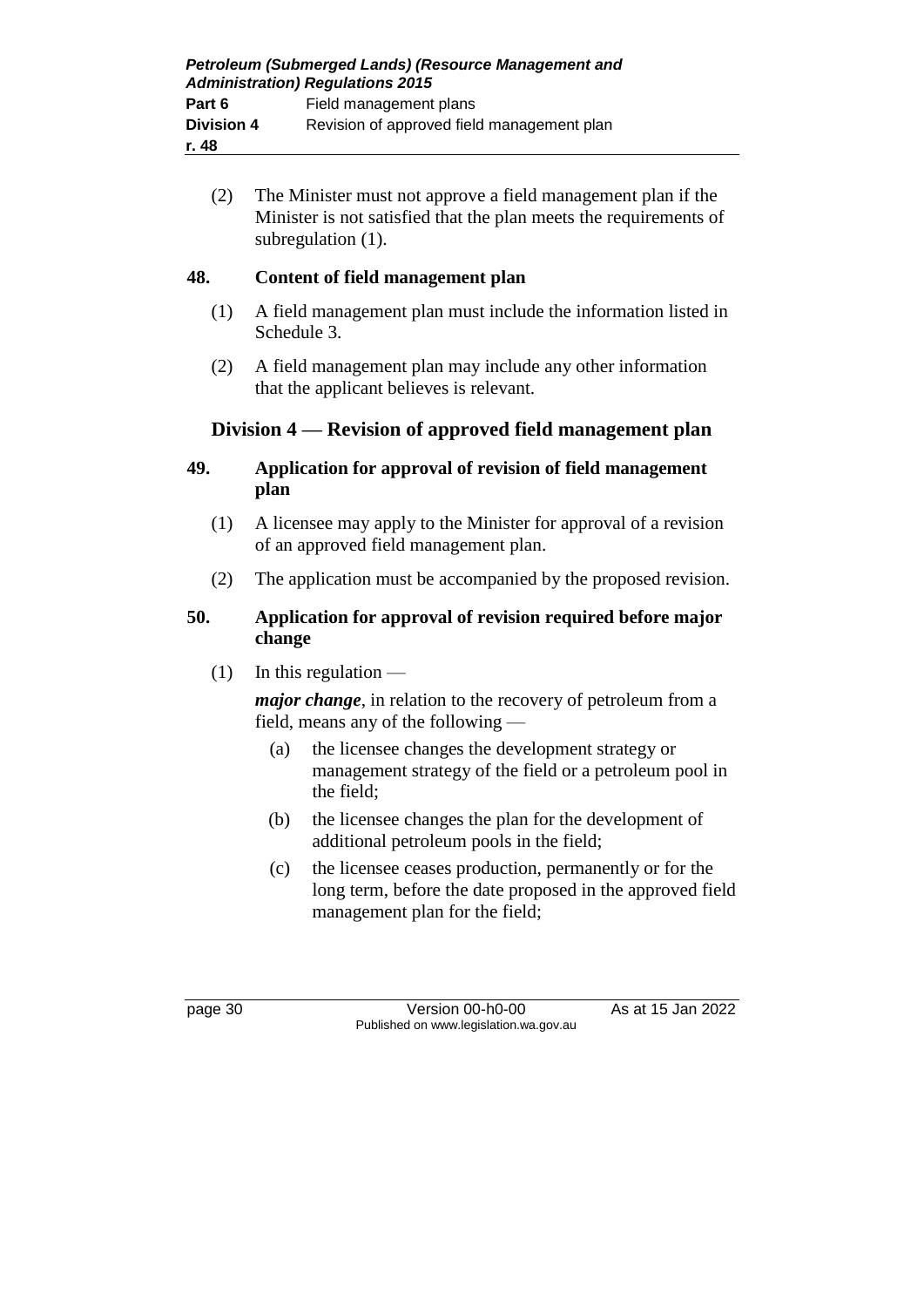- (d) the licensee introduces new methods for the recovery of petroleum from the field, such as enhanced recovery and injection of fluids.
- (2) A licensee must make an application under regulation 49(1) in respect of an approved field management plan at least 90 days before the licensee makes a major change in relation to the recovery of petroleum from the field to which the plan applies. Penalty: a fine of \$10 000.

### **51. Decision on application for approval of revision**

- (1) As soon as practicable after an application is made under regulation 49(1) in respect of a revision, the Minister must —
	- (a) approve the revision if the approved field management plan as revised would meet the requirements of regulation 47(1); or
	- (b) refuse to approve the revision; or
	- (c) give the licensee a written notice stating that the Minister is unable to make a decision without further assessment of the revision.
- (2) A notice given under subregulation  $(1)(c)$  must specify
	- (a) any further information the Minister requires to be included in the revision; and
	- (b) the date after which the Minister will commence further assessment of the revision.
- (3) The date specified under subregulation (2)(b) must give the licensee a reasonable opportunity to modify or resubmit the revision.
- (4) If the Minister undertakes further assessment of the revision, the Minister must approve or refuse to approve the revision as soon as practicable after that further assessment.
- (5) The Minister may approve the revision subject to conditions.

As at 15 Jan 2022 Version 00-h0-00 page 31 Published on www.legislation.wa.gov.au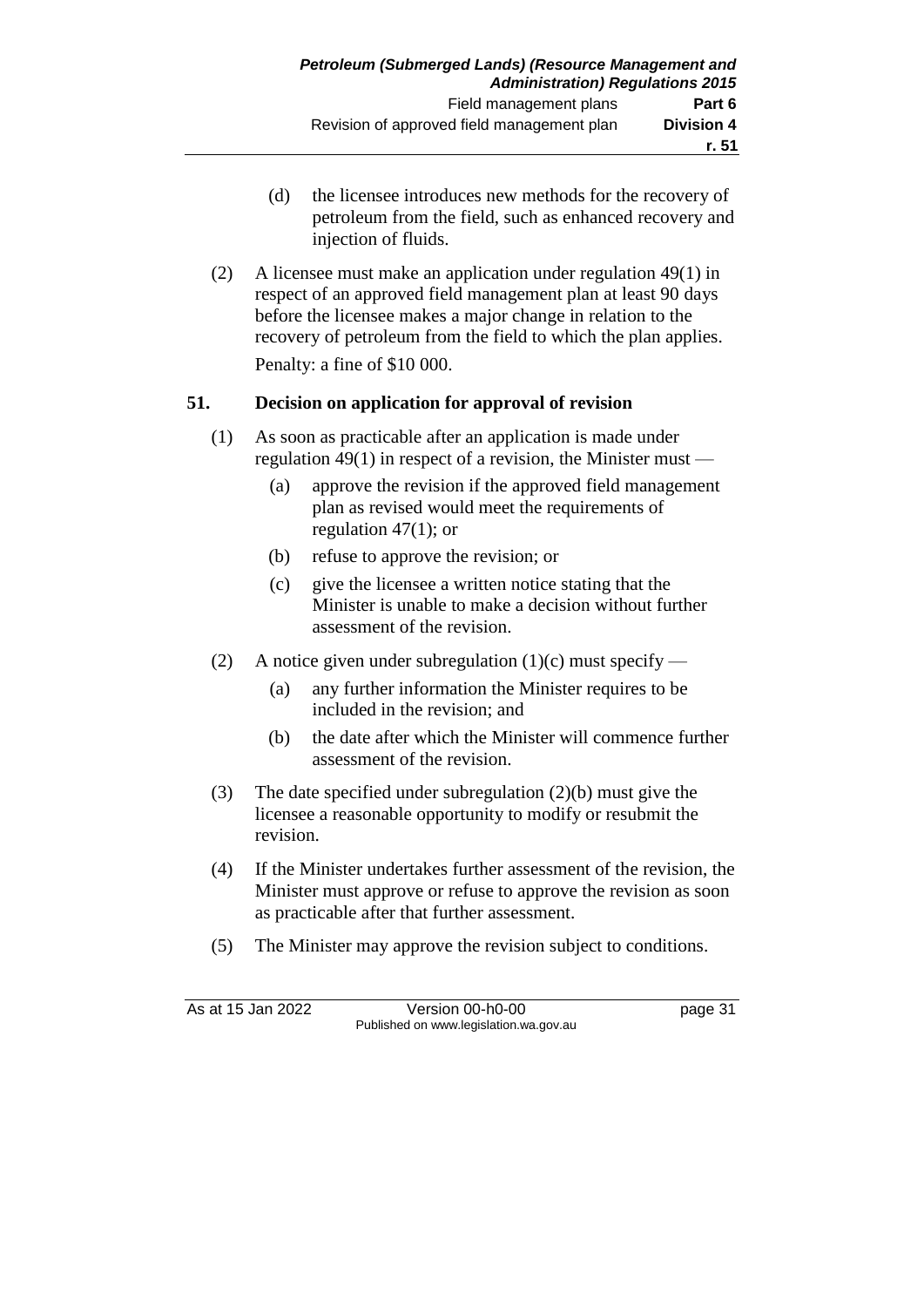| Petroleum (Submerged Lands) (Resource Management and<br><b>Administration) Regulations 2015</b> |                                            |  |
|-------------------------------------------------------------------------------------------------|--------------------------------------------|--|
| Part 6                                                                                          | Field management plans                     |  |
| <b>Division 4</b>                                                                               | Revision of approved field management plan |  |
| r. 52                                                                                           |                                            |  |

#### **52. Notice of decision**

As soon as practicable after deciding to approve or refuse to approve a revision, the Minister must give the licensee written notice of the decision specifying —

- (a) if the decision is to approve the revision
	- (i) the date on which the revision takes effect; and
	- (ii) if the approval is subject to a condition the condition and the reason for it;

or

(b) if the decision is to refuse to approve the revision — the reasons for the decision.

#### **53. Date on which revision takes effect**

If the Minister approves a revision of an approved field management plan, then, on the date specified in respect of the revision under regulation  $52(a)(i)$ , the plan as revised replaces the existing approved field management plan as the plan in force for the field.

### **54. Revision required by Minister**

- (1) The Minister may give a licensee a written notice
	- (a) requiring the licensee to submit to the Minister a revision of an approved field management plan as set out in the notice; and
	- (b) setting out the technical grounds for requiring the revision; and
	- (c) identifying the proposed date of effect of the revision; and
	- (d) identifying the proposed date by which the licensee must submit the revision to the Minister; and
	- (e) advising the licensee of the effect of regulation 55.

page 32 Version 00-h0-00 As at 15 Jan 2022 Published on www.legislation.wa.gov.au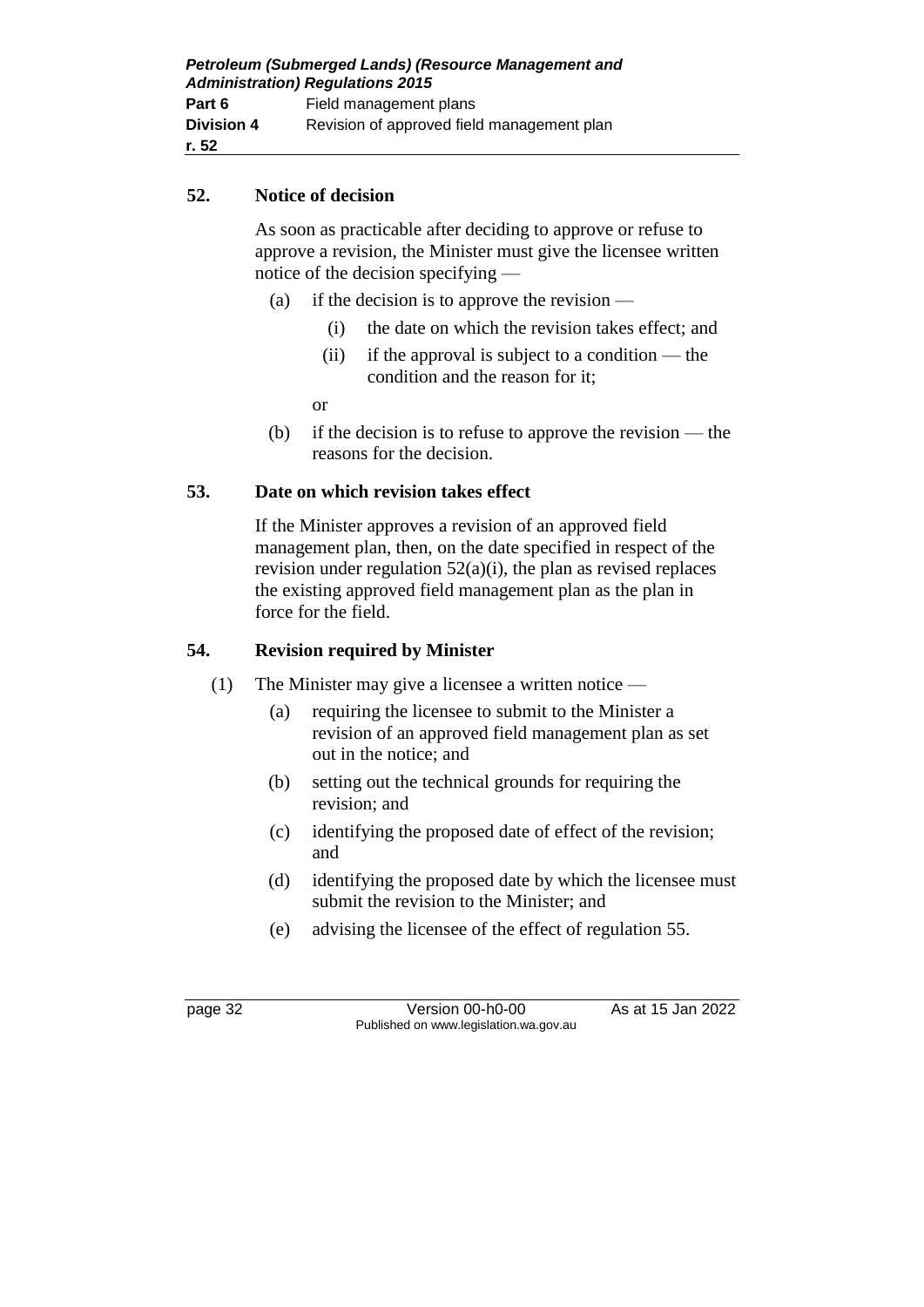(2) A revision submitted by the licensee in accordance with the notice (or the notice as varied under regulation 56) is to be taken to be an application under regulation 49(1) and regulations 51, 52 and 53 apply accordingly.

#### **55. Objection to requirement to revise approved field management plan**

### (1) If the Minister gives a licensee a notice under regulation 54, the licensee may make an objection, in writing, to the Minister —

- (a) stating one or more of the following
	- (i) that the revision should not occur;
	- (ii) that the revision should be in terms different from the proposed terms;
	- (iii) that the revision should take effect on a date later than the proposed date;
	- (iv) that the date by which the licensee must submit the revision should be later than the proposed date;
	- and
- (b) giving reasons for the objection.
- (2) The licensee must make the objection within
	- (a) 21 days after receiving the notice; or
	- (b) if the Minister, in writing, allows a longer period that period.

### **56. Decision on objection**

(1) As soon as practicable after a licensee makes an objection under regulation 55, the Minister must decide whether to accept or reject the objection.

As at 15 Jan 2022 Version 00-h0-00 page 33 Published on www.legislation.wa.gov.au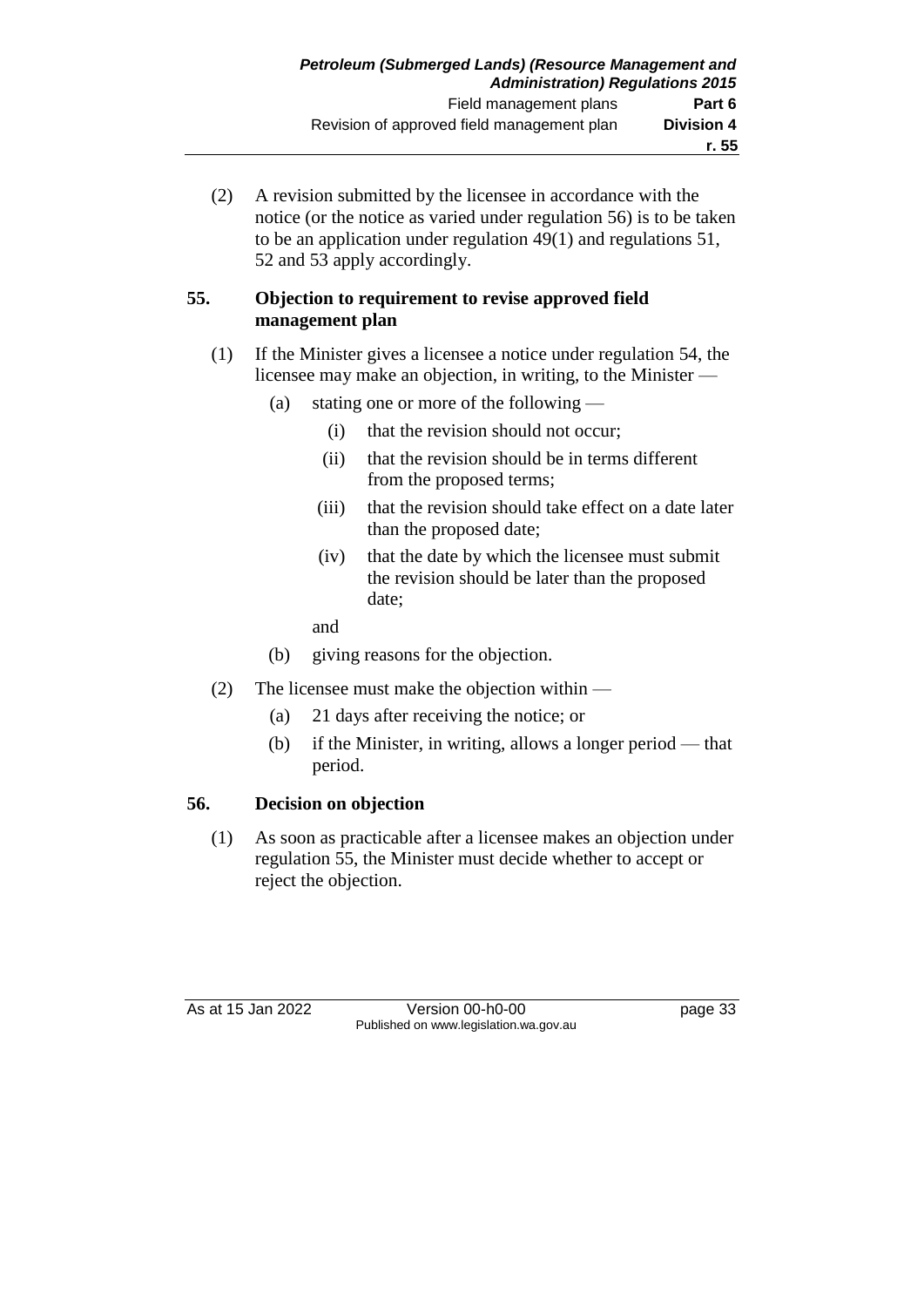| Petroleum (Submerged Lands) (Resource Management and<br><b>Administration) Regulations 2015</b> |                                                                |  |
|-------------------------------------------------------------------------------------------------|----------------------------------------------------------------|--|
| Part 6                                                                                          | Field management plans                                         |  |
| <b>Division 5</b>                                                                               | Recovery of petroleum before field management plan<br>approved |  |
| r. 57                                                                                           |                                                                |  |

- (2) As soon as practicable after making the decision, the Minister must give the licensee written notice of the decision specifying —
	- (a) if the decision is to accept the objection
		- (i) whether the original notice given under regulation 54 is varied or withdrawn; and
		- (ii) if the original notice is varied the requirements of that notice as varied;
		- or
	- (b) if the decision is to reject the objection the reasons for the decision.

### **57. Requirement to comply with notice**

- (1) This regulation applies if a licensee is given a notice under regulation 54.
- (2) The licensee must comply with the requirements of the notice unless the notice is varied or withdrawn under regulation 56. Penalty: a fine of \$10 000.
- (3) If the notice is varied under regulation 56, the licensee must comply with the requirements of the notice as varied. Penalty: a fine of \$10 000.

# **Division 5 — Recovery of petroleum before field management plan approved**

### **58. Application for approval to undertake recovery of petroleum without approved field management plan**

(1) A licensee may apply, in writing, to the Minister for permission to undertake the recovery of petroleum from a petroleum pool in the licence area for a period of up to 3 months without having an approved field management plan in force for a field that includes the petroleum pool.

page 34 Version 00-h0-00 As at 15 Jan 2022 Published on www.legislation.wa.gov.au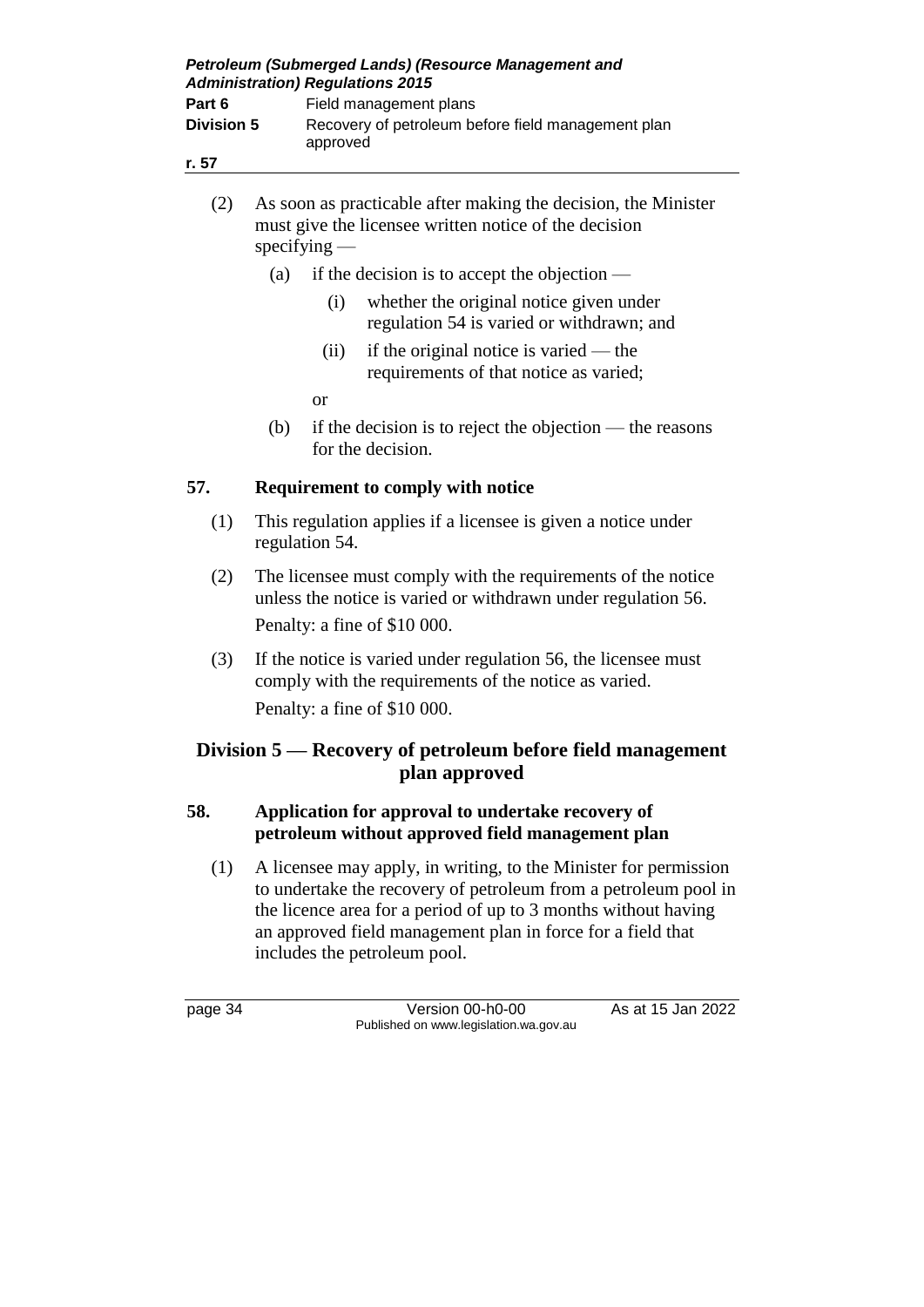- (2) The application must include
	- (a) the reason why it is necessary for the licensee to undertake the recovery without having an approved field management plan; and
	- (b) the period in respect of which the permission is sought; and
	- (c) details of any proposed extended production test; and
	- (d) details of any proposed disposal or flaring of produced petroleum; and
	- (e) details of any proposed disposal of produced formation material.

### **59. Decision on application**

- (1) As soon as practicable after an application is made under regulation 58(1), the Minister must  $-$ 
	- (a) approve the application; or
	- (b) refuse to approve the application; or
	- (c) give the licensee a written notice stating that the Minister is unable to make a decision without further information.
- (2) A notice given under subregulation (1)(c) must specify the further information that the Minister requires.
- (3) As soon as practicable after receiving the information, the Minister must approve or refuse the application.
- (4) The Minister may approve the application subject to conditions.

### **60. Notice of decision on application**

As soon as practicable after deciding to approve or refuse to approve an application made under regulation 58(1), the

As at 15 Jan 2022 Version 00-h0-00 page 35 Published on www.legislation.wa.gov.au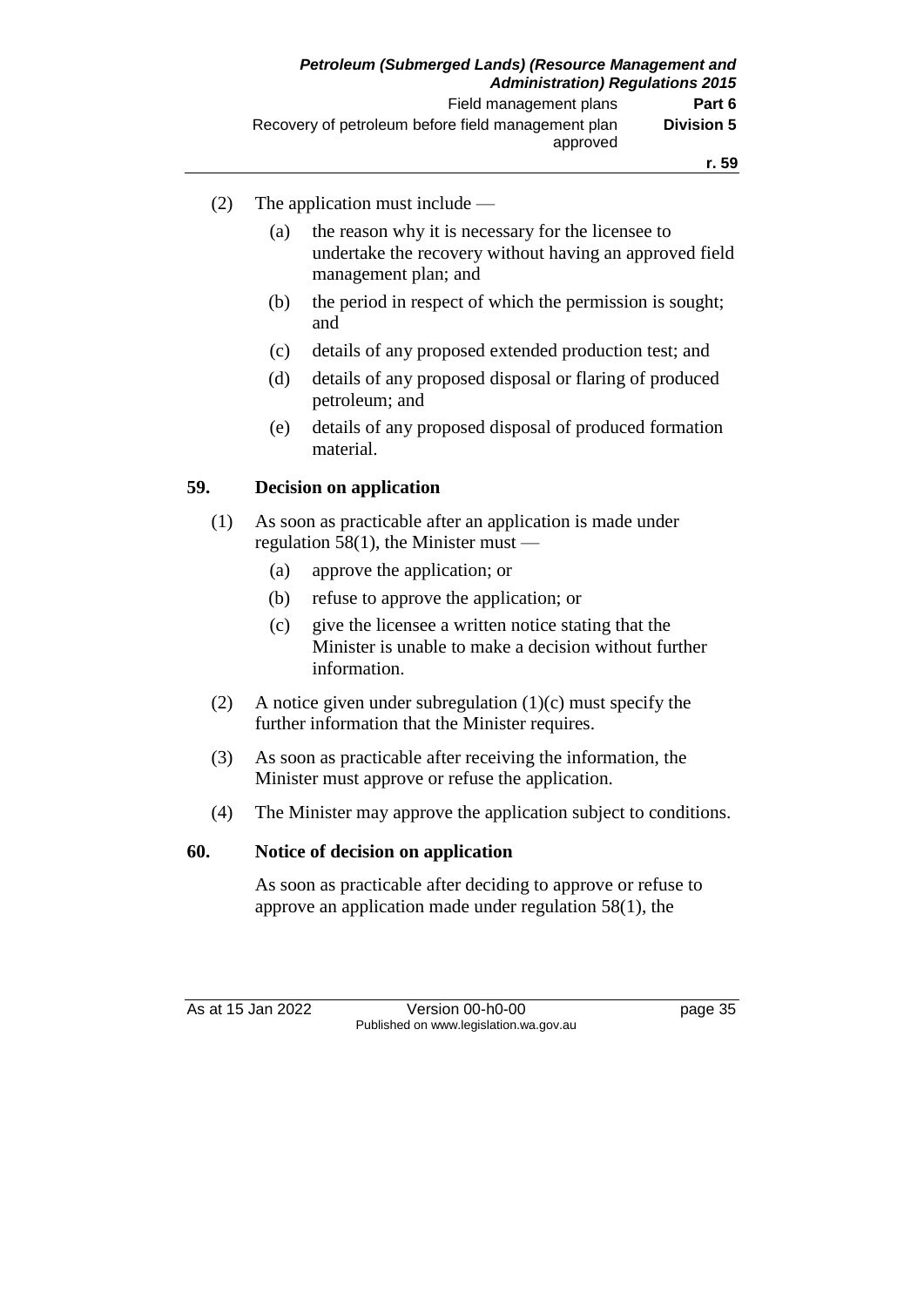| Petroleum (Submerged Lands) (Resource Management and<br><b>Administration) Regulations 2015</b> |                                                                |  |
|-------------------------------------------------------------------------------------------------|----------------------------------------------------------------|--|
| Part 6                                                                                          | Field management plans                                         |  |
| <b>Division 5</b>                                                                               | Recovery of petroleum before field management plan<br>approved |  |
| r. 61                                                                                           |                                                                |  |

Minister must give the licensee written notice of the decision specifying —

- (a) if the decision is to approve the application
	- (i) the period for which the licensee may undertake the recovery of petroleum; and
	- (ii) if the approval is subject to a condition the condition and the reason for it;

or

(b) if the decision is to refuse to approve the application  $$ the reasons for the decision.

### **61. Permitted period**

- (1) The period specified under regulation 60(a)(i) (the *permitted period*) must not exceed 3 months after the date of the Minister's approval under regulation 59(1).
- (2) However, the Minister may, on written application by the licensee, extend the permitted period by not more than 3 months.
- (3) The Minister may, under subregulation (2), extend the permitted period more than once.

page 36 Version 00-h0-00 As at 15 Jan 2022 Published on www.legislation.wa.gov.au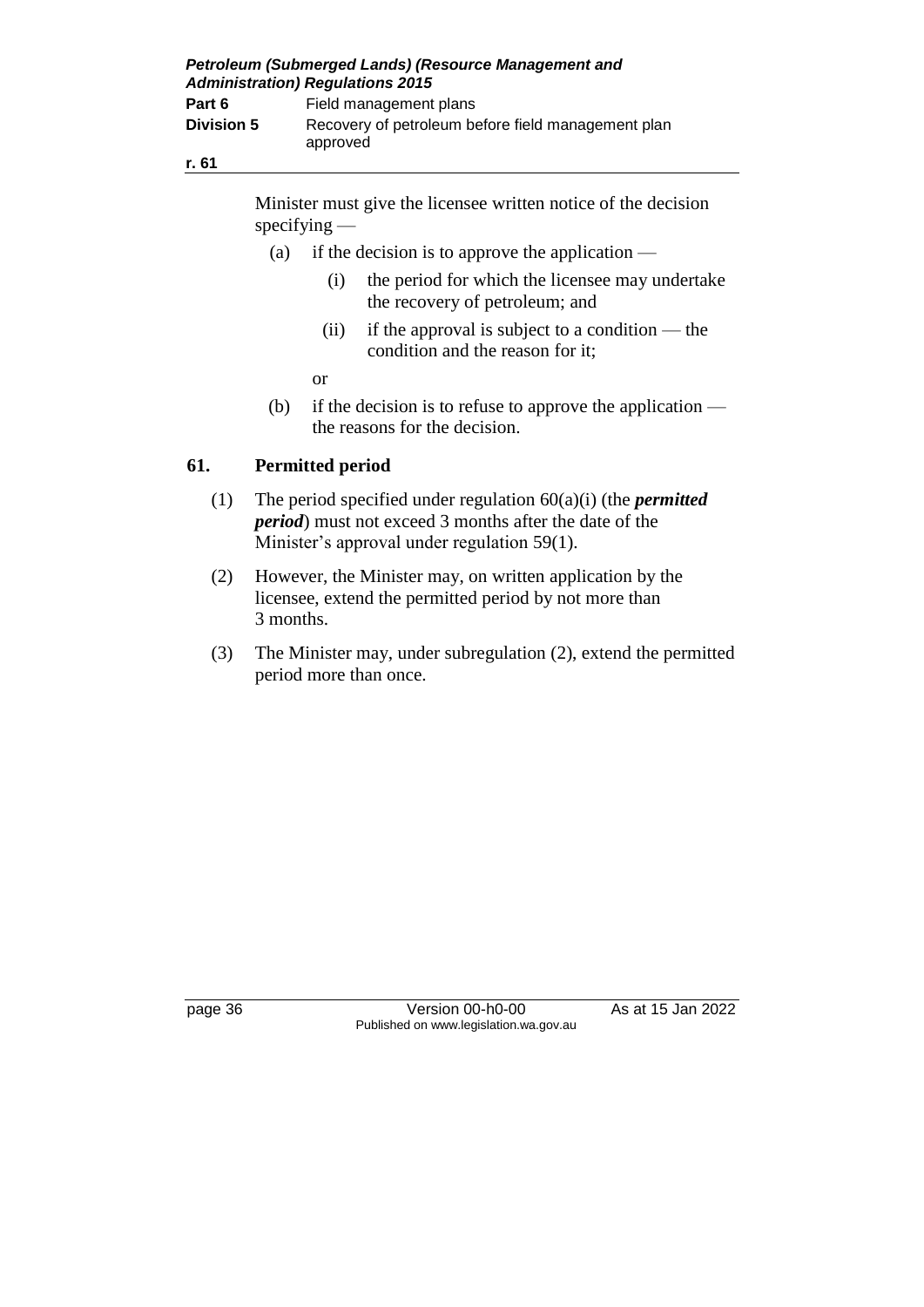# **Part 7 — Notification of significant events**

### **62. Requirement to notify Minister of significant event**

 $(1)$  In this regulation —

*significant event* means any of the following —

- (a) a change in the understanding of the characteristics of the geology or underground formation that may have a significant impact on the optimum long-term recovery of petroleum;
- (b) a new or increased risk to the recovery of petroleum within the licence area;
- (c) a new or increased risk to the recovery of petroleum outside the licence area caused by the development of petroleum pools in the licence area;
- (d) a new or increased risk of activities in the licence area causing effects outside the licence area (for example, aquifer depletion caused by petroleum extraction);
- (e) a change to the proposed option for the development of petroleum pools in the licence area, including any tie-in opportunity with nearby licence areas.
- (2) This regulation applies if a licensee becomes aware that a significant event has occurred in, or in relation to, the licence area.
- (3) The licensee must give the Minister oral notice of the significant event as soon as practicable, but in any case within 2 hours, after becoming aware of it.

Penalty: a fine of \$10 000.

(4) The licensee must give the Minister written notice of the significant event, in accordance with subregulation (5), as soon as practicable, but in any case within 3 days, after becoming aware of it.

Penalty: a fine of \$10 000.

As at 15 Jan 2022 Version 00-h0-00 page 37 Published on www.legislation.wa.gov.au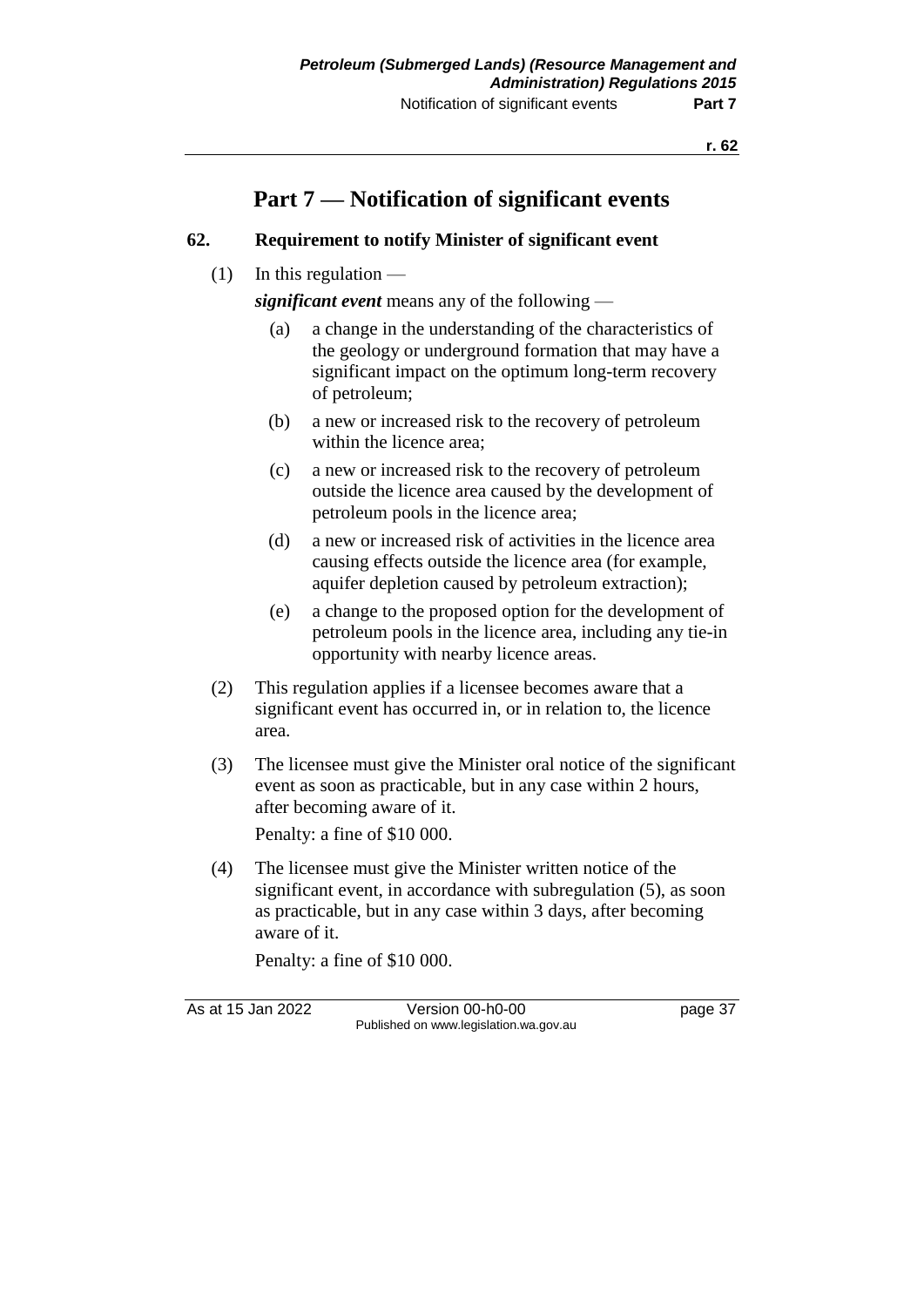| (5) |     |      | The notice under subregulation $(4)$ must include —                                                                                                                                  |
|-----|-----|------|--------------------------------------------------------------------------------------------------------------------------------------------------------------------------------------|
|     | (a) |      | all the material facts and circumstances about the<br>significant event that the licensee is aware of or is able,<br>by reasonable search and inquiry, to find out,<br>including $-$ |
|     |     | (i)  | when the event occurred or was first detected;<br>and                                                                                                                                |
|     |     | (ii) | the implications of the event for the petroleum<br>pool and the optimum long-term recovery of<br>petroleum;                                                                          |
|     |     | and  |                                                                                                                                                                                      |
|     | (b) |      | the action the licensee proposes to take in response to<br>the significant event.                                                                                                    |
| (6) |     |      | The notice under subregulation $(A)$ may include any other                                                                                                                           |

(6) The notice under subregulation (4) may include any other information the licensee considers relevant.

**r. 62**

page 38 Version 00-h0-00 As at 15 Jan 2022 Published on www.legislation.wa.gov.au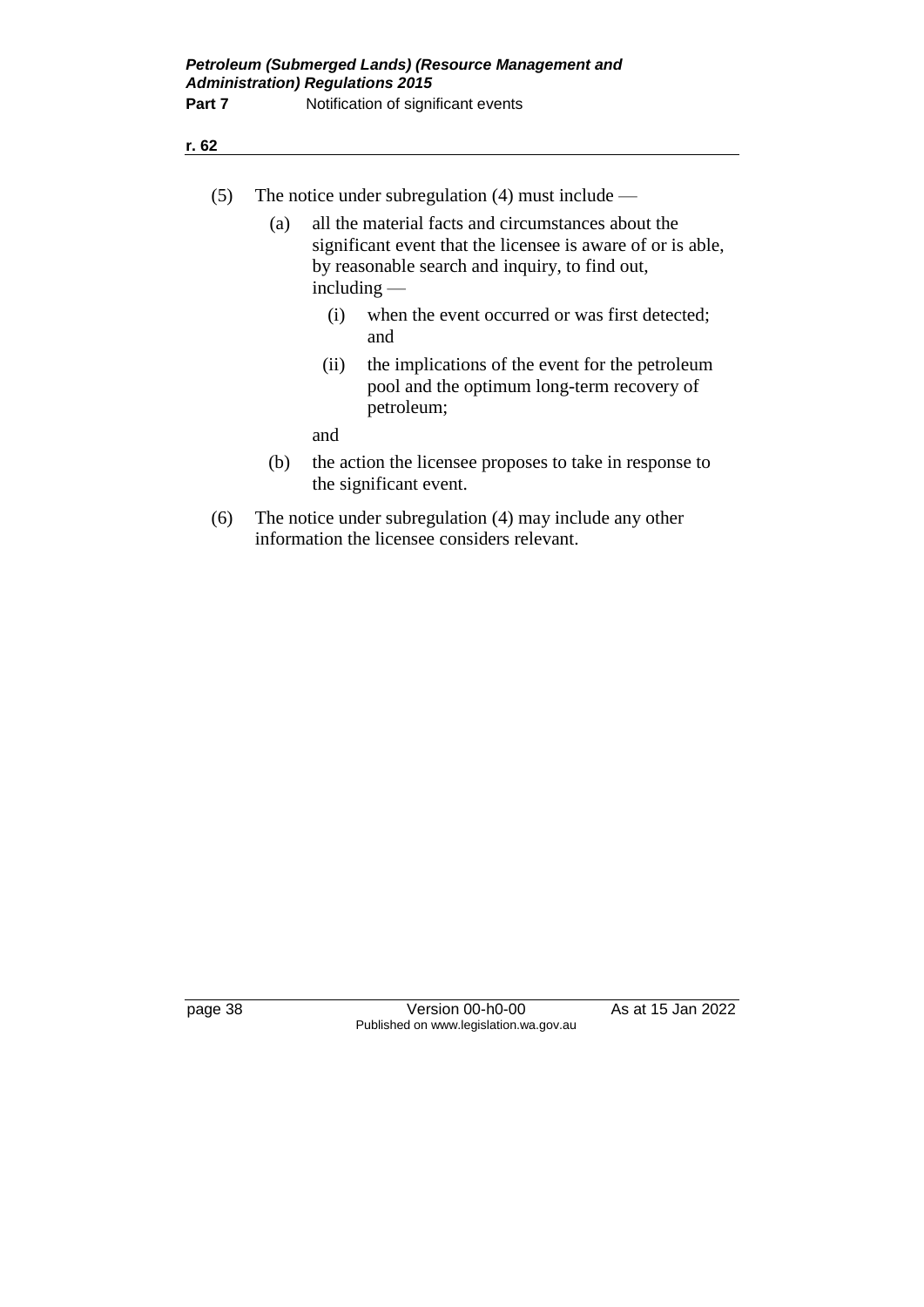# **Part 8 — Data management**

# **Division 1 — Preliminary**

#### **63. Term used: operation**

In this Part —

*operation* means an operation carried out under the authority of an instrument.

### **Division 2 — Requirements for keeping information**

#### **64. Requirement to securely retain information**

An instrument holder commits an offence if the instrument holder —

- (a) keeps accounts, records or other documents in connection with an operation; and
- (b) does not securely retain the accounts, records or other documents.

Penalty: a fine of \$4 000.

#### **65. Requirement to retain information so that retrieval is reasonably practicable**

An instrument holder commits an offence if the instrument holder —

- (a) keeps accounts, records or other documents in connection with an operation; and
- (b) does not retain the accounts, records or other documents so that retrieval of the accounts, records or other documents is reasonably practicable.

Penalty: a fine of \$4 000.

As at 15 Jan 2022 Version 00-h0-00 page 39 Published on www.legislation.wa.gov.au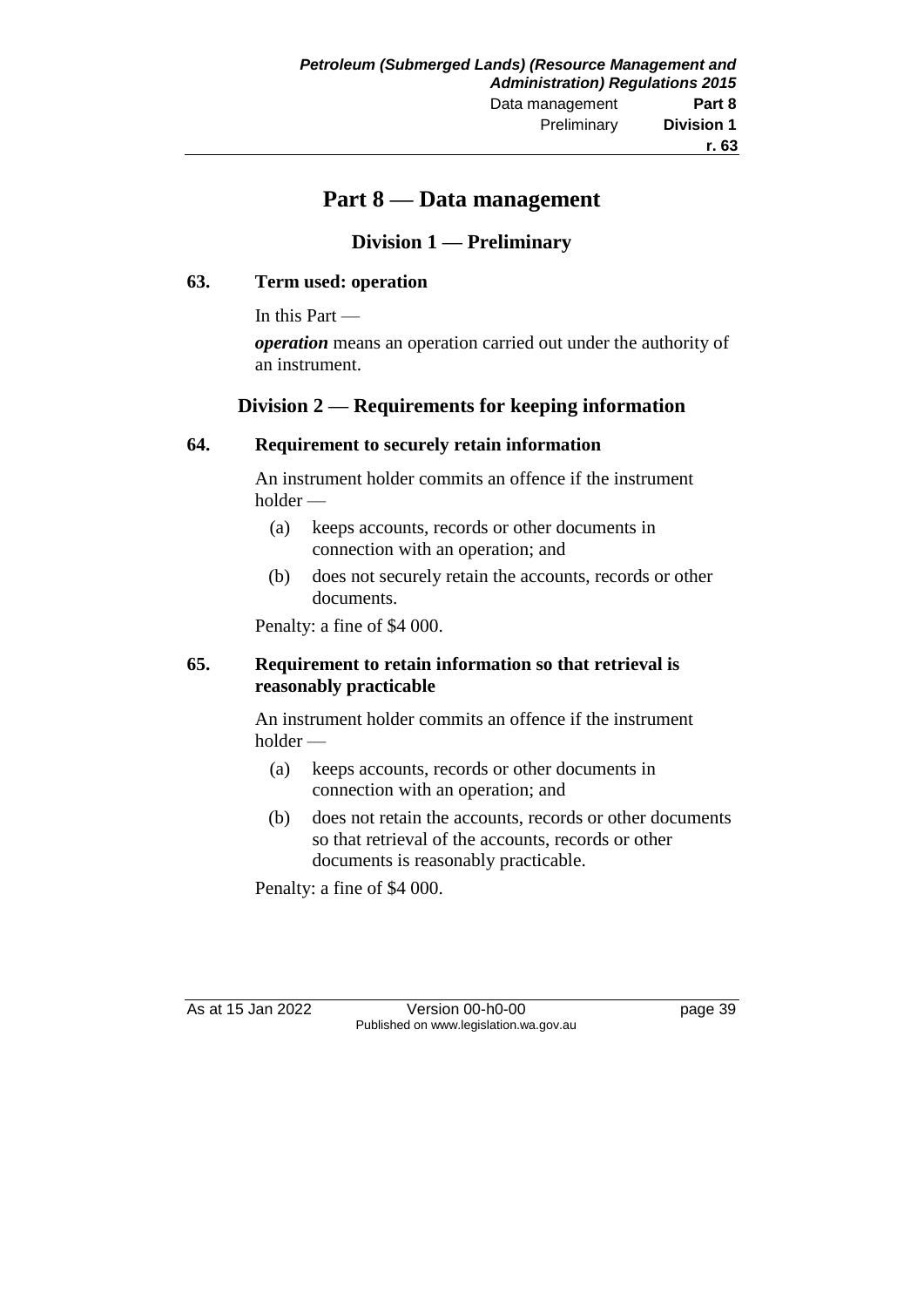| Petroleum (Submerged Lands) (Resource Management and<br><b>Administration) Regulations 2015</b> |                                                                             |  |
|-------------------------------------------------------------------------------------------------|-----------------------------------------------------------------------------|--|
| Part 8                                                                                          | Data management                                                             |  |
| <b>Division 3</b>                                                                               | Requirements for collection and retention of cores, cuttings<br>and samples |  |

#### **r. 66**

### **Division 3 — Requirements for collection and retention of cores, cuttings and samples**

#### **66. Requirement to securely retain core, cutting or sample**

An instrument holder commits an offence if the instrument holder —

- (a) collects a core, cutting or sample in connection with an operation; and
- (b) does not securely retain the core, cutting or sample.

Penalty: a fine of \$4 000.

#### **67. Requirement to retain core, cutting or sample in Australia**

An instrument holder commits an offence if —

- (a) the instrument holder collects a core, cutting or sample in connection with an operation; and
- (b) the instrument holder does not retain the core, cutting or sample in Australia; and
- (c) the Minister has not authorised the instrument holder to retain the core, cutting or sample outside Australia.

Penalty: a fine of \$4 000.

#### **68. Requirement to return core, cutting or sample to Australia**

An instrument holder commits an offence if —

- (a) the Minister has authorised the instrument holder to retain a core, cutting or sample outside Australia; and
- (b) the instrument holder does not ensure that the core, cutting or sample is returned to Australia within —
	- (i) 12 months after the authorisation being given; or
	- (ii) a longer period authorised by the Minister.

Penalty: a fine of \$4 000.

page 40 Version 00-h0-00 As at 15 Jan 2022 Published on www.legislation.wa.gov.au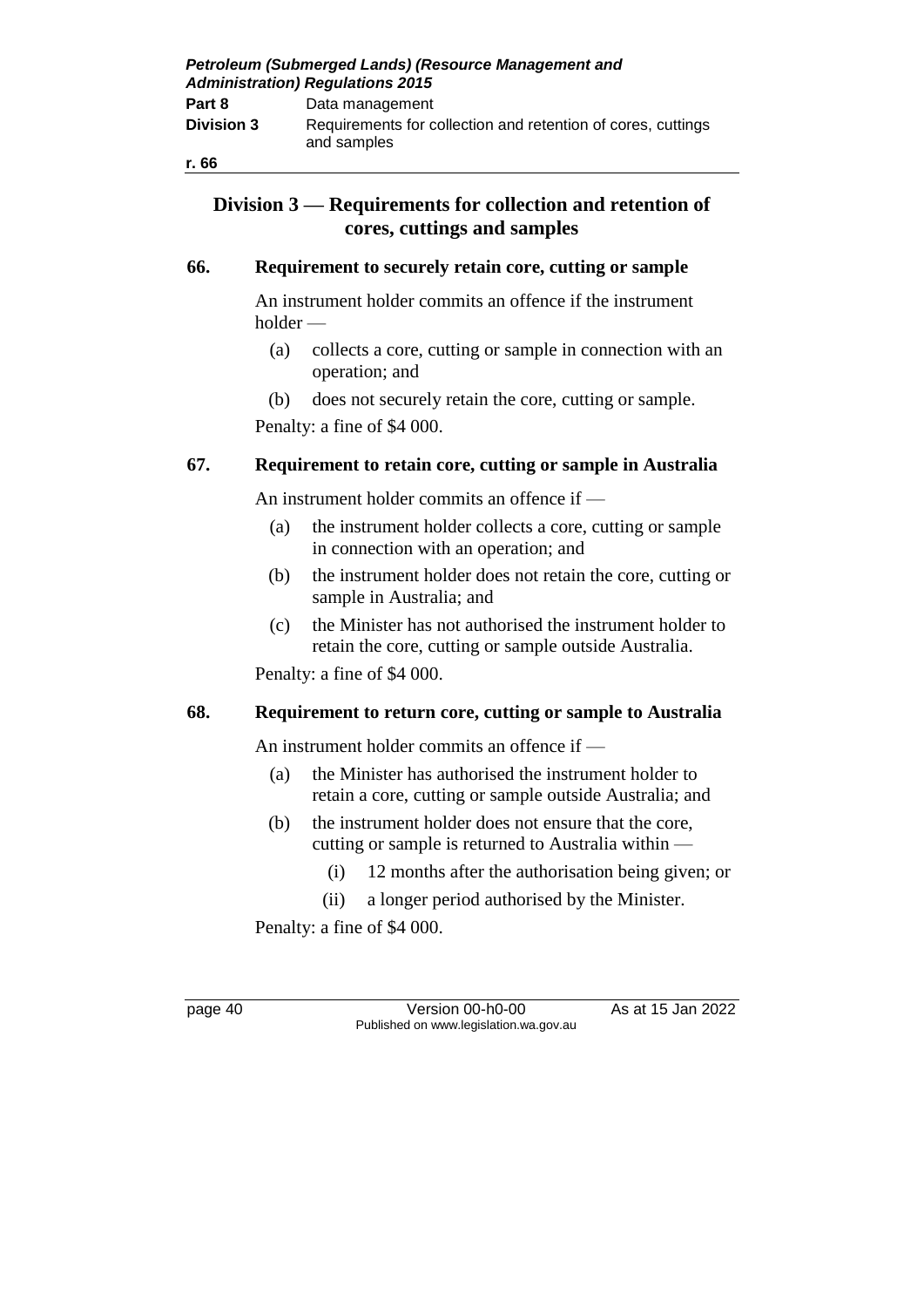#### **69. Requirement to provide report about overseas analysis of core, cutting or sample**

- (1) An instrument holder commits an offence if
	- (a) the Minister has authorised the instrument holder to retain a core, cutting or sample outside Australia for the purposes of analysis; and
	- (b) the instrument holder does not give the Minister a report about the progress of the analysis within 12 months after the authorisation being given.

Penalty: a fine of \$10 000.

- (2) An instrument holder commits an offence if
	- (a) the Minister has authorised the instrument holder to retain a core, cutting or sample outside Australia for the purposes of analysis; and
	- (b) the Minister requires the instrument holder to give the Minister a report about the progress of the analysis within a period, after the end of the period referred to in subregulation (1)(b), specified by the Minister; and
	- (c) the instrument holder fails to comply with the requirement.

Penalty: a fine of \$10 000.

#### **70. Requirement to retain core, cutting or sample so that retrieval is reasonably practicable**

An instrument holder commits an offence if the instrument holder —

- (a) collects a core, cutting or sample in connection with an operation; and
- (b) does not retain the core, cutting or sample so that retrieval of the core, cutting or sample is reasonably practicable.

Penalty: a fine of \$4 000.

As at 15 Jan 2022 Version 00-h0-00 page 41 Published on www.legislation.wa.gov.au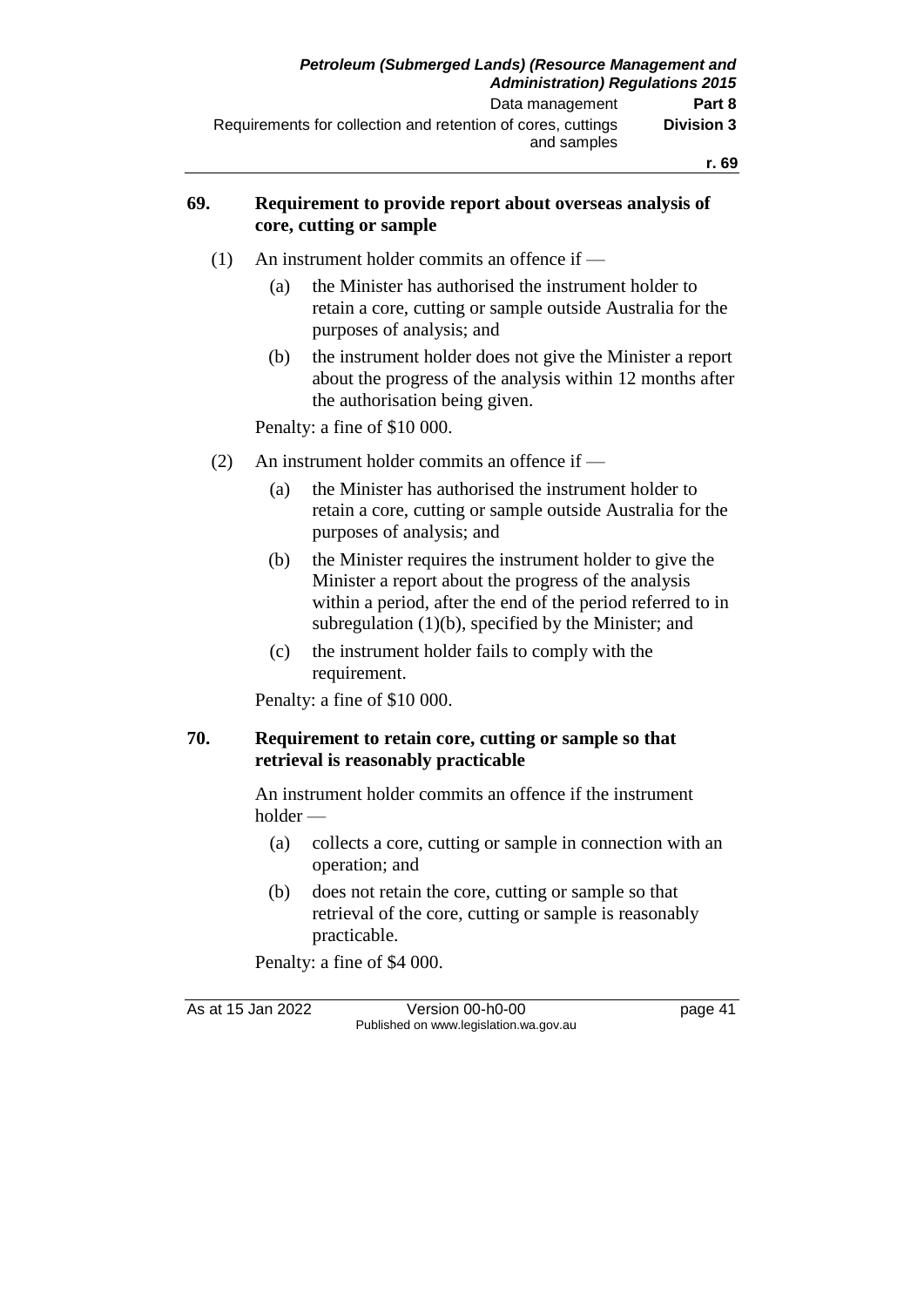# **Division 4 — Requirements for giving reports and samples**

### **Subdivision 1 — Reports about well activities**

### **71. Daily well activity report**

- $(1)$  In this regulation *daily well activity report* means a report that includes the information listed in Schedule 4.
- (2) An instrument holder commits an offence if the instrument holder —
	- (a) undertakes a well activity in an instrument area on a particular day (the *activity day*); and
	- (b) does not give the Minister a daily well activity report in respect of the activity day before midday on the day after the activity day.

Penalty: a fine of \$7 000.

### **72. Final well activity report and data**

 $(1)$  In this regulation —

*final well activity data* means each type of data mentioned in an item in Schedule 5 —

- (a) presented on a medium and in a format specified in the item; or
- (b) presented on another medium or in another format that the Minister has authorised the instrument holder to use;

*final well activity report* means a report that includes the information listed in Schedule 6.

- (2) An instrument holder commits an offence if the instrument holder —
	- (a) undertakes a well activity (other than a drilling activity) in an instrument area; and

page 42 Version 00-h0-00 As at 15 Jan 2022 Published on www.legislation.wa.gov.au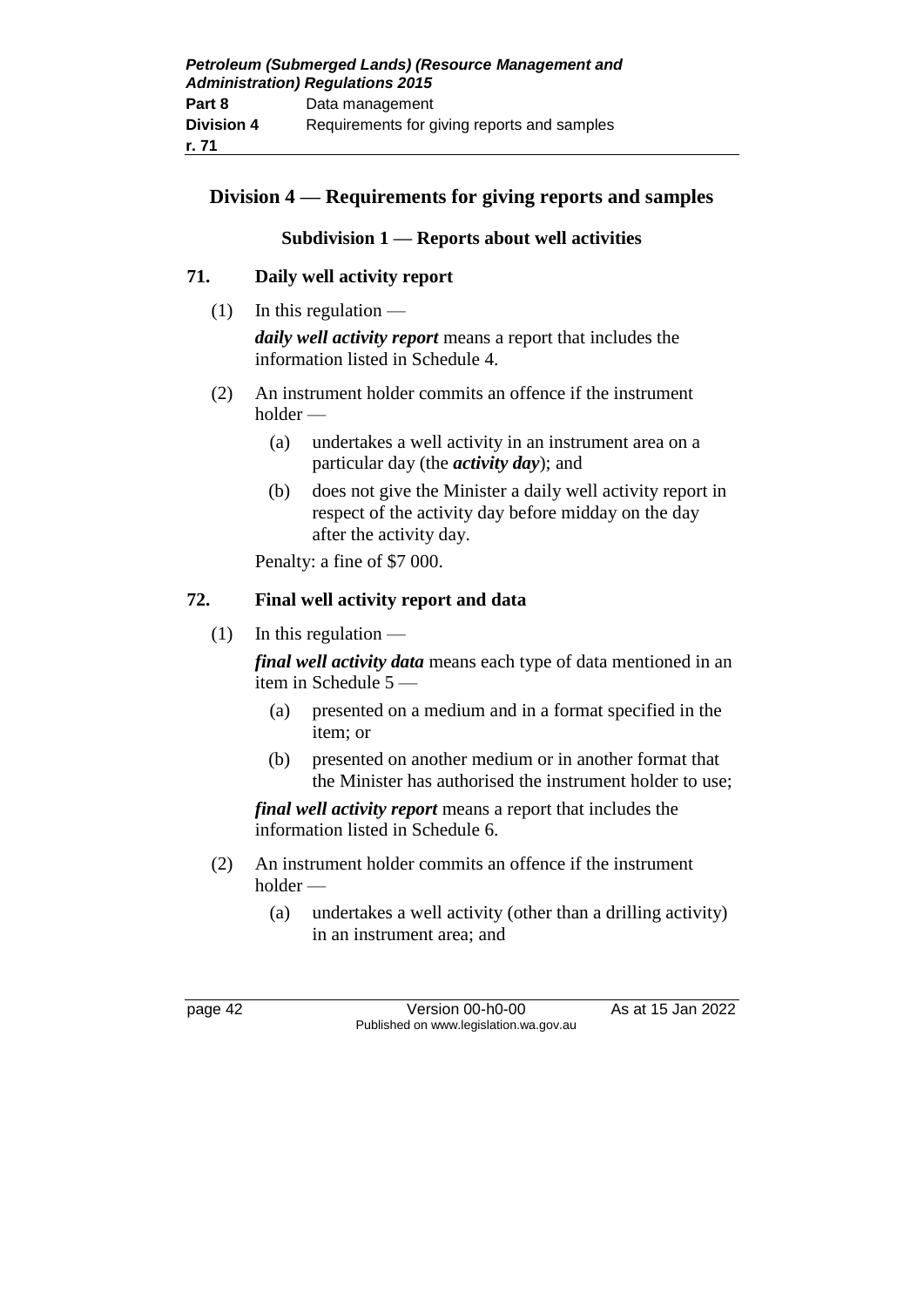- (b) does not give the Minister a final well activity report and all final well activity data within —
	- (i) 6 months after the completion date for the well activity as approved by the Minister; or
	- (ii) if the Minister authorises the instrument holder to give the report and data within another period — the other period.

Penalty: a fine of \$7 000.

### **73. Well completion report and data**

 $(1)$  In this regulation —

*well completion data* means each type of data mentioned in an item in Schedule 7 —

- (a) presented on a medium and in a format specified in the item; or
- (b) presented on another medium or in another format that the Minister has authorised the instrument holder to use;

*well completion report* means a report that includes the information listed in Schedule 8.

- (2) An instrument holder commits an offence if the instrument holder —
	- (a) undertakes a well activity in an instrument area; and
	- (b) does not give the Minister a well completion report and all well completion data within —
		- (i) 12 months after the rig release date; or
		- (ii) if the Minister authorises the instrument holder to give the report and data within another period — the other period.

Penalty: a fine of \$7 000.

As at 15 Jan 2022 Version 00-h0-00 page 43 Published on www.legislation.wa.gov.au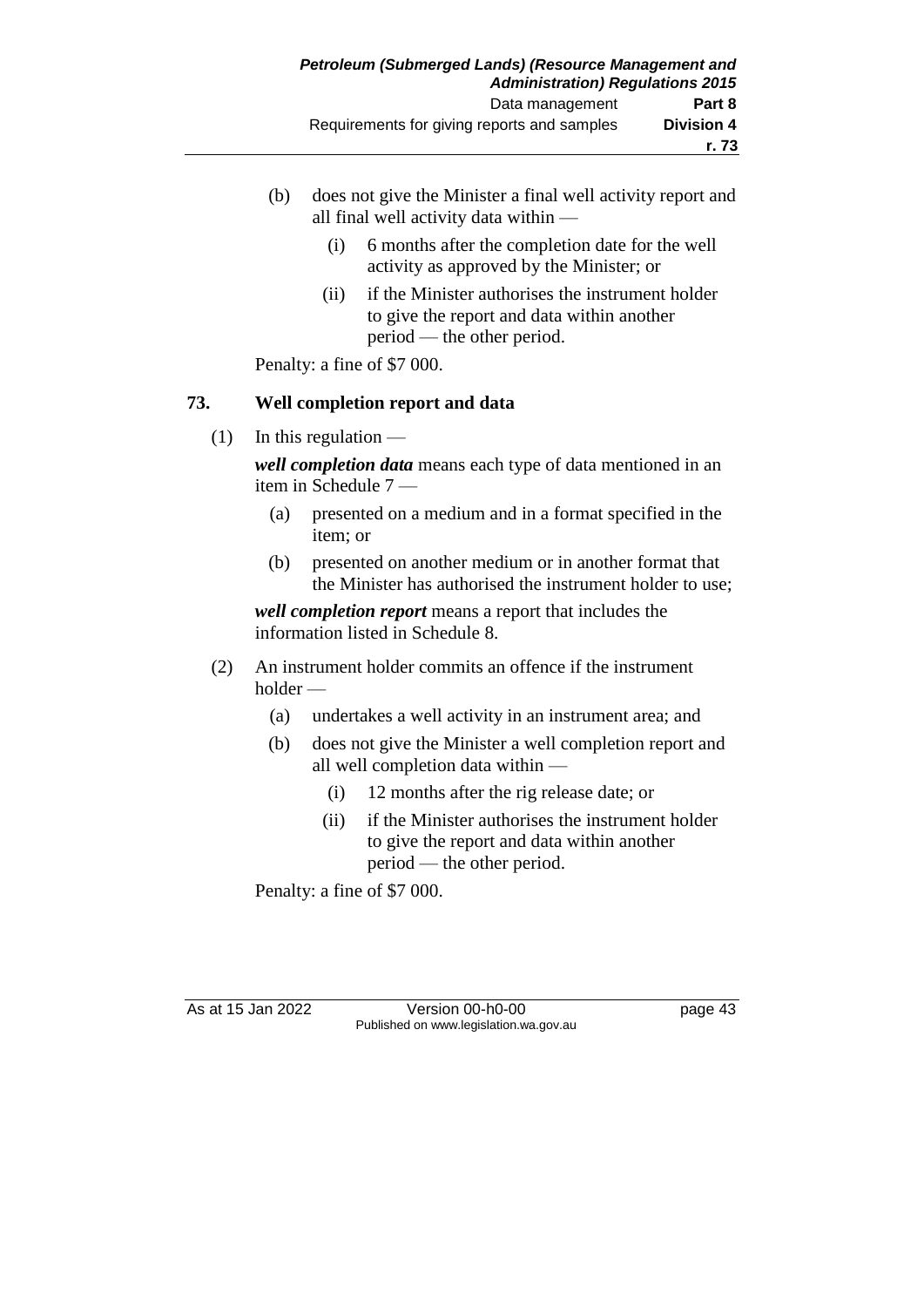| Petroleum (Submerged Lands) (Resource Management and<br><b>Administration) Regulations 2015</b> |                                             |  |
|-------------------------------------------------------------------------------------------------|---------------------------------------------|--|
| Part 8                                                                                          | Data management                             |  |
| <b>Division 4</b>                                                                               | Requirements for giving reports and samples |  |
| r. 74                                                                                           |                                             |  |

#### **Subdivision 2 — Reports about surveys**

#### **74. Weekly survey report**

 $(1)$  In this regulation —

*week of survey*, in relation to a survey, means —

- (a) the period of 7 days starting on the first day on which data is acquired under the survey; and
- (b) each subsequent period of 7 days in which, or in any part of which, data is acquired under the survey;

*weekly survey report* means a report that includes the information listed in Schedule 9.

- (2) An instrument holder commits an offence if the instrument holder —
	- (a) undertakes a survey in an instrument area; and
	- (b) does not give the Minister a weekly survey report within 24 hours after the end of each week of survey.

Penalty: a fine of \$7 000.

#### **75. Survey acquisition report and data**

 $(1)$  In this regulation —

*survey acquisition data* means —

- (a) for a seismic survey, each type of data mentioned in an item in Schedule 10 Division 1 —
	- (i) presented on a medium and in a format specified in the item; or
	- (ii) presented on another medium or in another format that the Minister has authorised the instrument holder to use;

or

page 44 Version 00-h0-00 As at 15 Jan 2022 Published on www.legislation.wa.gov.au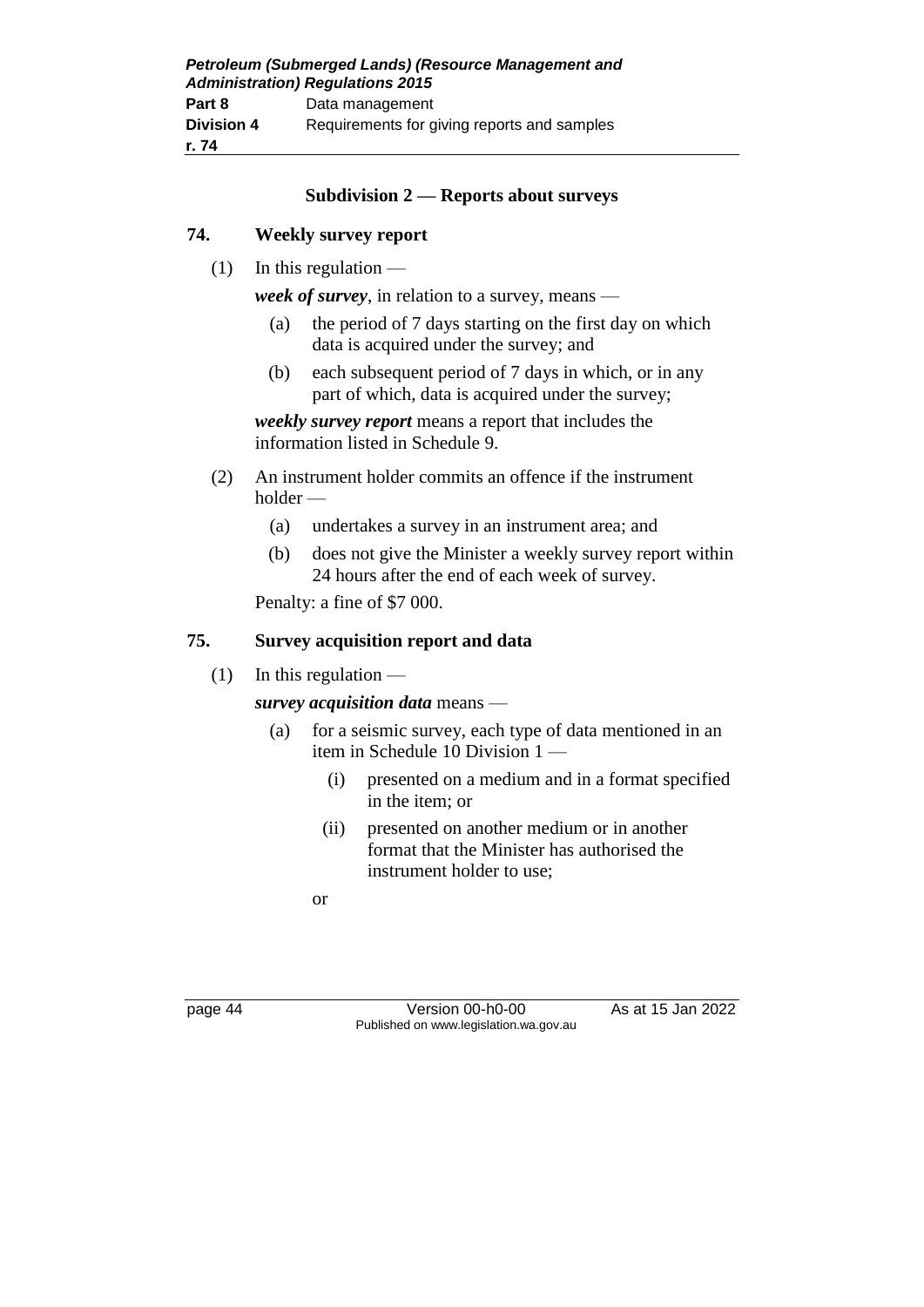- (b) for any other type of survey, each type of data mentioned in an item in Schedule 10 Division 2 —
	- (i) presented on a medium and in a format specified in the item; or
	- (ii) presented on another medium or in another format that the Minister has authorised the instrument holder to use;

*survey acquisition report* means a report that includes the information listed in Schedule 11.

- (2) An instrument holder commits an offence if the instrument holder —
	- (a) undertakes a survey in an instrument area; and
	- (b) does not give the Minister a survey acquisition report and all survey acquisition data within —
		- (i) 18 months after the day on which the acquisition of the data is completed; or
		- (ii) if the Minister authorises the instrument holder to give the report and data within another period — the other period.

Penalty: a fine of \$7 000.

#### **76. Survey processing report and data**

 $(1)$  In this regulation —

*processed survey data* means —

- (a) for a 2-dimensional seismic survey, each type of data mentioned in an item in Schedule 12 Division 1 —
	- (i) presented on a medium and in a format specified in the item; or
	- (ii) presented on another medium or in another format that the Minister has authorised the instrument holder to use;
	- or

As at 15 Jan 2022 Version 00-h0-00 page 45 Published on www.legislation.wa.gov.au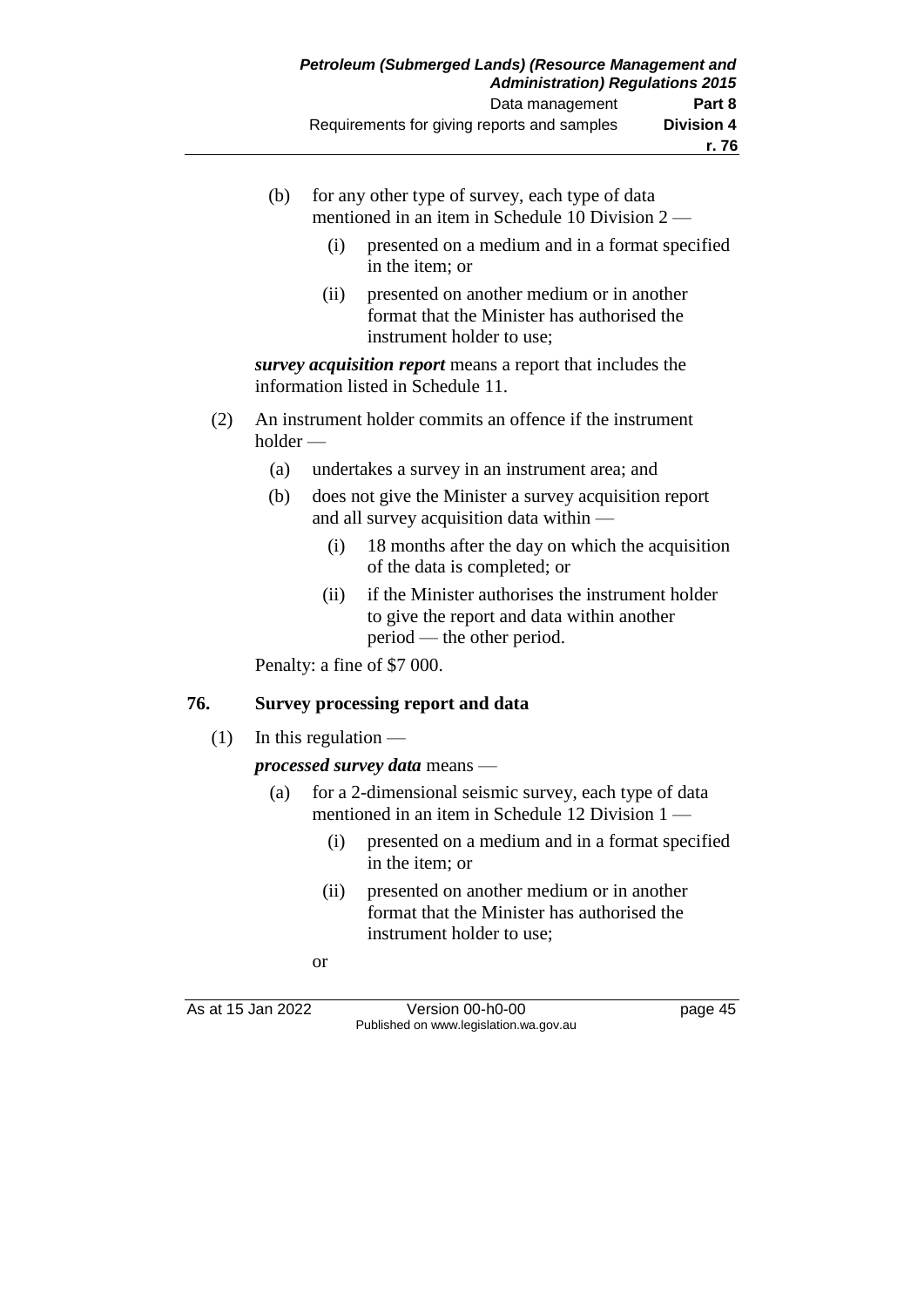|     | (b)        | for a 3-dimensional seismic survey, each type of data<br>mentioned in an item in Schedule 12 Division $2-$ |                                                                                                                       |
|-----|------------|------------------------------------------------------------------------------------------------------------|-----------------------------------------------------------------------------------------------------------------------|
|     |            | (i)                                                                                                        | presented on a medium and in a format specified<br>in the item; or                                                    |
|     |            | (ii)                                                                                                       | presented on another medium or in another<br>format that the Minister has authorised the<br>instrument holder to use; |
|     |            | <b>or</b>                                                                                                  |                                                                                                                       |
|     | (c)        |                                                                                                            | for any other type of survey, each type of data<br>mentioned in an item in Schedule 12 Division 3                     |
|     |            | (i)                                                                                                        | presented on a medium and in a format specified<br>in the item; or                                                    |
|     |            | (ii)                                                                                                       | presented on another medium or in another<br>format that the Minister has authorised the<br>instrument holder to use; |
|     |            |                                                                                                            | survey processing report means a report that includes the<br>information listed in Schedule 13.                       |
| (2) | $holder -$ |                                                                                                            | An instrument holder commits an offence if the instrument                                                             |
|     | (a)        |                                                                                                            | undertakes a survey in an instrument area; and                                                                        |
|     | (b)        |                                                                                                            | does not give the Minister a survey processing report<br>and all processed survey data within -                       |
|     |            | (i)                                                                                                        | 24 months after the day on which the acquisition<br>of the data is completed; or                                      |
|     |            | (ii)                                                                                                       | if the Minister authorises the instrument holder                                                                      |

to give the report and data within another period — the other period.

Penalty: a fine of \$7 000.

page 46 Version 00-h0-00 As at 15 Jan 2022 Published on www.legislation.wa.gov.au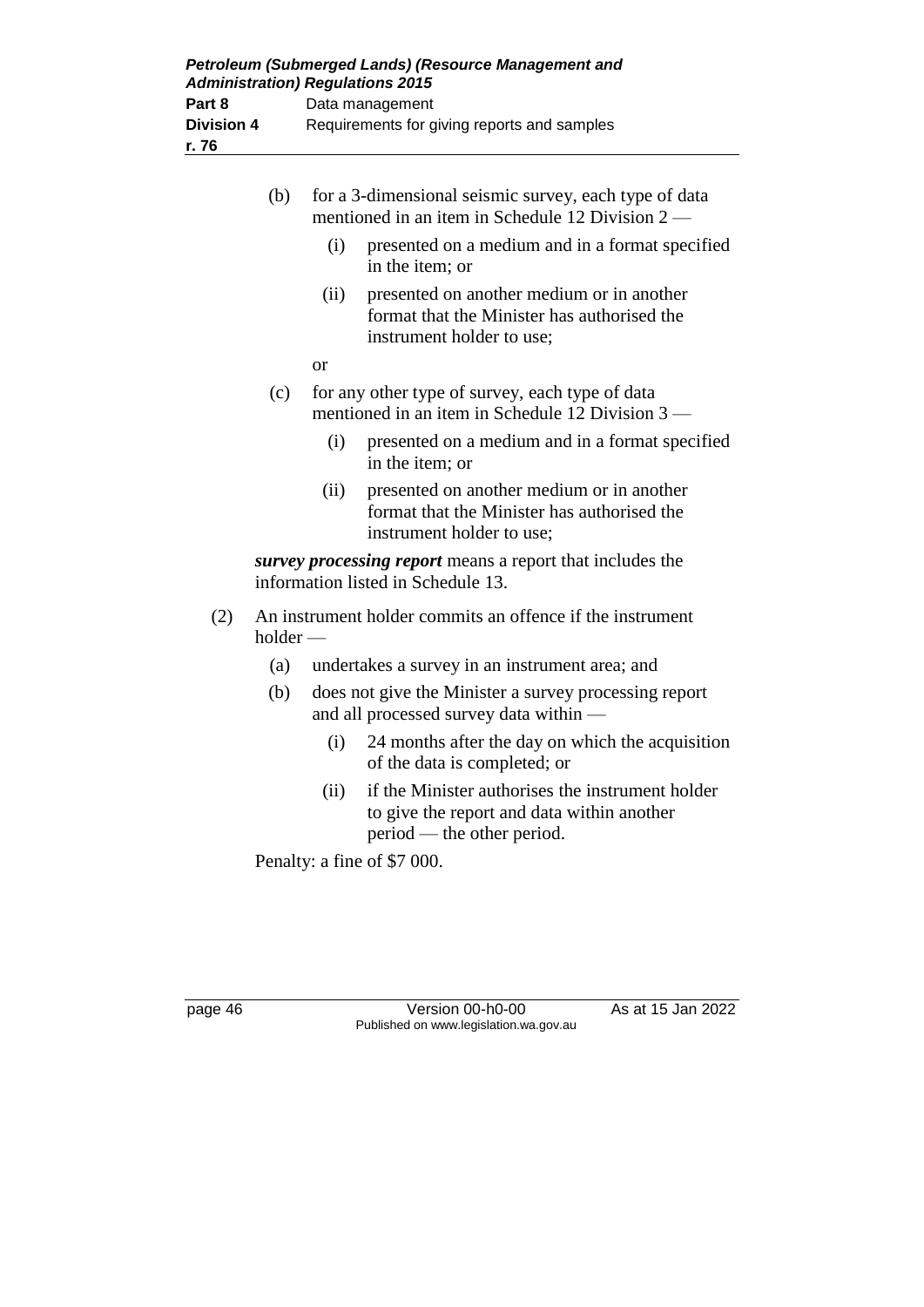- (3) An instrument holder commits an offence if the instrument holder —
	- (a) in compliance with a condition to which the instrument is subject, reprocesses data from a survey undertaken in the instrument area; and
	- (b) does not give the Minister a survey processing report and all processed survey data within —
		- (i) 24 months after the day on which the reprocessing of the data is completed; or
		- (ii) if the Minister authorises the instrument holder to give the report and data within another period — the other period.

Penalty: a fine of \$7 000.

# **77. Survey interpretation report and data**

 $(1)$  In this regulation —

*interpretative survey data* means the data mentioned in Schedule 14 item 1 —

- (a) presented on a medium and in a format specified in the item; or
- (b) presented on another medium or in another format that the Minister has authorised the instrument holder to use;

*survey interpretation report* means a report that includes the information listed in Schedule 15.

- (2) An instrument holder commits an offence if the instrument holder —
	- (a) undertakes a survey in an instrument area; and
	- (b) does not give the Minister a survey interpretation report and all interpretative survey data within —
		- (i) 30 months after the day on which the acquisition of the data is completed; or

As at 15 Jan 2022 Version 00-h0-00 page 47 Published on www.legislation.wa.gov.au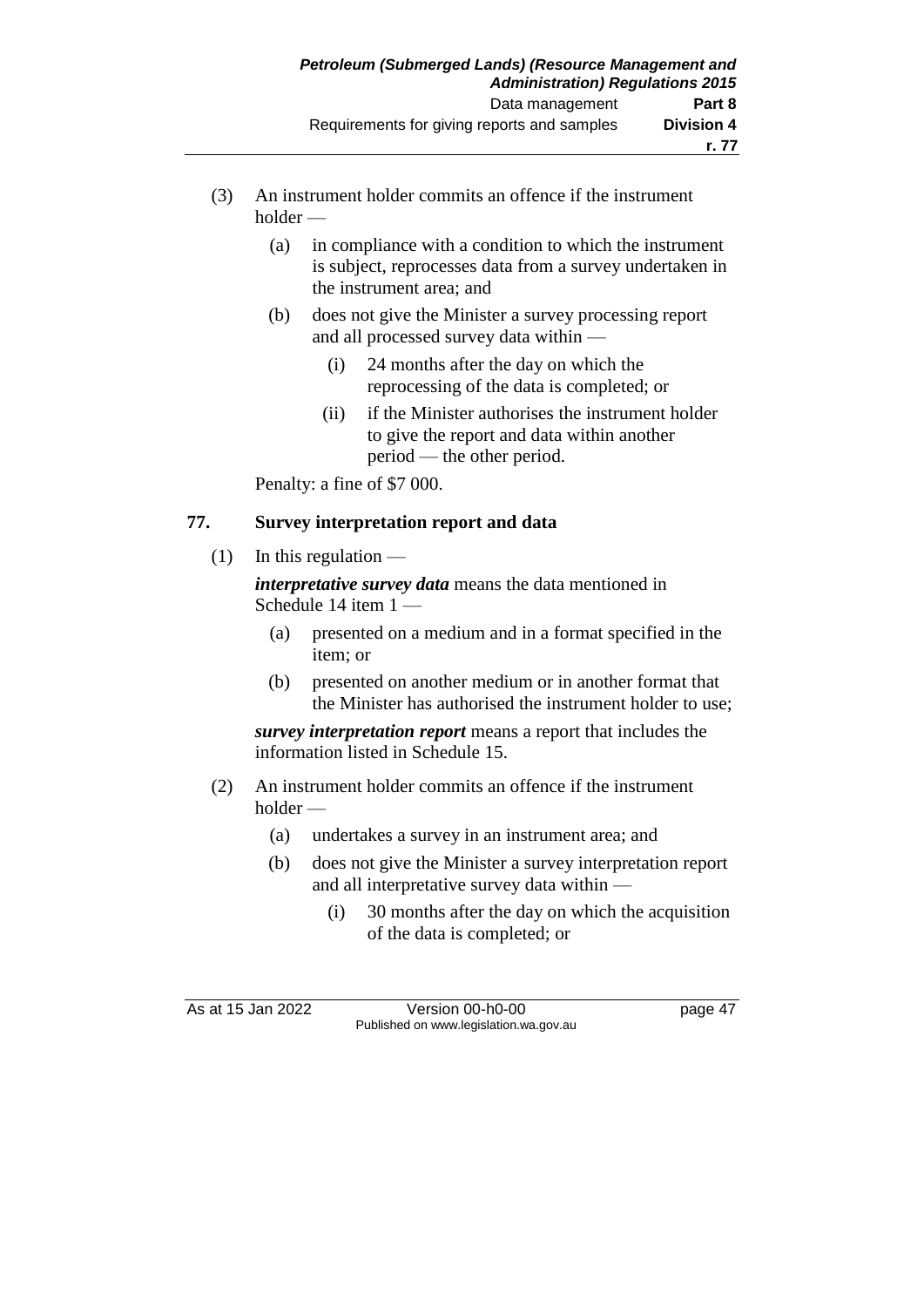(ii) if the Minister authorises the instrument holder to give the report and data within another period — the other period.

Penalty: a fine of \$7 000.

- (3) An instrument holder commits an offence if the instrument holder —
	- (a) in compliance with a condition to which the instrument is subject, reprocesses data from a survey undertaken in the instrument area; and
	- (b) does not give the Minister a survey interpretation report and all interpretative survey data within —
		- (i) 30 months after the day on which the reprocessing of the data is completed; or
		- (ii) if the Minister authorises the instrument holder to give the report and data within another period — the other period.

Penalty: a fine of \$7 000.

### **Subdivision 3 — Production reports**

### **78. Monthly production report from licensee**

 $(1)$  In this regulation —

*monthly production report* means a report that includes the information listed in Schedule 16.

- (2) A licensee commits an offence if the licensee does not give the Minister a monthly production report for a licence area within the period —
	- (a) starting on the last day of the month to which the report relates; and
	- (b) ending 15 days after that day.

Penalty: a fine of \$7 000.

page 48 Version 00-h0-00 As at 15 Jan 2022 Published on www.legislation.wa.gov.au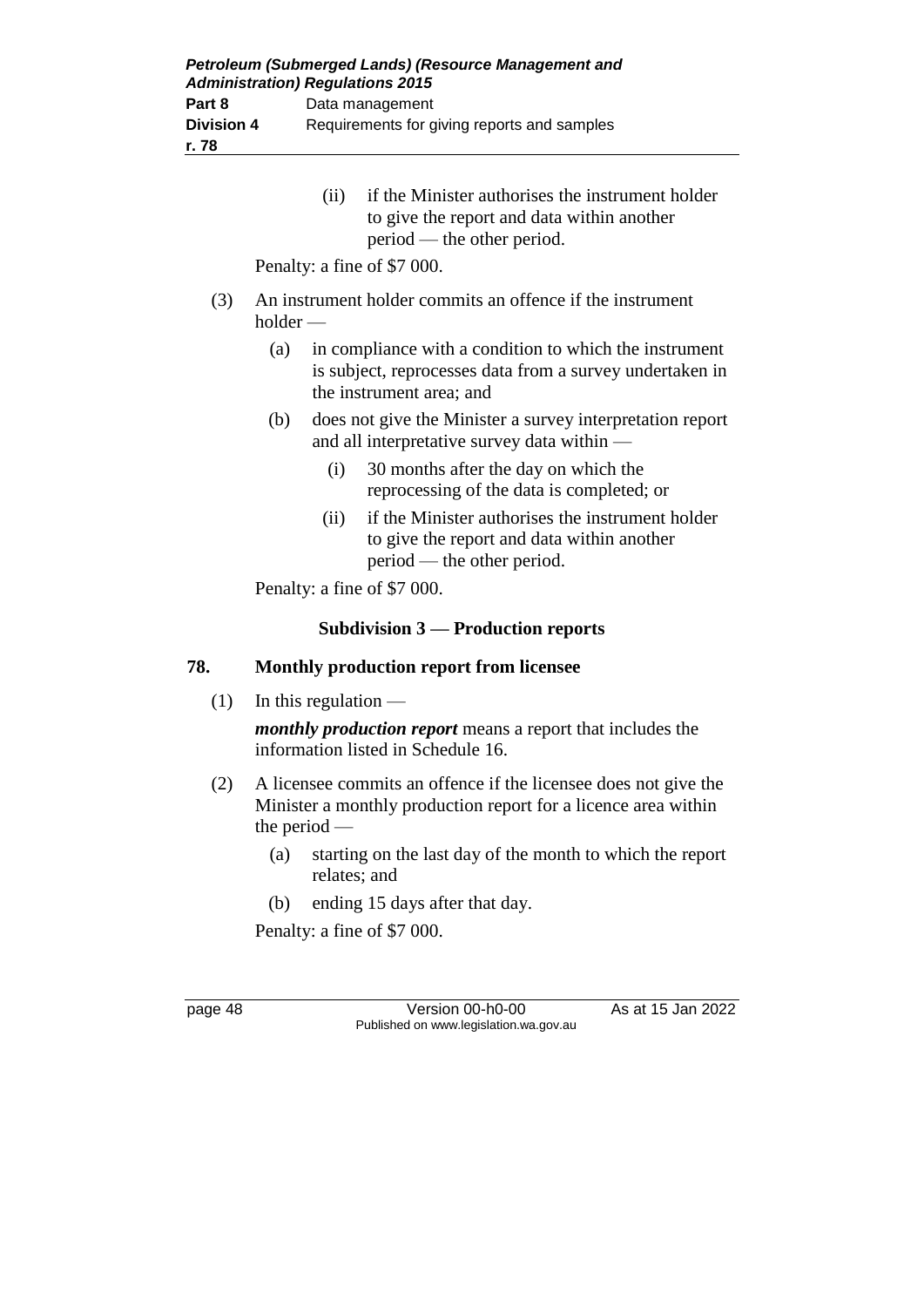#### **Subdivision 4 — Cores, cuttings and samples**

#### **79. Requirement to give core, cutting or sample**

- (1) An instrument holder commits an offence if the instrument holder —
	- (a) undertakes a drilling activity or other well activity in an instrument area; and
	- (b) collects a core, cutting or sample of a kind specified in an item in the Table; and
	- (c) does not give the quantity of the core, cutting or sample specified in that item in the Table to the Minister within —
		- (i) the period specified in that item in the Table; or
		- (ii) if the Minister authorises the instrument holder to give the quantity of the core, cutting or sample within another period — the other period.

Penalty: a fine of \$10 000.

| m<br>н<br>Ш |
|-------------|
|-------------|

| <b>Item</b> | Core, cutting<br>or sample        | <b>Quantity of</b><br>core, cutting<br>or sample | Period for giving<br>core, cutting or<br>sample                         |
|-------------|-----------------------------------|--------------------------------------------------|-------------------------------------------------------------------------|
| 1.          | Ditch cutting                     | $200$ g dry<br>weight per<br>sample interval     | The period ending on<br>the day 6 months after<br>the rig release date. |
| 2.          | Full hole<br>conventional<br>core | One-third of<br>the core                         | The period ending on<br>the day 6 months after<br>the rig release date. |

As at 15 Jan 2022 Version 00-h0-00 page 49 Published on www.legislation.wa.gov.au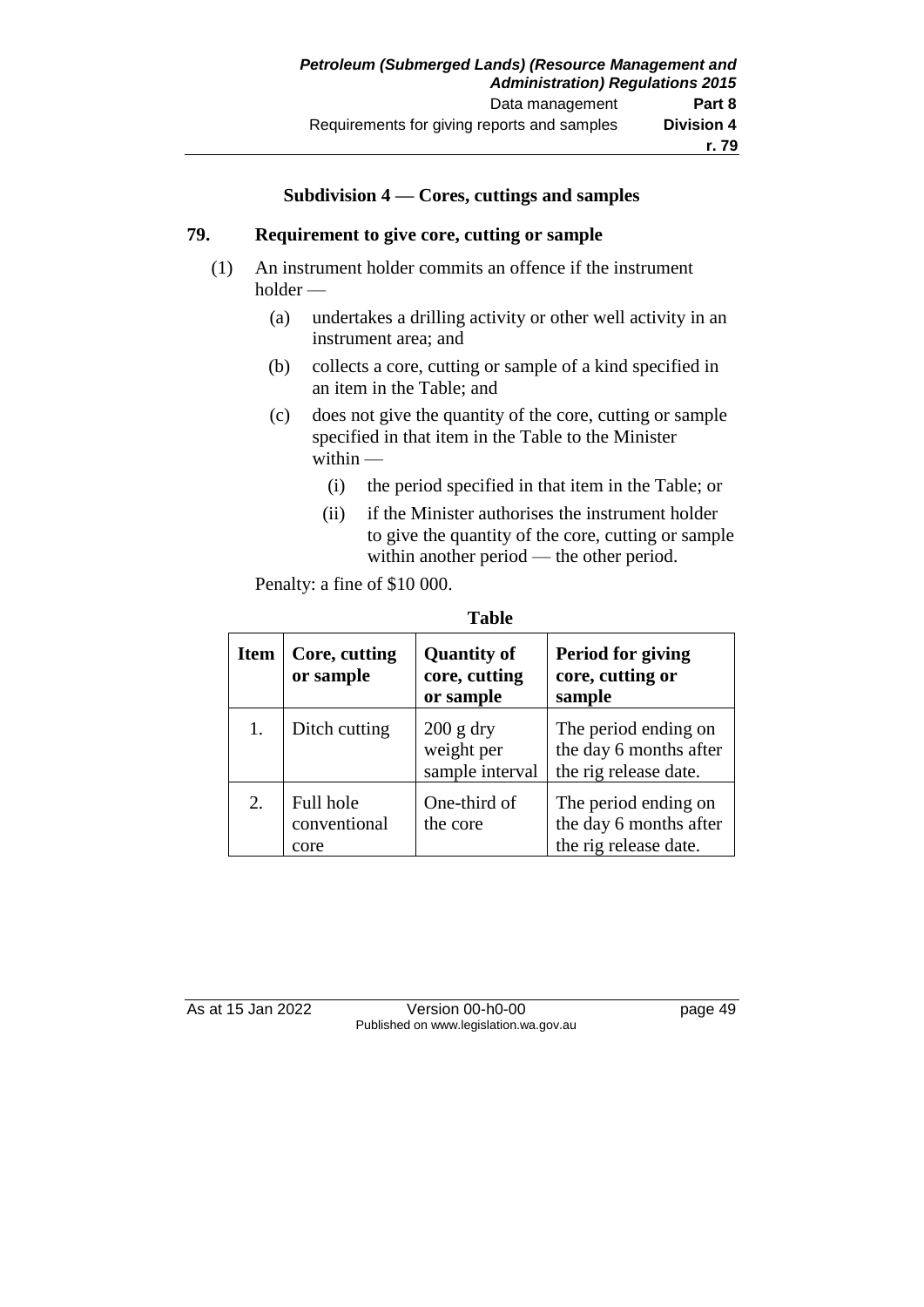*Petroleum (Submerged Lands) (Resource Management and Administration) Regulations 2015*

Part 8 Data management **Division 4** Requirements for giving reports and samples

**r. 79**

| <b>Item</b> | Core, cutting<br>or sample        | <b>Quantity of</b><br>core, cutting<br>or sample | <b>Period for giving</b><br>core, cutting or<br>sample                                                                                                                                                          |
|-------------|-----------------------------------|--------------------------------------------------|-----------------------------------------------------------------------------------------------------------------------------------------------------------------------------------------------------------------|
| 3.          | Full hole<br>conventional<br>core | Remainder of<br>the core                         | As soon as practicable<br>after the expiry,<br>surrender,<br>cancellation,<br>revocation or<br>termination of the<br>relevant instrument.                                                                       |
| 4.          | Gaseous<br>petroleum<br>samples   | $300 \text{ cm}^3$                               | As soon as practicable<br>after the expiry,<br>surrender,<br>cancellation,<br>revocation or<br>termination of the<br>relevant instrument.                                                                       |
| 5.          | Fluid<br>petroleum<br>samples     | 1 <sub>L</sub>                                   | For a sample collected<br>during the drilling of a<br>well — the period<br>ending on the day<br>6 months after the rig<br>release date.                                                                         |
|             |                                   |                                                  | For a sample collected<br>during a test on a<br>completed well $-$ as<br>soon as practicable<br>after the expiry,<br>surrender,<br>cancellation,<br>revocation or<br>termination of the<br>relevant instrument. |

page 50 Version 00-h0-00 As at 15 Jan 2022 Published on www.legislation.wa.gov.au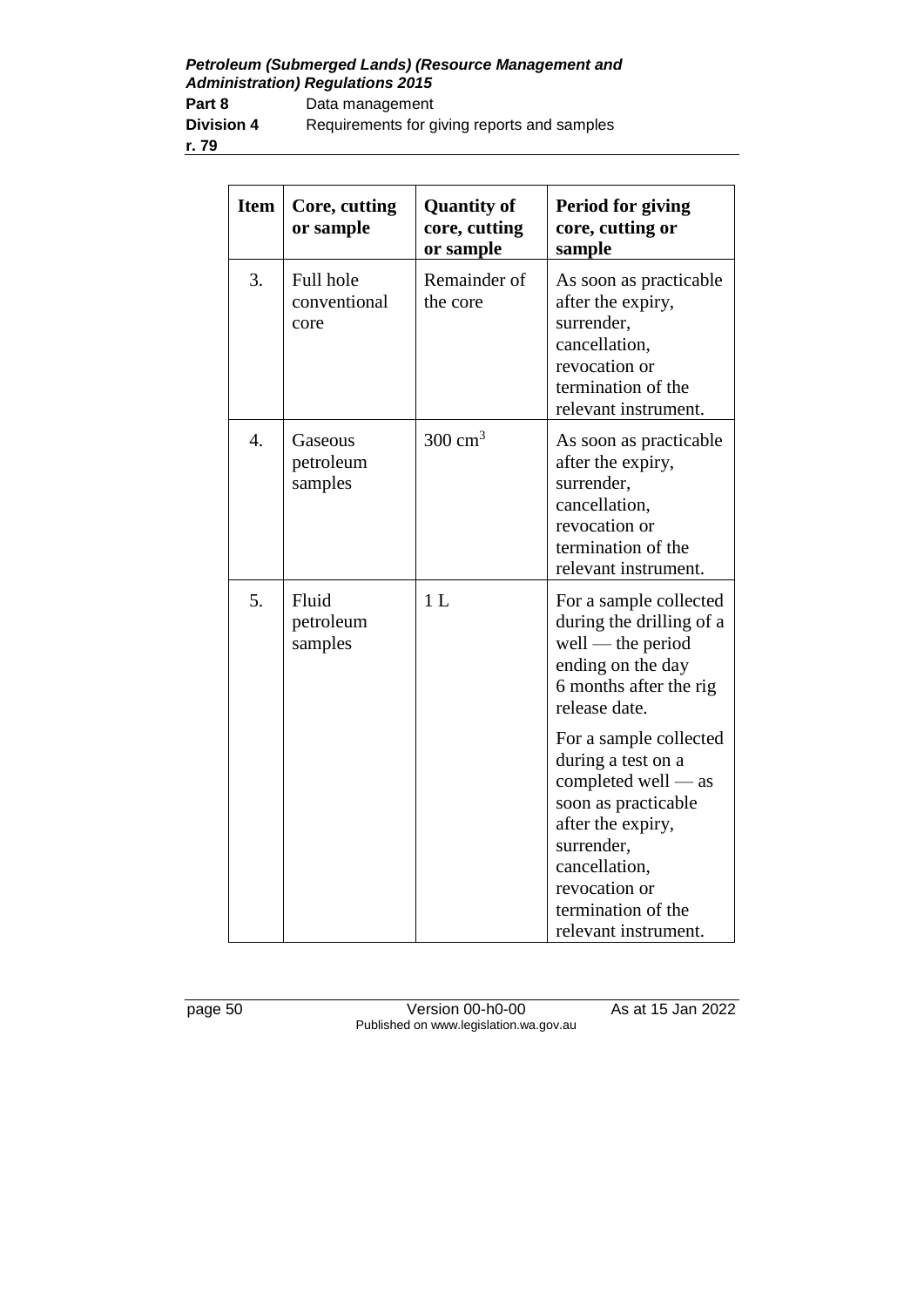| Item | Core, cutting<br>or sample                           | <b>Quantity of</b><br>core, cutting<br>or sample | Period for giving<br>core, cutting or<br>sample                             |
|------|------------------------------------------------------|--------------------------------------------------|-----------------------------------------------------------------------------|
| 6.   | Sidewall core<br>material                            | All material<br>collected                        | The period ending on<br>the day 18 months<br>after the rig release<br>date. |
| 7.   | Palynological,<br>paleontological<br>or petrological | All material<br>collected                        | The period ending on<br>the day 18 months<br>after the rig release          |

(2) Subregulation (1) does not apply if —

material

- (a) the quantity of the core, cutting or sample required under subregulation  $(1)(c)$  is not available to the instrument holder; and
- (b) before the end of the relevant period under subregulation (1)(c) the instrument holder gives the Minister a written notice —
	- (i) explaining why the quantity is not available; and

date.

(ii) setting out the total quantity of the core, cutting or sample that was collected.

As at 15 Jan 2022 Version 00-h0-00 page 51 Published on www.legislation.wa.gov.au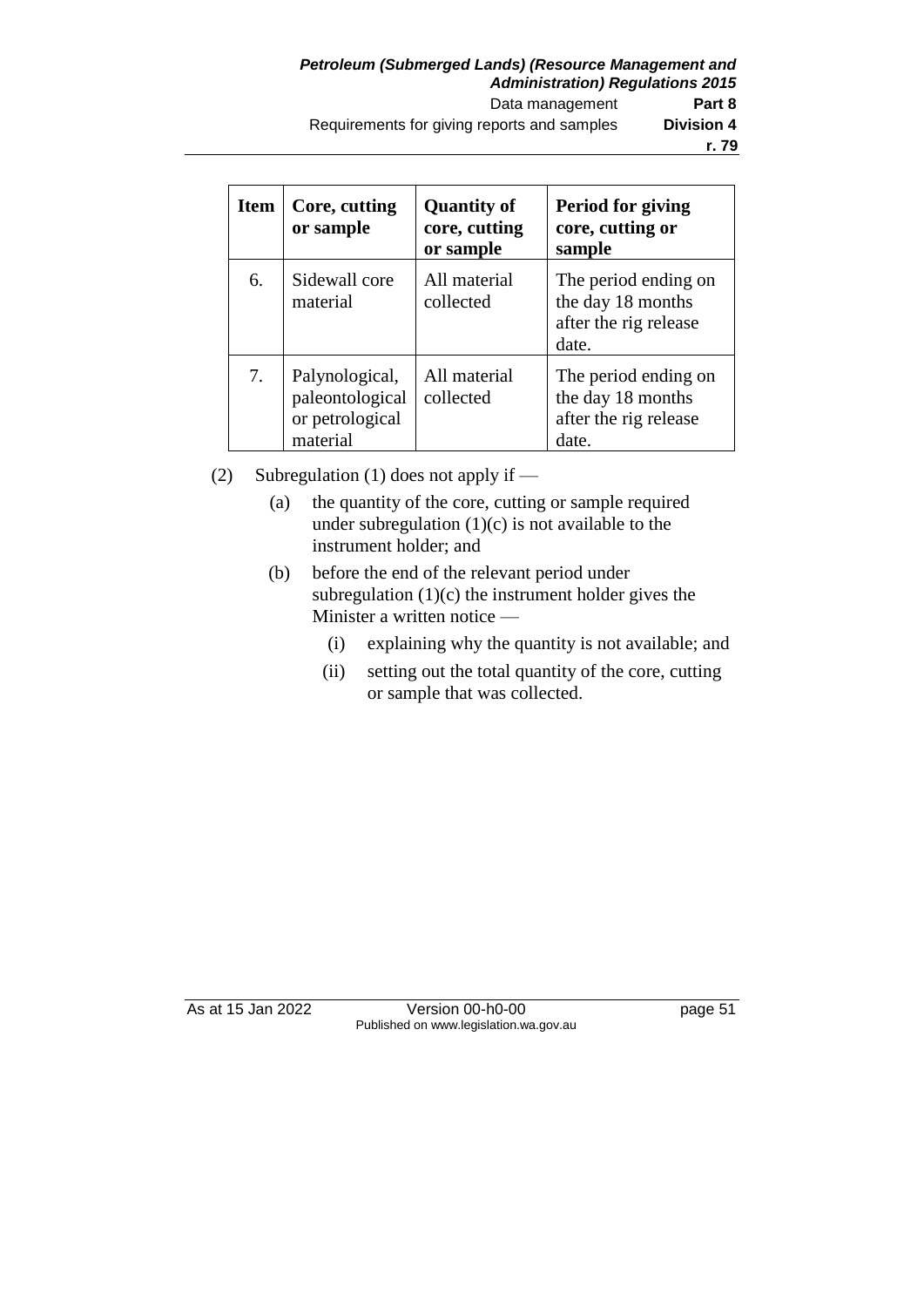# **Part 9 — Release of technical information about petroleum**

# **Division 1 — Preliminary**

#### **80. Terms used**

In this Part —

*basic information* means documentary information that is not interpretative information;

*disclosable information* means documentary information that is not permanently confidential information;

*documentary information* has the meaning given in section 152A of the Act;

*excluded information* has the meaning given in regulation 81;

*exclusive data* means data that is not made available for commercial sale or licence;

*interpretative information* has the meaning given in regulation 83;

*mining sample* means a petroleum mining sample as defined in in section 152A of the Act;

*non-exclusive data* means data that is made available for commercial sale or licence;

*open information about a survey* means any of the following information —

- (a) the name of the survey;
- (b) the instrument under which the survey is being conducted;
- (c) the name of the instrument holder;
- (d) the basin and sub-basin (if applicable) in which the survey is being conducted;
- (e) the type of survey;

page 52 Version 00-h0-00 As at 15 Jan 2022 Published on www.legislation.wa.gov.au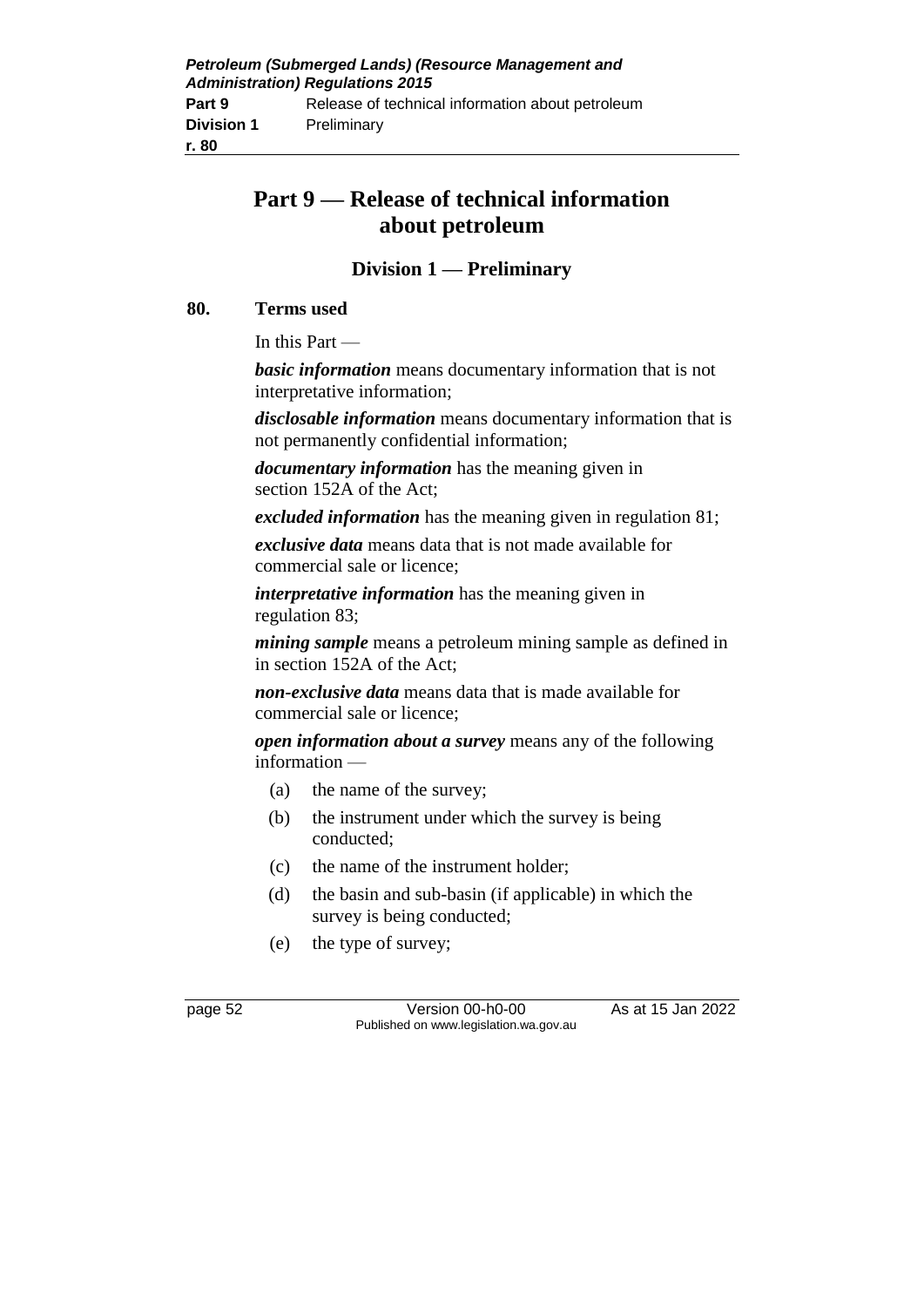- (f) the size of the survey in
	- (i) for a 2-dimensional survey kilometres; or
	- (ii) for a 3-dimensional survey square kilometres;
- (g) the name of the vessel or aircraft being used to conduct the survey;
- (h) the name of the contractor conducting the survey;
- (i) the dates on which the survey starts and ends or is proposed to start and end;
- (j) whether the survey is exclusive or non-exclusive;
- (k) navigation data for the survey, in the form of  $-$ 
	- (i) for a 2-dimensional survey line ends and bends; or
	- (ii) for a 3-dimensional seismic survey a full fold polygon outline; or
	- (iii) for other 3-dimensional surveys a polygon outline;

*open information about a well* means any of the following information —

- (a) the name of the well;
- (b) the basin and sub-basin (if applicable) in which the well is located;
- (c) the well's latitude and longitude;
- (d) the name of the instrument area in which the well is located;
- (e) the name of the instrument holder;
- (f) the purpose of the well (for example, development, appraisal, exploration or stratigraphy);
- (g) if the well is a sidetrack the name of the parent well;
- (h) the well's spud date;
- (i) the water depth at the well;

As at 15 Jan 2022 Version 00-h0-00 page 53 Published on www.legislation.wa.gov.au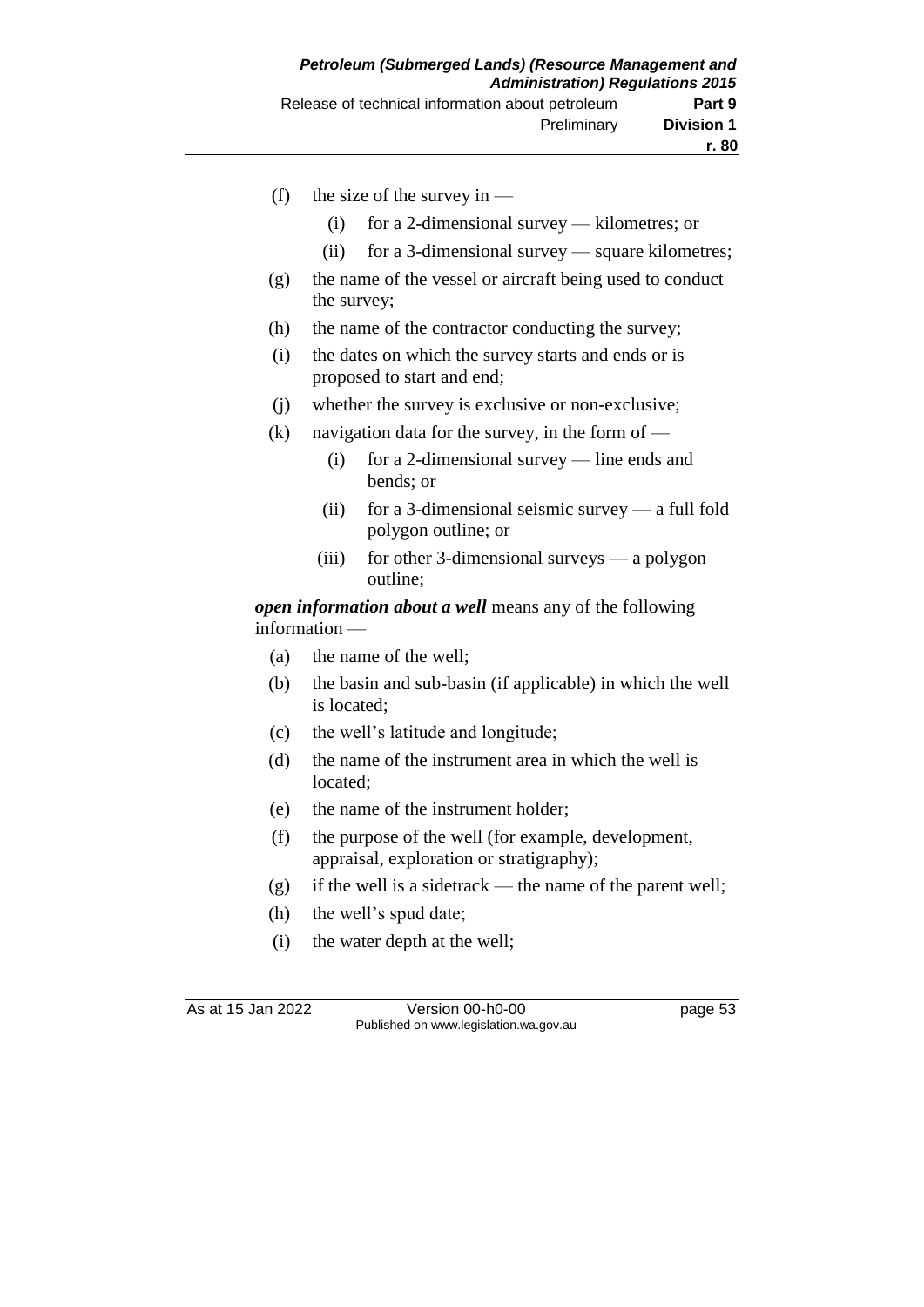| Petroleum (Submerged Lands) (Resource Management and<br><b>Administration) Regulations 2015</b> |                                                  |  |
|-------------------------------------------------------------------------------------------------|--------------------------------------------------|--|
| Part 9                                                                                          | Release of technical information about petroleum |  |
| <b>Division 1</b>                                                                               | Preliminary                                      |  |
| r. 81                                                                                           |                                                  |  |

|     | (i)                                                                                    | what is being used as the depth reference for the well<br>(for example, the Kelly bushing or the rig floor);                                                 |  |  |  |
|-----|----------------------------------------------------------------------------------------|--------------------------------------------------------------------------------------------------------------------------------------------------------------|--|--|--|
|     | (k)                                                                                    | the height of the depth reference above sea level;                                                                                                           |  |  |  |
|     | (1)                                                                                    | the name of the rig drilling the well;                                                                                                                       |  |  |  |
|     | (m)                                                                                    | the rig's make and model;                                                                                                                                    |  |  |  |
|     | (n)                                                                                    | the name of the drilling contractor;                                                                                                                         |  |  |  |
|     | (0)                                                                                    | the rig release date;                                                                                                                                        |  |  |  |
|     | (p)                                                                                    | the status of the well (for example, producing,<br>suspended or decommissioned);                                                                             |  |  |  |
|     | operation means an operation carried on under the authority of<br>an instrument;       |                                                                                                                                                              |  |  |  |
|     | <i>permanently confidential information</i> has the meaning given in<br>regulation 82; |                                                                                                                                                              |  |  |  |
|     |                                                                                        | seismic extracted data grid means a series of vertical<br>cross-sections extracted from a 3-dimensional seismic data<br>volume that form a grid of which $-$ |  |  |  |
|     | (a)                                                                                    | one direction is along the direction of seismic data<br>acquisition; and                                                                                     |  |  |  |
|     | (b)                                                                                    | the other direction is at right angles to the direction of<br>seismic data acquisition; and                                                                  |  |  |  |
|     | (c)                                                                                    | the vertical cross-sections are spaced 5 kilometres apart<br>in both directions.                                                                             |  |  |  |
| 81. |                                                                                        | <b>Meaning of excluded information</b>                                                                                                                       |  |  |  |
| (1) | This regulation sets out the type of information that is excluded<br>information.      |                                                                                                                                                              |  |  |  |

- (2) Information about the following is excluded information
	- (a) the technical qualifications of an instrument holder or an applicant for an instrument;
	- (b) the technical advice available to an instrument holder or an applicant for an instrument;

page 54 Version 00-h0-00 As at 15 Jan 2022 Published on www.legislation.wa.gov.au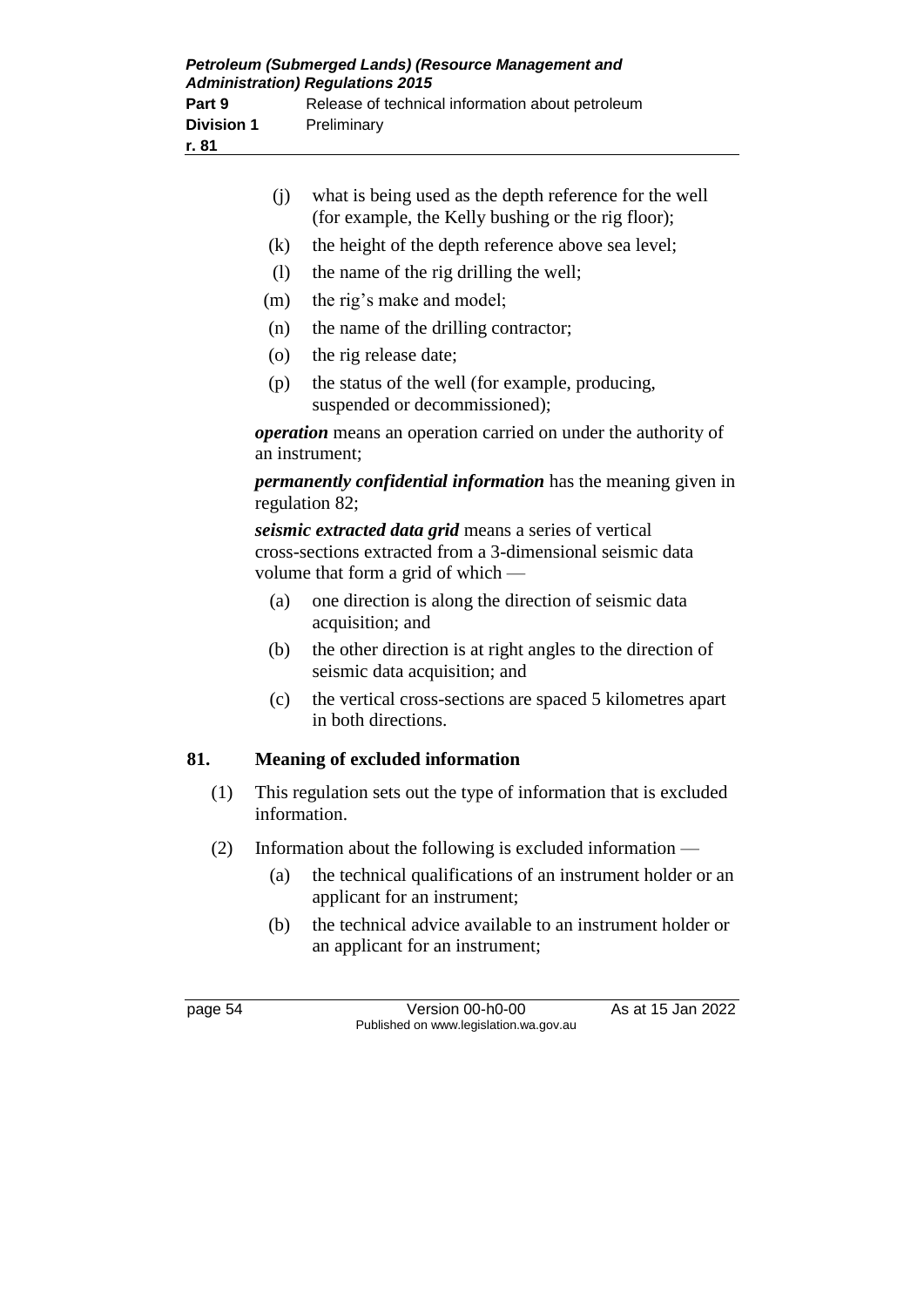- (c) the financial resources available to an instrument holder or an applicant for an instrument.
- (3) Information contained in the following documents is excluded information —
	- (a) an application for a permit under section 20 or 23 of the Act;
	- (b) an application for the renewal of a permit under section 30 of the Act;
	- (c) an application for a lease under section 38A or 38CA of the Act;
	- (d) an application for the renewal of a lease under section 38F of the Act;
	- (e) a document setting out the results of a re-evaluation of the commercial viability of petroleum production in a lease area under section 38H of the Act;
	- (f) an application for a licence under section 40, 40A or 47 of the Act;
	- (g) an application for the renewal of a licence under section 54 of the Act;
	- (h) a report given under Part 4 or 5;
	- (i) a field management plan submitted under regulation 43;
	- (j) a revision of an approved field management plan submitted under regulation 49;
	- (k) a well management plan submitted under regulation 12;
	- (l) a revision of an approved well management plan submitted under regulation 19.
- (4) For the purposes of subregulation (3), it does not matter whether a document was prepared or submitted before or after the commencement of this regulation.

As at 15 Jan 2022 Version 00-h0-00 page 55 Published on www.legislation.wa.gov.au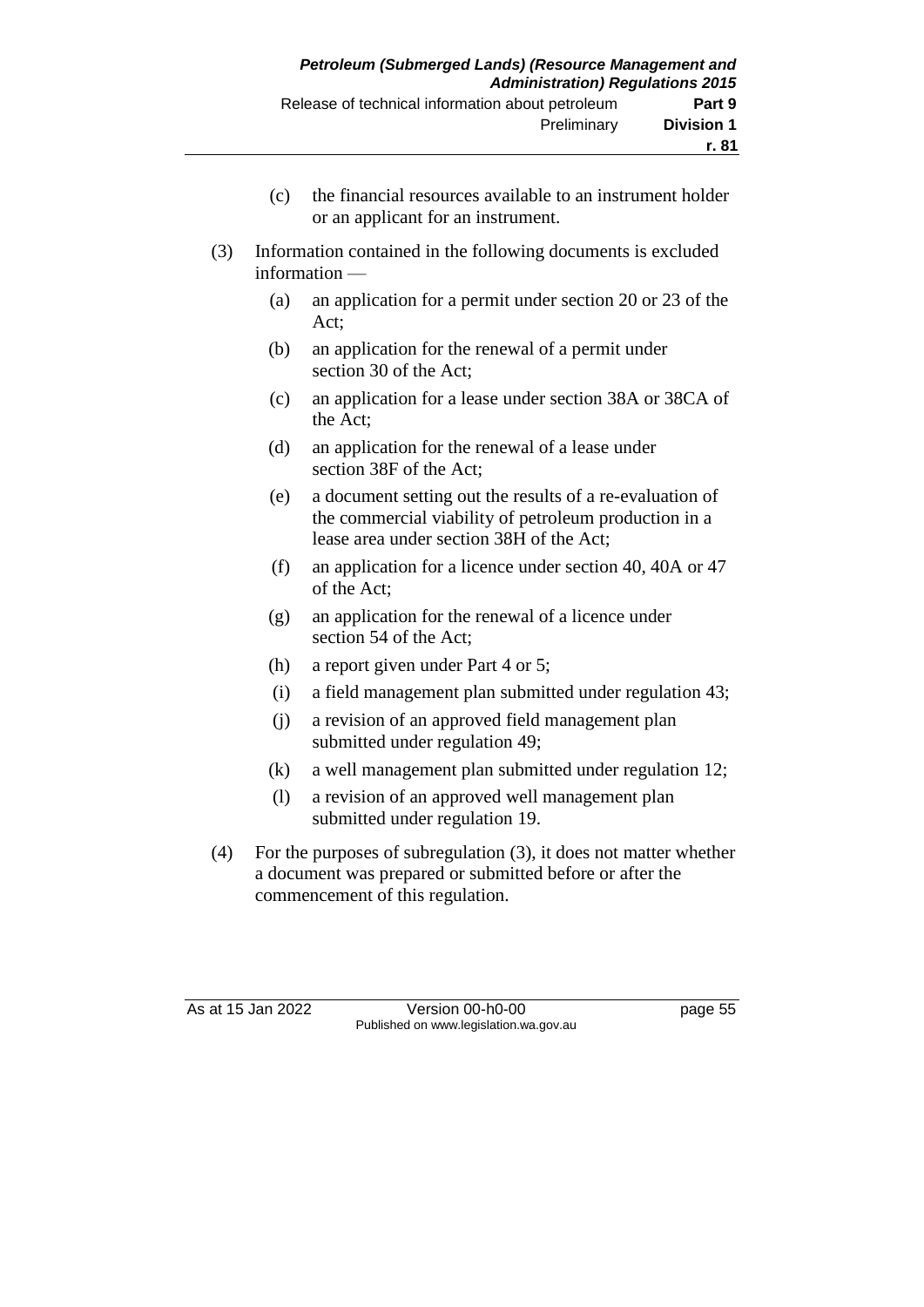(5) However, subregulation (3) does not apply to information that is also contained in a document not listed in that subregulation that is given to the Minister.

# **Division 2 — Classification of documentary information**

#### **82. Meaning of permanently confidential information**

- (1) This regulation sets out the 4 situations in which documentary information is permanently confidential information.
- (2) Despite anything else in this Division, excluded information is permanently confidential information.
- (3) Documentary information given by a person to the Minister is permanently confidential information if the Minister considers the information to be —
	- (a) a trade secret; or
	- (b) information the disclosure of which would, or could reasonably be expected to, adversely affect the person's business, commercial or financial affairs.
- (4) Documentary information given by a person to the Minister is permanently confidential information if —
	- (a) when the information was given, the person told the Minister in writing that the person classified the information as —
		- (i) a trade secret; or
		- (ii) information the disclosure of which would, or could reasonably be expected to, adversely affect the person's business, commercial or financial affairs;

and

(b) the Minister did not give the person a written notice under regulation 84(1) disputing the classification.

page 56 Version 00-h0-00 As at 15 Jan 2022 Published on www.legislation.wa.gov.au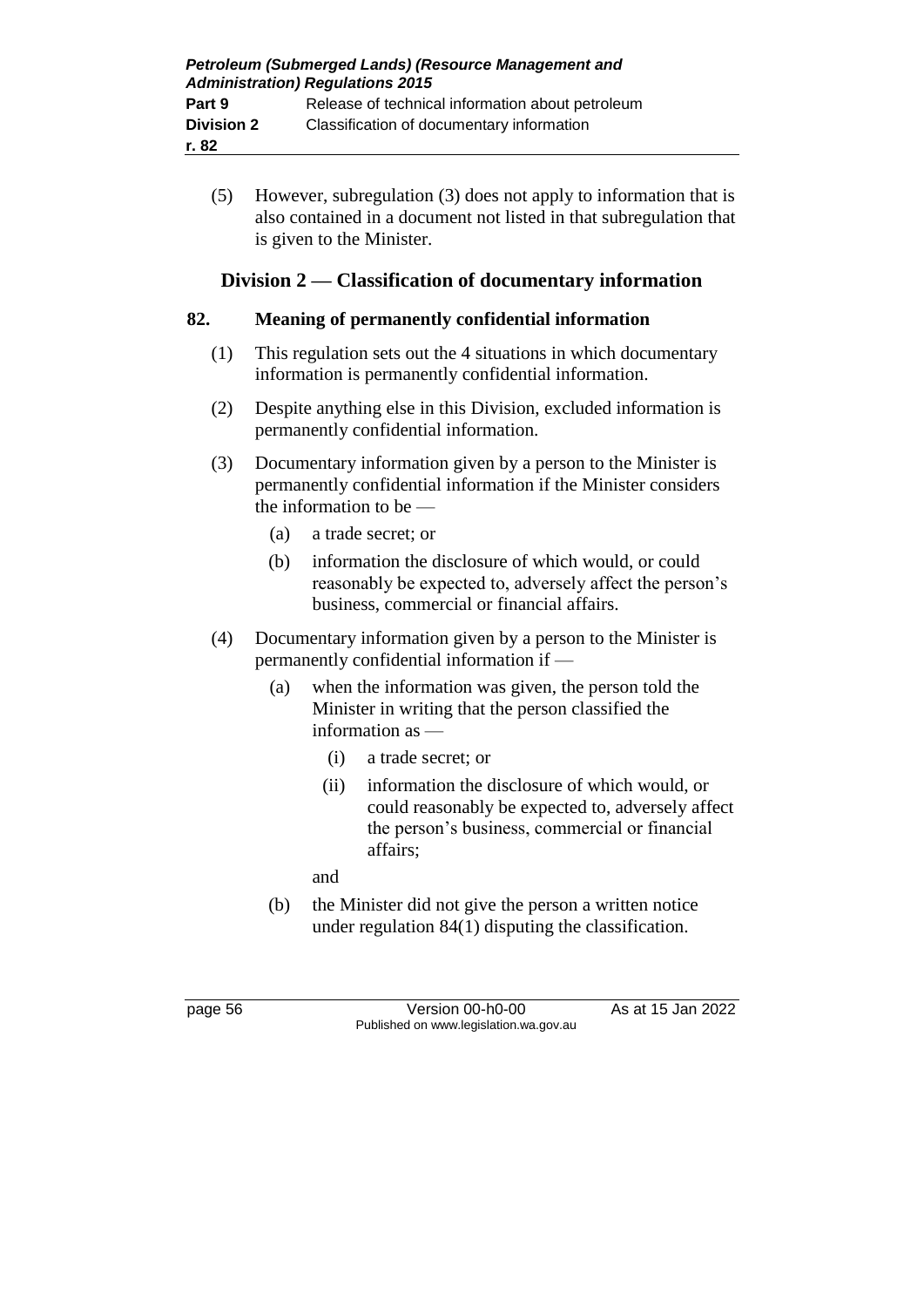- (5) Documentary information given by a person to the Minister is permanently confidential information if —
	- (a) when the information was given, the person told the Minister in writing that the person classified the information as —
		- (i) a trade secret; or
		- (ii) information the disclosure of which would, or could reasonably be expected to, adversely affect the person's business, commercial or financial affairs;

and

- (b) the Minister gave the person a written notice under regulation 84(1) disputing the classification; and
- $(c)$  either
	- (i) the time for making an objection in response to the notice has not elapsed; or
	- (ii) the person has made an objection in response to the notice, and the objection remains in force.

### **83. Meaning of interpretative information**

- (1) This regulation sets out the 3 situations in which documentary information is interpretative information.
- (2) Documentary information given by a person to the Minister is interpretative information if the Minister considers the information to be a conclusion drawn wholly or partly from, or an opinion based wholly or partly on, other documentary information.
- (3) Documentary information given by a person to the Minister is interpretative information if —
	- (a) when the information was given, the person told the Minister in writing that the person classified the information as a conclusion drawn wholly or partly

As at 15 Jan 2022 Version 00-h0-00 page 57 Published on www.legislation.wa.gov.au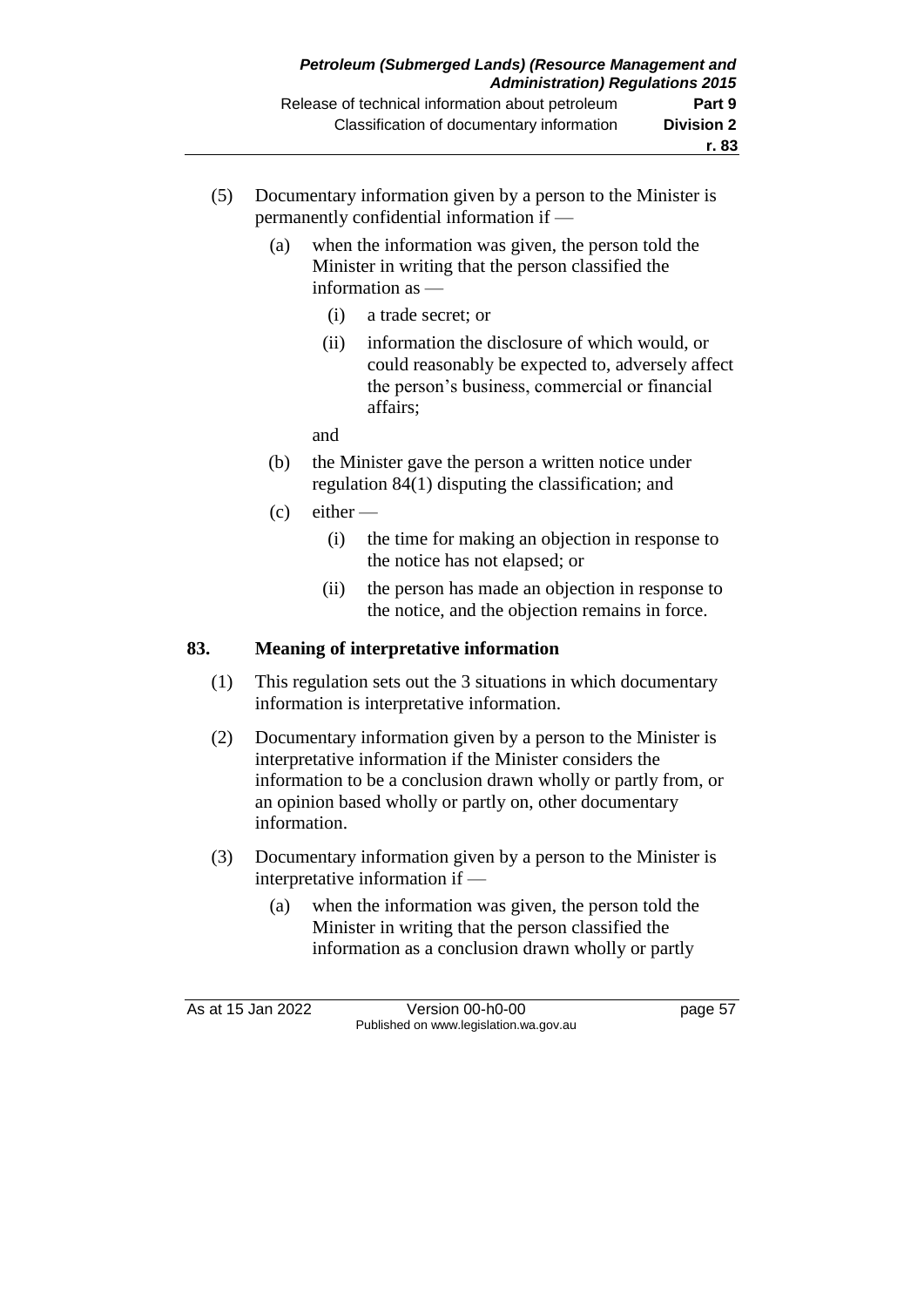|     |                                                                                                 | from, or an opinion based wholly or partly on, other<br>documentary information; and                                                                                                                                                                    |                                                                                                                                                                  |  |  |  |
|-----|-------------------------------------------------------------------------------------------------|---------------------------------------------------------------------------------------------------------------------------------------------------------------------------------------------------------------------------------------------------------|------------------------------------------------------------------------------------------------------------------------------------------------------------------|--|--|--|
|     | (b)                                                                                             | the Minister did not give the person a written notice<br>under regulation 84(2) disputing the classification.                                                                                                                                           |                                                                                                                                                                  |  |  |  |
| (4) | Documentary information given by a person to the Minister is<br>interpretative information if - |                                                                                                                                                                                                                                                         |                                                                                                                                                                  |  |  |  |
|     | (a)                                                                                             | when the information was given, the person told the<br>Minister in writing that the person classified the<br>information as a conclusion drawn wholly or partly<br>from, or an opinion based wholly or partly on, other<br>documentary information; and |                                                                                                                                                                  |  |  |  |
|     | (b)                                                                                             | the Minister gave the person a written notice under<br>regulation 84(2) disputing the classification; and                                                                                                                                               |                                                                                                                                                                  |  |  |  |
|     | (c)                                                                                             | $e$ ither —                                                                                                                                                                                                                                             |                                                                                                                                                                  |  |  |  |
|     |                                                                                                 | (i)                                                                                                                                                                                                                                                     | the time for making an objection in response to<br>the notice has not elapsed; or                                                                                |  |  |  |
|     |                                                                                                 | (ii)                                                                                                                                                                                                                                                    | the person has made an objection in response to<br>the notice, and the objection remains in force.                                                               |  |  |  |
| 84. | <b>Classification dispute notice</b>                                                            |                                                                                                                                                                                                                                                         |                                                                                                                                                                  |  |  |  |
| (1) |                                                                                                 |                                                                                                                                                                                                                                                         | The Minister may give a person a written notice disputing the<br>classification of documentary information as permanently<br>confidential information if -       |  |  |  |
|     | (a)                                                                                             |                                                                                                                                                                                                                                                         | the person gave the documentary information to the<br>Minister; and                                                                                              |  |  |  |
|     | (b)                                                                                             |                                                                                                                                                                                                                                                         | when the information was given, the person told the<br>Minister in writing that the person classified the<br>information as -                                    |  |  |  |
|     |                                                                                                 | (i)                                                                                                                                                                                                                                                     | a trade secret; or                                                                                                                                               |  |  |  |
|     |                                                                                                 | (ii)                                                                                                                                                                                                                                                    | information the disclosure of which would, or<br>could reasonably be expected to, adversely affect<br>the person's business, commercial or financial<br>affairs; |  |  |  |
|     |                                                                                                 |                                                                                                                                                                                                                                                         |                                                                                                                                                                  |  |  |  |

page 58 Version 00-h0-00 As at 15 Jan 2022 Published on www.legislation.wa.gov.au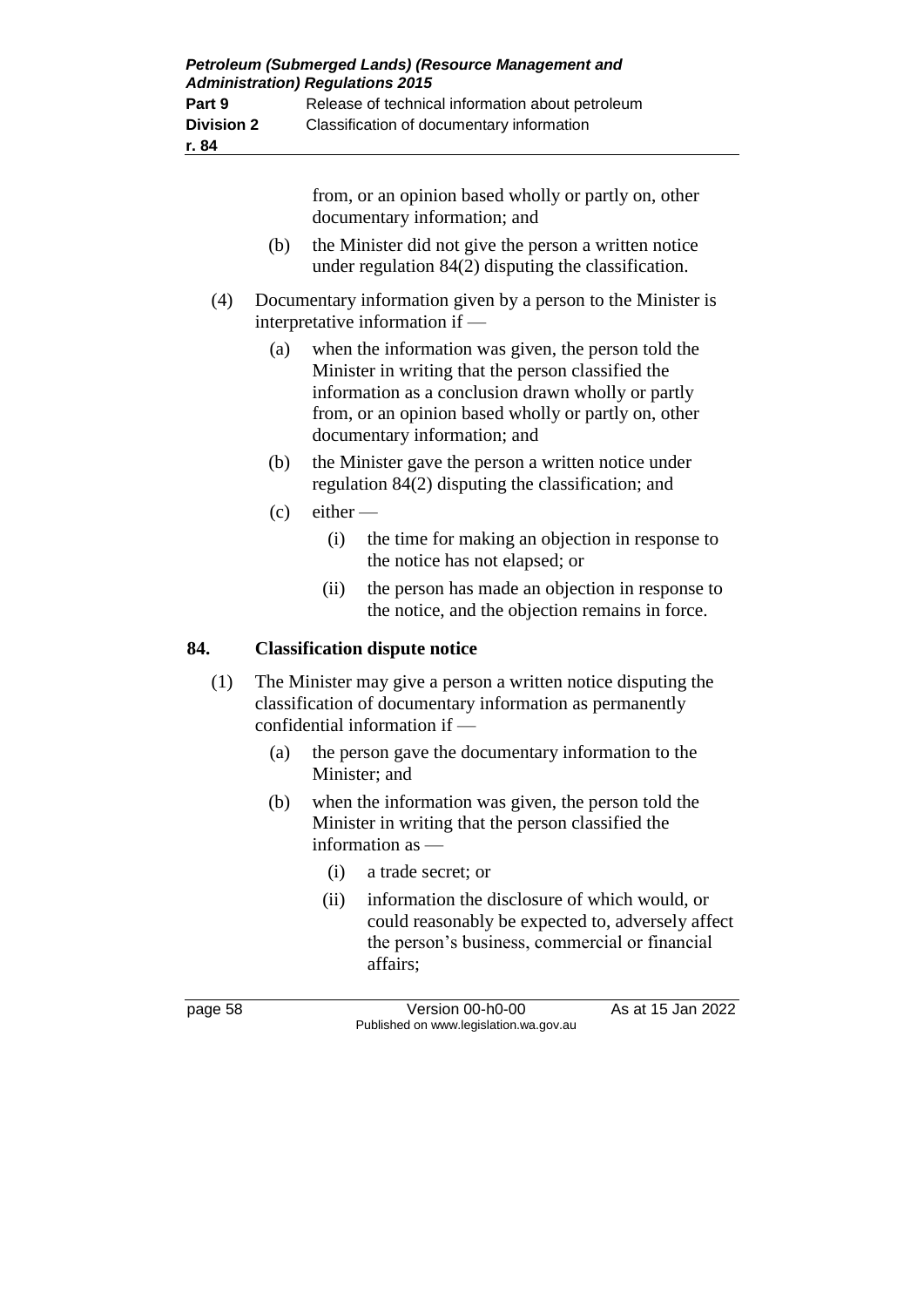and

- (c) the Minister does not consider the information to be  $-$ 
	- (i) a trade secret; or
	- (ii) information the disclosure of which would, or could reasonably be expected to, adversely affect the person's business, commercial or financial affairs.
- (2) The Minister may give a person a written notice disputing the classification of documentary information as interpretative information if —
	- (a) the person gave the documentary information to the Minister; and
	- (b) when the information was given, the person told the Minister in writing that the person classified the information as a conclusion drawn wholly or partly from, or an opinion based wholly or partly on, other documentary information; and
	- (c) the Minister does not consider the information to be a conclusion drawn wholly or partly from, or an opinion based wholly or partly on, other documentary information.
- (3) A notice under subregulation (1) or (2) must be given within 30 days after the Minister receives the documentary information to which it relates.
- (4) The Minister may combine 2 or more notices to the same person under subregulation (1) or (2), or both, into a single notice.
- (5) A notice under subregulation (1) must include the following
	- (a) a statement that the Minister considers the information to be disclosable information and proposes to treat it as disclosable information under this Part;

As at 15 Jan 2022 Version 00-h0-00 page 59 Published on www.legislation.wa.gov.au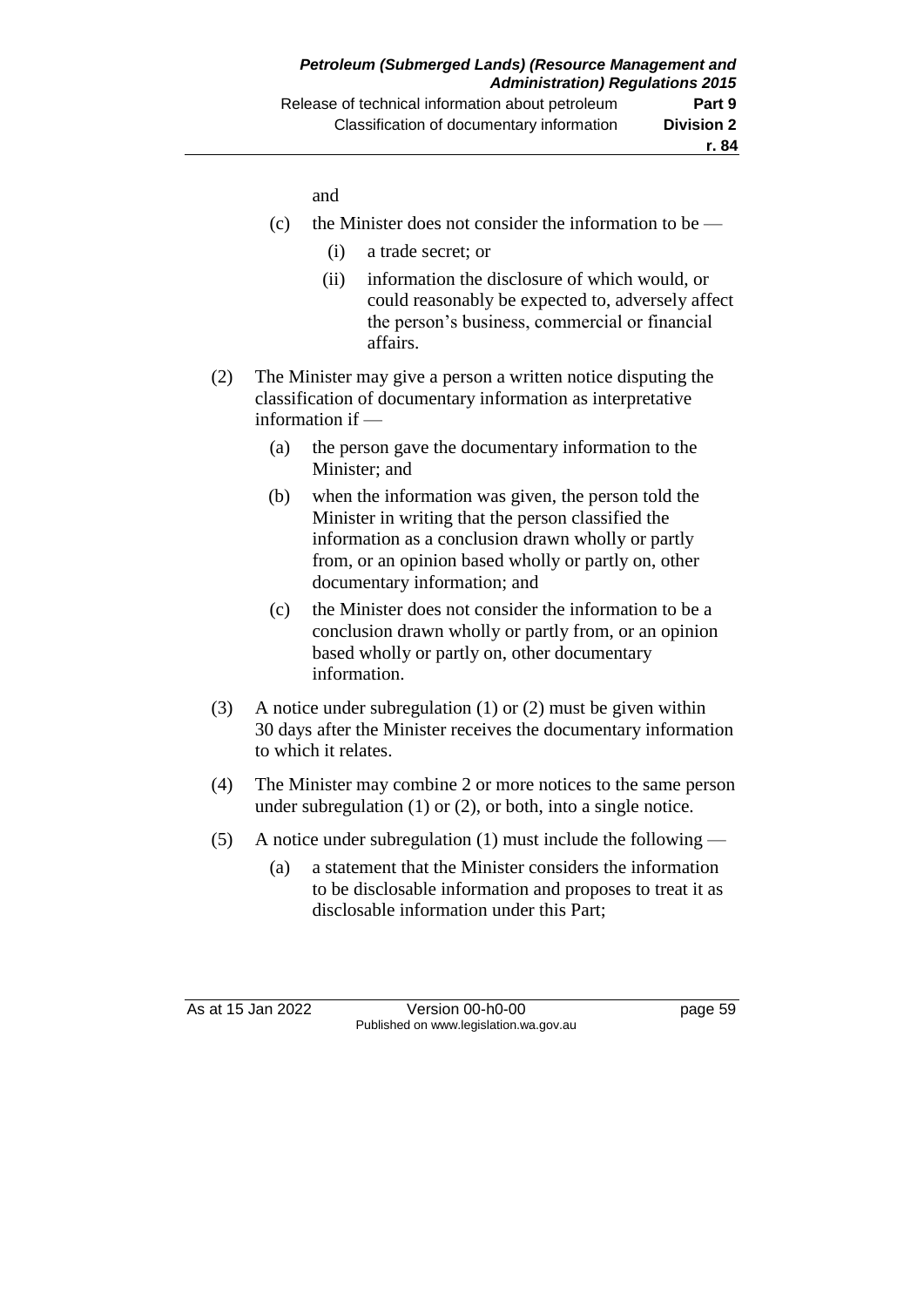| Petroleum (Submerged Lands) (Resource Management and<br><b>Administration) Regulations 2015</b> |                                                  |  |  |  |
|-------------------------------------------------------------------------------------------------|--------------------------------------------------|--|--|--|
| Part 9                                                                                          | Release of technical information about petroleum |  |  |  |
| <b>Division 2</b>                                                                               | Classification of documentary information        |  |  |  |
| r. 85                                                                                           |                                                  |  |  |  |

- (b) a statement inviting the person to make a written objection to the Minister's proposal to treat the information as disclosable information; (c) a statement that if the person does not make a written objection by the date specified under paragraph (d), the information will be taken to be disclosable information under this Part; (d) the date by which a written objection must be given to the Minister. (6) A notice under subregulation (2) must include the following — (a) a statement that the Minister considers the information to be basic information and proposes to treat it as basic information under this Part; (b) a statement inviting the person to make a written objection to the Minister's proposal to treat the information as basic information; (c) a statement that if the person does not make a written objection by the date specified under paragraph (d), the information will be taken to be basic information under this Part; (d) the date by which a written objection must be given to the Minister.
- (7) For the purposes of subregulations  $(5)(d)$  and  $(6)(d)$ , the date must be at least 45 days after the date the notice was issued.

# **85. Making an objection**

- (1) If a person has received a notice from the Minister under regulation 84, the person may make an objection to the classification of the information.
- (2) The objection may relate to all of the information described in the notice, or a specified part of the information.

page 60 Version 00-h0-00 As at 15 Jan 2022 Published on www.legislation.wa.gov.au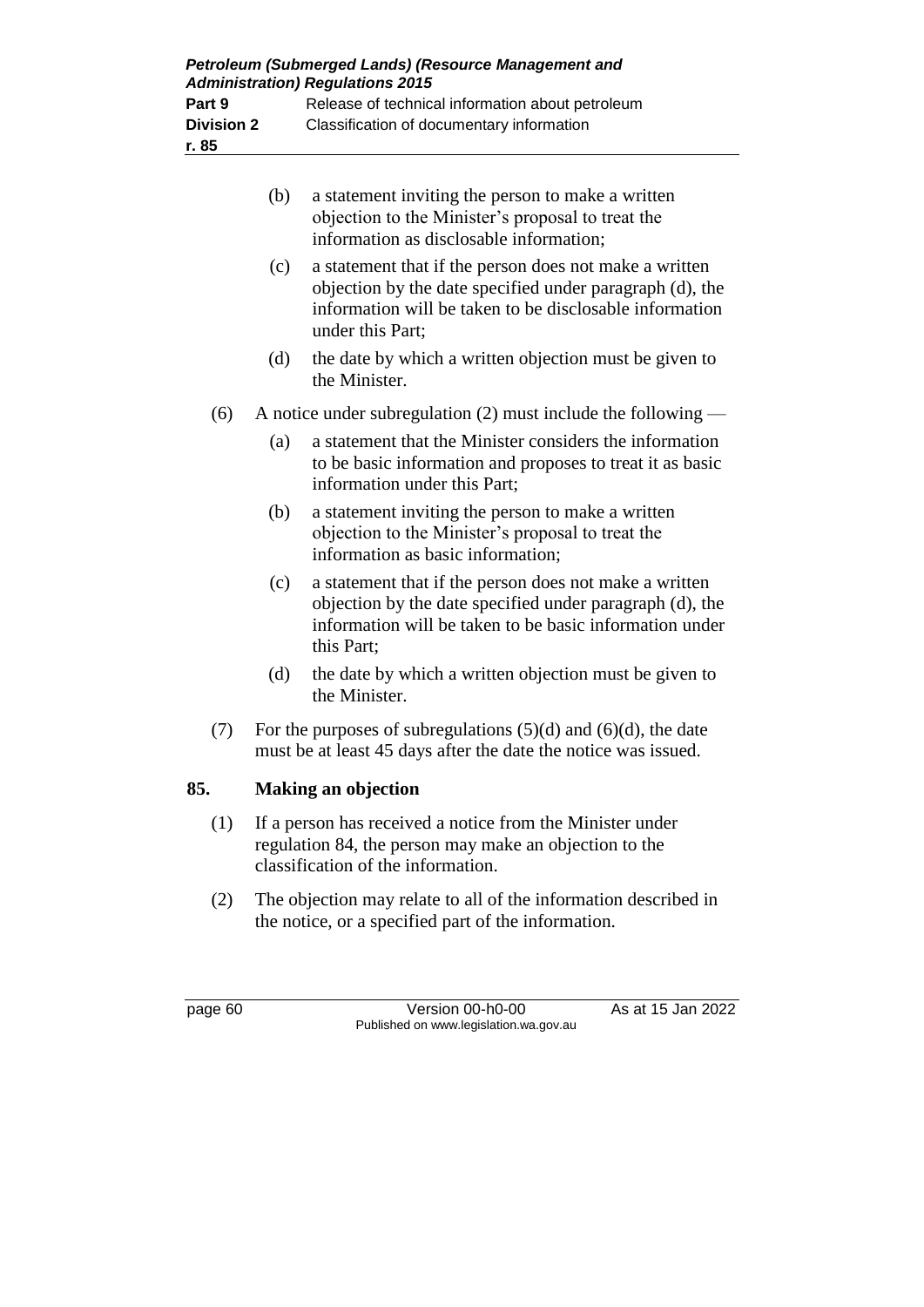- (3) If the notice is given under both regulation 84(1) and (2), the objection must state whether the objection is —
	- (a) on the ground that the information should be treated as permanently confidential information; or
	- (b) on the ground that the information should be treated as interpretative information; or
	- (c) on both grounds.
- (4) The objection must be made in writing to the Minister on or before the date specified in the notice.
- (5) An objection made under this regulation remains in force until it ceases to be in force under regulation 87.

### **86. Consideration of objection**

- (1) If the Minister receives an objection made by a person under regulation 85, the Minister must consider the objection and decide whether to allow or disallow the objection.
- (2) The Minister may allow the objection for part of the documentary information to which it relates, and disallow the objection for another part.
- (3) The Minister must notify the person in writing of the Minister's decision within 45 days after the Minister receives the objection.

### **87. When objection ceases to be in force**

An objection made by a person under regulation 85 ceases to be in force if —

- (a) the person withdraws the objection by notifying the Minister in writing; or
- (b) the Minister disallows the objection.

As at 15 Jan 2022 Version 00-h0-00 page 61 Published on www.legislation.wa.gov.au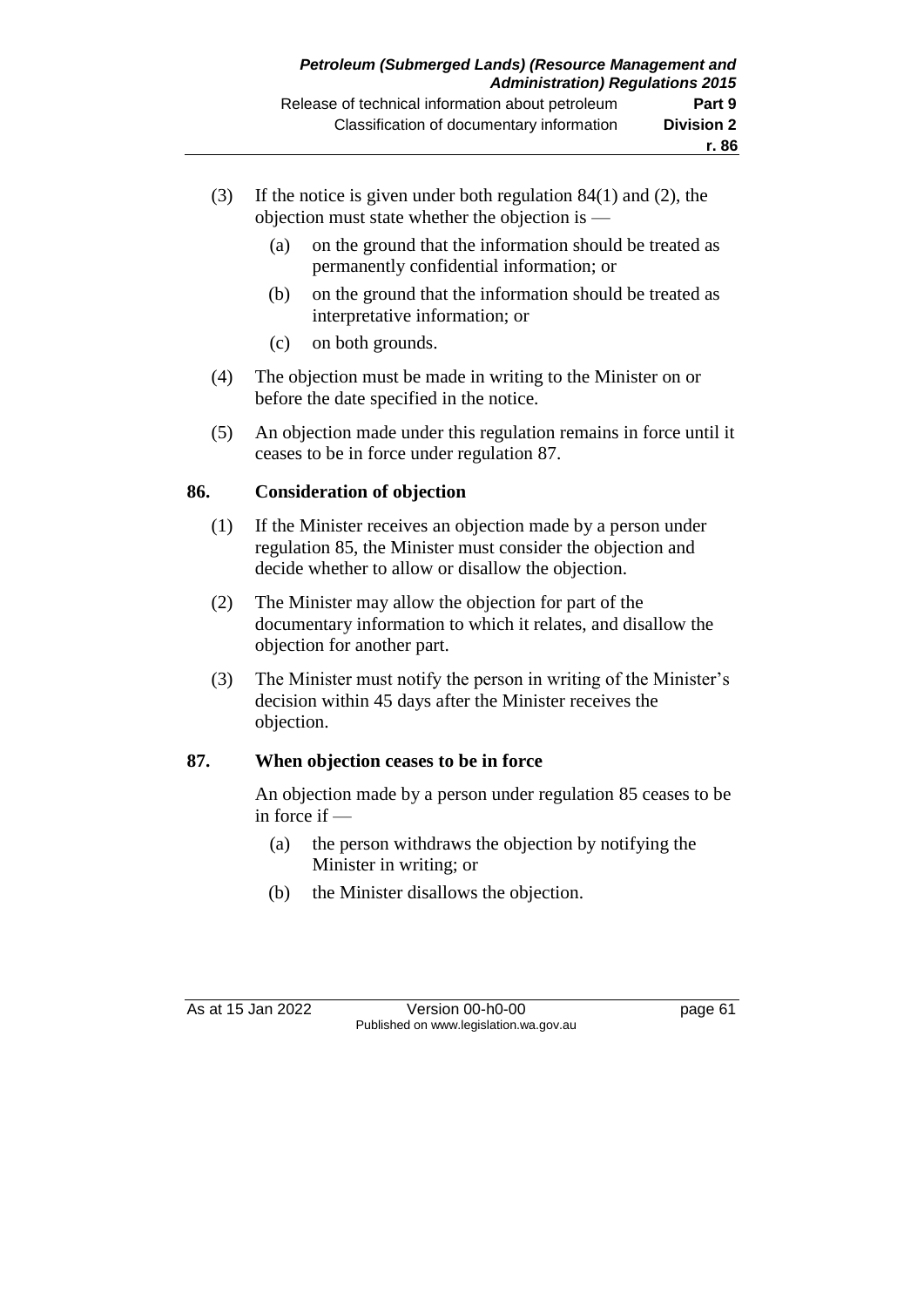# **Division 3 — Release of documentary information**

#### **88. Purpose of Division**

This Division sets out the circumstances in which the Minister  $may -$ 

- (a) make documentary information publicly known; or
- (b) make documentary information available to a person (other than another Minister or a Minister of another jurisdiction).

#### **89. Release of open information about survey or well**

Despite anything else in this Division, the Minister may make the following information publicly known at any time —

- (a) open information about a survey;
- (b) open information about a well.

### **90. Release of basic disclosable information**

- (1) The Minister may make documentary information publicly known or make documentary information available to a person  $if -$ 
	- (a) it is basic information; and
	- (b) it is disclosable information; and
	- (c) the relevant day for the information, as determined under subregulation  $(2)$ ,  $(3)$ ,  $(4)$  or  $(5)$ , has passed.
- (2) Subject to subregulation (3), the relevant day for documentary information relating to a seismic survey described in an item in the Table is the day specified in that item.

page 62 Version 00-h0-00 As at 15 Jan 2022 Published on www.legislation.wa.gov.au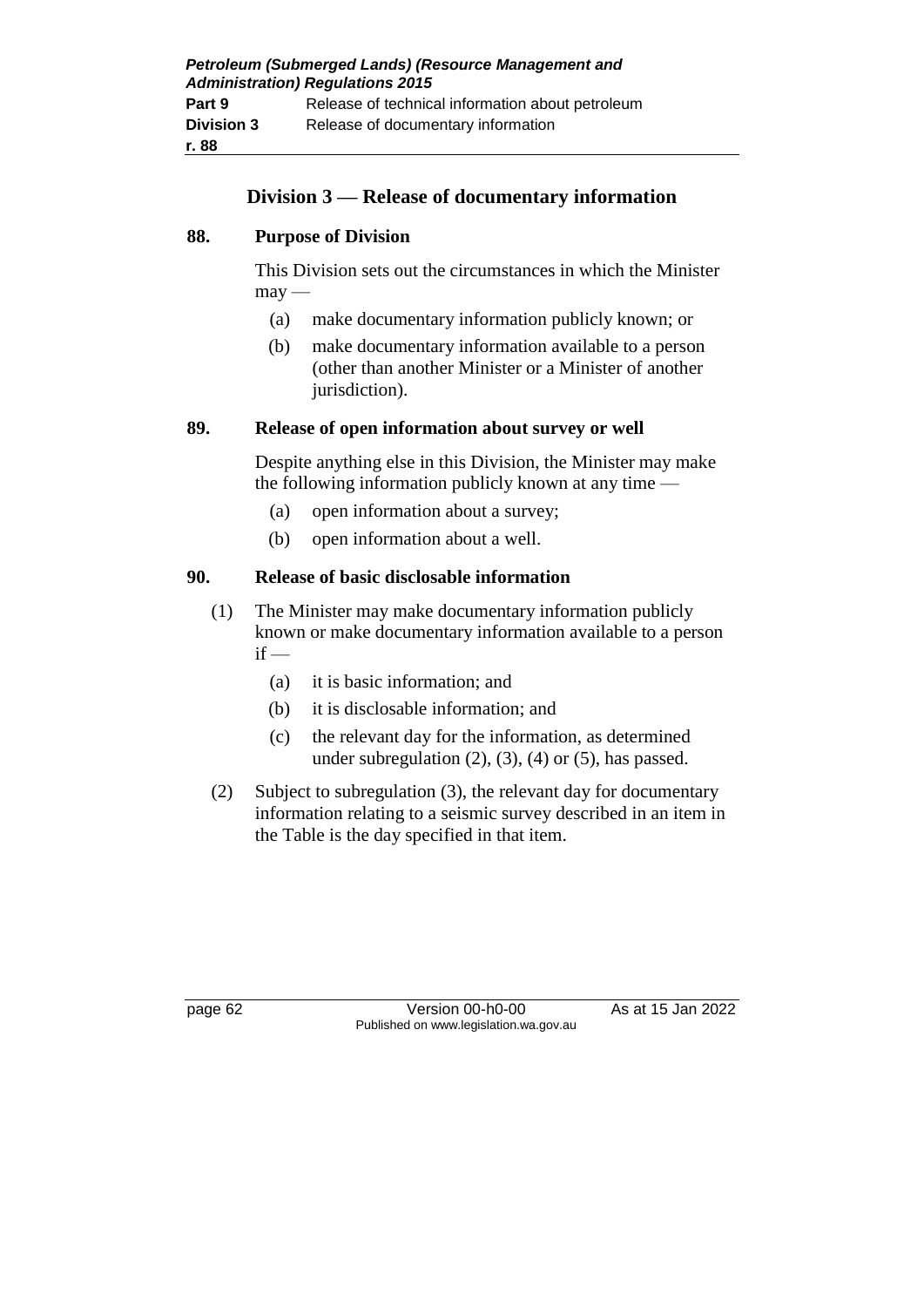### *Petroleum (Submerged Lands) (Resource Management and Administration) Regulations 2015* Release of technical information about petroleum **Part 9** Release of documentary information **Division 3**

**r. 90**

#### **Table**

| <b>Item</b>    | <b>Seismic survey</b>                                                                                                      | <b>Relevant day</b>                                                              |
|----------------|----------------------------------------------------------------------------------------------------------------------------|----------------------------------------------------------------------------------|
| $\mathbf{1}$ . | A survey that collected<br>exclusive data if the<br>survey was conducted<br>under an instrument that is<br>still in force. | The day 3 years after the<br>acquisition of the data<br>was completed.           |
| 2.             | A survey that collected<br>exclusive data if the<br>survey was conducted<br>under an instrument<br>that $-$                | The day of the expiry,<br>surrender, cancellation,<br>revocation or termination. |
|                | (a) has expired; or                                                                                                        |                                                                                  |
|                | (b) has been<br>surrendered,<br>cancelled, revoked<br>or terminated before<br>the expiry date of<br>the instrument.        |                                                                                  |
| 3.             | A survey that collected<br>2D seismic data as<br>non-exclusive data.                                                       | The day 15 years after the<br>acquisition of the data<br>was completed.          |

As at 15 Jan 2022 Version 00-h0-00 page 63 Published on www.legislation.wa.gov.au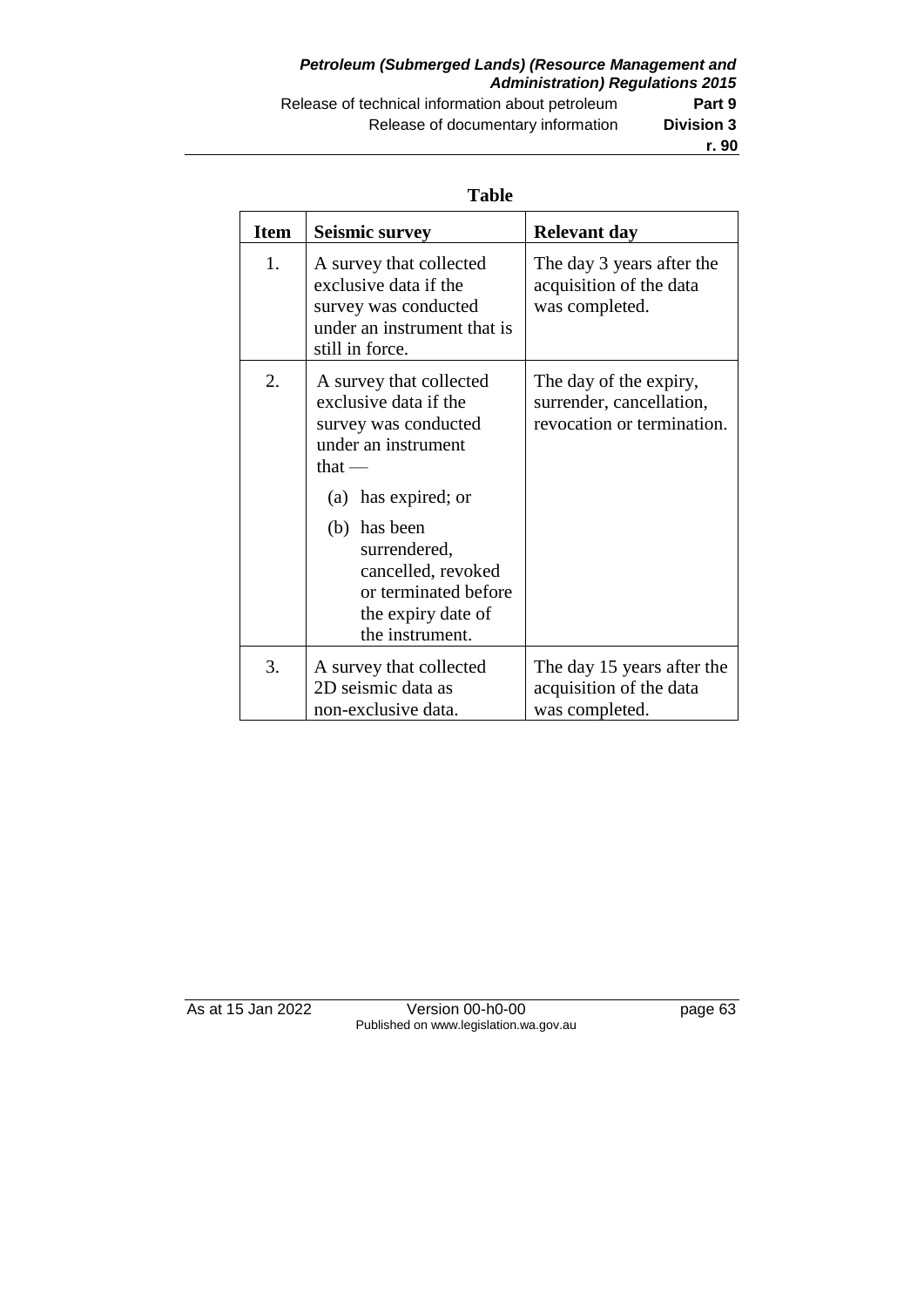*Petroleum (Submerged Lands) (Resource Management and Administration) Regulations 2015*

**r. 90**

**Part 9** Release of technical information about petroleum **Division 3** Release of documentary information

| <b>Item</b> | <b>Seismic survey</b>                                                                                                                                                                                                                                                                                | <b>Relevant day</b>                                                                                                                                                                                                                                                                                               |
|-------------|------------------------------------------------------------------------------------------------------------------------------------------------------------------------------------------------------------------------------------------------------------------------------------------------------|-------------------------------------------------------------------------------------------------------------------------------------------------------------------------------------------------------------------------------------------------------------------------------------------------------------------|
| 4.          | A survey that collected<br>3D seismic data as<br>non-exclusive data if<br>$e$ ither —<br>(a) the $3D$ data; or<br>(b) 2D data extracted<br>from the 3D data,<br>contained in a<br>seismic extracted<br>data grid,<br>was required to be<br>produced as a condition of<br>the grant of an instrument. | For the $3D$ data —<br>(a) if extracted 2D data<br>was not produced<br>despite a<br>requirement to do<br>so, the day 3 years<br>after the acquisition<br>of the 3D data was<br>completed;<br>(b) otherwise, the day<br>15 years after the<br>acquisition of the<br>3D data was<br>completed.<br>For the extracted |
|             |                                                                                                                                                                                                                                                                                                      | $2D$ data — the day<br>5 years after the<br>acquisition of the 3D data                                                                                                                                                                                                                                            |
|             |                                                                                                                                                                                                                                                                                                      | was completed.                                                                                                                                                                                                                                                                                                    |

- (3) If data from a seismic survey has been reprocessed as a condition of the grant of an instrument, the relevant day for the documentary information obtained from the reprocessing is the later of the following —
	- (a) the relevant day under subregulation (2) for the information relating to the original survey;
	- (b) the day 3 years after the last day of the year of the term of the instrument during which the reprocessing was done.
- (4) The relevant day for documentary information relating to a survey (other than a seismic survey) described in an item in the Table is the day specified in that item.

page 64 Version 00-h0-00 As at 15 Jan 2022 Published on www.legislation.wa.gov.au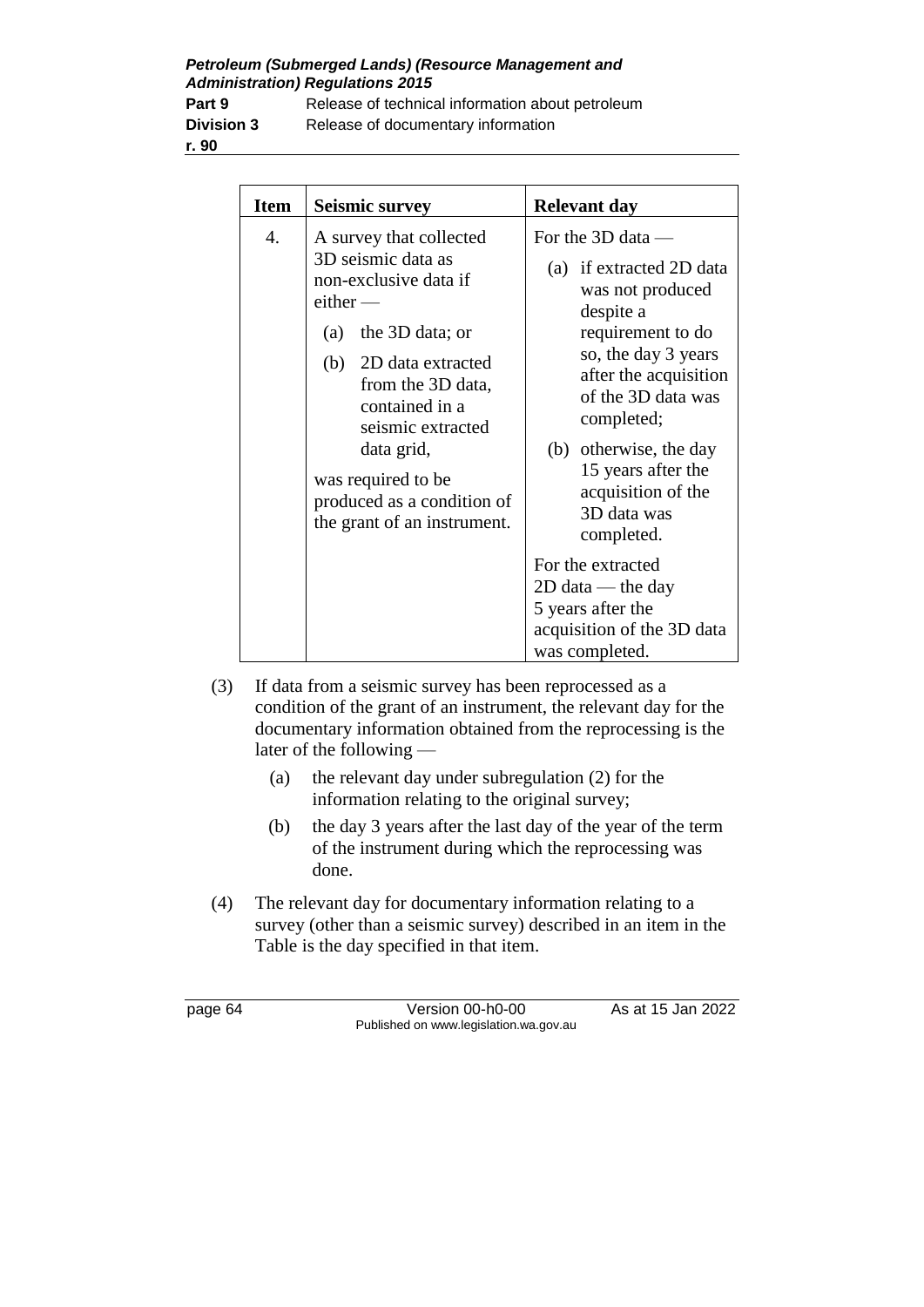#### *Petroleum (Submerged Lands) (Resource Management and Administration) Regulations 2015* Release of technical information about petroleum **Part 9** Release of documentary information **Division 3**

#### **Table**

| <b>Item</b> | Survey                                                                                                                      | <b>Relevant day</b>                                                              |
|-------------|-----------------------------------------------------------------------------------------------------------------------------|----------------------------------------------------------------------------------|
| 1.          | A survey (other than a<br>survey to which item 3<br>applies) conducted under<br>an instrument that is still<br>in force.    | The day 3 years after the<br>acquisition of the data was<br>completed.           |
| 2.          | A survey (other than a<br>survey to which item 3<br>applies) conducted under<br>an instrument that —<br>(a) has expired; or | The day of the expiry,<br>surrender, cancellation,<br>revocation or termination. |
|             | (b) has been surrendered,<br>cancelled, revoked or<br>terminated before the<br>expiry date of the<br>instrument.            |                                                                                  |
| 3.          | A survey conducted under<br>a special prospecting<br>authority or access<br>authority that collected<br>non-exclusive data. | The day 15 years after the<br>acquisition of the data was<br>completed.          |

(5) The relevant day for documentary information relating to a well is the day specified in the item of the Table that describes the instrument under which the well activity to which the information relates was conducted.

As at 15 Jan 2022 Version 00-h0-00 page 65 Published on www.legislation.wa.gov.au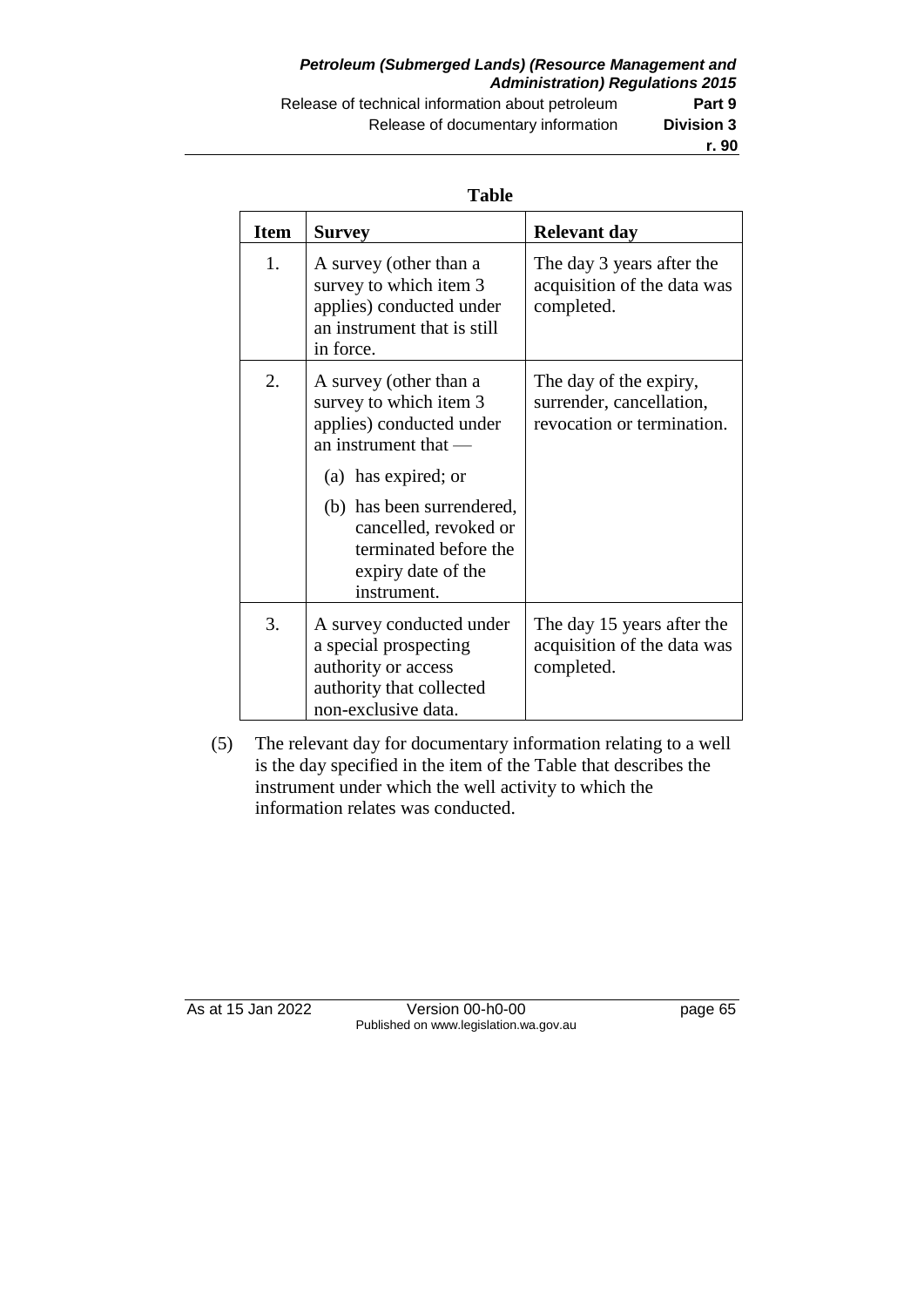*Petroleum (Submerged Lands) (Resource Management and Administration) Regulations 2015* **Part 9** Release of technical information about petroleum **Division 3** Release of documentary information **r. 91**

| <b>Item</b> | Instrument                                                                                                                                                           | <b>Relevant day</b>                                                                                                                |
|-------------|----------------------------------------------------------------------------------------------------------------------------------------------------------------------|------------------------------------------------------------------------------------------------------------------------------------|
| 1.          | An instrument that is still<br>in force.                                                                                                                             | The day 2 years after the<br>day on which, in the<br>opinion of the Minister,<br>the well activity was<br>substantially completed. |
| 2.          | An instrument that $-$<br>(a) has expired; or<br>(b) has been<br>surrendered,<br>cancelled, revoked<br>or terminated before<br>the expiry date of<br>the instrument. | The day of the expiry,<br>surrender, cancellation,<br>revocation or termination.                                                   |

#### **91. Release of interpretative disclosable information**

 $(1)$  In this regulation —

*well information* means any of the following —

- (a) final well activity data as defined in regulation  $72(1)$ ;
- (b) information contained in a final well activity report as defined in regulation 72(1);
- (c) well completion data as defined in regulation 73(1);
- (d) information contained in a well completion report as defined in regulation 73(1).
- (2) The Minister may make documentary information publicly known or make documentary information available to a person  $if -$ 
	- (a) it is interpretative information; and
	- (b) it is disclosable information; and

page 66 Version 00-h0-00 As at 15 Jan 2022 Published on www.legislation.wa.gov.au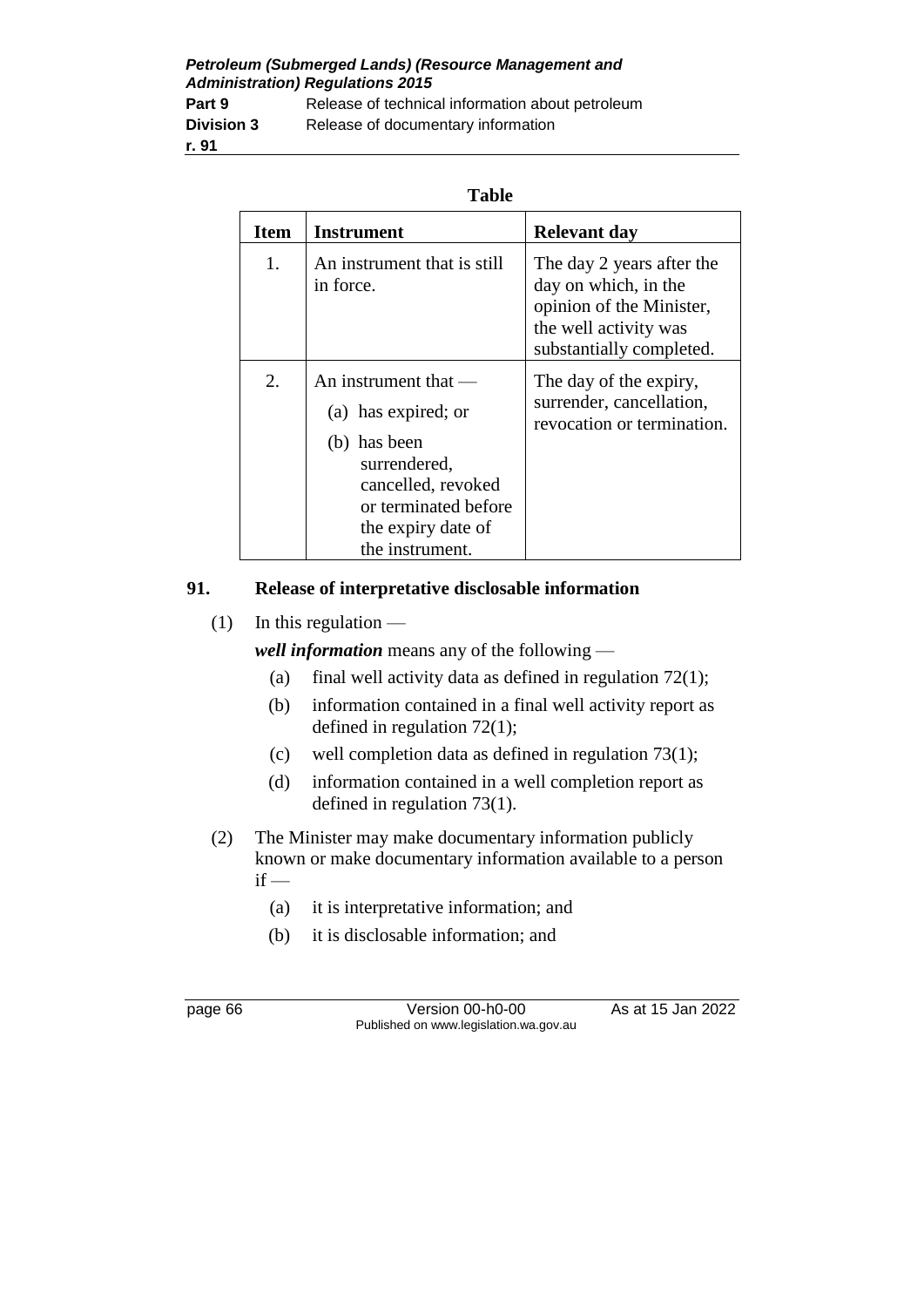- (c) the information relates to the subsoil, or to petroleum, in a block; and
- (d) the relevant period for the information, determined under subregulation (3) or (4), has elapsed.
- (3) The relevant period for well information is 2 years after the day on which, in the opinion of the Minister, the operation to which the information relates was substantially completed.
- (4) The relevant period for any other information is 5 years after the day on which, in the opinion of the Minister, the operation to which the information relates was substantially completed.

### **92. Release of documentary information: prior availability or consent**

- (1) Subject to subregulation (2), the Minister may make documentary information publicly known or make documentary information available to a person if —
	- (a) the instrument holder who gave the information to the Minister has made the information publicly known; or
	- (b) the instrument holder who gave the information to the Minister has consented in writing to the information being made publicly known or made available, as the case may be.
- (2) If documentary information relating to a block was given to the Minister under a special prospecting authority, an access authority or an instrument of consent under section 123 of the Act, subregulation (1) applies only if the information relates to a period when no permit, lease or licence was in force over the block.

### **93. Fees for documentary information**

(1) This regulation applies if, under regulation 90(1), 91(2) or 92(1), the Minister makes documentary information available to a person.

As at 15 Jan 2022 Version 00-h0-00 page 67 Published on www.legislation.wa.gov.au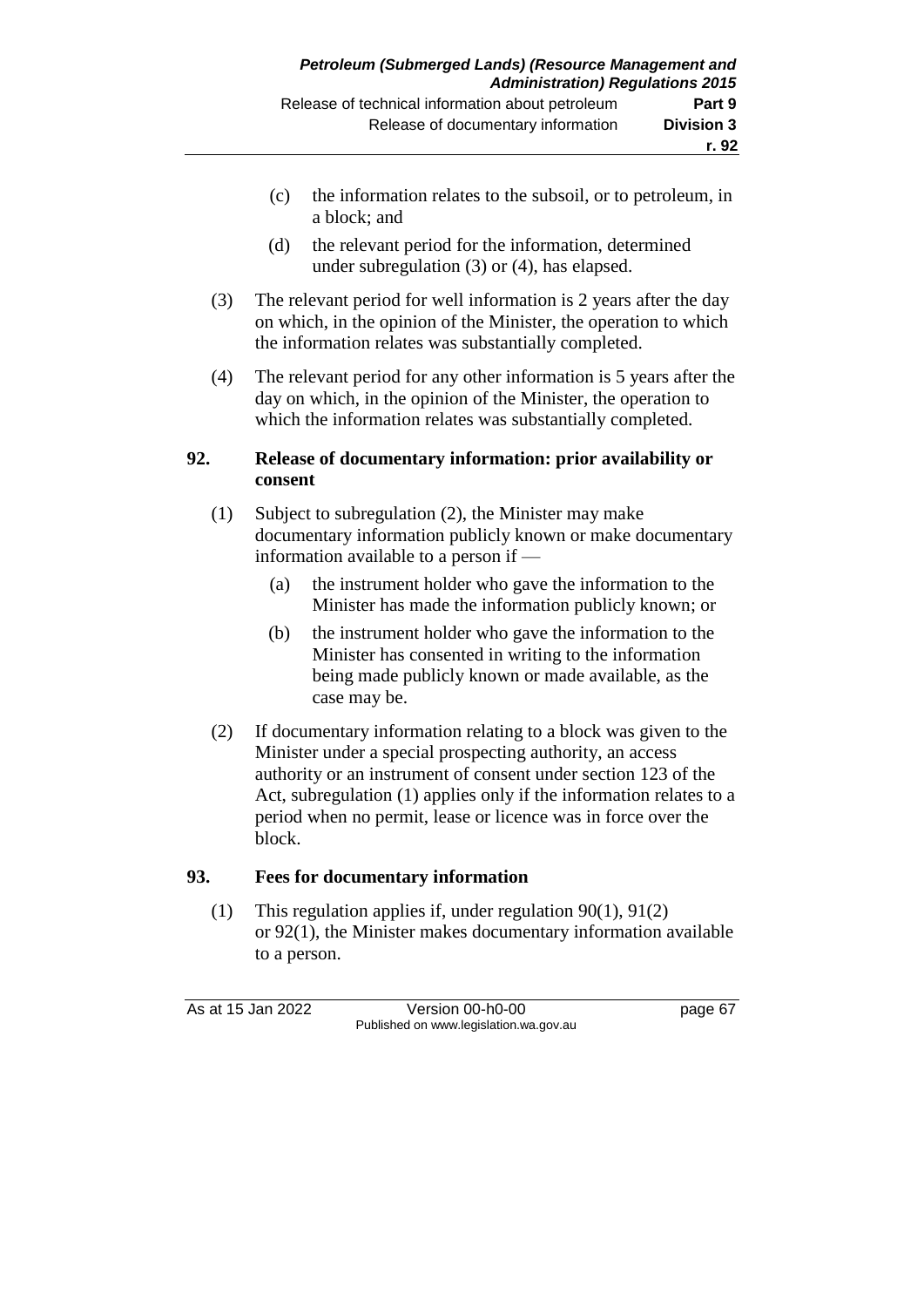| Petroleum (Submerged Lands) (Resource Management and<br><b>Administration) Regulations 2015</b> |                                                  |  |
|-------------------------------------------------------------------------------------------------|--------------------------------------------------|--|
| Part 9                                                                                          | Release of technical information about petroleum |  |
| <b>Division 3</b>                                                                               | Release of documentary information               |  |
| r. 93A                                                                                          |                                                  |  |

- (2) If the document containing the information is lent to the person, the Minister may require the person to pay a fee of \$142.00 for each day or part of a day during which the document is on loan.
- (3) If it is necessary to conduct a search in order to locate the information for the person, the Minister may require the person to pay a fee of \$142.00 for each hour or part of an hour (after the first half hour) taken to conduct the search.
- (4) If the information is copied or reproduced for the person, the Minister may require the person to pay a fee of an amount equal to the total costs incurred in copying or reproducing the information.
- (5) If the information is sent to the person, the Minister may require the person to pay a fee of an amount equal to the total costs incurred in sending the information (including any packaging costs).

*[Regulation 93 amended: Gazette 24 Jun 2016 p. 2331; 23 Jun 2017 p. 3298; 25 Jun 2018 p. 2313; 18 Jun 2019 p. 2050; SL 2020/93 r. 28.]*

### **93A. Release of documentary information to Director General of Finance for royalties activities**

 $(1)$  In this regulation —

*Department of Finance* means the department of the Public Service principally assisting the Minister for Finance in the administration of the *Taxation Administration Act 2003*;

*Department of Finance worker* means a public service officer, or any other individual, who is employed or engaged in, or who otherwise holds a position in, the Department of Finance;

*Director General of Finance* means the individual for the time being holding or acting in the office of chief executive officer of the Department of Finance;

page 68 Version 00-h0-00 As at 15 Jan 2022 Published on www.legislation.wa.gov.au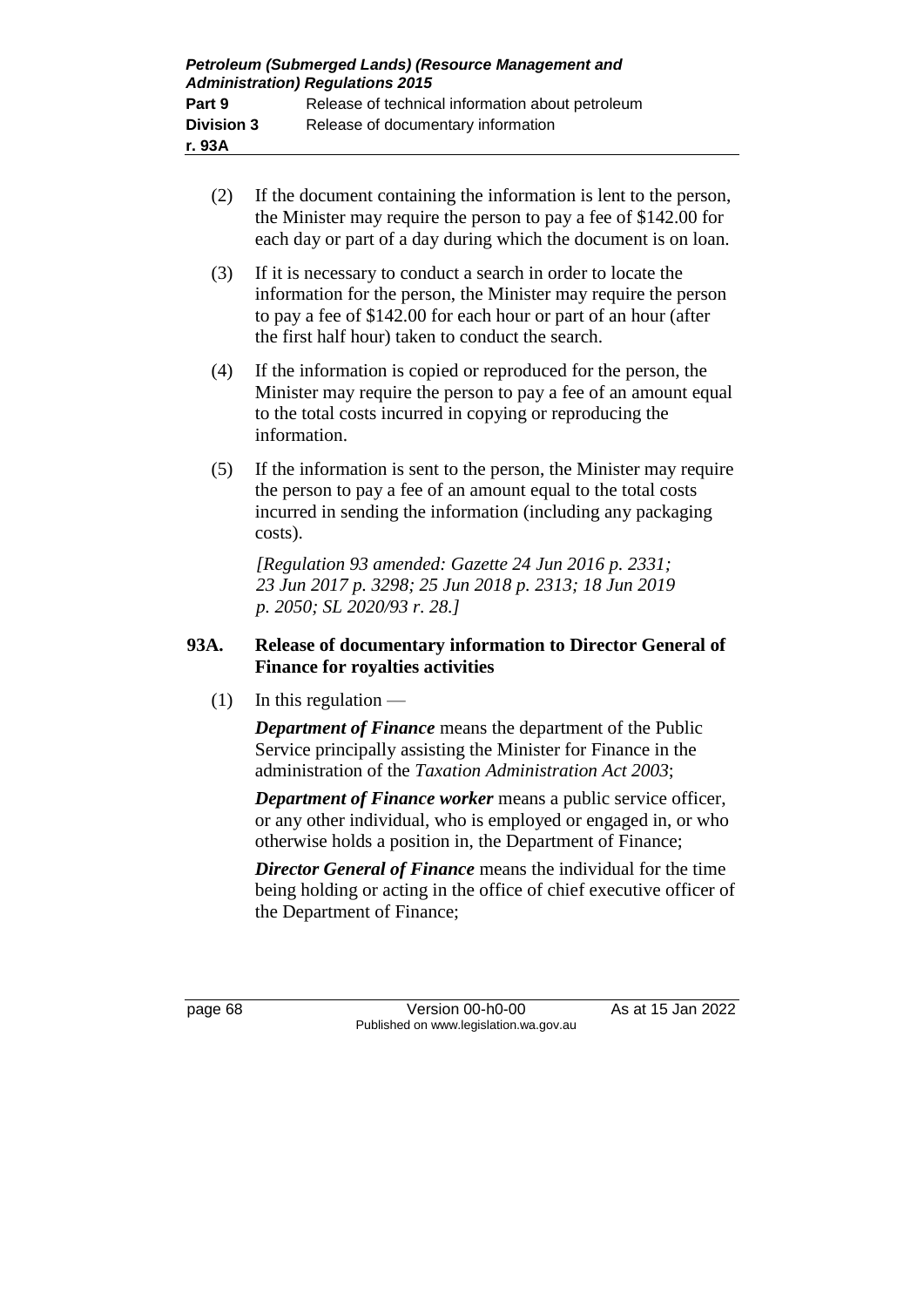*Minister for Finance* means the Minister to whom the administration of the *Taxation Administration Act 2003* is for the time being committed by the Governor;

*royalties activities* means activities done by the Department of Finance in preparation for, or otherwise in anticipation of, Department of Finance workers having, or being delegated, functions for, or connected with, the administration or collection of royalties in respect of petroleum.

- (2) The Minister may make documentary information available to the Director General of Finance for the purposes of, or in relation to, royalties activities.
- (3) If the Minister makes documentary information available under subregulation (2), a Department of Finance worker may access, copy, use, store or disclose the documentary information for the purposes of, or in relation to, royalties activities.
- (4) Subregulation (3) authorises a Department of Finance worker to disclose documentary information only to another Department of Finance worker, the Minister for Finance or another Minister.
- (5) An individual who is or was a Department of Finance worker commits an offence if —
	- (a) documentary information that was made available by the Minister under subregulation (2) came to the individual's knowledge in the course of, or by reason of, their employment or engagement in, or their otherwise holding a position in, the Department of Finance; and
	- (b) the individual accesses, copies, uses, stores or discloses the documentary information —
		- (i) for the purpose of personal gain; or
		- (ii) otherwise in a way that is not authorised under subregulation (3).

Penalty for this subregulation: a fine of \$10 000.

As at 15 Jan 2022 Version 00-h0-00 page 69 Published on www.legislation.wa.gov.au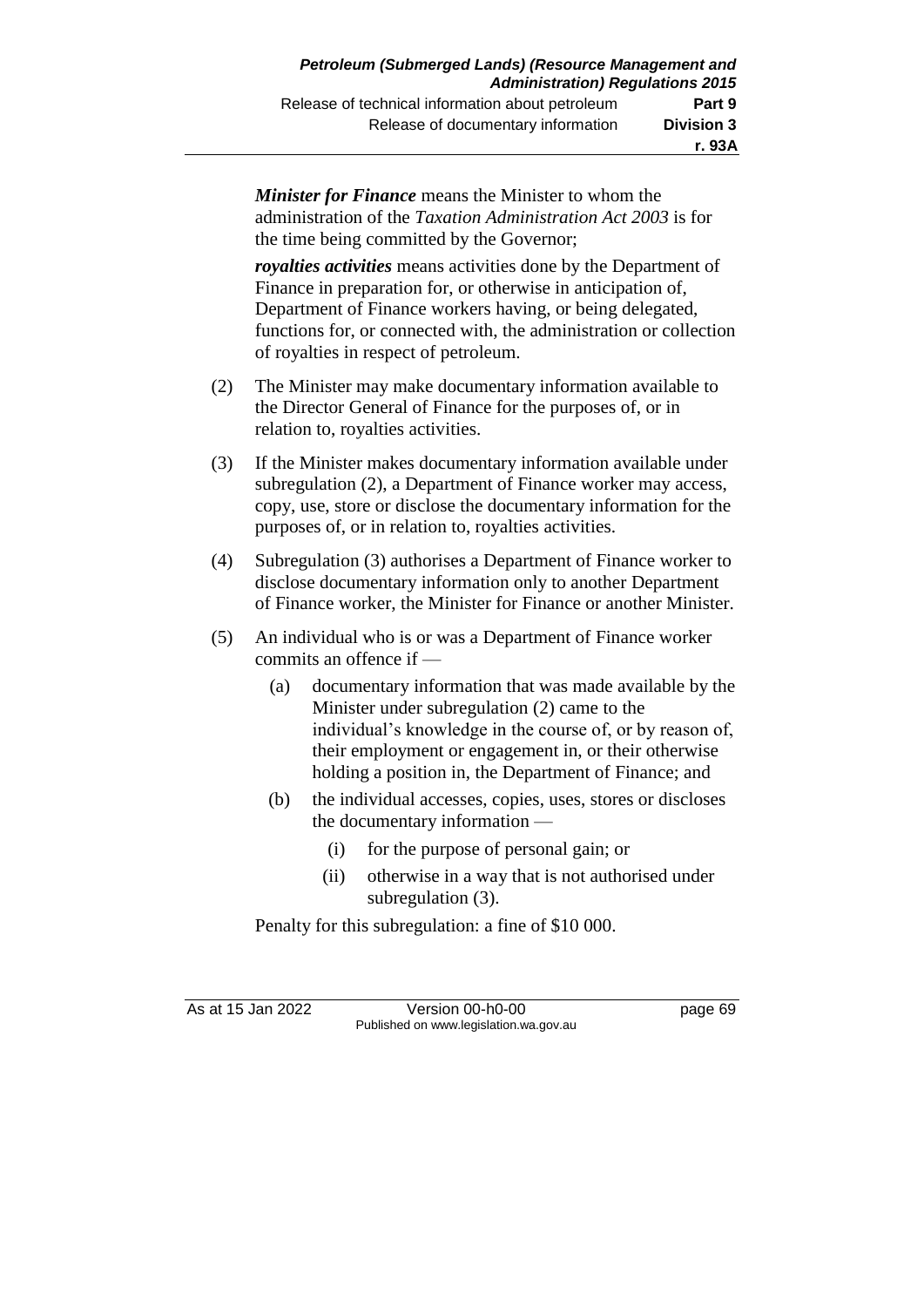- (6) A Minister to whom documentary information is disclosed under subregulation (3) or this subregulation may access, copy, use, store or disclose the documentary information for the purposes of, or in relation to, royalties activities.
- (7) Subregulation (6) authorises a Minister to disclose documentary information only to another Minister.

*[Regulation 93A inserted: SL 2022/1 r. 8.]*

## **Division 4 — Release of mining samples**

### **94. Purpose of Division**

This Division sets out the circumstances in which the Minister  $may -$ 

- (a) make publicly known any details of a mining sample; or
- (b) permit a person (other than another Minister or a Minister of another jurisdiction) to inspect a mining sample.

### **95. Release of mining samples after relevant day**

- (1) The Minister may make publicly known details of a mining sample or permit a person to inspect a mining sample if the relevant day for the sample, as determined under subregulation (2), has passed.
- (2) The relevant day for a mining sample is the day specified in the item of the Table that describes the instrument under which the operation to which the sample relates was conducted.

| <b>Item</b> | Instrument                                                         | <b>Relevant day</b>                              |
|-------------|--------------------------------------------------------------------|--------------------------------------------------|
|             | An instrument that is still in The day 2 years after the<br>force. | day on which, in the<br>opinion of the Minister, |

**Table**

page 70 Version 00-h0-00 As at 15 Jan 2022 Published on www.legislation.wa.gov.au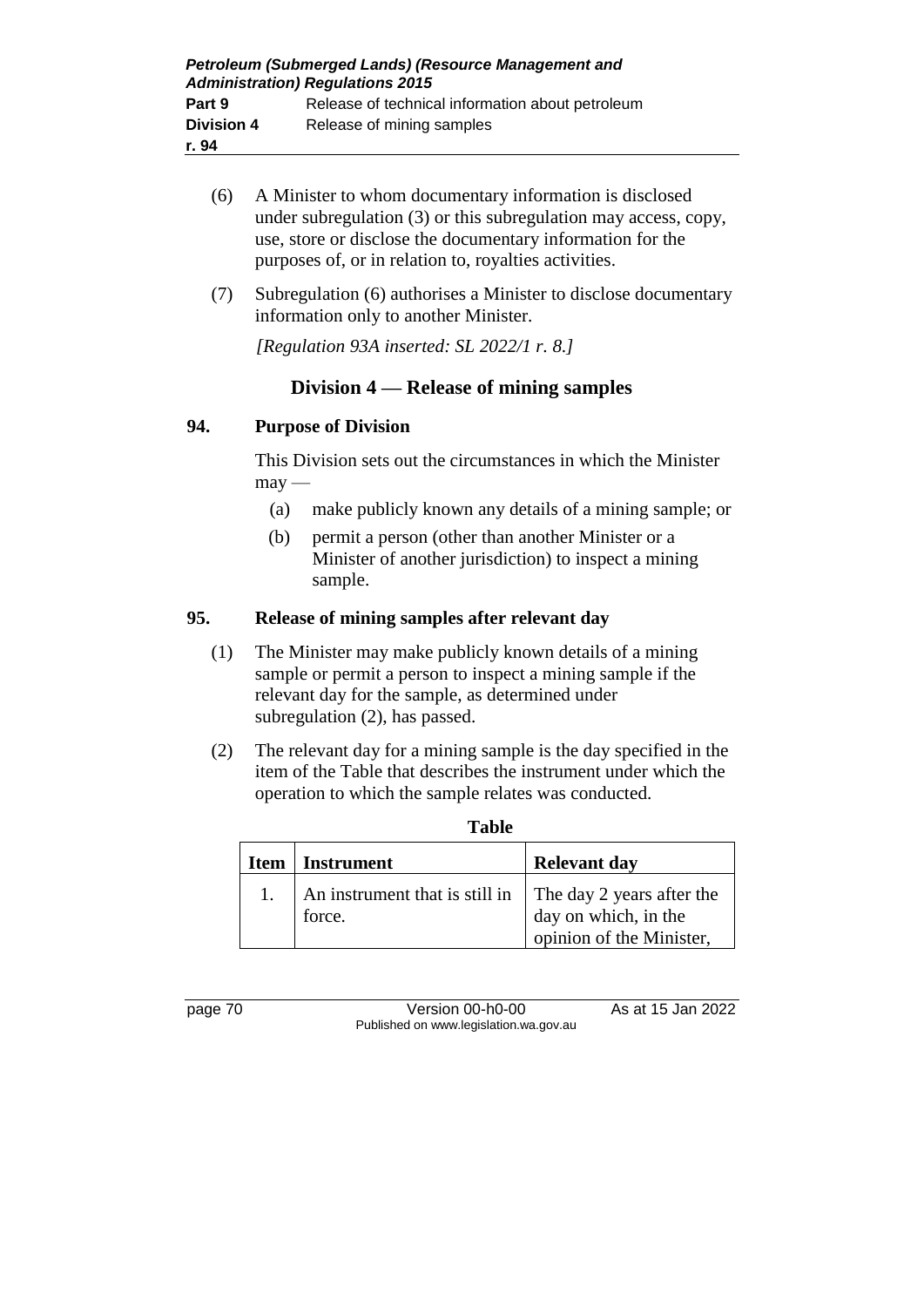| <b>Item</b> | Instrument                                                                                                                                                        | <b>Relevant day</b>                                                                 |
|-------------|-------------------------------------------------------------------------------------------------------------------------------------------------------------------|-------------------------------------------------------------------------------------|
|             |                                                                                                                                                                   | the operation was<br>substantially completed.                                       |
| 2.          | An instrument that $-$<br>(a) has expired; or<br>(b) has been surrendered,<br>cancelled, revoked or<br>terminated before the<br>expiry date of the<br>instrument. | The day of the expiry,<br>surrender, cancellation,<br>revocation or<br>termination. |

### **96. Release of mining samples: prior availability or consent**

- (1) Subject to subregulation (2), the Minister may make publicly known details of a mining sample or permit a person to inspect a mining sample if —
	- (a) the instrument holder who gave the sample to the Minister has made publicly known those details of the sample; or
	- (b) the instrument holder who gave the sample to the Minister has caused to be made publicly known those details of the sample; or
	- (c) the instrument holder who gave the sample to the Minister has consented in writing to details of the sample being made publicly known or to the sample being made available for inspection.
- (2) If a mining sample from a block was given to the Minister under a special prospecting authority, an access authority or an instrument of consent under section 123 of the Act, subregulation (1) applies only if the sample was obtained during a period when no permit, lease or licence was in force over the block.

As at 15 Jan 2022 Version 00-h0-00 page 71 Published on www.legislation.wa.gov.au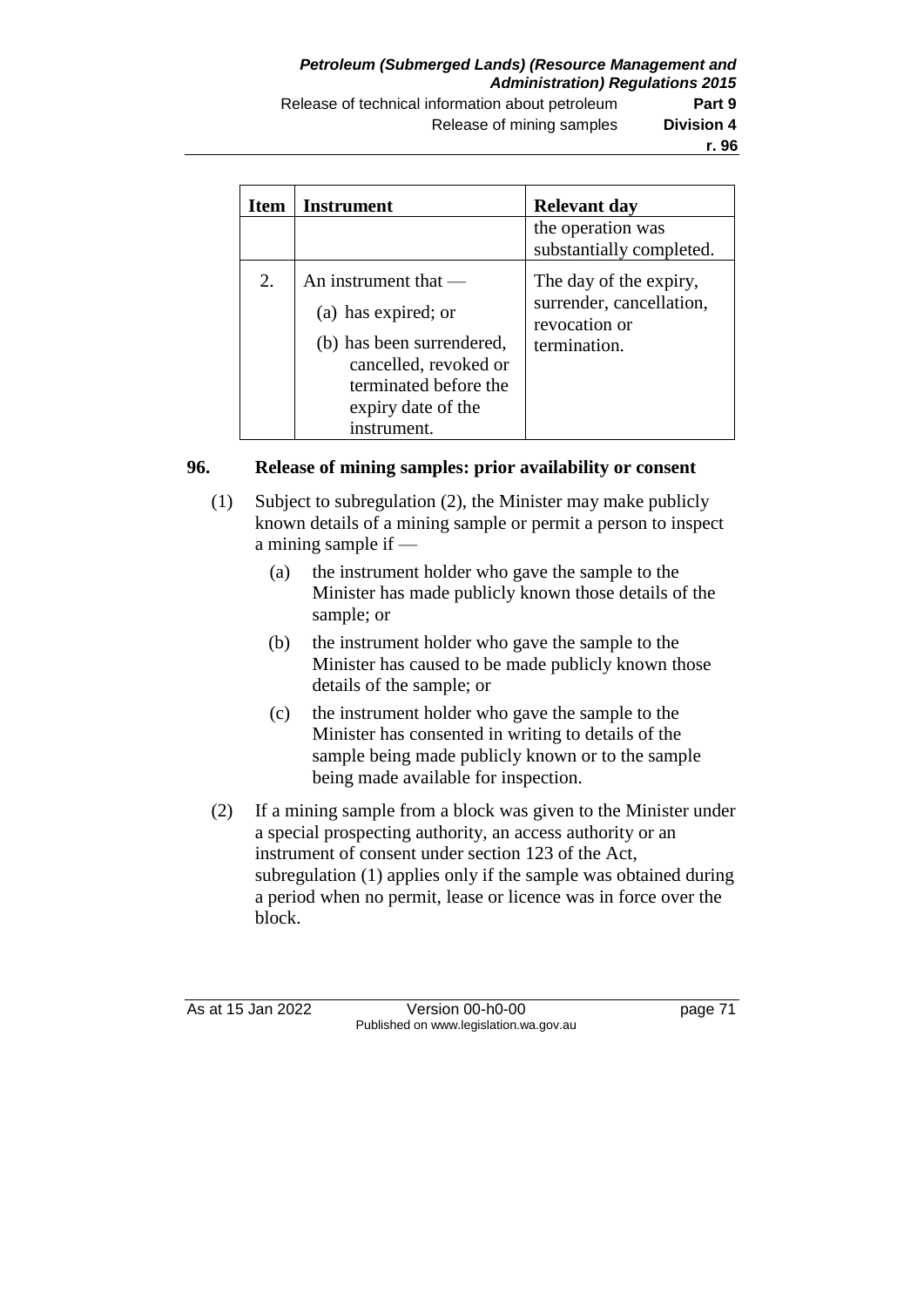| Petroleum (Submerged Lands) (Resource Management and<br><b>Administration) Regulations 2015</b> |                                                  |  |
|-------------------------------------------------------------------------------------------------|--------------------------------------------------|--|
|                                                                                                 |                                                  |  |
| Part 9                                                                                          | Release of technical information about petroleum |  |
| <b>Division 4</b>                                                                               | Release of mining samples                        |  |
| r. 97                                                                                           |                                                  |  |

### **97. Fees for inspection of mining sample**

- (1) This regulation applies if, under regulation 95(1) or 96(1), the Minister permits a person to inspect a mining sample.
- (2) If the mining sample is lent to the person for inspection, the Minister may require the person to pay a fee of \$142.00 for each day or part of a day during which the sample is on loan.
- (3) If it is necessary to conduct a search in order to locate the mining sample for the person, the Minister may require the person to pay a fee of \$142.00 for each hour or part of an hour (after the first half hour) taken to conduct the search.
- (4) If the mining sample is sent to the person for inspection, the Minister may require the person to pay a fee of an amount equal to the total costs incurred in sending the sample (including any packaging costs).

*[Regulation 97 amended: Gazette 24 Jun 2016 p. 2331; 23 Jun 2017 p. 3298; 25 Jun 2018 p. 2313; 18 Jun 2019 p. 2050; SL 2020/93 r. 29.]*

page 72 Version 00-h0-00 As at 15 Jan 2022 Published on www.legislation.wa.gov.au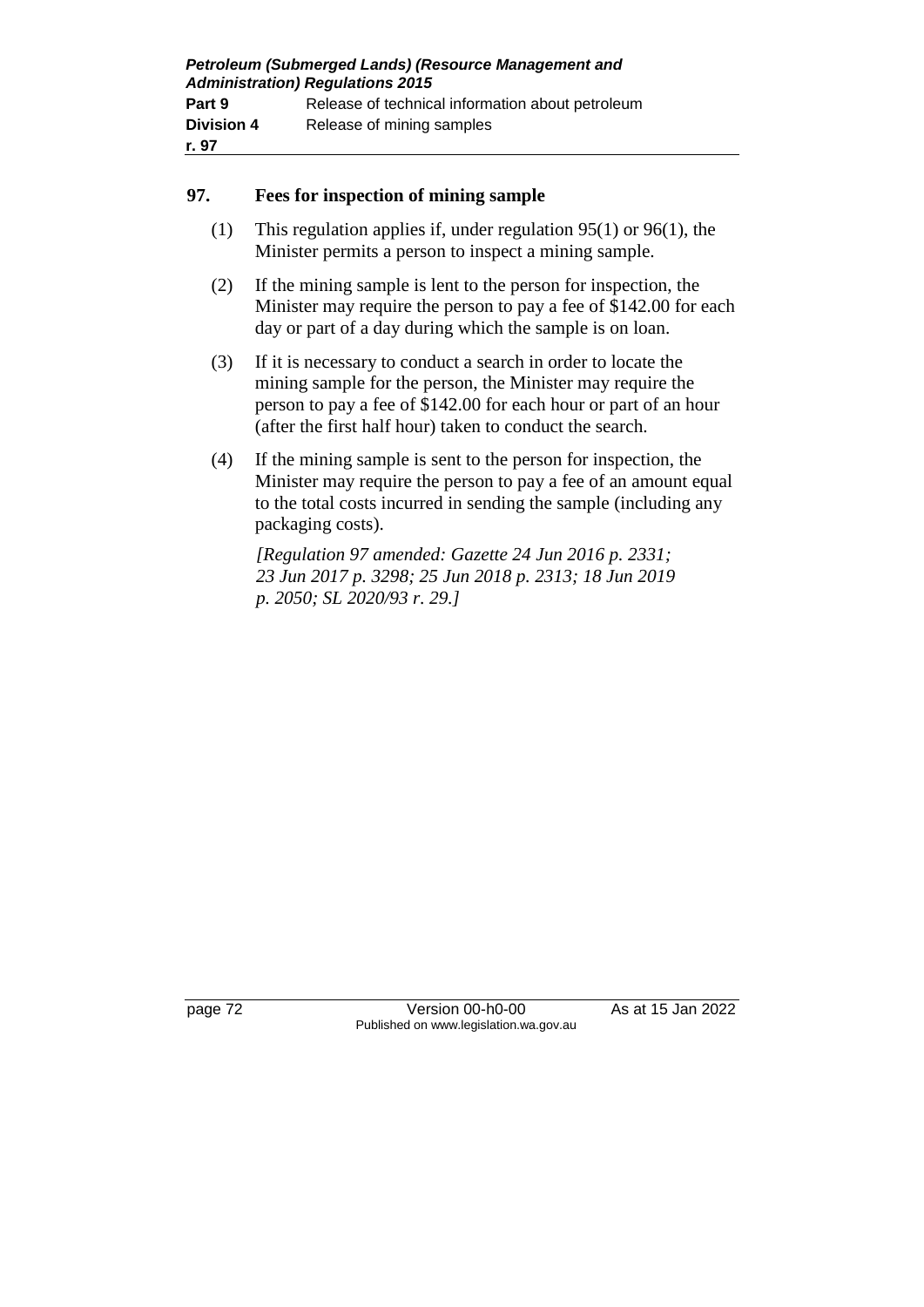## **Part 10 — Transitional provisions**

#### **98. Terms used**

In this Part —

*commencement day* means the day on which this Part comes into operation;

*existing recovery operation* means the recovery of petroleum from a petroleum pool in a licence area undertaken by a licensee before commencement day that continues on or after that day;

*existing well activity* means a well activity undertaken by a title holder before commencement day that continues on or after that day;

*transitional period* means the period of 12 months beginning on commencement day.

### **99. Existing surveys**

Regulation 5 does not apply in relation to a survey undertaken by an instrument holder before commencement day that continues on or after that day.

#### **100. Existing well activities**

Regulation 10(1) does not apply in relation to an existing well activity until —

- (a) in a case where, before the end of the transitional period, the title holder undertaking the well activity makes an application under regulation 12(1) for approval of a well management plan in respect of the well activity — the day after the day on which the title holder is given notice under regulation 14 of the decision on the application; or
- (b) in any other case the day after the end of the transitional period.

As at 15 Jan 2022 Version 00-h0-00 page 73 Published on www.legislation.wa.gov.au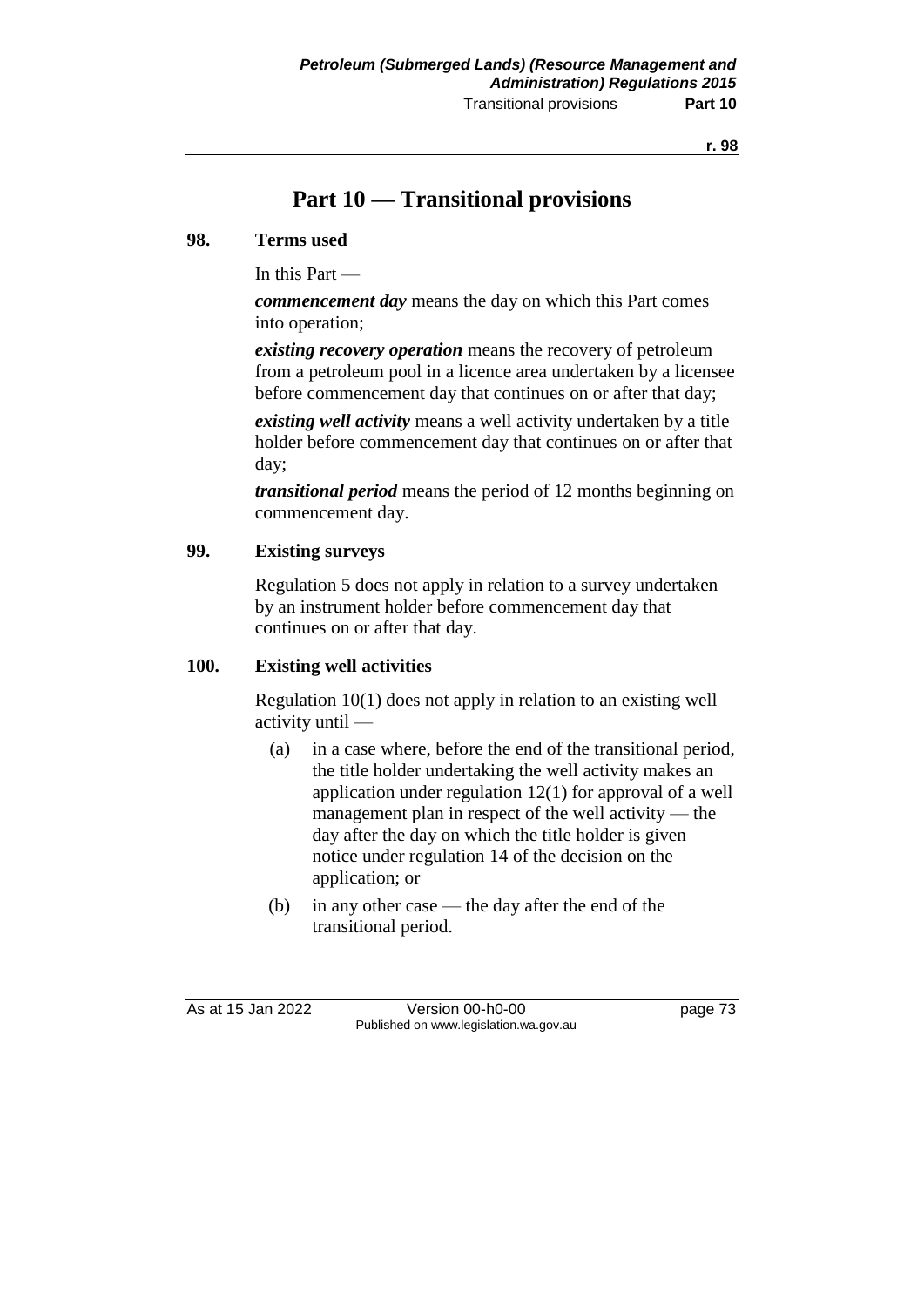**r. 101**

#### **101. Existing recovery operations**

Regulation 41 does not apply in relation to an existing recovery operation until —

- (a) in a case where, before the end of the transitional period, the licensee undertaking the recovery operation makes an application under regulation 43(1) for approval of a field management plan in respect of the field in which the recovery operation is being undertaken — the day after the day on which the licensee is given notice under regulation 45 of the decision on the application; or
- (b) in a case where, before the end of the transitional period, the licensee undertaking the recovery operation makes an application under regulation 58(1) for permission to undertake the recovery operation — the day after the day on which the licensee is given notice under regulation 60 of the decision on the application; or
- (c) in any other case the day after the end of the transitional period.

page 74 Version 00-h0-00 As at 15 Jan 2022 Published on www.legislation.wa.gov.au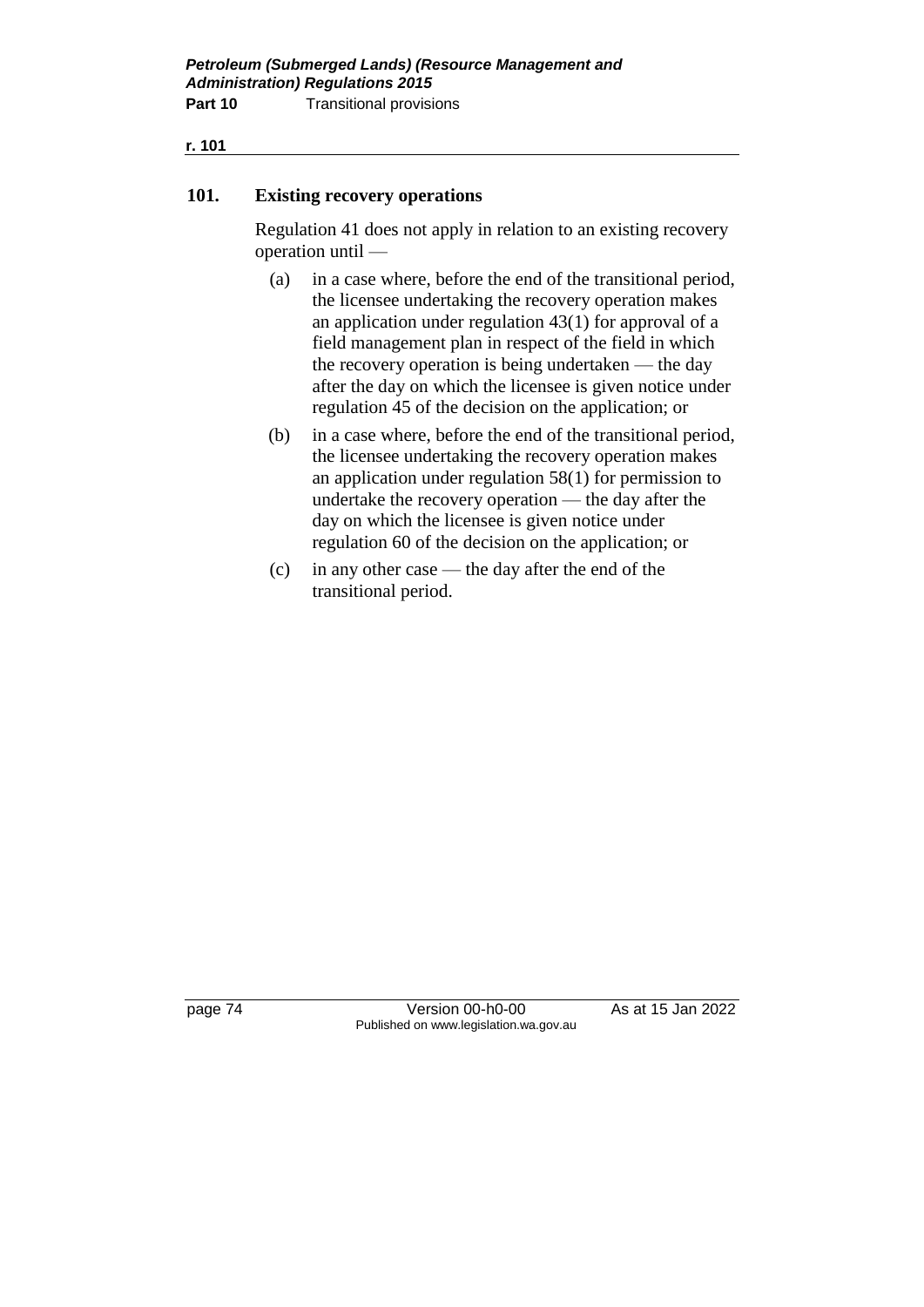# **Schedule 1 — Well management plan**

 $[r. 17(1)]$ 

| <b>Item</b> | <b>Description of information</b>                                                                                                                                                                                                                        |  |  |
|-------------|----------------------------------------------------------------------------------------------------------------------------------------------------------------------------------------------------------------------------------------------------------|--|--|
| 1.          | The name and number of the well.                                                                                                                                                                                                                         |  |  |
| 2.          | The location of the well, in the form of $-$                                                                                                                                                                                                             |  |  |
|             | the elevation, latitude and longitude of the well; and<br>(a)                                                                                                                                                                                            |  |  |
|             | the basin and sub-basin (if applicable) in which the well is<br>(b)<br>located; and                                                                                                                                                                      |  |  |
|             | (c)<br>the map sheet name and graticular block number.                                                                                                                                                                                                   |  |  |
| 3.          | A description of each well activity.                                                                                                                                                                                                                     |  |  |
| 4.          | An explanation of —                                                                                                                                                                                                                                      |  |  |
|             | the philosophy of, and criteria for, the design, construction,<br>(a)<br>operational activity and management of the well; and                                                                                                                            |  |  |
|             | (b) the possible production or injection activities of the well,                                                                                                                                                                                         |  |  |
|             | showing that each well activity will be carried out in accordance<br>with sound engineering principles, codes, standards and<br>specifications and, if the activity relates to the exploration for or<br>recovery of petroleum, good oil-field practice. |  |  |
| 5.          | The title holder's proposed timetable for carrying out each well<br>activity, including estimated commencement and cessation dates.                                                                                                                      |  |  |
| 6.          | Performance objectives against which the performance of each<br>well activity is to be measured and measurement criteria that define<br>those performance objectives.                                                                                    |  |  |
| 7.          | An explanation of how the title holder will identify, monitor,<br>mitigate and otherwise deal with —<br>a well integrity hazard; and<br>(a)                                                                                                              |  |  |
|             | a significant increase in an existing risk for the well,<br>(b)                                                                                                                                                                                          |  |  |

As at 15 Jan 2022 Version 00-h0-00 page 75 Published on www.legislation.wa.gov.au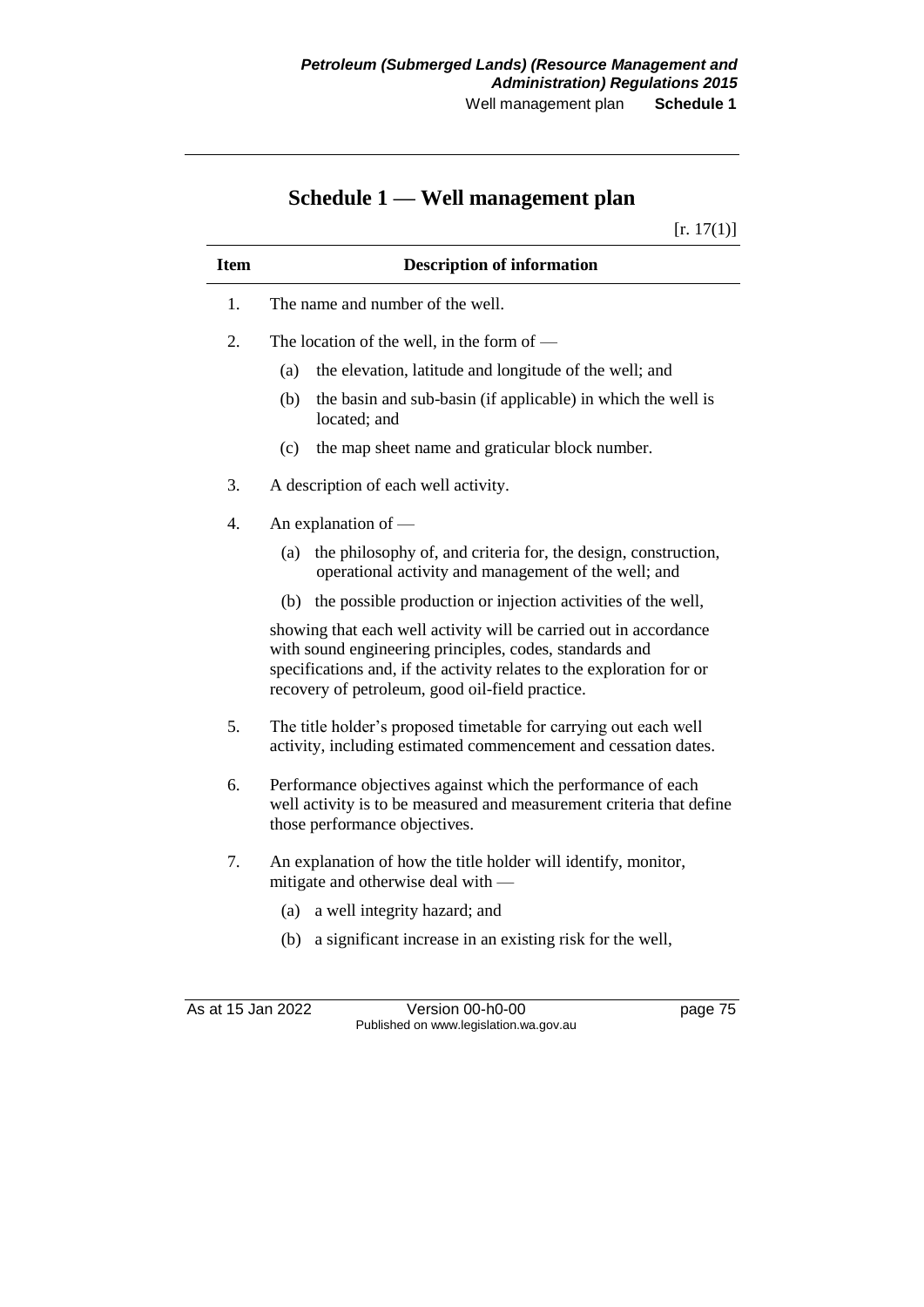#### *Petroleum (Submerged Lands) (Resource Management and Administration) Regulations 2015* **Schedule 1** Well management plan

page 76 Version 00-h0-00 As at 15 Jan 2022 Published on www.legislation.wa.gov.au **Item Description of information** including the possibility of continuing a well activity for the purpose of dealing with the well integrity hazard or the risk. 8. Details of chemicals and other substances that may be — (a) in, or added to, treatment materials to be used for the purposes of drilling or hydraulic fracturing undertaken in the course of each well activity; or (b) otherwise introduced into a well or underground formation in the course of each well activity; or (c) otherwise used in the course of each well activity. 9. The proposed total volume and composition of fluids and other materials to be used in the course of each well activity. 10. The estimated total volume and composition of returned fluids and other materials from the well and arrangements for the management of those fluids and materials. 11. Arrangements for the management of any produced formation materials that result from drilling, well testing or production. 12. Details of when and how the title holder will notify the Minister, and give the Minister reports and information, about — (a) each well activity; and (b) well integrity hazards; and (c) significant increases in existing risks for the well; and (d) other matters relevant to the conduct of each well activity. 13. An explanation of the way that the title holder will keep information required by the well management plan. 14. A list of the principal Australian and international standards that apply in relation to each well activity and plant used in connection with each well activity.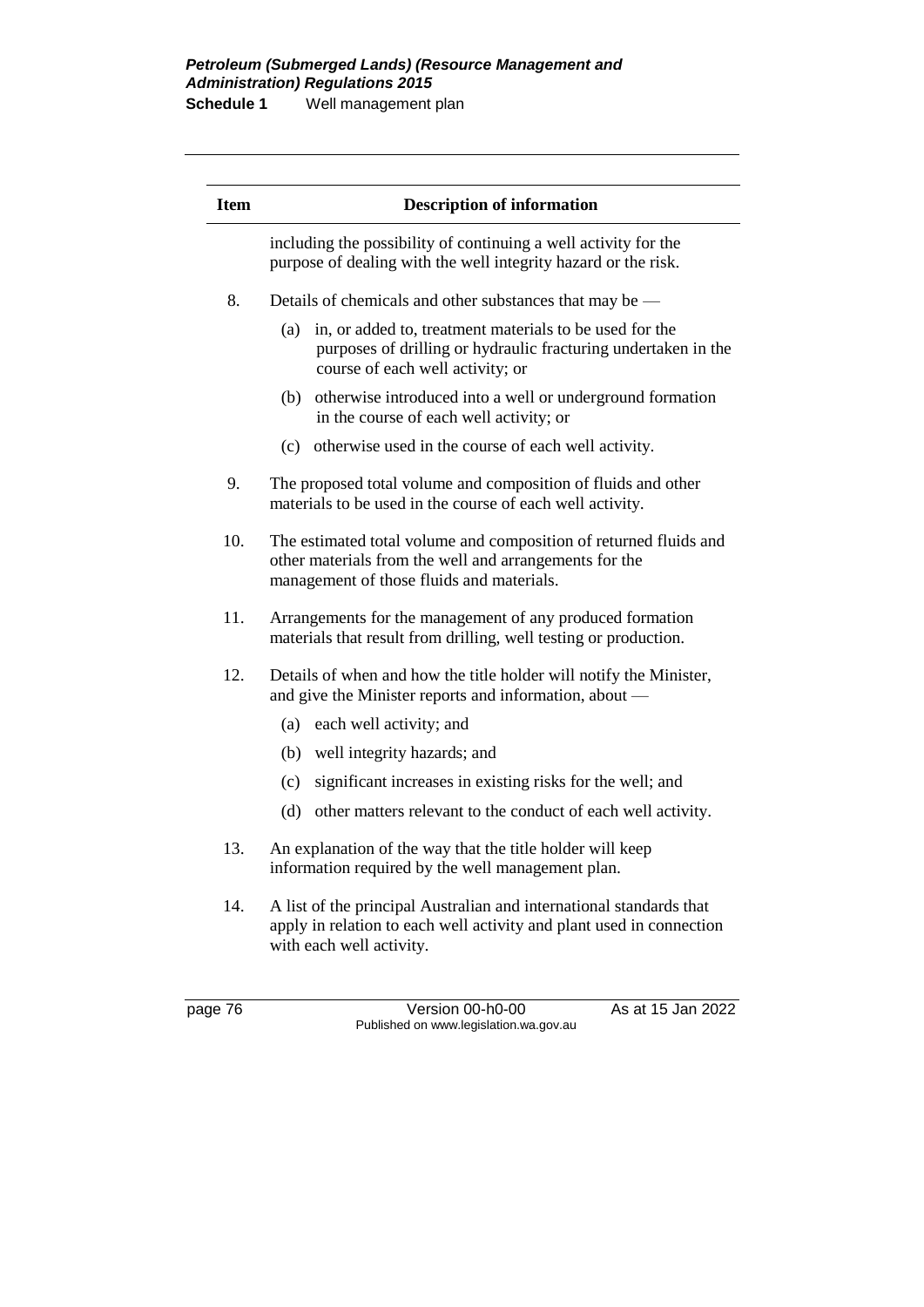Well management plan **Schedule 1**

| <b>Item</b> |                                                                                  | <b>Description of information</b>                                                                                                                                |
|-------------|----------------------------------------------------------------------------------|------------------------------------------------------------------------------------------------------------------------------------------------------------------|
| 15.         | If the well management plan relates to a drilling activity, the<br>following $-$ |                                                                                                                                                                  |
|             | (a)                                                                              | the programmed depth of the well;                                                                                                                                |
|             | (b)                                                                              | the proposed path of the well;                                                                                                                                   |
|             | (c)                                                                              | the estimated start or spud date for the well;                                                                                                                   |
|             | (d)                                                                              | a description of the rig and any blow-out prevention<br>equipment and their method of operation;                                                                 |
|             | (e)                                                                              | the casing programme, including design safety factors for<br>burst, collapse or tension;                                                                         |
|             | (f)                                                                              | the complete casing cementation programme;                                                                                                                       |
|             | (g)                                                                              | a description of downhole barriers and procedures for<br>testing those barriers;                                                                                 |
|             | (h)                                                                              | the formation evaluation programme (including cutting and<br>fluid sampling, coring, wireline logging and mud logging);                                          |
|             | (i)                                                                              | the drilling fluids programme;                                                                                                                                   |
|             | (i)                                                                              | the geological prognosis for the well;                                                                                                                           |
|             | (k)                                                                              | the name and address of the drilling contractor;                                                                                                                 |
|             | (1)                                                                              | the names and addresses of other contractors and<br>subcontractors involved in the drilling activity and the<br>nature of the services that they are to provide; |
|             | (m)                                                                              | the name and contact details of the person who will have<br>responsibility for communications with the Minister<br>regarding the drilling activity;              |
|             |                                                                                  | $(n)$ details of the insurance hold by the title holder in relation to                                                                                           |

(n) details of the insurance held by the title holder in relation to the well and the drilling activity.

| As at 15 Jan 2022 |  |
|-------------------|--|
|-------------------|--|

Version 00-h0-00 page 77 Published on www.legislation.wa.gov.au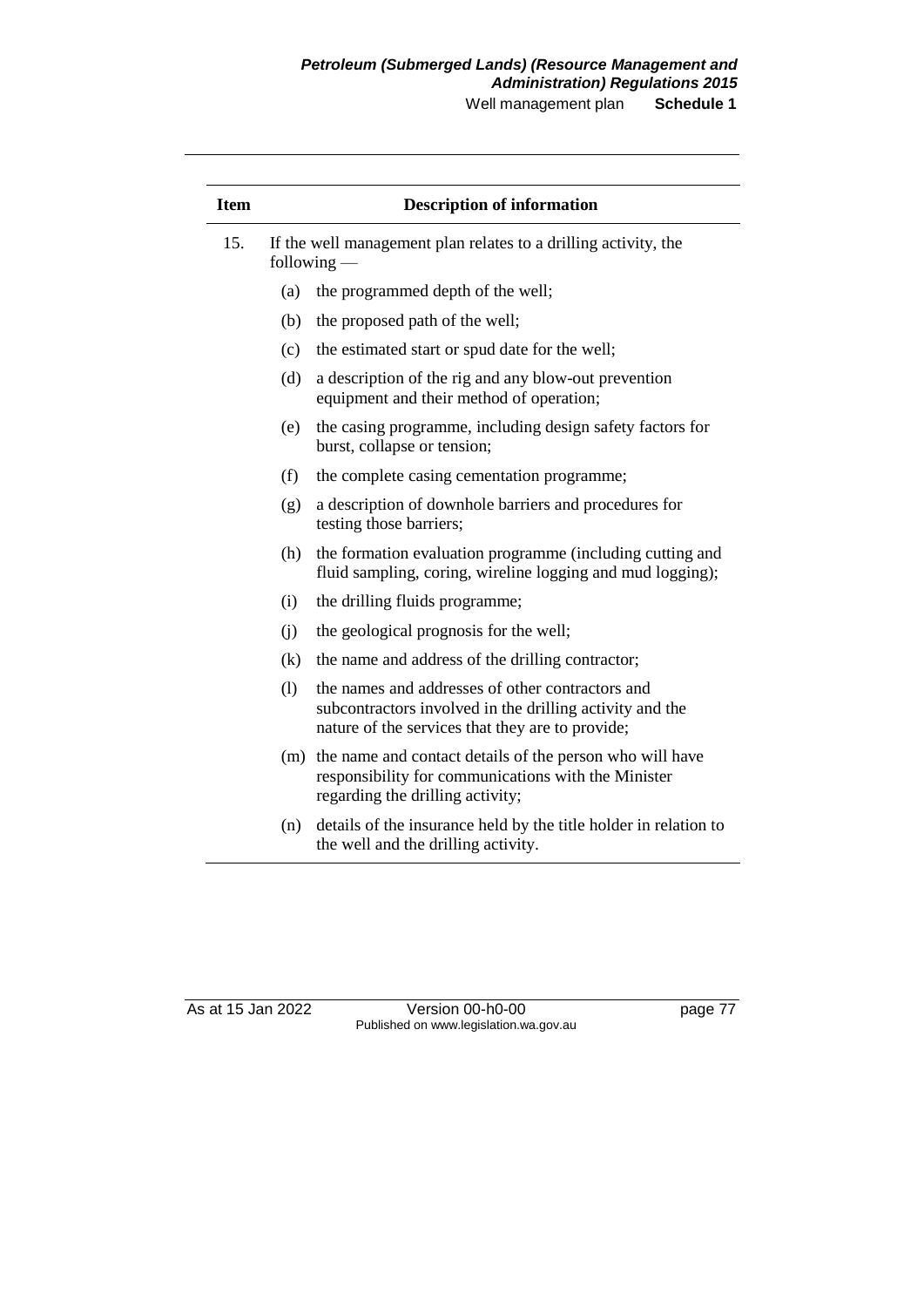## **Schedule 2 — Annual assessment report**

 $[r. 37(2)]$ 

## **Division 1 — Required information: permittee**

| <b>Item</b>      | <b>Description of information</b>                                                                                                  |
|------------------|------------------------------------------------------------------------------------------------------------------------------------|
| 1.               | A description of work and expenditure commitments as detailed in<br>the permit.                                                    |
| $\overline{2}$ . | For all work, evaluations and studies carried out in relation to the<br>permit                                                     |
|                  | (a) the total expenditure on the work, evaluation and studies;<br>and                                                              |
|                  | the results of the work, evaluation and studies, including<br>(b)<br>details about any leads and prospects identified.             |
| 3.               | A list of the reports submitted to the Minister in accordance with<br>these regulations during the year.                           |
| $\overline{4}$ . | For the work, evaluations and studies expected to be carried out in<br>relation to the permit during the next year of the permit — |
|                  | a description of work commitments and expenditure<br>(a)<br>estimates; and                                                         |
|                  | a description of the measures taken by the permittee to<br>(b)<br>prepare for the work mentioned in paragraph (a).                 |
| 5.               | Any other information that is required to be included in the annual<br>assessment report by a condition of the permit.             |

page 78 Version 00-h0-00 As at 15 Jan 2022 Published on www.legislation.wa.gov.au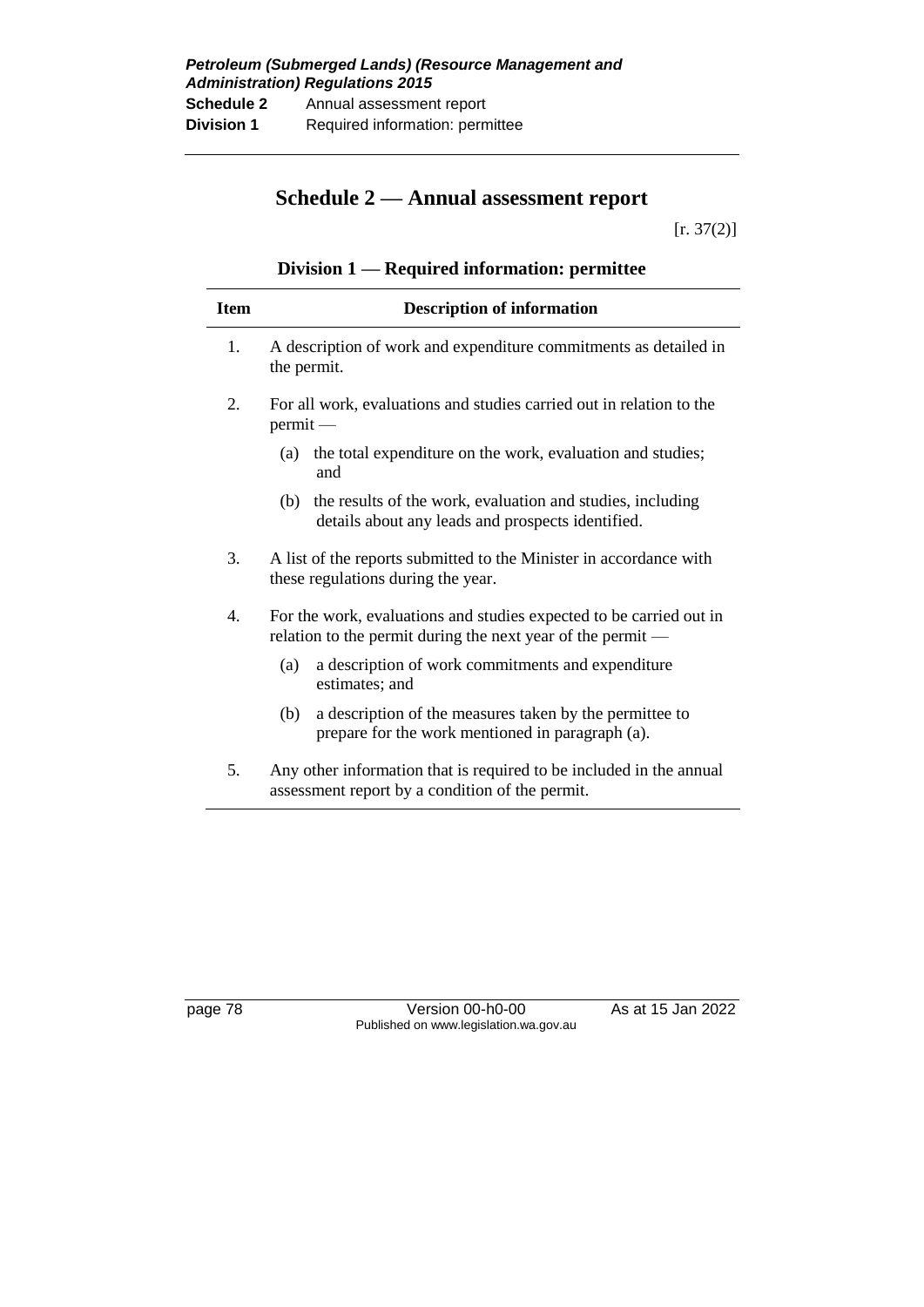| <b>Item</b> | <b>Description of information</b>                                                                                                   |  |  |
|-------------|-------------------------------------------------------------------------------------------------------------------------------------|--|--|
| 6.          | A description of work and expenditure commitments as detailed in<br>the lease.                                                      |  |  |
| $7_{\cdot}$ | For all work, evaluations and studies carried out in relation to the<br>$lease -$                                                   |  |  |
|             | the total expenditure on the work, evaluation and studies;<br>(a)<br>and                                                            |  |  |
|             | the results of the work, evaluation and studies, including<br>(b)<br>details about any leads and prospects identified.              |  |  |
| 8.          | A list of the reports submitted to the Minister in accordance with<br>these regulations during the year.                            |  |  |
| 9.          | Details of the lessee's plans for further evaluation of discoveries,<br>including work that is to be carried out in the lease area. |  |  |
| 10.         | For the work, evaluations and studies expected to be carried out in<br>relation to the lease during the next year of the lease —    |  |  |
|             | a description of work commitments and expenditure<br>(a)<br>estimates; and                                                          |  |  |
|             | a description of the measures taken by the lessee to prepare<br>(b)<br>for the work mentioned in paragraph (a).                     |  |  |

## **Division 2 — Required information: lessee**

As at 15 Jan 2022 Version 00-h0-00 page 79 Published on www.legislation.wa.gov.au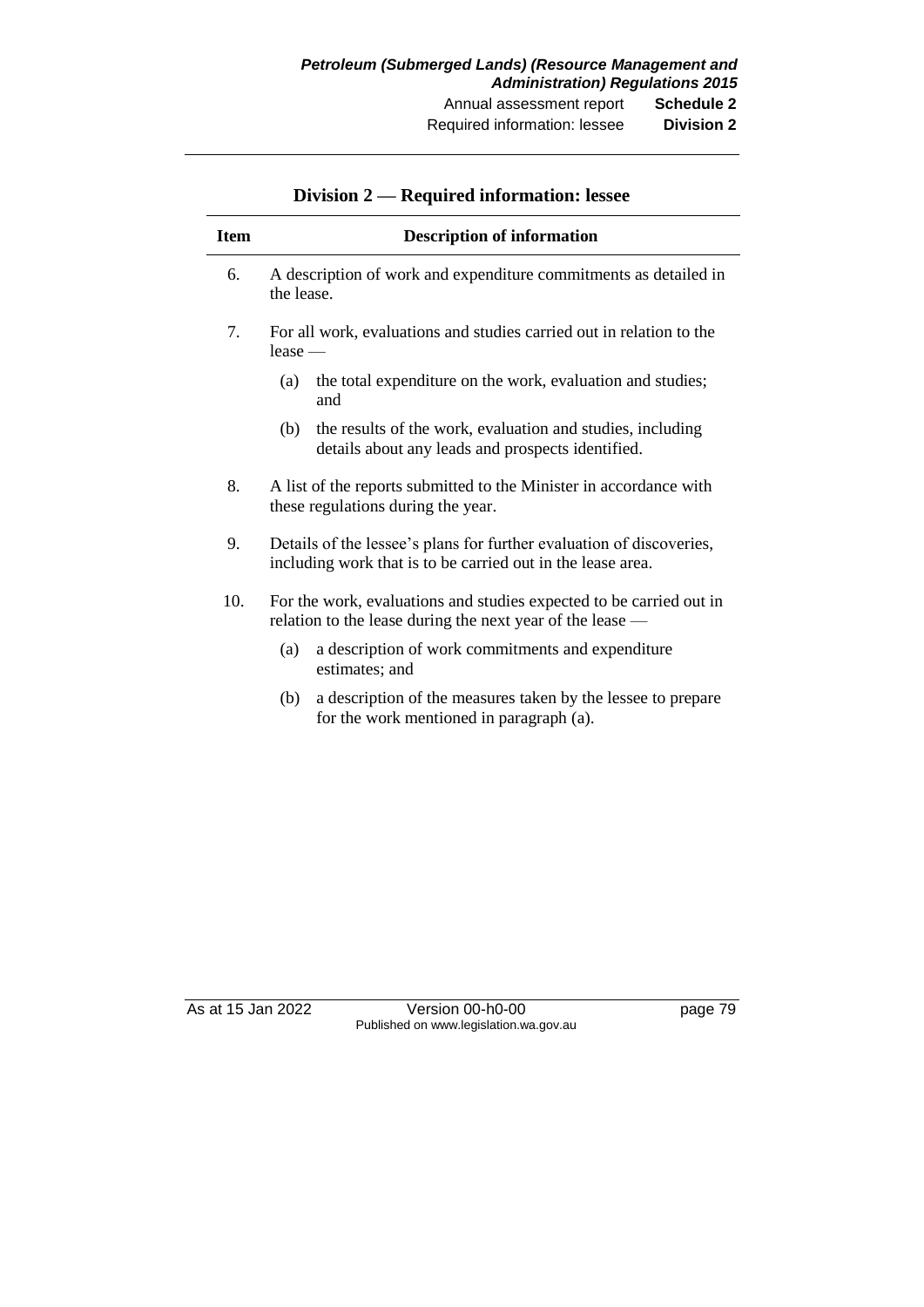*Petroleum (Submerged Lands) (Resource Management and Administration) Regulations 2015*

| <b>Schedule 2</b> | Annual assessment report       |
|-------------------|--------------------------------|
| <b>Division 3</b> | Required information: licensee |

| <b>Item</b> |                                                                                                                                   | <b>Description of information</b>                                                                                                                                                |  |
|-------------|-----------------------------------------------------------------------------------------------------------------------------------|----------------------------------------------------------------------------------------------------------------------------------------------------------------------------------|--|
| 11.         | For a year after the first year of the lease, the following information<br>about each petroleum pool situated in the lease area — |                                                                                                                                                                                  |  |
|             | (a)                                                                                                                               | a description of the pool;                                                                                                                                                       |  |
|             | (b)                                                                                                                               | any new information relating to the evaluation of the pool;                                                                                                                      |  |
|             | (c)                                                                                                                               | an estimate of the quantity of petroleum in the pool at the<br>end of the previous year;                                                                                         |  |
|             | (d)                                                                                                                               | an estimate of the quantity of recoverable petroleum in the<br>pool at the end of the previous year;                                                                             |  |
|             | (e)                                                                                                                               | any new or revised data upon which the estimates in<br>paragraphs (c) and (d) are based, including a report of any<br>study carried out that has resulted in a revised estimate; |  |
|             | (f)                                                                                                                               | a table summarising the quantities mentioned in<br>paragraphs (c) and (d) by reference to resources and<br>reserves.                                                             |  |
| 12.         |                                                                                                                                   | Any other information that is required to be included in the annual<br>assessment report by a condition of the lease.                                                            |  |

| Division $3$ — Required information: licensee |  |  |
|-----------------------------------------------|--|--|
|                                               |  |  |

| Item | <b>Description of information</b>                                                                                                                                            |
|------|------------------------------------------------------------------------------------------------------------------------------------------------------------------------------|
| 13.  | Details of any activities the licensee plans to undertake in the<br>licence area in compliance with a condition of the licence.                                              |
| 14.  | A list of the reports submitted to the Minister in accordance with<br>these regulations during the year.                                                                     |
| 15.  | Details of the licensee's plans for further evaluation of the licence<br>area, including work that is to be carried out in the licence area and<br>is not covered by item 1. |
| 16.  | A production forecast for each producing or potential development<br>project.                                                                                                |

page 80 Version 00-h0-00 As at 15 Jan 2022 Published on www.legislation.wa.gov.au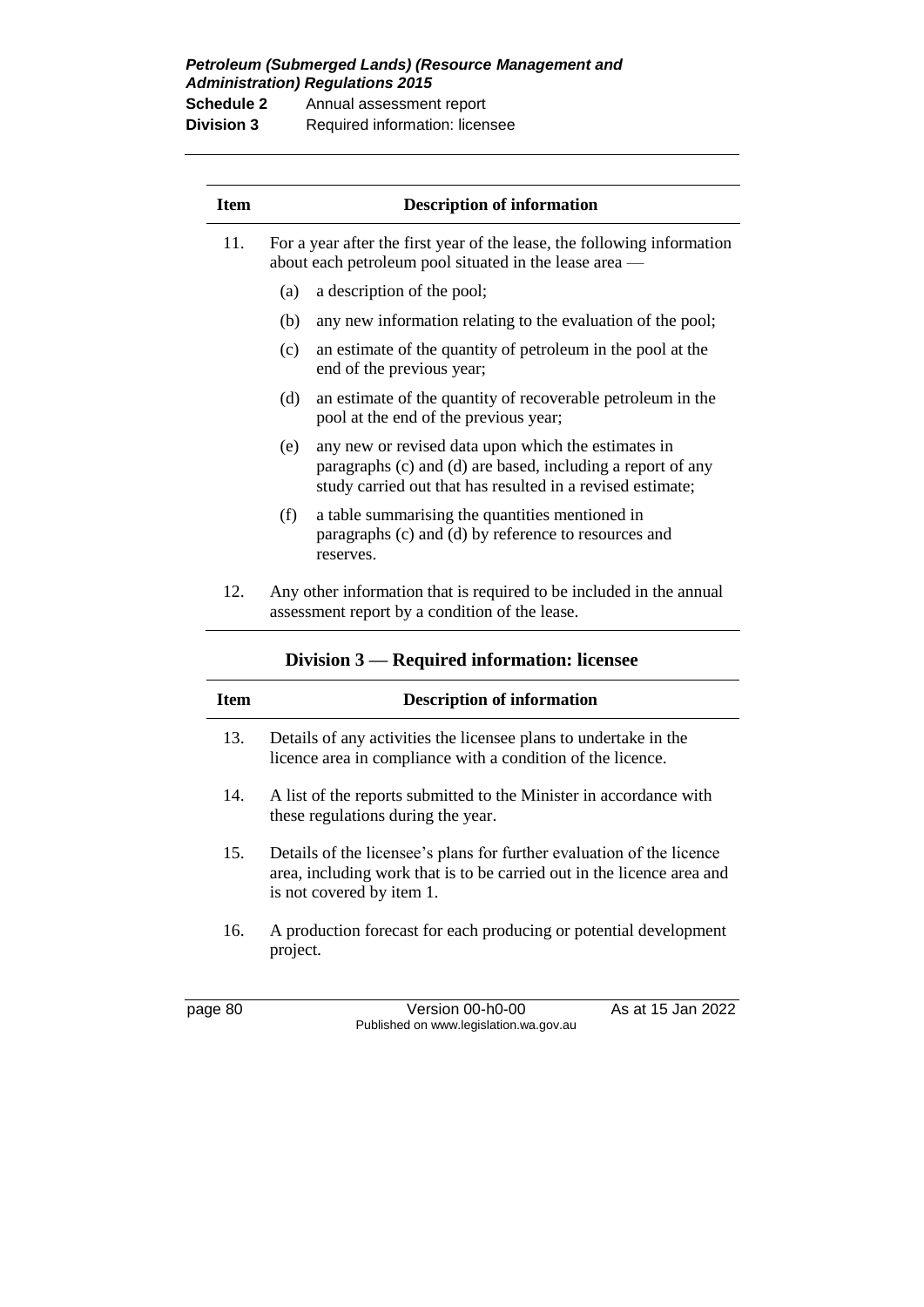Required information: licensee **Division 3**

| <b>Item</b> |                                                                                                                                            | <b>Description of information</b>                                                                                                                                                |
|-------------|--------------------------------------------------------------------------------------------------------------------------------------------|----------------------------------------------------------------------------------------------------------------------------------------------------------------------------------|
| 17.         |                                                                                                                                            | A description of any leads and prospects in the licence area.                                                                                                                    |
| 18.         | For a year after the first year of the licence, the following<br>information about each petroleum pool situated in the licence<br>$area$ — |                                                                                                                                                                                  |
|             | (a)                                                                                                                                        | a description of the pool;                                                                                                                                                       |
|             | (b)                                                                                                                                        | any new information relating to the evaluation of the pool;                                                                                                                      |
|             | (c)                                                                                                                                        | an estimate of the quantity of petroleum in the pool at the<br>end of the previous year;                                                                                         |
|             | (d)                                                                                                                                        | an estimate of the quantity of recoverable petroleum in the<br>pool at the end of the previous year;                                                                             |
|             | (e)                                                                                                                                        | any new or revised data upon which the estimates in<br>paragraphs (c) and (d) are based, including a report of any<br>study carried out that has resulted in a revised estimate; |
|             | (f)                                                                                                                                        | a table summarising the quantities mentioned in<br>paragraphs (c) and (d) by reference to resources and<br>reserves.                                                             |
| 19.         |                                                                                                                                            | The total amount of petroleum produced during the year.                                                                                                                          |
| 20.         | The amount of each substance injected into an underground<br>formation during the year.                                                    |                                                                                                                                                                                  |
| 21.         |                                                                                                                                            | The amount of each substance flared or vented during the year.                                                                                                                   |

22. Any other information that is required to be included in accordance with a condition of the licence.

| As at 15 Jan 2022 |
|-------------------|
|-------------------|

Version 00-h0-00 page 81 Published on www.legislation.wa.gov.au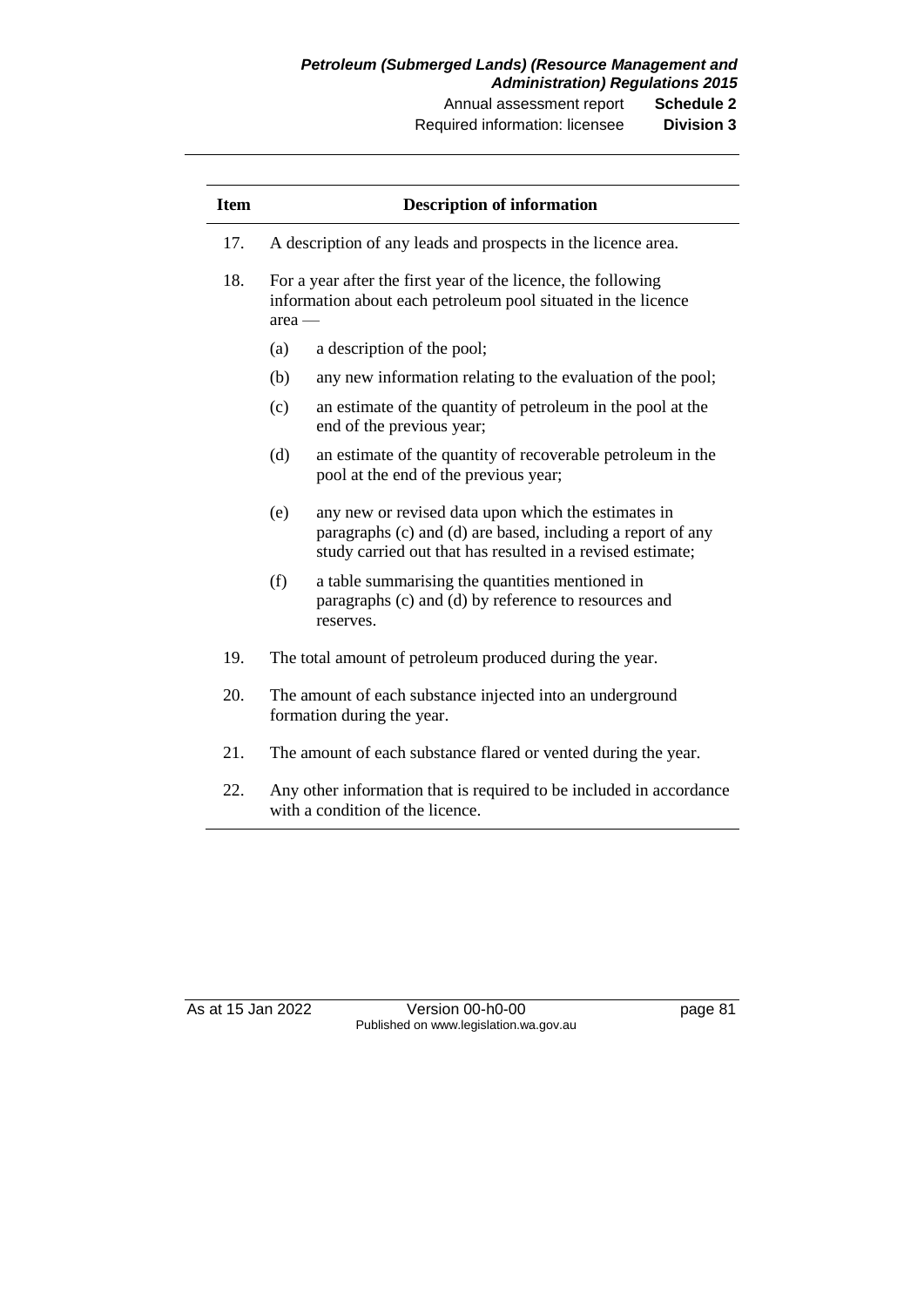# **Schedule 3 — Field management plan**

 $[r. 48(1)]$ 

| <b>Item</b> | <b>Description of information</b>                                                                                                                         |  |  |
|-------------|-----------------------------------------------------------------------------------------------------------------------------------------------------------|--|--|
| 1.          | Evidence and data showing that the field contains petroleum,<br>including details of the structure, extent and location of discovered<br>petroleum pools. |  |  |
| 2.          | Estimates of the volume of petroleum in place and recoverable<br>petroleum, including data supporting the estimates.                                      |  |  |
| 3.          | A description of the following —                                                                                                                          |  |  |
|             | the possible petroleum pools in the field;<br>(a)                                                                                                         |  |  |
|             | the applicant's plans (if any) to explore for petroleum pools;<br>(b)                                                                                     |  |  |
|             | how any petroleum pools of commercial quantity can be<br>(c)<br>incorporated into the development of the licence area.                                    |  |  |
| 4.          | A description of the following $-$                                                                                                                        |  |  |
|             | an appropriate strategy for the development of the field,<br>(a)<br>management of petroleum pools and optimum long-term<br>recovery;                      |  |  |
|             | any proposed and alternative development scenarios.<br>(b)                                                                                                |  |  |
| 5.          | A description of how the applicant intends to recover petroleum<br>over time, including the following information -                                       |  |  |
|             | the estimated positions of wells;<br>(a)                                                                                                                  |  |  |
|             | the potential timing of workover operations;<br>(b)                                                                                                       |  |  |
|             | (c)<br>possible tie-ins.                                                                                                                                  |  |  |
| 6.          | Details of the past performance (if any) of production wells in the<br>field and a prediction of the future performance of those wells.                   |  |  |
| 7.          | The proposed maximum rate of recovery of petroleum from the<br>field.                                                                                     |  |  |

page 82 Version 00-h0-00 As at 15 Jan 2022 Published on www.legislation.wa.gov.au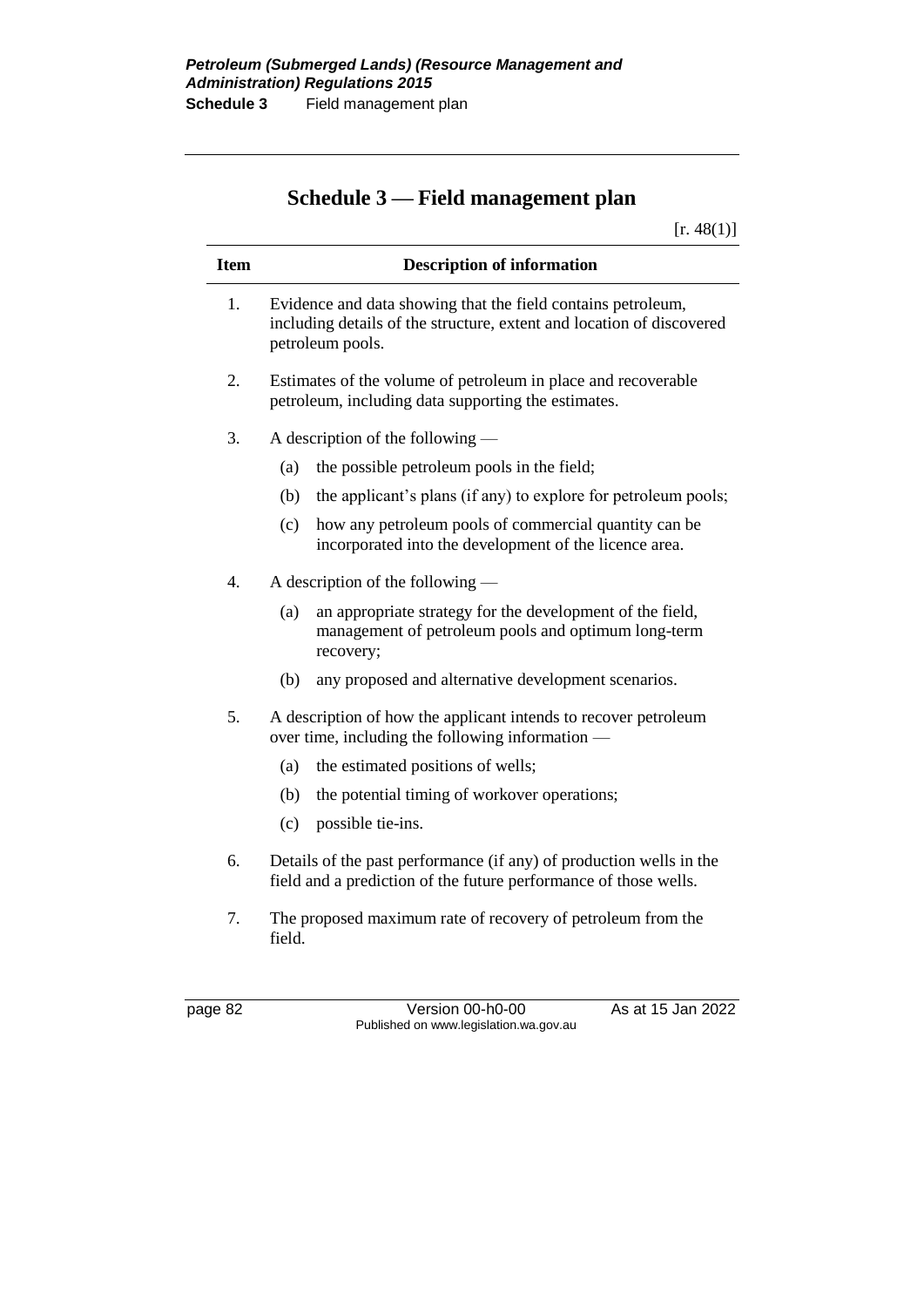## *Petroleum (Submerged Lands) (Resource Management and Administration) Regulations 2015*

Field management plan **Schedule 3**

| <b>Item</b>                      |     | <b>Description of information</b>                                                                             |
|----------------------------------|-----|---------------------------------------------------------------------------------------------------------------|
| 8.<br>Details of the following — |     |                                                                                                               |
|                                  | (a) | any aquifers that could be affected by the development of<br>the field;                                       |
|                                  | (b) | the applicant's proposals for the management of such<br>aquifers including proposals for baseline monitoring. |
| 9.                               |     | The project schedule, including the following $-$                                                             |
|                                  | (a) | an estimated development timetable for production facilities<br>such as wells, platforms and pipelines;       |
|                                  | (b) | estimated dates for cessation of production and field<br>closure.                                             |
| 10.                              |     | Details of the applicant's operations or proposals for the<br>following $-$                                   |
|                                  | (a) | the enhanced recovery or recycling of petroleum;                                                              |
|                                  | (b) | the processing, storage or disposal of petroleum;                                                             |
|                                  | (c) | the injection of water or treatment material into an<br>underground formation.                                |
| 11.                              |     | Arrangements for the following —                                                                              |
|                                  | (a) | monitoring, recording in writing and reporting on the<br>applicant's conduct of pool management;              |
|                                  | (b) | keeping records and other documents about the applicant's<br>conduct of pool management.                      |
| 12.                              |     | Details of equipment and procedures used to determine the<br>quantity and composition of petroleum and water. |

As at 15 Jan 2022 Version 00-h0-00 page 83 Published on www.legislation.wa.gov.au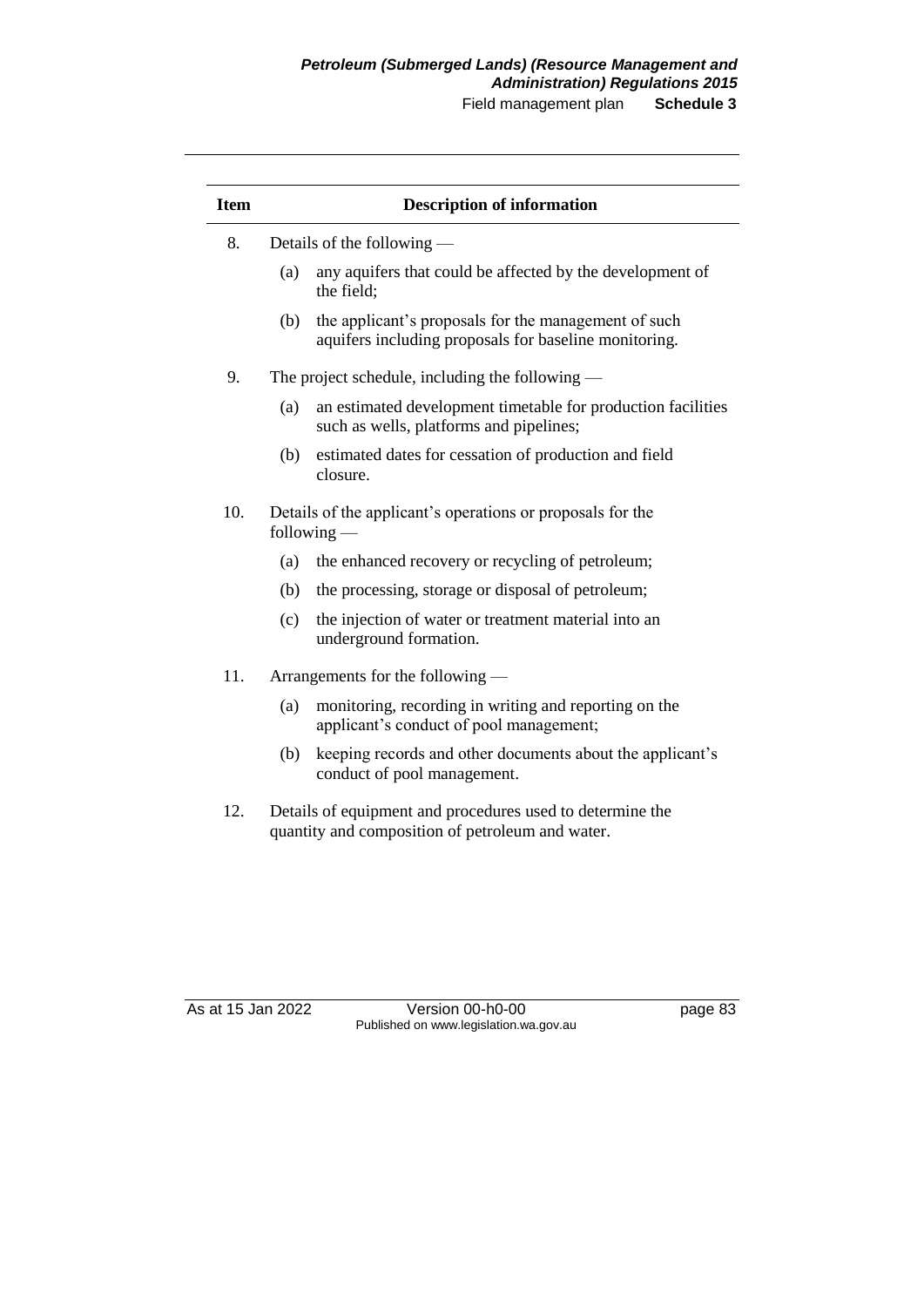#### *Petroleum (Submerged Lands) (Resource Management and Administration) Regulations 2015* **Schedule 3** Field management plan

| <b>Item</b> | <b>Description of information</b>                                                                                                                                             |                                                                                       |  |
|-------------|-------------------------------------------------------------------------------------------------------------------------------------------------------------------------------|---------------------------------------------------------------------------------------|--|
| 13.         | Details of the following —                                                                                                                                                    |                                                                                       |  |
|             | (a)                                                                                                                                                                           | the surface connections and equipment to be used by the<br>applicant;                 |  |
|             | (b)                                                                                                                                                                           | any petroleum production by a well that is from more than<br>one petroleum pool;      |  |
|             | (c)                                                                                                                                                                           | any petroleum production from a petroleum pool that is<br>through more than one well. |  |
| 14.         |                                                                                                                                                                               | Arrangements for the management of the following —                                    |  |
|             | (a)                                                                                                                                                                           | produced formation material;                                                          |  |
|             | (b)                                                                                                                                                                           | waste fluid and other waste material produced from wells;                             |  |
|             | (c)                                                                                                                                                                           | treatment material;                                                                   |  |
|             | (d)                                                                                                                                                                           | waste petroleum;                                                                      |  |
|             | (e)                                                                                                                                                                           | refuse from tanks and wells;                                                          |  |
|             | (f)                                                                                                                                                                           | naturally occurring radioactive materials;                                            |  |
|             | (g)                                                                                                                                                                           | geological risk.                                                                      |  |
| 15.         | petroleum.                                                                                                                                                                    | Arrangements for the disposal or flaring of any produced                              |  |
| 16.         | A description of the applicant's plans for closure of the field,<br>including plans for decommissioning and rehabilitation.                                                   |                                                                                       |  |
| 17.         | A list of the principal Australian and international standards that<br>apply in relation to the applicant's operations and plant used in<br>connection with those operations. |                                                                                       |  |

page 84 Version 00-h0-00 As at 15 Jan 2022 Published on www.legislation.wa.gov.au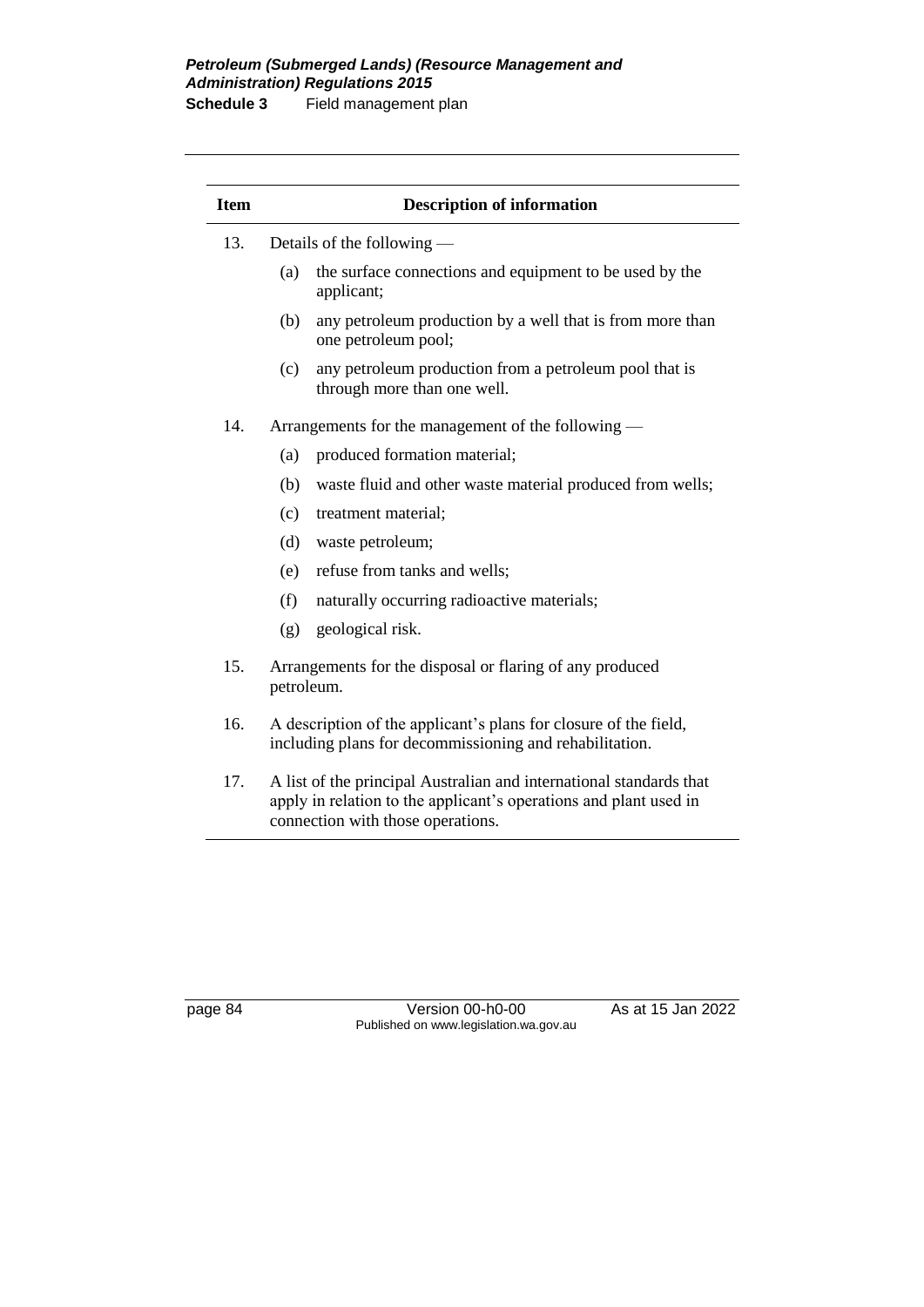# **Schedule 4 — Daily well activity report**

 $[r. 71(1)]$ 

| <b>Item</b> | <b>Description of information</b>                                                                         |
|-------------|-----------------------------------------------------------------------------------------------------------|
| 1.          | The name and number of the well.                                                                          |
| 2.          | The name of the instrument holder.                                                                        |
| 3.          | The location, elevation, latitude and longitude of the well.                                              |
| 4.          | The water depth at the well (if applicable).                                                              |
| 5.          | The drilled depth and, if the total depth was reached, the<br>coordinates of the bottom of the well bore. |
| 6.          | A description of the well activity.                                                                       |
| 7.          | A description of the work carried out.                                                                    |
| 8.          | The lithology of underground formations penetrated.                                                       |
| 9.          | Details of any indication of petroleum.                                                                   |
| 10.         | Treatment material losses.                                                                                |
| 11.         | A leak-off test or formation integrity test summary.                                                      |
| 12.         | The geometry of the well bore.                                                                            |
| 13.         | The results of surveys made in the well bore.                                                             |
| 14.         | The estimated daily and cumulative well costs.                                                            |
| 15.         | The total volume and properties of treatment material used.                                               |
| 16.         | The total volume and properties of produced formation material.                                           |
| 17.         | The name of the drilling contractor.                                                                      |
|             |                                                                                                           |

As at 15 Jan 2022 Version 00-h0-00 page 85 Published on www.legislation.wa.gov.au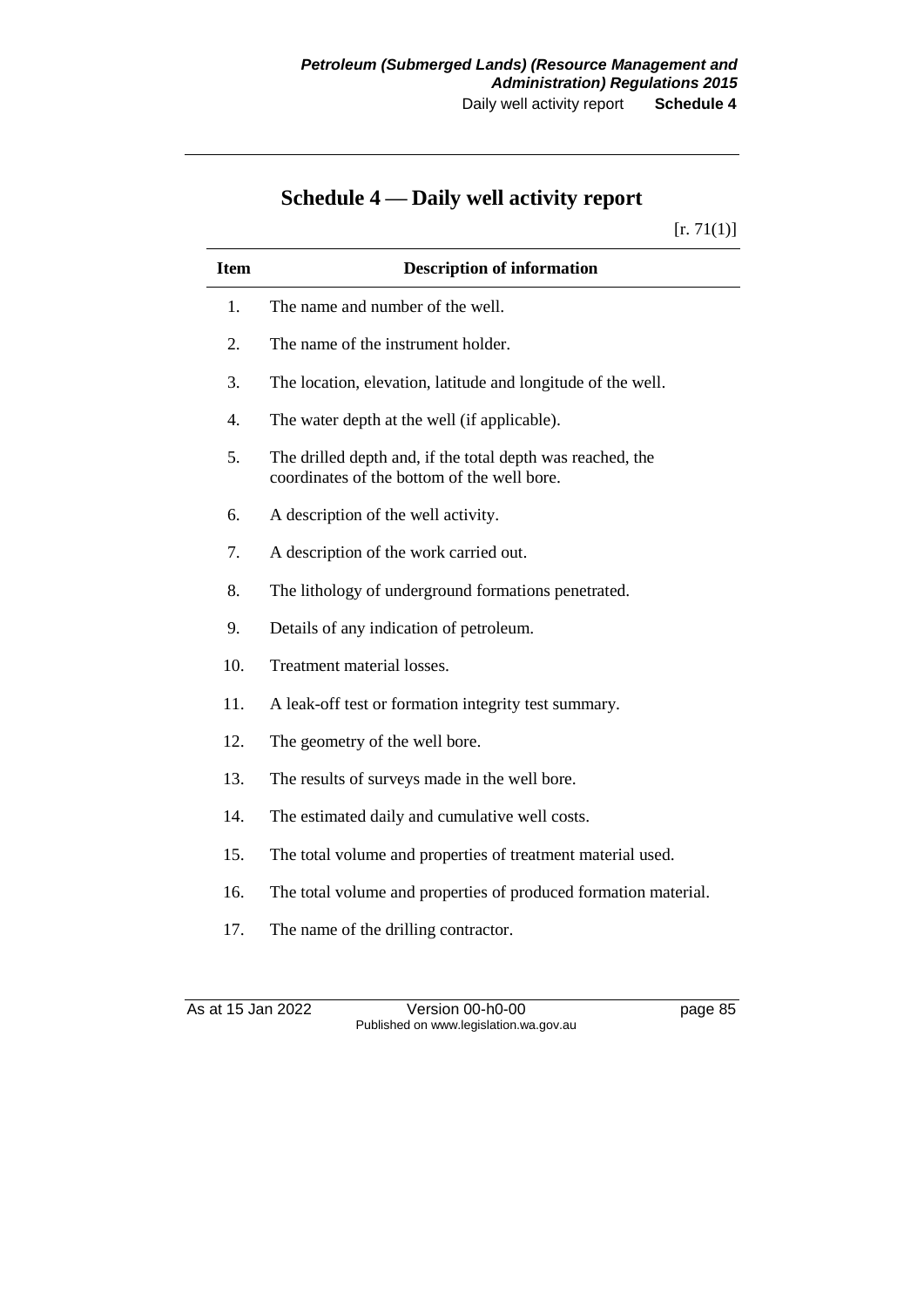#### *Petroleum (Submerged Lands) (Resource Management and Administration) Regulations 2015* **Schedule 4** Daily well activity report

**Item Description of information** 18. The name of the rig drilling the well. 19. An hourly operational breakdown of the work carried out. 20. Relevant pressure data. 21. Details of chemicals or other substances kept on site for use in the well activity. 22. The name and contact details of the person responsible for the well activity. 23. Drilling parameters (for example, rate of penetration, pump rate or pump pressure). 24. Pressure tests undertaken.

page 86 **Version 00-h0-00** As at 15 Jan 2022 Published on www.legislation.wa.gov.au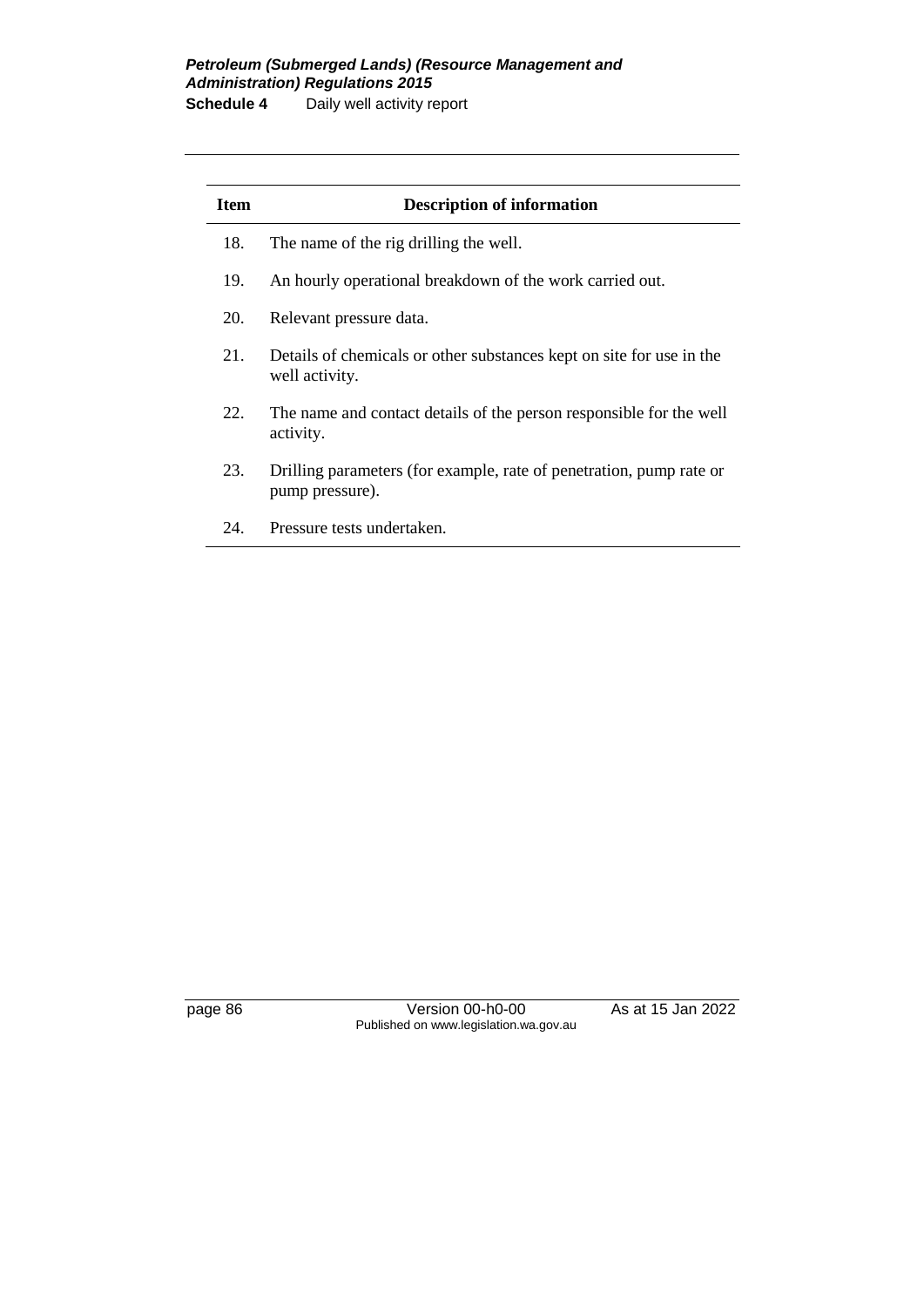# **Schedule 5 — Final well activity data**

 $[r. 72(1)]$ 

| <b>Item</b> | <b>Type of data</b>                                                                         | <b>Standard media</b>                    | <b>Standard formats</b>    |
|-------------|---------------------------------------------------------------------------------------------|------------------------------------------|----------------------------|
| 1.          | Well index sheet                                                                            | CD-ROM, DVD<br>or portable hard<br>drive | <b>PDF</b>                 |
| 2.          | If generated, raw data,<br>edited field data and<br>processed data for all<br>wireline logs | CD-ROM, DVD<br>or portable hard<br>drive | <b>DLIS</b> or LAS         |
| 3.          | If generated, wireline<br>log displays                                                      | CD-ROM, DVD<br>or portable hard<br>drive | PDF or TIF                 |
| 4.          | If generated, edited field<br>data and processed data<br>for all MWD or LWD<br>log tools    | CD-ROM, DVD<br>or portable hard<br>drive | <b>DLIS</b> or LAS         |
| 5.          | If generated, MWD or<br>LWD log displays                                                    | CD-ROM, DVD<br>or portable hard<br>drive | PDF or TIF                 |
| 6.          | If generated, edited field<br>data and processed data<br>for borehole deviation<br>surveys  | CD-ROM, DVD<br>or portable hard<br>drive | DLIS, ASCII, LAS<br>or XLS |
| 7.          | If generated,<br>petrophysical,<br>geochemical or other<br>sample analyses                  | CD-ROM, DVD<br>or portable hard<br>drive | <b>ASCII</b> or XLS        |

As at 15 Jan 2022 Version 00-h0-00 page 87 Published on www.legislation.wa.gov.au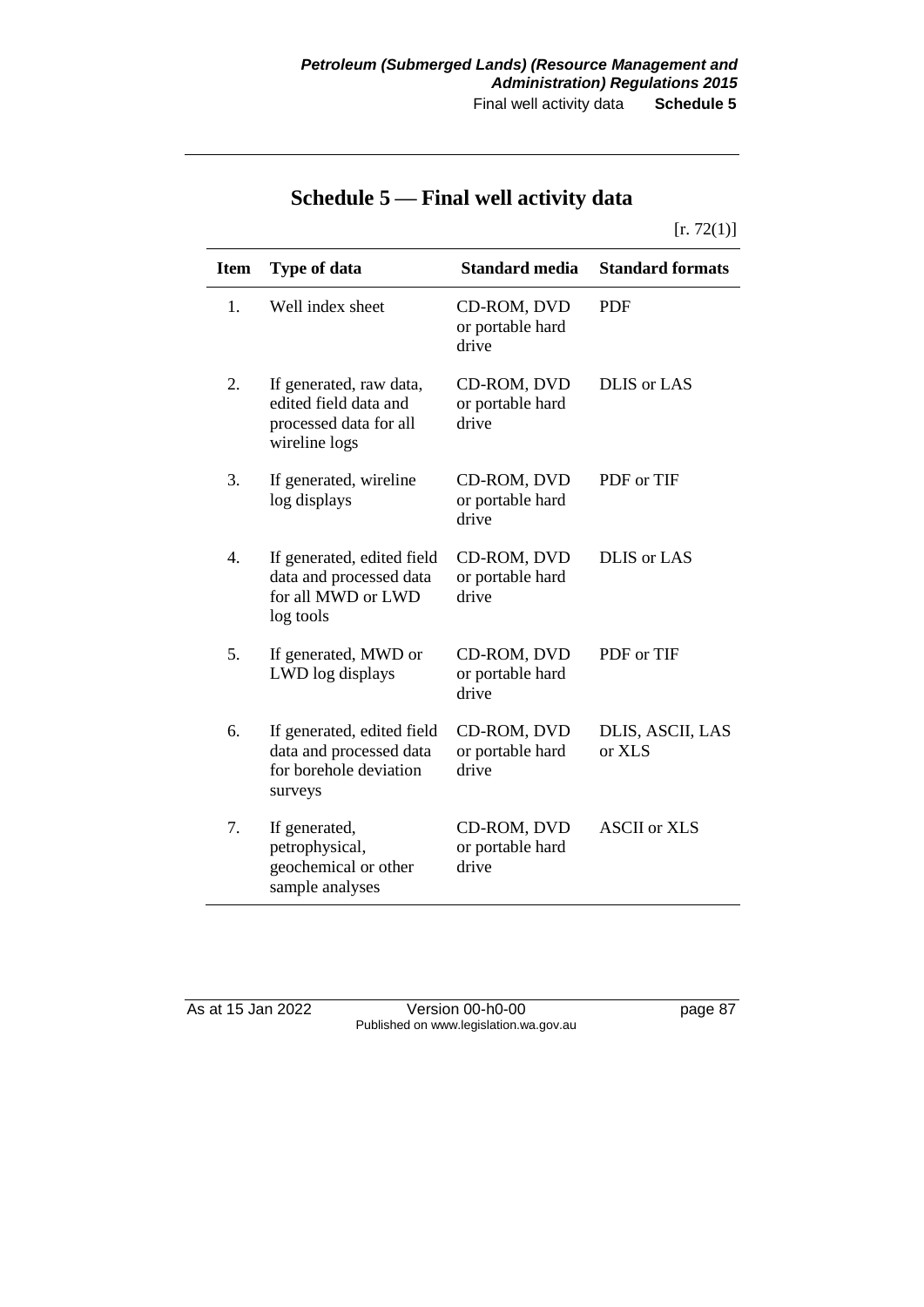# **Schedule 6 — Final well activity report**

 $[r. 72(1)]$ 

| <b>Item</b> | <b>Description of information</b>                                                                            |  |  |
|-------------|--------------------------------------------------------------------------------------------------------------|--|--|
| 1.          | The name and number of the well.                                                                             |  |  |
| 2.          | The name of the instrument holder.                                                                           |  |  |
| 3.          | The name of the instrument area in which the well is located.                                                |  |  |
| 4.          | The purpose of the well activity (for example, testing or<br>intervention).                                  |  |  |
| 5.          | The status of the well (for example, producing, suspended or<br>decommissioned).                             |  |  |
| 6.          | The location of the well, in the form of $-$                                                                 |  |  |
|             | the elevation, latitude and longitude of the well; and<br>(a)                                                |  |  |
|             | (b)<br>the basin and sub-basin (if applicable) in which the well is<br>located; and                          |  |  |
|             | the map sheet name and graticular block number.<br>(c)                                                       |  |  |
| 7.          | The start date of the well activity.                                                                         |  |  |
| 8.          | The end date of the well activity.                                                                           |  |  |
| 9.          | What is being used as the depth reference for the well (for<br>example, the Kelly bushing or the rig floor). |  |  |
| 10.         | The height of the depth reference above sea level or the Australian<br>Height Datum.                         |  |  |
| 11.         | The water depth or ground depth at the well.                                                                 |  |  |
| 12.         | The measured depth of the well.                                                                              |  |  |
| 13.         | The true vertical depth of the well.                                                                         |  |  |

page 88 Version 00-h0-00 As at 15 Jan 2022 Published on www.legislation.wa.gov.au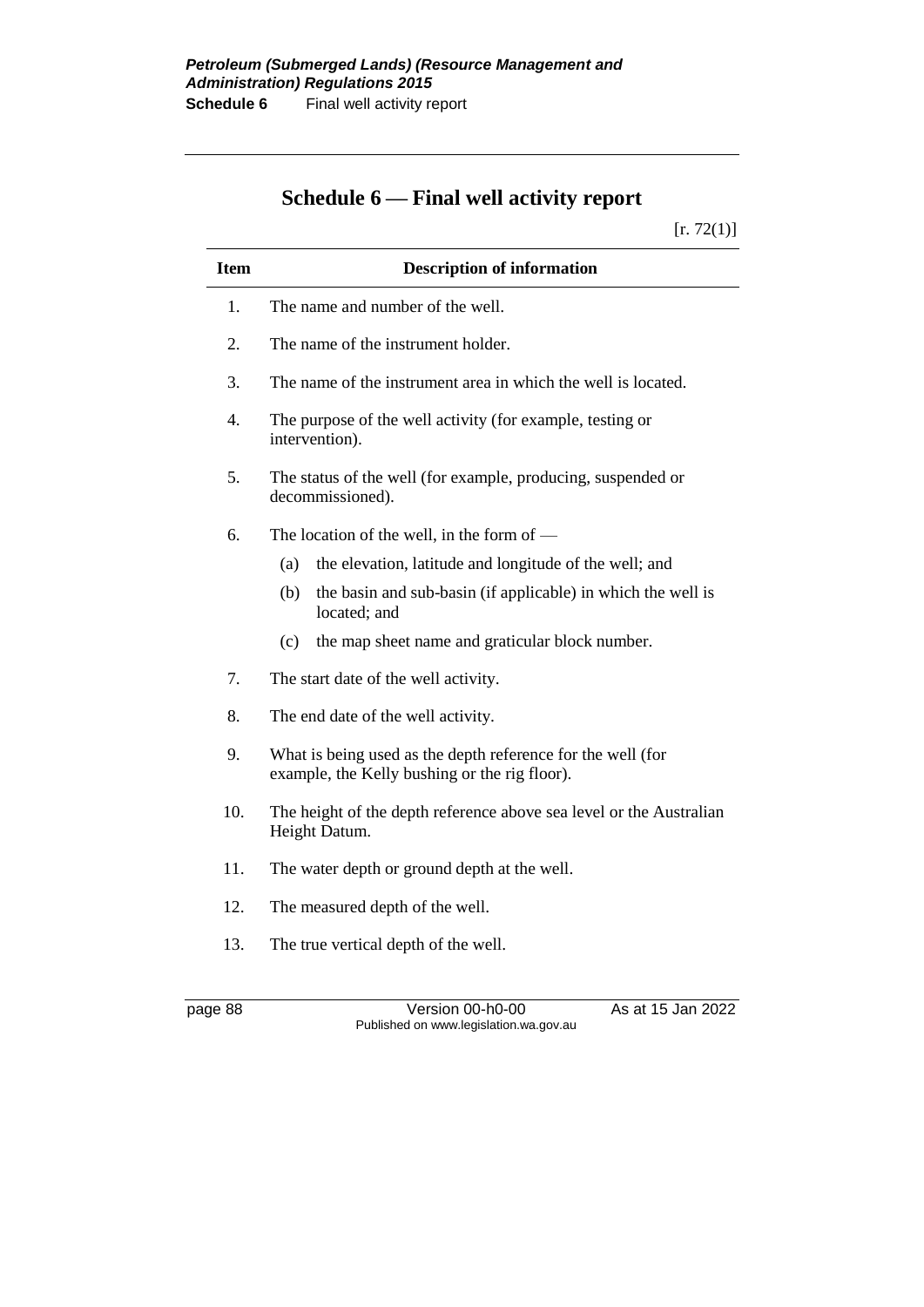Final well activity report **Schedule 6**

| <b>Item</b> | <b>Description of information</b>                                                        |  |
|-------------|------------------------------------------------------------------------------------------|--|
| 14.         | If applicable, the depth of perforation in the petroleum pool.                           |  |
| 15.         | If applicable, the name of the drilling contractor.                                      |  |
| 16.         | If applicable, the name of the rig drilling the well.                                    |  |
| 17.         | If applicable, the rig's make and model.                                                 |  |
| 18.         | If applicable, a list of log runs for wireline logging and velocity<br>surveys.          |  |
| 19.         | If applicable, the names of the contractors for -                                        |  |
|             | (a)<br>cementing; and                                                                    |  |
|             | wireline logging; and<br>(b)                                                             |  |
|             | (c)<br>measurements while drilling (MWD); and                                            |  |
|             | (d)<br>logging while drilling (LWD); and                                                 |  |
|             | mudlogging.<br>(e)                                                                       |  |
| 20.         | If applicable, the names of MWD and LWD tools used.                                      |  |
| 21.         | Details of equipment and casing installed on or in the well,<br>including schematics.    |  |
| 22.         | If applicable, information on cementing operations and schematics<br>of decommissioning. |  |
| 23.         | Treatment materials used.                                                                |  |
| 24.         | Treatment material losses.                                                               |  |
| 25.         | If applicable, wireline formation analysis and processing results.                       |  |
| 26.         | If applicable, production test results.                                                  |  |
| 27.         | Details of any indication of petroleum.                                                  |  |
|             | As at 15 Jan 2022<br>Version 00-h0-00<br>page 89                                         |  |

Published on www.legislation.wa.gov.au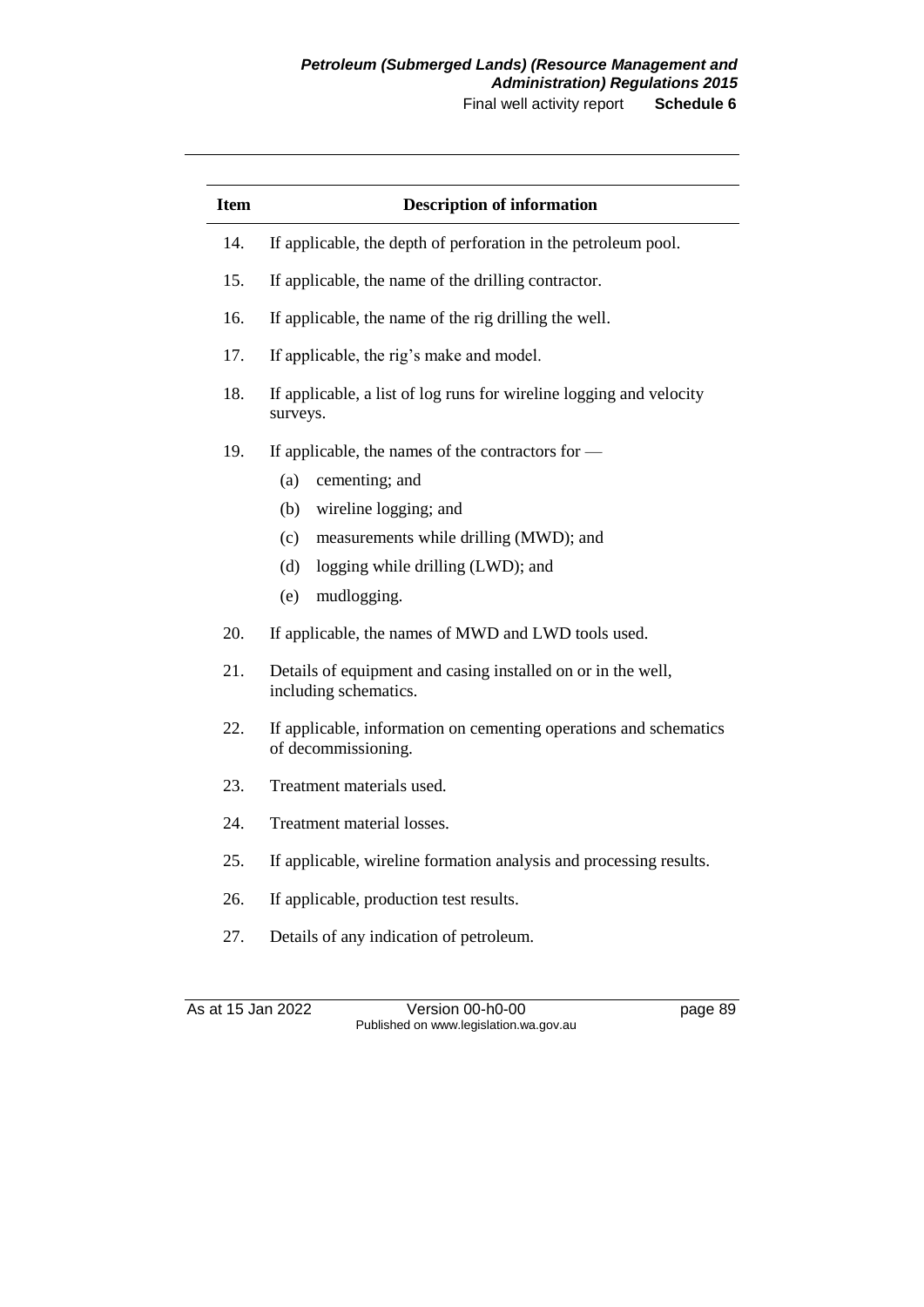#### *Petroleum (Submerged Lands) (Resource Management and Administration) Regulations 2015* **Schedule 6** Final well activity report

| <b>Item</b> | <b>Description of information</b>                                                        |  |
|-------------|------------------------------------------------------------------------------------------|--|
| 28.         | Raw pressure-time listings for any formation fluid sample tests and<br>production tests. |  |
| 29.         | Details of any produced formation materials.                                             |  |

page 90 Version 00-h0-00 As at 15 Jan 2022 Published on www.legislation.wa.gov.au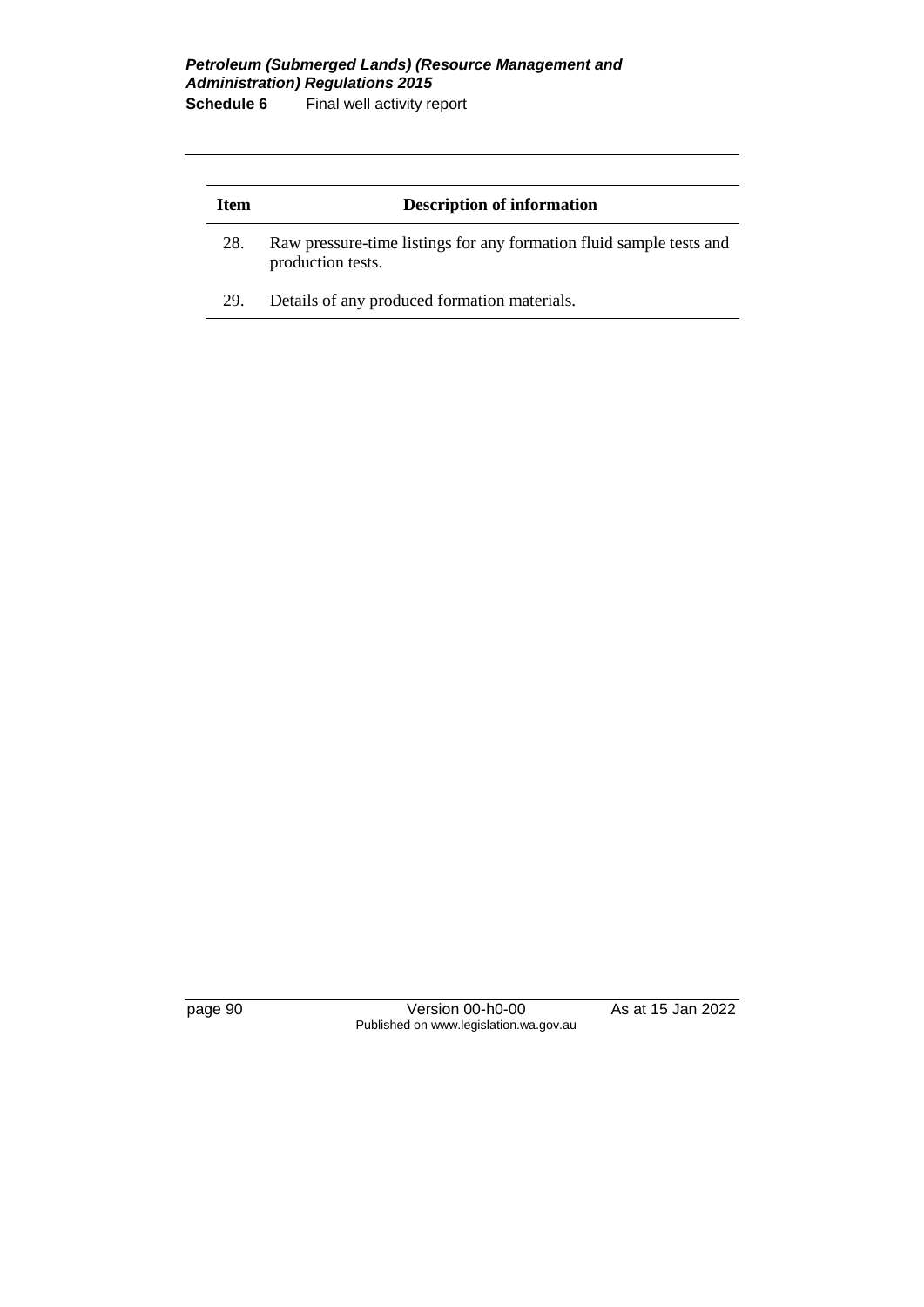| Item | <b>Type of data</b>                                                          | <b>Standard media</b>                    | <b>Standard formats</b>    |
|------|------------------------------------------------------------------------------|------------------------------------------|----------------------------|
| 1.   | Well index sheet                                                             | CD-ROM, DVD<br>or portable hard<br>drive | <b>PDF</b>                 |
| 2.   | Raw data, edited field<br>data and processed data<br>for all wireline logs   | CD-ROM, DVD<br>or portable hard<br>drive | <b>DLIS</b> or LAS         |
| 3.   | Wireline log displays                                                        | CD-ROM, DVD<br>or portable hard<br>drive | PDF or TIF                 |
| 4.   | Edited field data and<br>processed data for all<br>MWD or LWD log tools      | CD-ROM, DVD<br>or portable hard<br>drive | <b>DLIS</b> or LAS         |
| 5.   | MWD or LWD log<br>displays                                                   | CD-ROM, DVD<br>or portable hard<br>drive | PDF or TIF                 |
| 6.   | Mudlogging data                                                              | CD-ROM, DVD<br>or portable hard<br>drive | <b>ASCII</b> or LAS        |
| 7.   | Mudlog displays                                                              | CD-ROM, DVD<br>or portable hard<br>drive | PDF or TIF                 |
| 8.   | Edited field data and<br>processed data for<br>borehole deviation<br>surveys | CD-ROM, DVD<br>or portable hard<br>drive | DLIS, ASCII, LAS<br>or XLS |

# **Schedule 7 — Well completion data**

As at 15 Jan 2022 Version 00-h0-00 page 91 Published on www.legislation.wa.gov.au

 $[r. 73(1)]$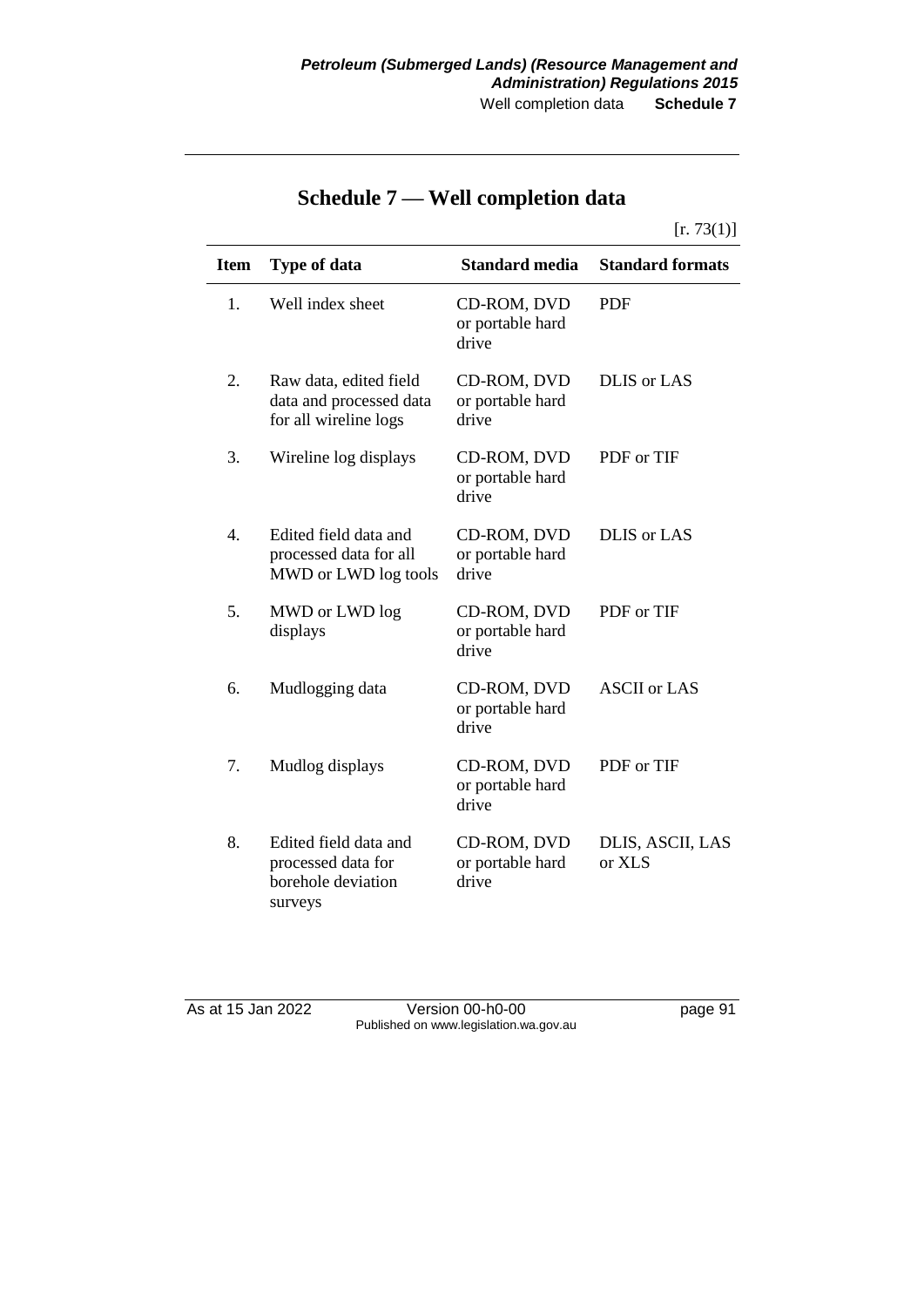| <b>Item</b> | Type of data                                                                                      | <b>Standard media</b>                    | <b>Standard formats</b>                              |
|-------------|---------------------------------------------------------------------------------------------------|------------------------------------------|------------------------------------------------------|
| 9.          | If generated, data from<br>velocity surveys<br>including the                                      | CD-ROM, DVD<br>or portable hard<br>drive | DLIS or SEG-Y<br>for raw data and<br>processed data  |
|             | $following -$<br>(a)<br>raw data;<br>(b)<br>processed data;<br>checkshot and<br>(c)<br>time/depth |                                          | DLIS, SEG-Y or<br><b>ASCII</b> for<br>checkshot data |
| 10.         | analysis<br>Velocity survey displays                                                              | CD-ROM, DVD<br>or portable hard<br>drive | TIF, JPEG or PDF                                     |
| 11.         | Interpretative log<br>analysis                                                                    | CD-ROM, DVD<br>or portable hard<br>drive | DLIS, ASCII, LAS<br>or XLS                           |
| 12.         | Petrophysical,<br>geochemical or other<br>sample analyses                                         | CD-ROM, DVD<br>or portable hard<br>drive | <b>ASCII</b> or XLS                                  |
| 13.         | Composite well log                                                                                | CD-ROM, DVD<br>or portable hard<br>drive | TIF, JPEG or PDF                                     |
| 14.         | Photography of the core<br>and sidewall core, in<br>both natural and UV<br>light                  | CD-ROM, DVD<br>or portable hard<br>drive | JPEG, PNG or TIF                                     |

page 92 Version 00-h0-00 As at 15 Jan 2022 Published on www.legislation.wa.gov.au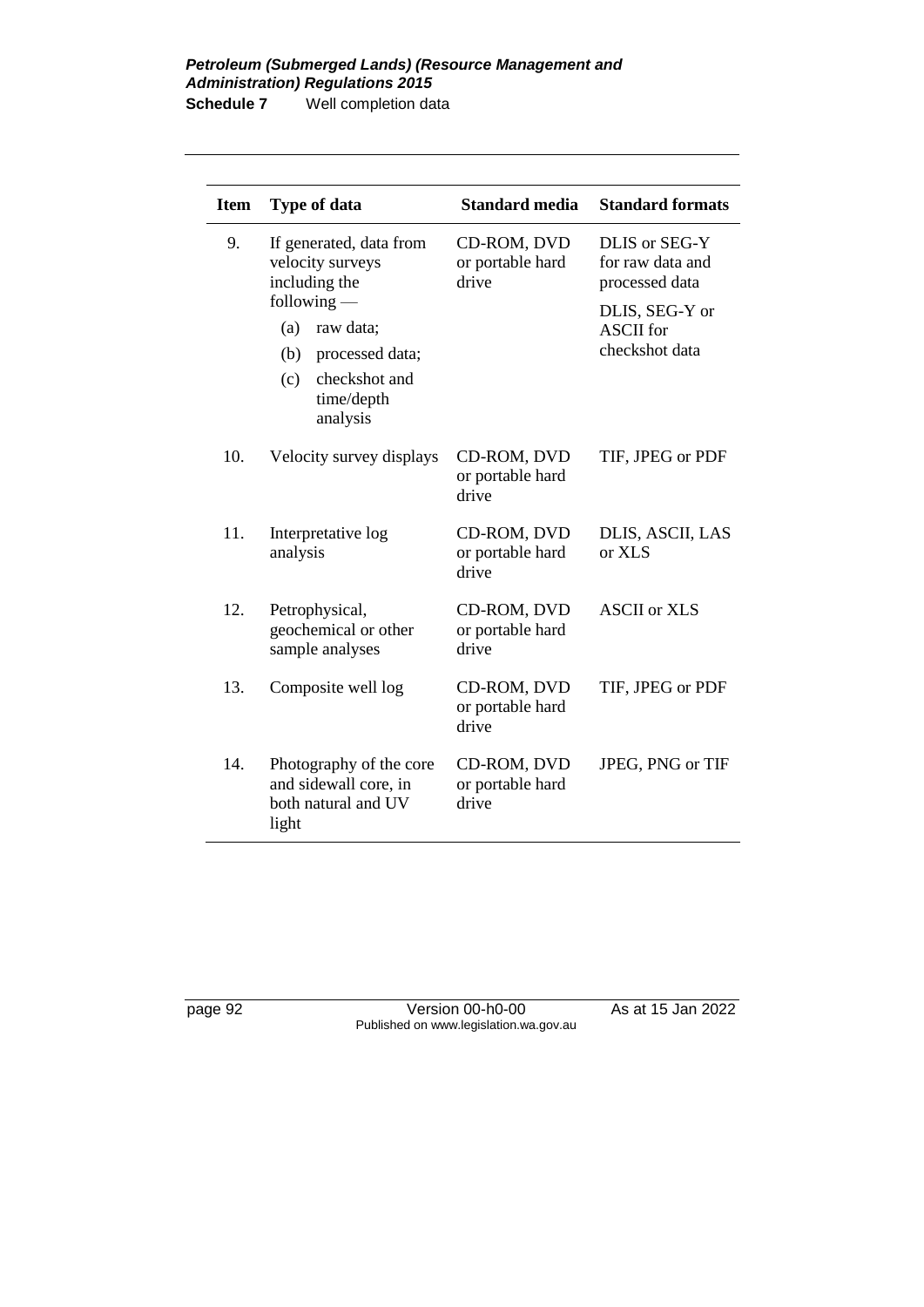# **Schedule 8 — Well completion report**

 $[r. 73(1)]$ 

| <b>Item</b>      | <b>Description of information</b>                                                                                                           |  |  |
|------------------|---------------------------------------------------------------------------------------------------------------------------------------------|--|--|
| 1.               | The name and number of the well.                                                                                                            |  |  |
| 2.               | The Authorisation For Expenditure (AFE) cost of the well.                                                                                   |  |  |
| 3.               | The name of the instrument holder.                                                                                                          |  |  |
| $\overline{4}$ . | The name of the instrument area in which the well is located.                                                                               |  |  |
| 5.               | The purpose of the well activity (for example, development,<br>appraisal, exploration or stratigraphy).                                     |  |  |
| 6.               | The status of the well (for example, producing, suspended or<br>decommissioned).                                                            |  |  |
| 7.               | The location of the well, in the form of $-$                                                                                                |  |  |
|                  | the elevation, latitude and longitude of the well; and<br>(a)                                                                               |  |  |
|                  | the basin and sub-basin (if applicable) in which the well is<br>(b)<br>located; and                                                         |  |  |
|                  | the map sheet name and graticular block number; and<br>(c)                                                                                  |  |  |
|                  | the seismic line location and shotpoint number or other<br>(d)<br>geophysical location identifier (for example, gravity survey<br>station). |  |  |
| 8.               | The results of a check survey of the location of —                                                                                          |  |  |
|                  | for a subsea well — the well-head; and<br>(a)                                                                                               |  |  |
|                  | in any other case $-$ the top of the casing supporting the<br>(b)<br>blow-out preventer.                                                    |  |  |
| 9.               | The spud date.                                                                                                                              |  |  |
| 10.              | The rig release date.                                                                                                                       |  |  |
|                  |                                                                                                                                             |  |  |
|                  | As at 15 Jan 2022<br>Version 00-h0-00<br>page 93                                                                                            |  |  |

Published on www.legislation.wa.gov.au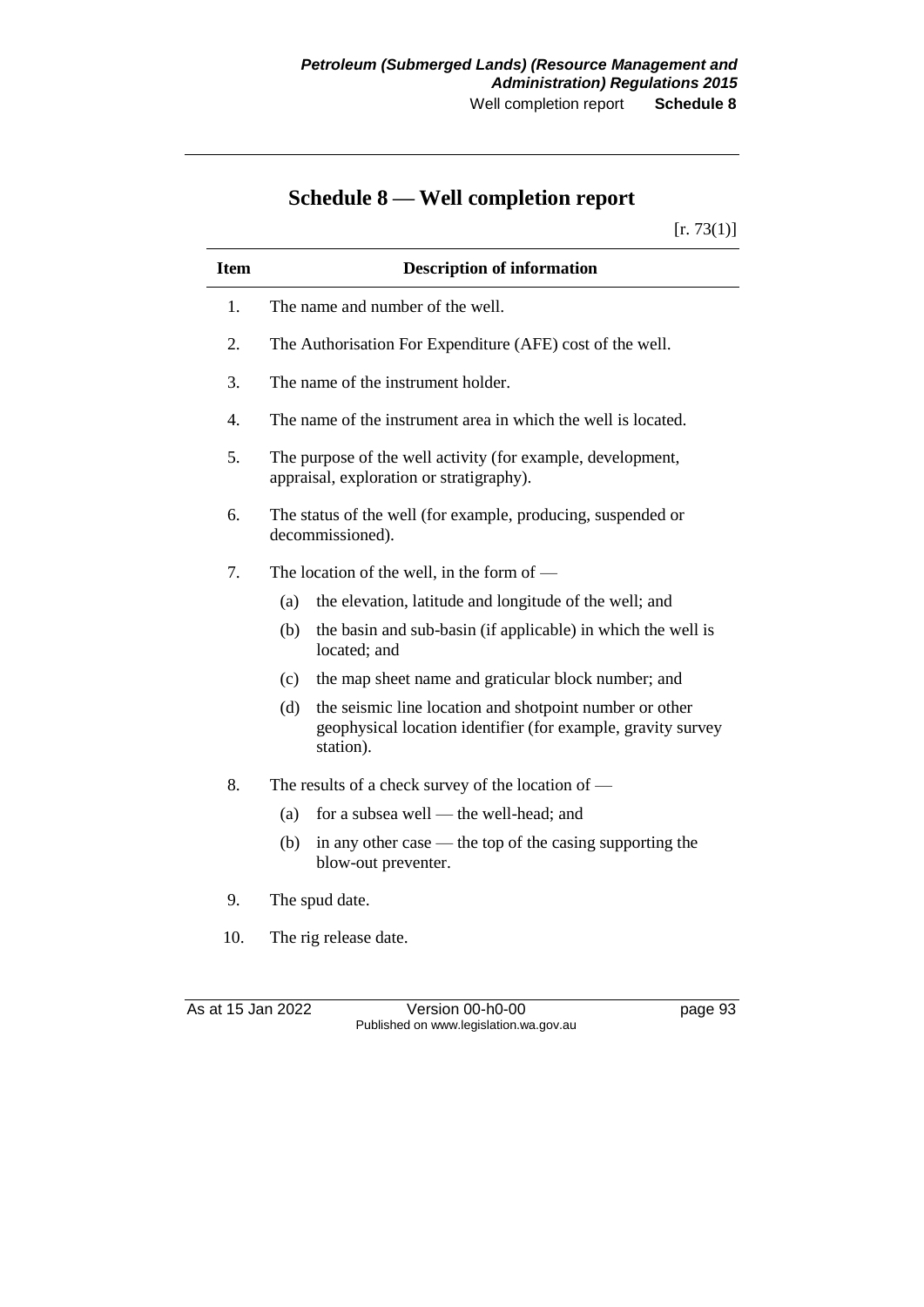#### *Petroleum (Submerged Lands) (Resource Management and Administration) Regulations 2015* **Schedule 8** Well completion report

| <b>Item</b> | <b>Description of information</b>                                                                                                 |
|-------------|-----------------------------------------------------------------------------------------------------------------------------------|
| 11.         | What is being used as the depth reference for the well (for<br>example, the Kelly bushing or the rig floor).                      |
| 12.         | The height of the depth reference above sea level or the Australian<br>Height Datum.                                              |
| 13.         | The water depth or ground depth at the well.                                                                                      |
| 14.         | The measured depth of the well.                                                                                                   |
| 15.         | The true vertical depth of the well.                                                                                              |
| 16.         | The measured depth and true vertical depth of marker horizons or<br>formation tops.                                               |
| 17.         | If applicable, the coordinates and true vertical depth of the<br>intersection of the well with the underground formation horizon. |
| 18.         | If applicable, the depth of perforation in the petroleum pool.                                                                    |
| 19.         | The date on which the total depth was reached.                                                                                    |
| 20.         | The coordinates of the bottom of the well bore.                                                                                   |
| 21.         | The surveyed path of the well.                                                                                                    |
| 22.         | If the well is a side track — the name of the parent well.                                                                        |
| 23.         | The name of the drilling contractor.                                                                                              |
| 24.         | The name of the rig drilling the well.                                                                                            |
| 25.         | The rig's make and model.                                                                                                         |
| 26.         | A list of log runs for wireline logging and velocity surveys.                                                                     |
| 27.         | The names of the contractors for -                                                                                                |
|             | (a)<br>cementing; and                                                                                                             |

page 94 Version 00-h0-00 As at 15 Jan 2022 Published on www.legislation.wa.gov.au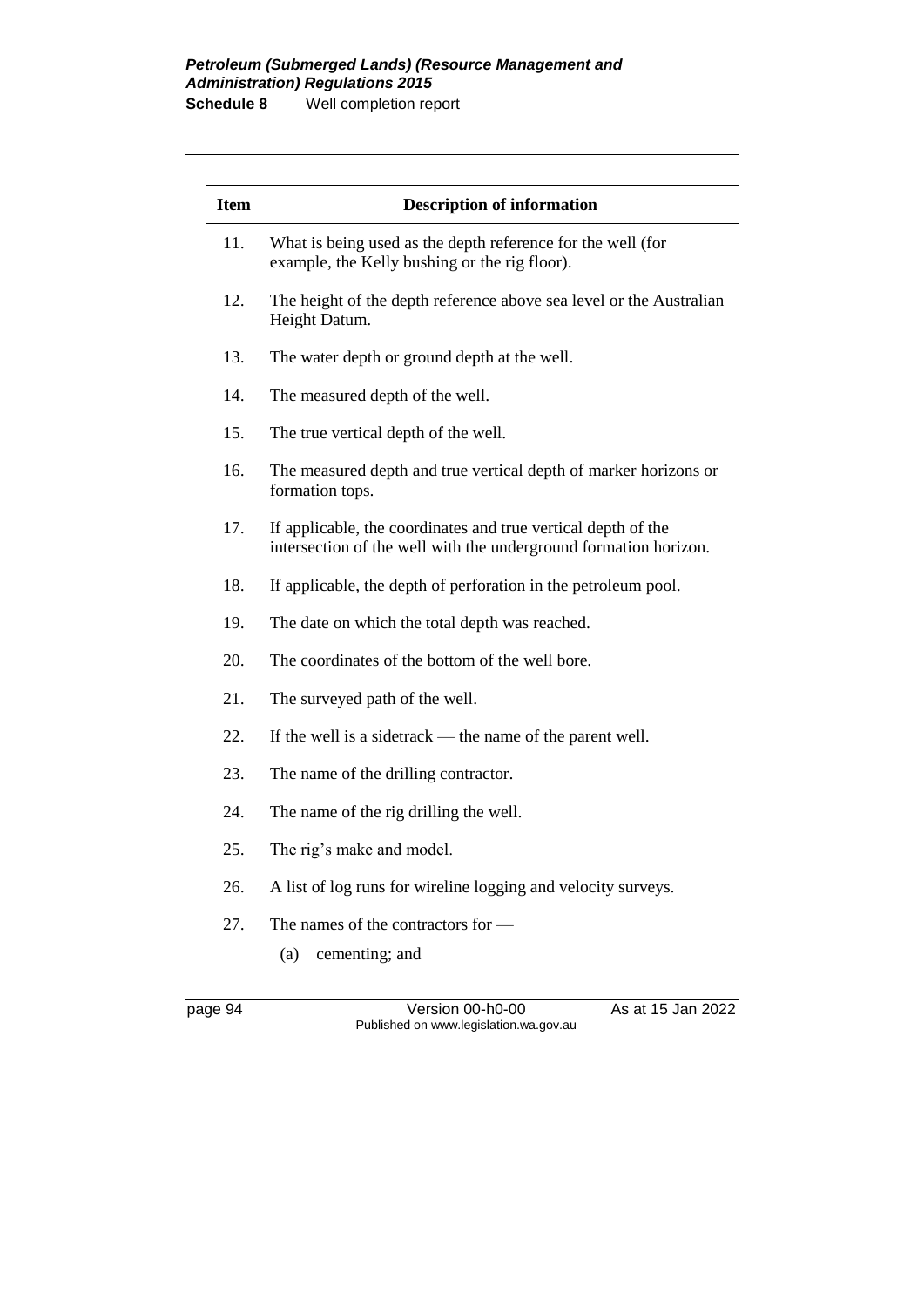### *Petroleum (Submerged Lands) (Resource Management and Administration) Regulations 2015*

Well completion report **Schedule 8**

| <b>Item</b> | <b>Description of information</b>                                                                    |  |
|-------------|------------------------------------------------------------------------------------------------------|--|
|             | (b)<br>wireline logging; and                                                                         |  |
|             | (c)<br>measurements while drilling (MWD); and                                                        |  |
|             | (d)<br>logging while drilling (LWD); and                                                             |  |
|             | mudlogging.<br>(e)                                                                                   |  |
| 28.         | The names of MWD and LWD tools used.                                                                 |  |
| 29.         | Details of equipment and casing installed on or in the well,<br>including schematics.                |  |
| 30.         | If applicable, information on cementing operations and schematics<br>of decommissioning.             |  |
| 31.         | Bit records.                                                                                         |  |
| 32.         | Drilling fluids used.                                                                                |  |
| 33.         | Drilling fluid losses.                                                                               |  |
| 34.         | A list of cores, cuttings and samples taken, and their depths and<br>intervals.                      |  |
| 35.         | The results of any analysis of cores, cuttings or samples that has<br>been carried out.              |  |
| 36.         | Geological interpretations of the observations made as a result of<br>drilling the well, including — |  |
|             | (a)<br>structure; and                                                                                |  |
|             | (b)<br>lithology; and                                                                                |  |
|             | stratigraphy; and<br>(c)                                                                             |  |
|             | underground formation properties and quality; and<br>(d)                                             |  |
|             | geochemistry of source rocks if available; and<br>(e)                                                |  |
|             | (f)<br>environment of deposition if available.                                                       |  |
|             |                                                                                                      |  |
|             | As at 15 Jan 2022<br>Version 00-h0-00<br>page 95<br>Published on www.legislation.wa.gov.au           |  |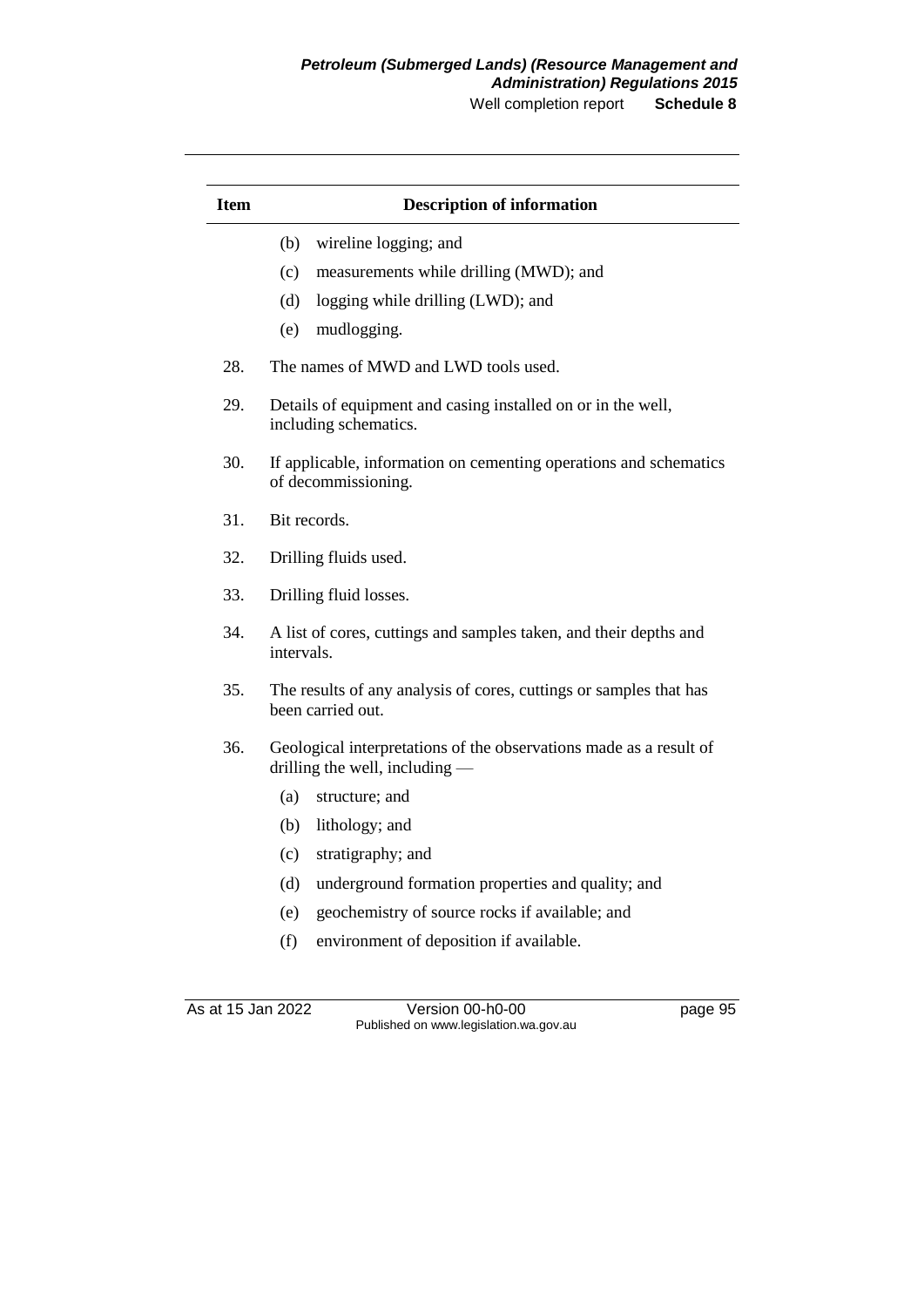#### *Petroleum (Submerged Lands) (Resource Management and Administration) Regulations 2015* **Schedule 8** Well completion report

| <b>Item</b> | <b>Description of information</b>                                                                                                                                     |  |  |
|-------------|-----------------------------------------------------------------------------------------------------------------------------------------------------------------------|--|--|
| 37.         | Palynology reports and results.                                                                                                                                       |  |  |
| 38.         | Wireline formation analysis and processing results.                                                                                                                   |  |  |
| 39.         | Petrographic descriptions.                                                                                                                                            |  |  |
| 40.         | Production test results.                                                                                                                                              |  |  |
| 41.         | If the well is an exploration well — the relevance of the<br>observations and interpretations to the evaluation of the petroleum<br>potential of the instrument area. |  |  |
| 42.         | Details of any indication of petroleum.                                                                                                                               |  |  |
| 43.         | Raw pressure-time listings for any formation fluid sample tests and<br>production tests.                                                                              |  |  |

page 96 Version 00-h0-00 As at 15 Jan 2022 Published on www.legislation.wa.gov.au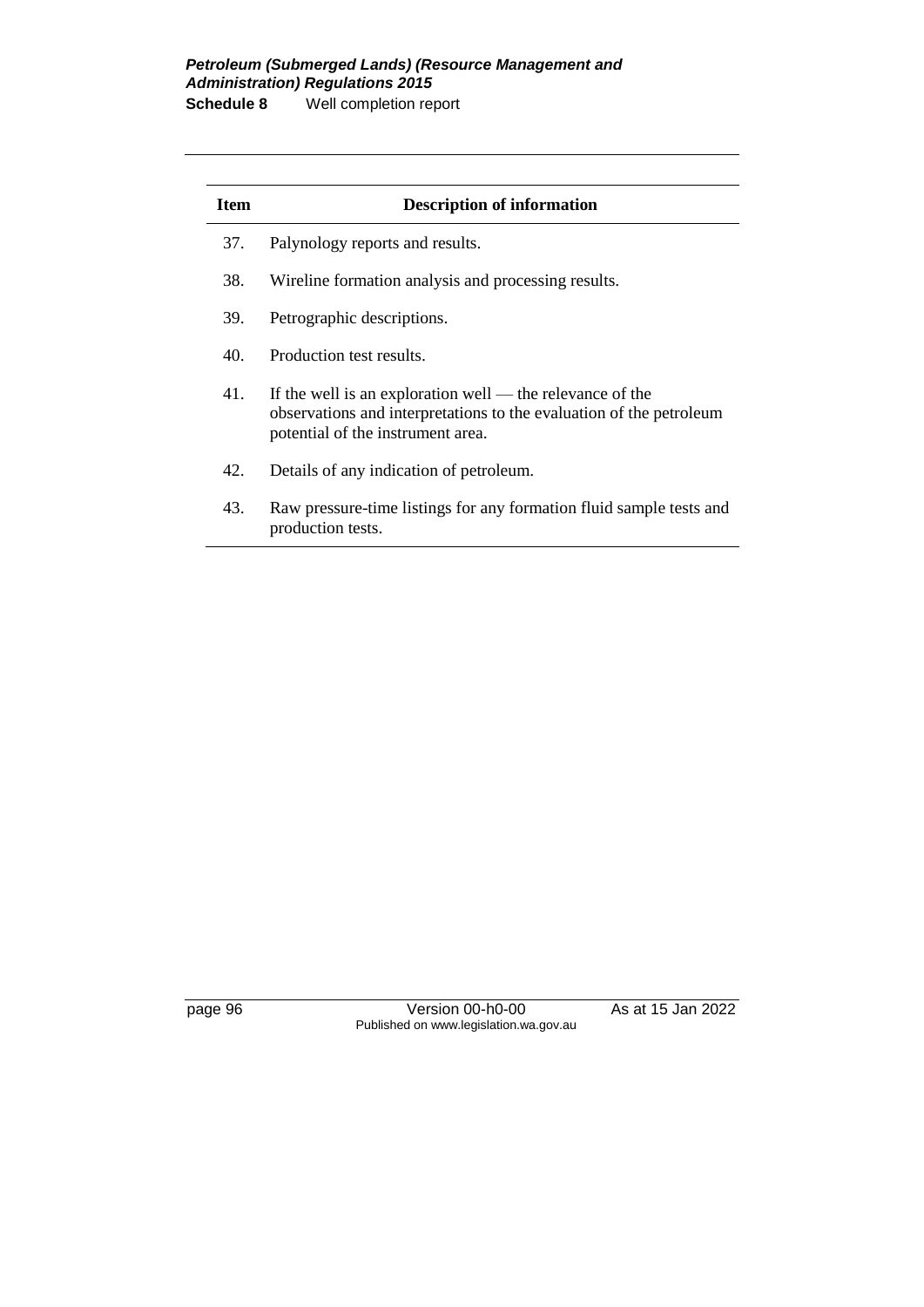# **Schedule 9 — Weekly survey report**

 $[r. 74(1)]$ 

| <b>Item</b> | <b>Description of information</b>                                                                        |
|-------------|----------------------------------------------------------------------------------------------------------|
| 1.          | The name of the survey.                                                                                  |
| 2.          | The title, authority or consent under which the survey is being<br>conducted.                            |
| 3.          | The name of the instrument holder.                                                                       |
| 4.          | The name of the contractor conducting the survey.                                                        |
| 5.          | The name of the vessel or aircraft being used to conduct the<br>survey.                                  |
| 6.          | A map showing where the survey was conducted during the week.                                            |
| 7.          | The number of kilometres or square kilometres for which data was<br>acquired during the week.            |
| 8.          | The number of points at which data was acquired during the week.                                         |
| 9.          | The number of lines of data acquired during the week.                                                    |
| 10.         | The amount of downtime during the week due to equipment<br>problems, bad weather or other circumstances. |
| 11.         | The percentage of the survey completed at the end of the week.                                           |

As at 15 Jan 2022 Version 00-h0-00 page 97 Published on www.legislation.wa.gov.au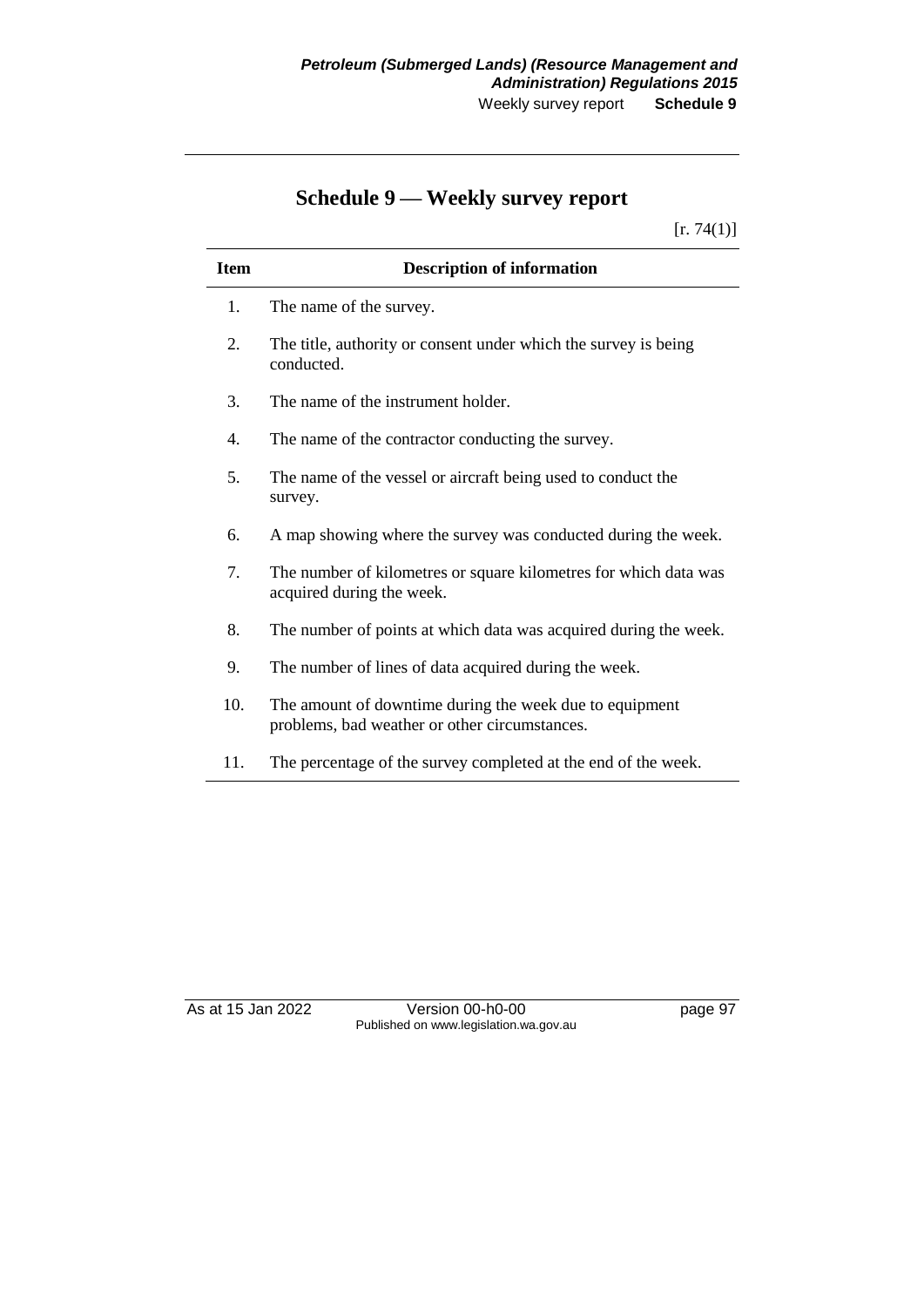# **Schedule 10 — Survey acquisition data**

 $[r. 75(1)]$ 

| <b>Item</b> | <b>Type of data</b>                                                                                                                                                             | Standard media                                              | <b>Standard formats</b>   |
|-------------|---------------------------------------------------------------------------------------------------------------------------------------------------------------------------------|-------------------------------------------------------------|---------------------------|
| 1.          | Navigation data                                                                                                                                                                 | CD-ROM, DVD,<br>portable hard<br>drive or 3592<br>cartridge | UKOOA (P1/90 or<br>later) |
| 2.          | Seismic field data                                                                                                                                                              | 3592 cartridge                                              | <b>SEG Standard</b>       |
| 3.          | Observers' logs and<br>associated support data                                                                                                                                  | CD-ROM, DVD<br>or portable hard<br>drive                    | <b>PDF</b>                |
| 4.          | Itemised field tape<br>listing showing the<br>$following -$<br>tape number;<br>(a)<br>(b)<br>survey name;<br>line number;<br>(c)<br>(d)<br>shotpoint range;<br>(e)<br>data type | CD-ROM, DVD<br>or portable hard<br>drive                    | <b>ASCII</b>              |
|             |                                                                                                                                                                                 |                                                             |                           |

## **Division 1 — Seismic surveys**

page 98 Version 00-h0-00 As at 15 Jan 2022 Published on www.legislation.wa.gov.au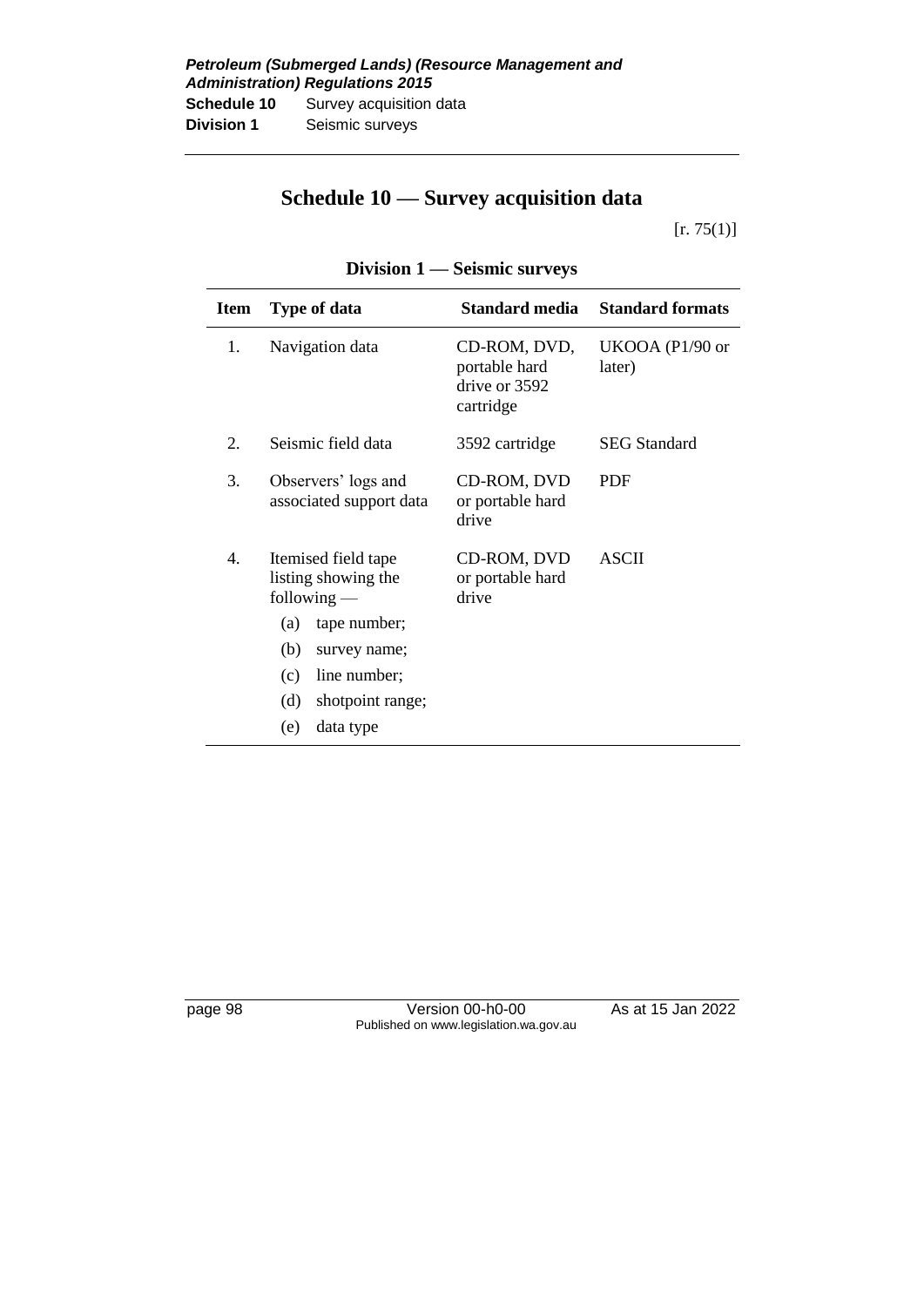| Item | <b>Type of data</b>                  | Standard media                           | <b>Standard formats</b> |
|------|--------------------------------------|------------------------------------------|-------------------------|
| 5.   | Field data                           | CD-ROM, DVD<br>or portable hard<br>drive | ASCII                   |
| 6.   | Field support and<br>navigation data | CD-ROM, DVD<br>or portable hard<br>drive | ASCII                   |

**Division 2 — Other surveys**

As at 15 Jan 2022 Version 00-h0-00 page 99 Published on www.legislation.wa.gov.au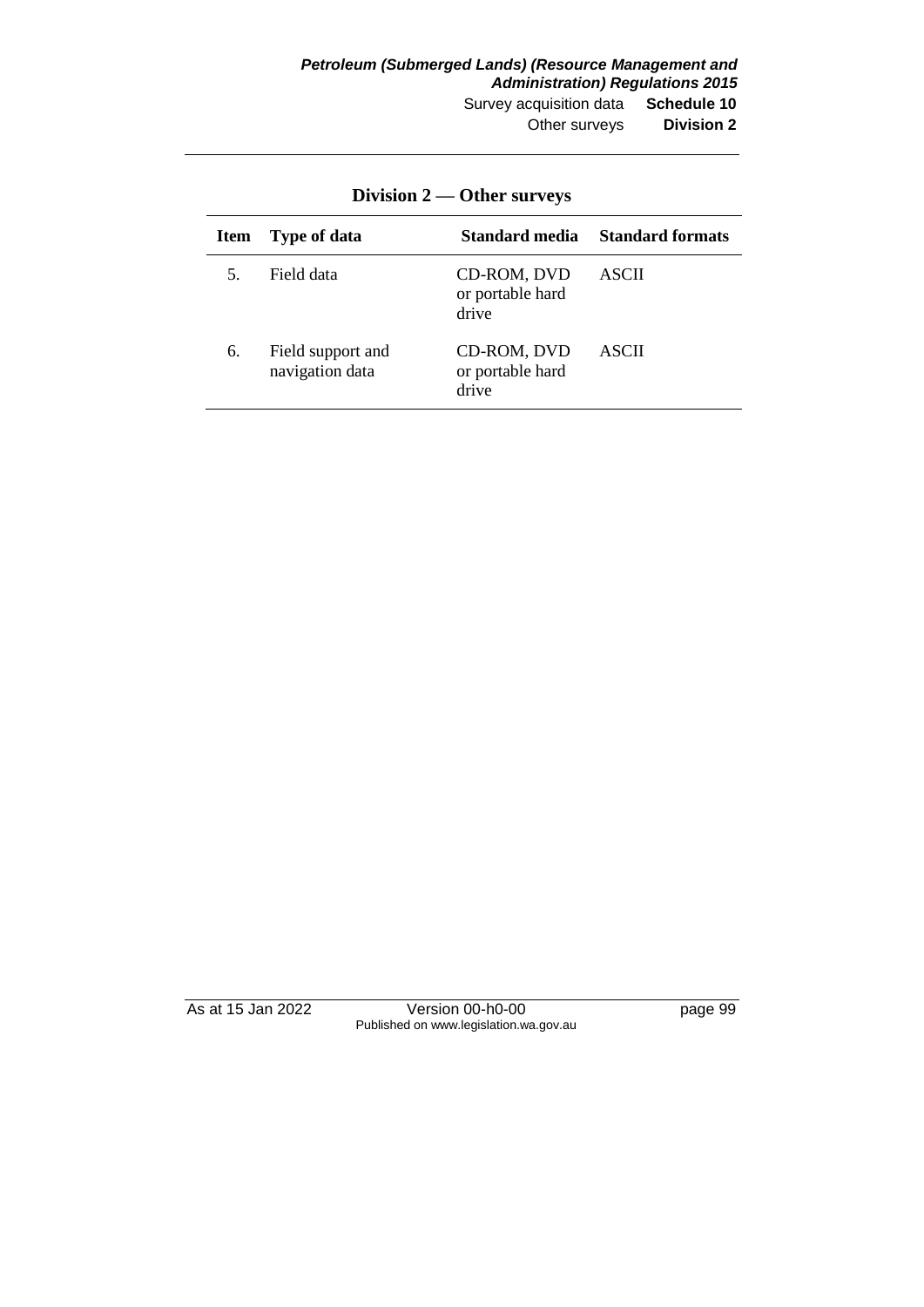# **Schedule 11 — Survey acquisition report**

 $[r. 75(1)]$ 

| <b>Item</b> | <b>Description of information</b>                                                                                |  |  |
|-------------|------------------------------------------------------------------------------------------------------------------|--|--|
| 1.          | The name of the survey.                                                                                          |  |  |
| 2.          | The title, authority or consent under which the survey is being<br>conducted.                                    |  |  |
| 3.          | The name of the instrument holder.                                                                               |  |  |
| 4.          | The name of the contractor that conducted the survey.                                                            |  |  |
| 5.          | The name of the vessel or aircraft that was used to conduct the<br>survey.                                       |  |  |
| 6.          | A map showing where the survey was conducted.                                                                    |  |  |
| 7.          | The dates on which the survey started and ended.                                                                 |  |  |
| 8.          | Details of all data acquisition equipment and systems used.                                                      |  |  |
| 9.          | Details of all positioning and navigation equipment and systems<br>used.                                         |  |  |
| 10.         | The number of lines of data acquired in the survey and the number<br>of data acquisition points along each line. |  |  |
| 11.         | Navigation data for the survey, in the form of $-$                                                               |  |  |
|             | for a 2-dimensional seismic survey $-x$ , y and z coordinates<br>(a)<br>for each shotpoint; or                   |  |  |
|             | for other 2-dimensional surveys — line ends and bends; or<br>(b)                                                 |  |  |
|             | for a 3-dimensional seismic survey $-$ a full fold polygon<br>(c)<br>outline; or                                 |  |  |
|             | for other 3-dimensional surveys $-$ a polygon outline.<br>(d)                                                    |  |  |

page 100 Version 00-h0-00 As at 15 Jan 2022 Published on www.legislation.wa.gov.au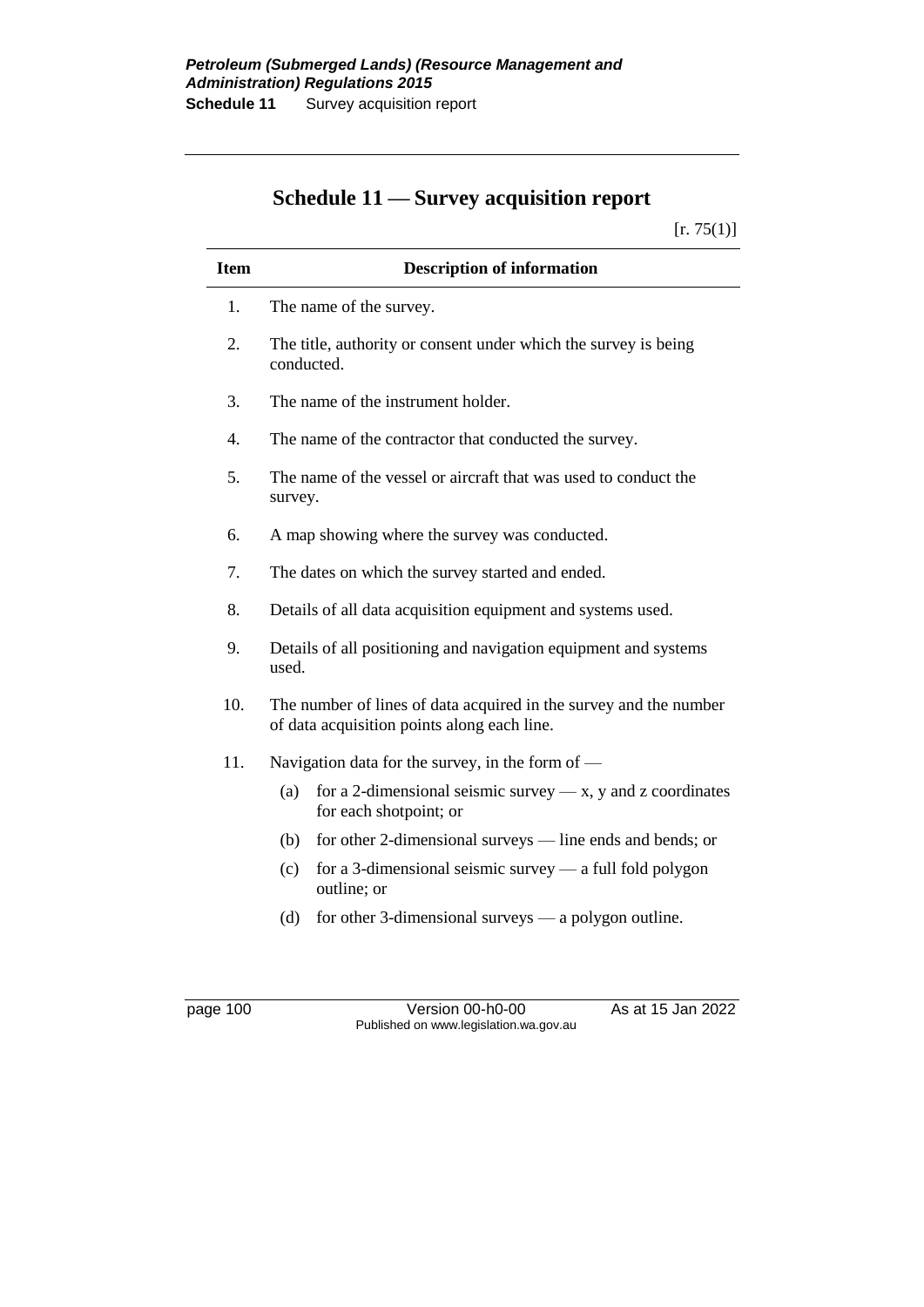## *Petroleum (Submerged Lands) (Resource Management and Administration) Regulations 2015*

Survey acquisition report **Schedule 11**

| Item | <b>Description of information</b>                              |
|------|----------------------------------------------------------------|
| 12.  | The geometry of the acquisition parameters.                    |
| 13.  | The results of any onboard data processing.                    |
| 14.  | The results of any system tests, calibrations and diagnostics. |

As at 15 Jan 2022 Version 00-h0-00 page 101 Published on www.legislation.wa.gov.au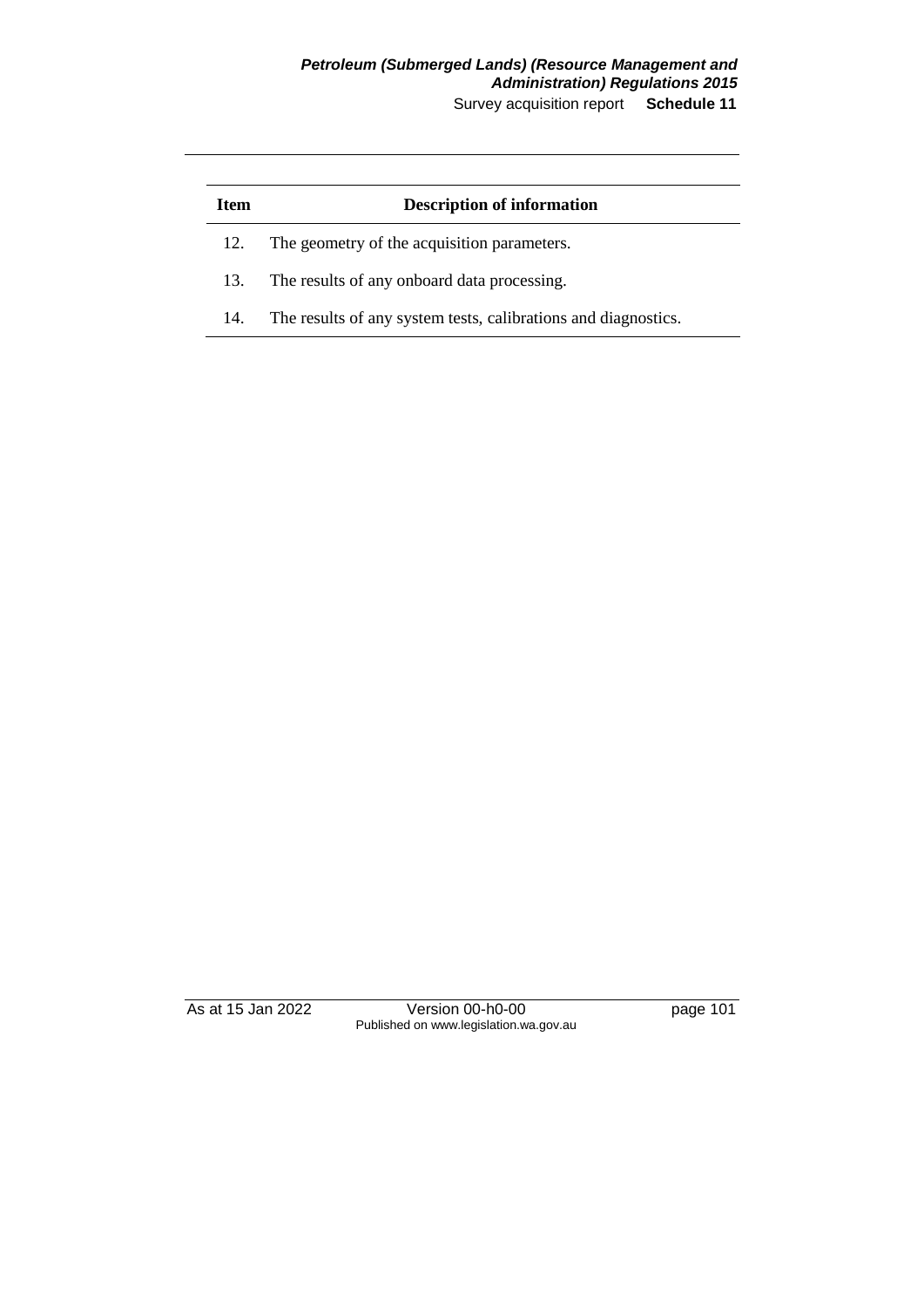## **Schedule 12 — Processed survey data**

 $[r. 76(1)]$ 

| <b>Item</b>      | <b>Type of data</b>                                                                 | <b>Standard media</b>                            | <b>Standard formats</b>   |
|------------------|-------------------------------------------------------------------------------------|--------------------------------------------------|---------------------------|
| 1.               | Raw and final stacked<br>data, including<br>near/mid/far sub-stacks<br>if generated | DVD, portable<br>hard drive or<br>3592 cartridge | SEG-Y                     |
| 2.               | Raw and final migrated<br>data, including the<br>$following -$                      | DVD, portable<br>hard drive or<br>3592 cartridge | <b>SEG-Y</b>              |
|                  | (a)<br>pre-stack time<br>migration<br>(PSTM);                                       |                                                  |                           |
|                  | pre-stack depth<br>(b)<br>migration<br>(PSDM);                                      |                                                  |                           |
|                  | near/mid/far<br>(c)<br>sub-stacks                                                   |                                                  |                           |
| 3.               | Fully annotated image<br>of final processed<br>migrated data (onshore)              | CD-ROM, DVD<br>or portable hard<br>drive         | TIF                       |
| $\overline{4}$ . | Final processed<br>navigation, elevation<br>and bathymetry data                     | CD-ROM, DVD<br>or portable hard<br>drive         | UKOOA (P1/90 or<br>later) |
| 5.               | Shotpoint to common<br>depth point (CDP)<br>relationship                            | CD-ROM, DVD<br>or portable hard<br>drive         | <b>ASCII</b>              |

### **Division 1 — 2D seismic surveys**

page 102 Version 00-h0-00 As at 15 Jan 2022 Published on www.legislation.wa.gov.au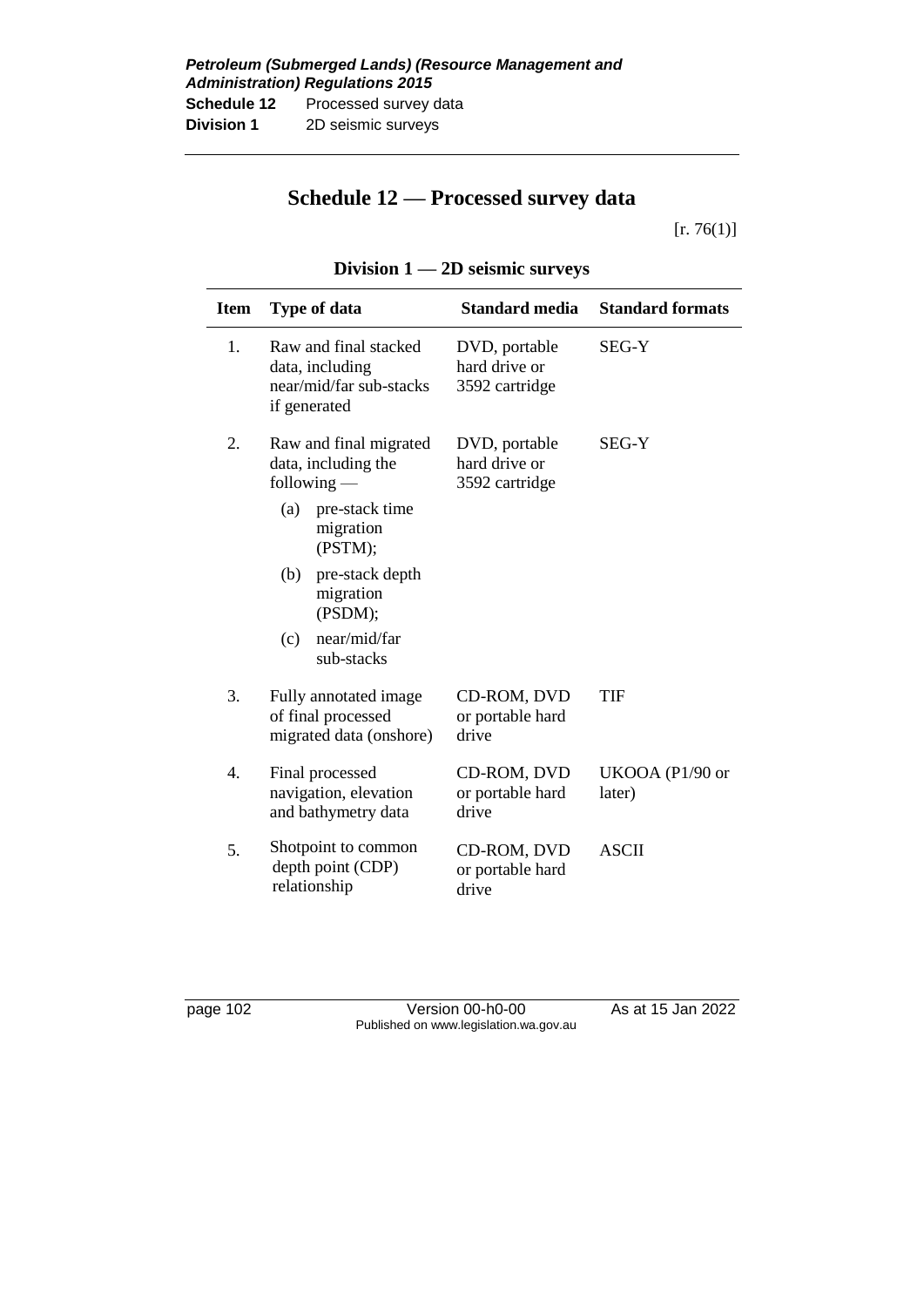#### *Petroleum (Submerged Lands) (Resource Management and Administration) Regulations 2015*

Processed survey data **Schedule 12** 3D seismic surveys **Division 2**

| <b>Item</b> |     | <b>Type of data</b>                                                                 | Standard media                           | <b>Standard formats</b> |
|-------------|-----|-------------------------------------------------------------------------------------|------------------------------------------|-------------------------|
| 6.          |     | Data for both stacked<br>and migrated velocities,<br>including the<br>$following -$ | CD-ROM, DVD<br>or portable hard<br>drive | <b>ASCII</b>            |
|             | (a) | line number;                                                                        |                                          |                         |
|             | (b) | shotpoint;                                                                          |                                          |                         |
|             | (c) | time versus root<br>mean square<br>(RMS) pairs                                      |                                          |                         |
| 7.          |     | Itemised process tape<br>listing showing the<br>$following -$                       | CD-ROM, DVD<br>or portable hard<br>drive | <b>ASCII</b>            |
|             | (a) | tape number;                                                                        |                                          |                         |
|             | (b) | survey name;                                                                        |                                          |                         |
|             | (c) | line number;                                                                        |                                          |                         |
|             | (d) | shotpoint range;                                                                    |                                          |                         |
|             | (e) | common depth<br>points (CDPs);                                                      |                                          |                         |
|             | (f) | data type                                                                           |                                          |                         |

### **Division 2 — 3D seismic surveys**

| Item | Type of data                                                                        | Standard media                                   | <b>Standard formats</b> |
|------|-------------------------------------------------------------------------------------|--------------------------------------------------|-------------------------|
| 8.   | Raw and final stacked<br>data, including<br>near/mid/far sub-stacks<br>if generated | DVD, portable<br>hard drive or<br>3592 cartridge | SEG-Y                   |

| As at 15 Jan 2022 | Version 00-h0-00                       | page 103 |
|-------------------|----------------------------------------|----------|
|                   | Published on www.legislation.wa.gov.au |          |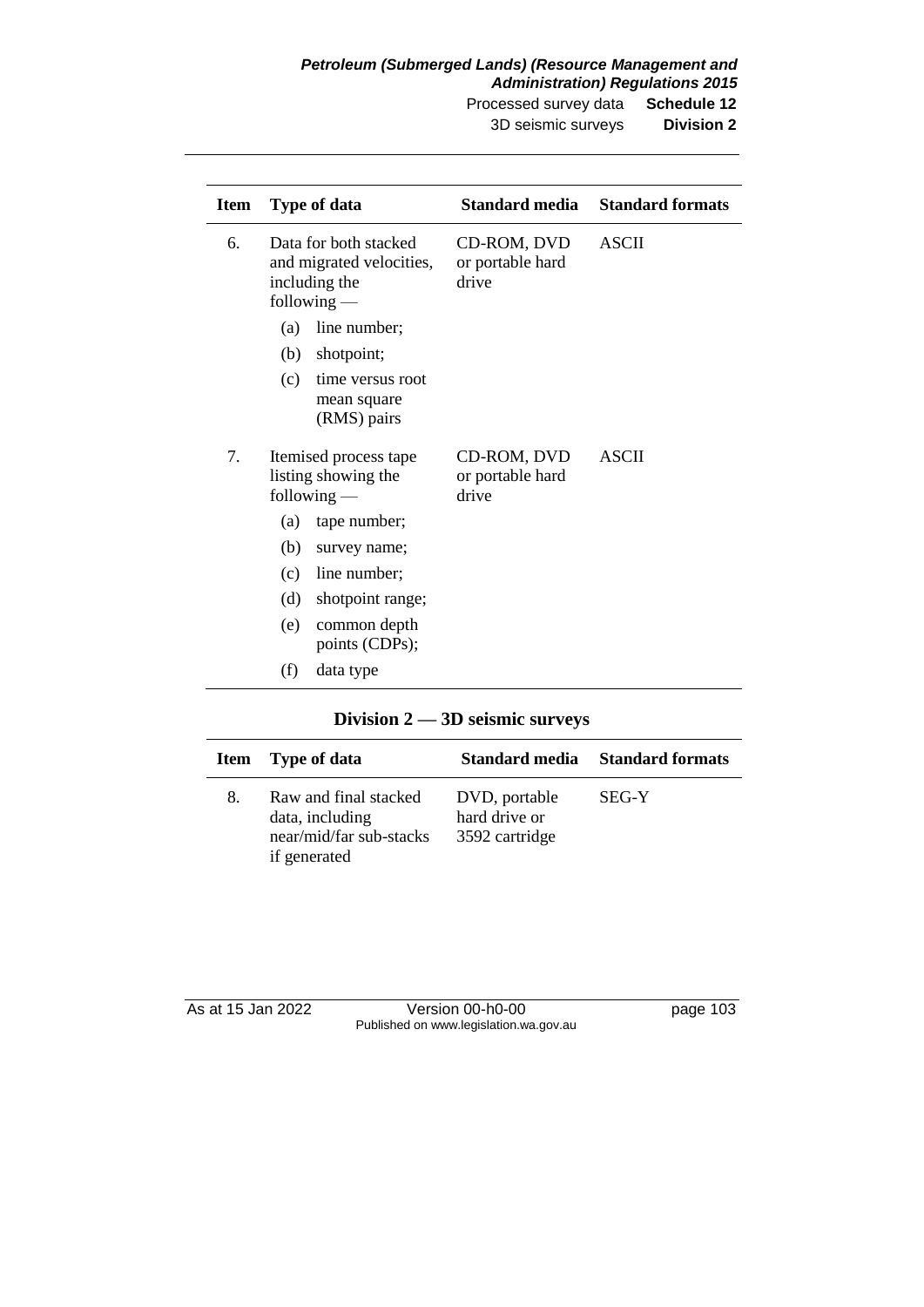*Petroleum (Submerged Lands) (Resource Management and Administration) Regulations 2015*

| <b>Schedule 12</b> | Processed survey data |
|--------------------|-----------------------|
| <b>Division 2</b>  | 3D seismic surveys    |

| <b>Item</b> | <b>Type of data</b>                                                                 | <b>Standard media</b>                                       | <b>Standard formats</b>   |
|-------------|-------------------------------------------------------------------------------------|-------------------------------------------------------------|---------------------------|
| 9.          | Raw and final migrated<br>data, including the<br>$following$ —                      | DVD, portable<br>hard drive or<br>3592 cartridge            | SEG-Y                     |
|             | (a)<br>pre-stack time<br>migration<br>(PSTM);                                       |                                                             |                           |
|             | (b)<br>pre-stack depth<br>migration<br>(PSDM);                                      |                                                             |                           |
|             | near/mid/far<br>(c)<br>sub-stacks                                                   |                                                             |                           |
| 10.         | Final processed<br>navigation, elevation<br>and bathymetry data                     | CD-ROM, DVD,<br>portable hard<br>drive or 3592<br>cartridge | UKOOA (P1/90 or<br>later) |
| 11.         | Final navigation data in<br>the form of the<br>following $-$                        | CD-ROM, DVD,<br>portable hard<br>drive or 3592              | UKOOA (P6/98 or<br>later) |
|             | final processed<br>(a)<br>(grid) bin<br>coordinates;                                | cartridge                                                   |                           |
|             | (b)<br>polygonal<br>position data<br>(outline of the<br>full fold area)             |                                                             |                           |
| 12.         | Data for both stacked<br>and migrated velocities,<br>including the<br>$following$ — | CD-ROM, DVD,<br>portable hard<br>drive or 3592<br>cartridge | <b>ASCII</b>              |

page 104 Version 00-h0-00 As at 15 Jan 2022 Published on www.legislation.wa.gov.au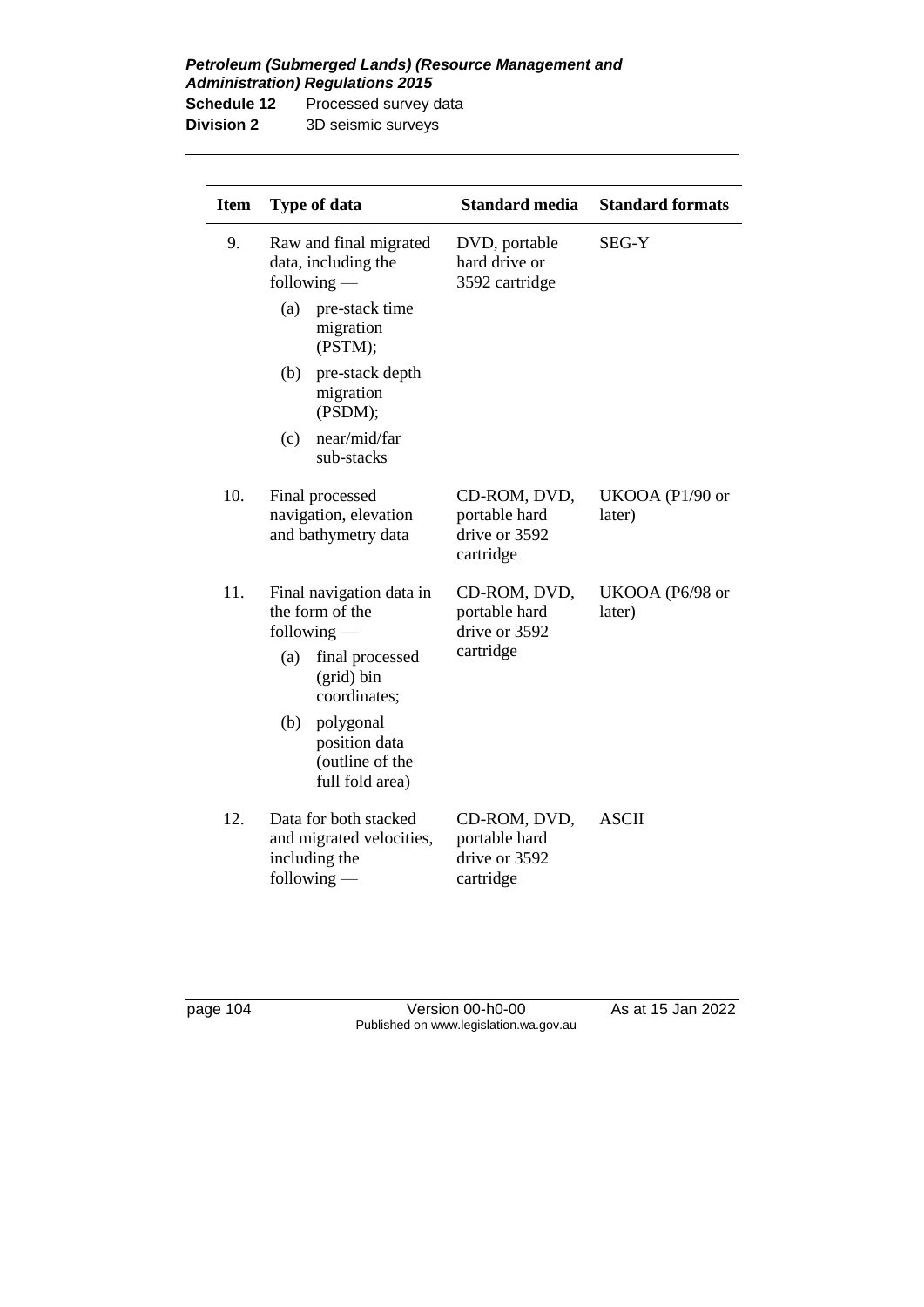| <b>Item</b> | <b>Type of data</b>                                                                                                                                                   |                                                             | <b>Standard media</b> Standard formats |
|-------------|-----------------------------------------------------------------------------------------------------------------------------------------------------------------------|-------------------------------------------------------------|----------------------------------------|
|             | bin number;<br>(a)<br>(b)<br>time versus root<br>mean square<br>(RMS) pairs                                                                                           |                                                             |                                        |
| 13.         | 2D data subset, if<br>production is required as<br>a condition of the grant<br>of a title                                                                             | CD-ROM, DVD,<br>portable hard<br>drive or 3592<br>cartridge | <b>SEG-Y</b>                           |
| 14.         | Itemised process tape<br>listing showing the<br>following $-$<br>tape number;<br>(a)<br>(b)<br>survey name;<br>in-lines and<br>(c)<br>crosslines;<br>(d)<br>data type | CD-ROM, DVD<br>or portable hard<br>drive                    | <b>ASCII</b>                           |

### **Division 3 — Other surveys**

| <b>Item</b> | Type of data          | Standard media                           | <b>Standard formats</b> |
|-------------|-----------------------|------------------------------------------|-------------------------|
| 15.         | Final process data    | CD-ROM, DVD<br>or portable hard<br>drive | ASCII or<br>ASEG-GDF2   |
| 16.         | Final processed image | CD-ROM, DVD<br>or portable hard<br>drive | PDF                     |

| As at 15 Jan 2022 | Version 00-h0-00                       | page 105 |
|-------------------|----------------------------------------|----------|
|                   | Published on www.legislation.wa.gov.au |          |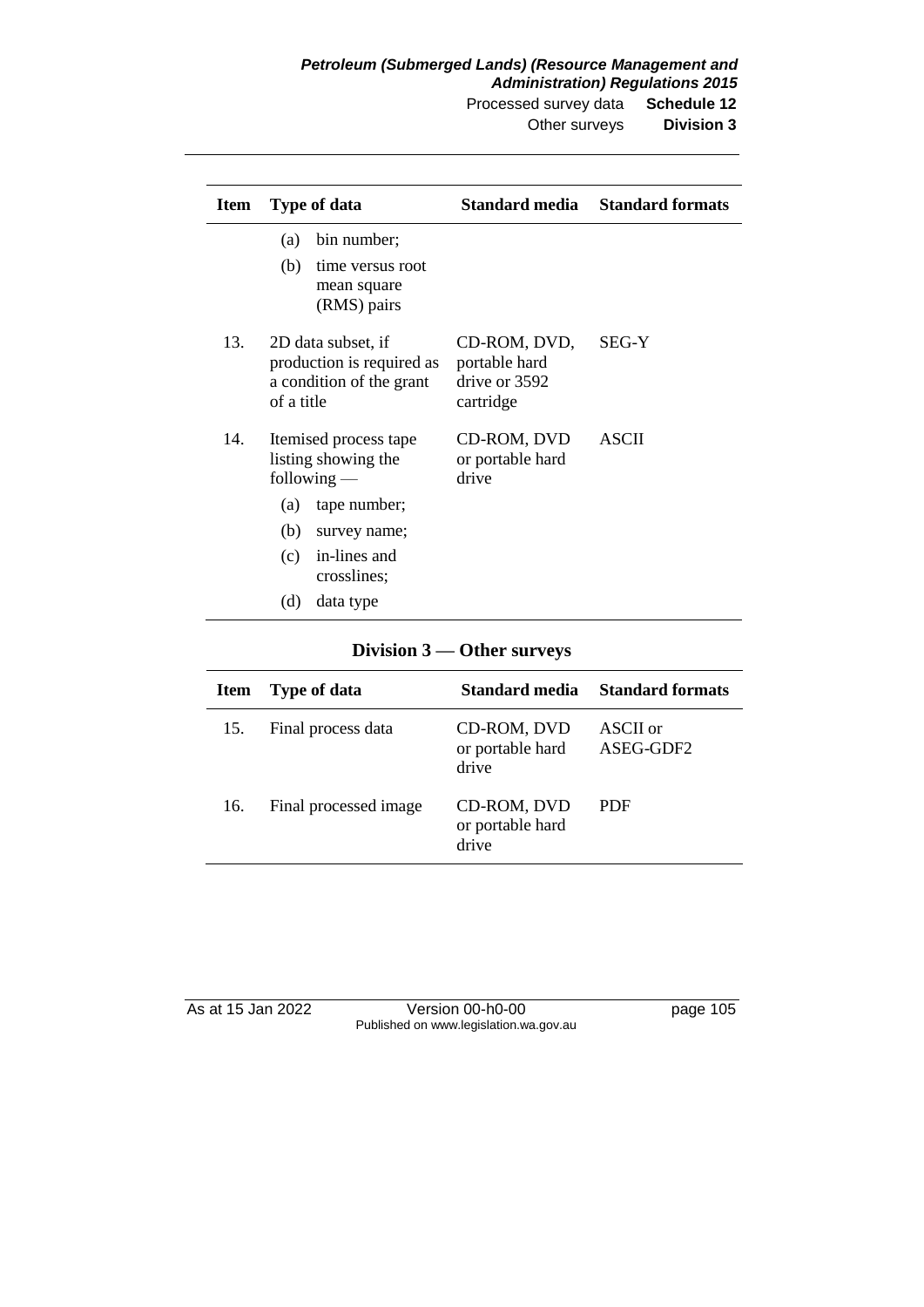# **Schedule 13 — Survey processing report**

 $[r. 76(1)]$ 

| <b>Item</b> | <b>Description of information</b>                                                                   |
|-------------|-----------------------------------------------------------------------------------------------------|
| 1.          | The name of the survey.                                                                             |
| 2.          | The title, authority or consent under which the survey is being<br>conducted.                       |
| 3.          | The name of the instrument holder.                                                                  |
| 4.          | The dates on which processing of the survey started and ended.                                      |
| 5.          | The name of the processing contractor.                                                              |
| 6.          | The purpose of the processing.                                                                      |
| 7.          | A summary of the data acquisition parameters.                                                       |
| 8.          | Details of all processing sequences and techniques used.                                            |
| 9.          | A sample Extended Binary Coded Decimal Interchange Code<br>(EBCDIC) header from the final data set. |
| 10.         | Listings of all processed data.                                                                     |
| 11.         | For a 3-dimensional survey —                                                                        |
|             | a description of the position of the survey polygon; and<br>(a)                                     |
|             | a calculation for the 3-dimensional line numbering<br>(b)<br>convention.                            |

page 106 Version 00-h0-00 As at 15 Jan 2022 Published on www.legislation.wa.gov.au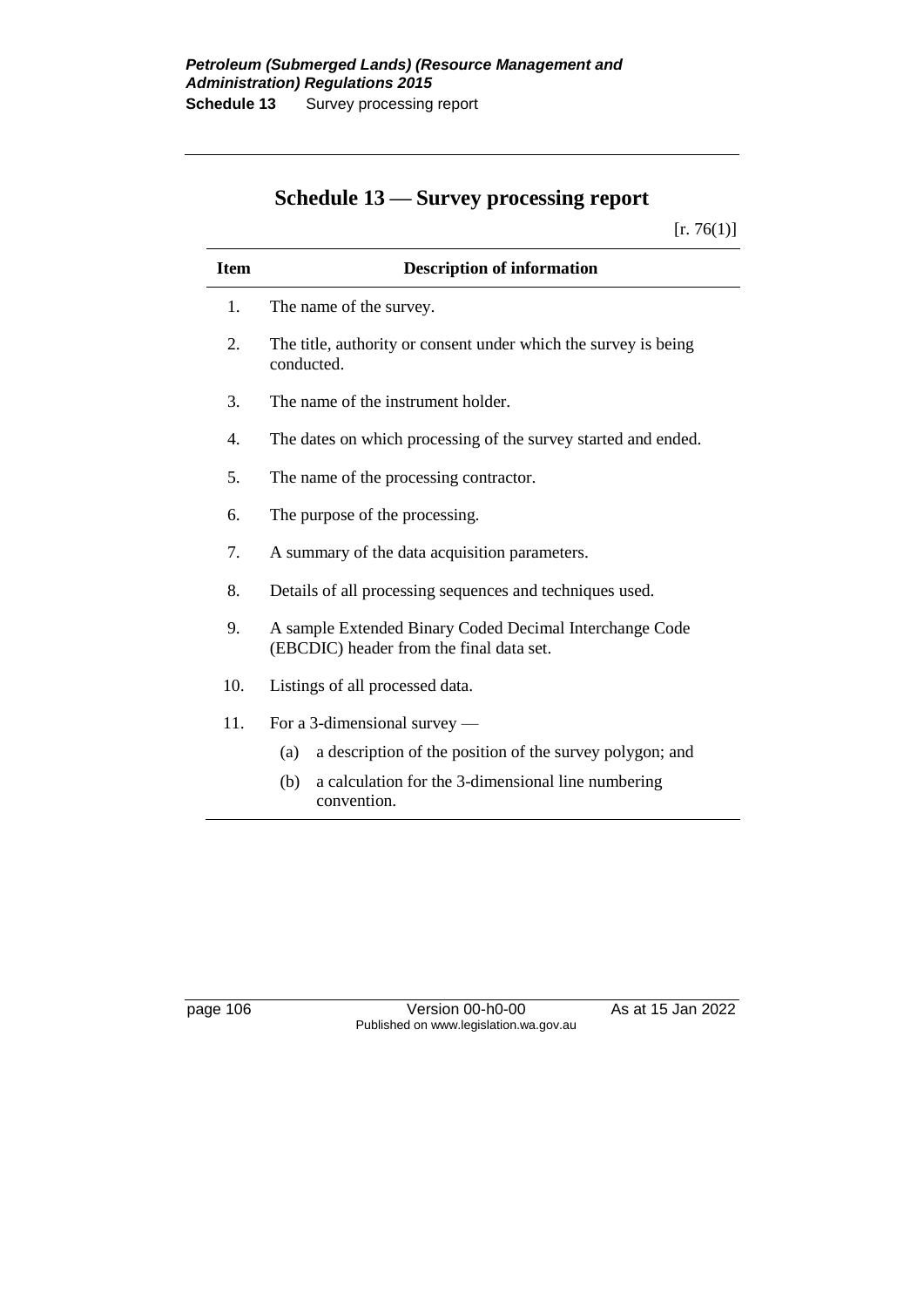|  | Schedule 14 — Interpretative survey data |  |
|--|------------------------------------------|--|
|--|------------------------------------------|--|

#### $[r. 77(1)]$

| <b>Item</b> | Type of data                            | Standard media                           | <b>Standard formats</b>     |
|-------------|-----------------------------------------|------------------------------------------|-----------------------------|
|             | Digital images of<br>interpretation map | CD-ROM, DVD<br>or portable hard<br>drive | Georeferenced TIF<br>or PDF |

As at 15 Jan 2022 Version 00-h0-00 page 107 Published on www.legislation.wa.gov.au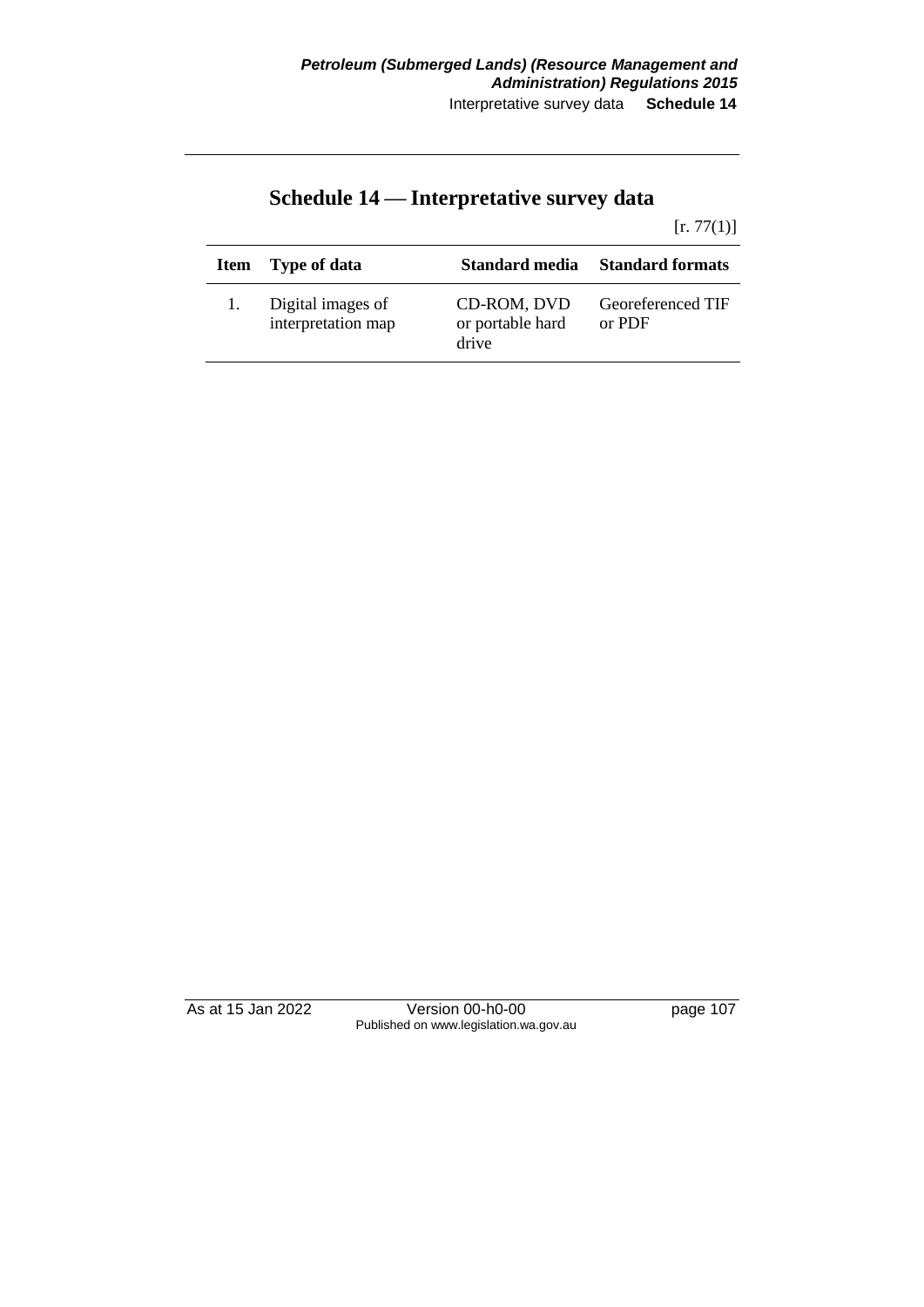# **Schedule 15 — Survey interpretation report**

 $[r. 77(1)]$ 

| <b>Item</b> | <b>Description of information</b>                                                                                           |
|-------------|-----------------------------------------------------------------------------------------------------------------------------|
| 1.          | The name of the survey.                                                                                                     |
| 2.          | The title, authority or consent under which the survey is being<br>conducted.                                               |
| 3.          | The name of the instrument holder.                                                                                          |
| 4.          | A description of the objectives of the interpretation.                                                                      |
| 5.          | For a seismic survey $-$                                                                                                    |
|             | a list of the surfaces interpreted; and<br>(a)                                                                              |
|             | a justification of the surfaces interpreted, including synthetic<br>(b)<br>seismograms if available; and                    |
|             | the velocity field used to convert time to depth (including<br>(c)<br>ASCII data) and the basis for the velocity field; and |
|             | if available, time slices to describe the environment of<br>(d)<br>deposition.                                              |
| 6.          | A bathymetric map of the survey area.                                                                                       |
| 7.          | An index of the maps created during the interpretation.                                                                     |

page 108 Version 00-h0-00 As at 15 Jan 2022 Published on www.legislation.wa.gov.au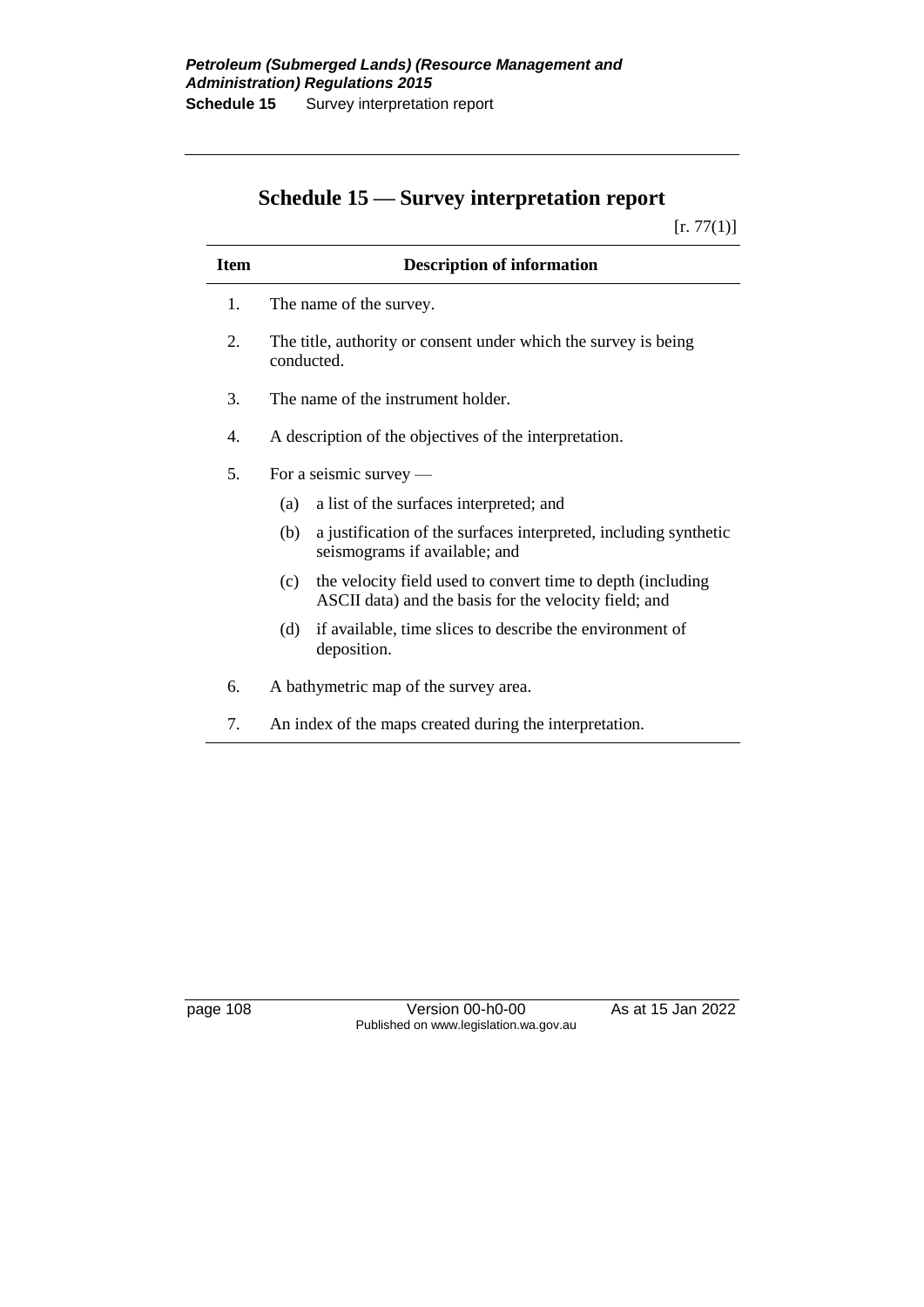# **Schedule 16 — Monthly production report**

 $[r. 78(1)]$ 

| <b>Item</b> |     | <b>Description of information</b>                                                                                          |
|-------------|-----|----------------------------------------------------------------------------------------------------------------------------|
| 1.          |     | For each well in the licence area —                                                                                        |
|             | (a) | the well's identification name and number; and                                                                             |
|             | (b) | a summary of all work that has been performed on the well<br>during the month; and                                         |
|             | (c) | the results of production tests for the well, including the<br>parameters of the test; and                                 |
|             | (d) | the well's operational status at the end of the month; and                                                                 |
|             | (e) | the number of days of production during the month; and                                                                     |
|             | (f) | the cumulative quantities of water and of liquid and gaseous<br>petroleum produced or injected as at the end of the month. |
| 2.          |     | For the licence area —                                                                                                     |
|             | (a) | the total quantities of each of the following for the month —                                                              |
|             |     | (i)<br>liquid and gaseous petroleum produced;                                                                              |
|             |     | (ii)<br>liquid and gaseous petroleum used;                                                                                 |
|             |     | (iii)<br>liquid and gaseous petroleum injected;                                                                            |
|             |     | gaseous petroleum flared or vented;<br>(iv)                                                                                |
|             |     | liquid petroleum stored;<br>(v)                                                                                            |
|             |     | (vi)<br>liquid and gaseous petroleum delivered from the<br>area:                                                           |
|             |     | water produced;<br>(vii)                                                                                                   |
|             |     | (viii) water injected;                                                                                                     |
|             |     | and                                                                                                                        |
|             | (b) | the cumulative quantities of water and of liquid and gaseous<br>petroleum produced or injected as at the end of the month. |

As at 15 Jan 2022 Version 00-h0-00 page 109 Published on www.legislation.wa.gov.au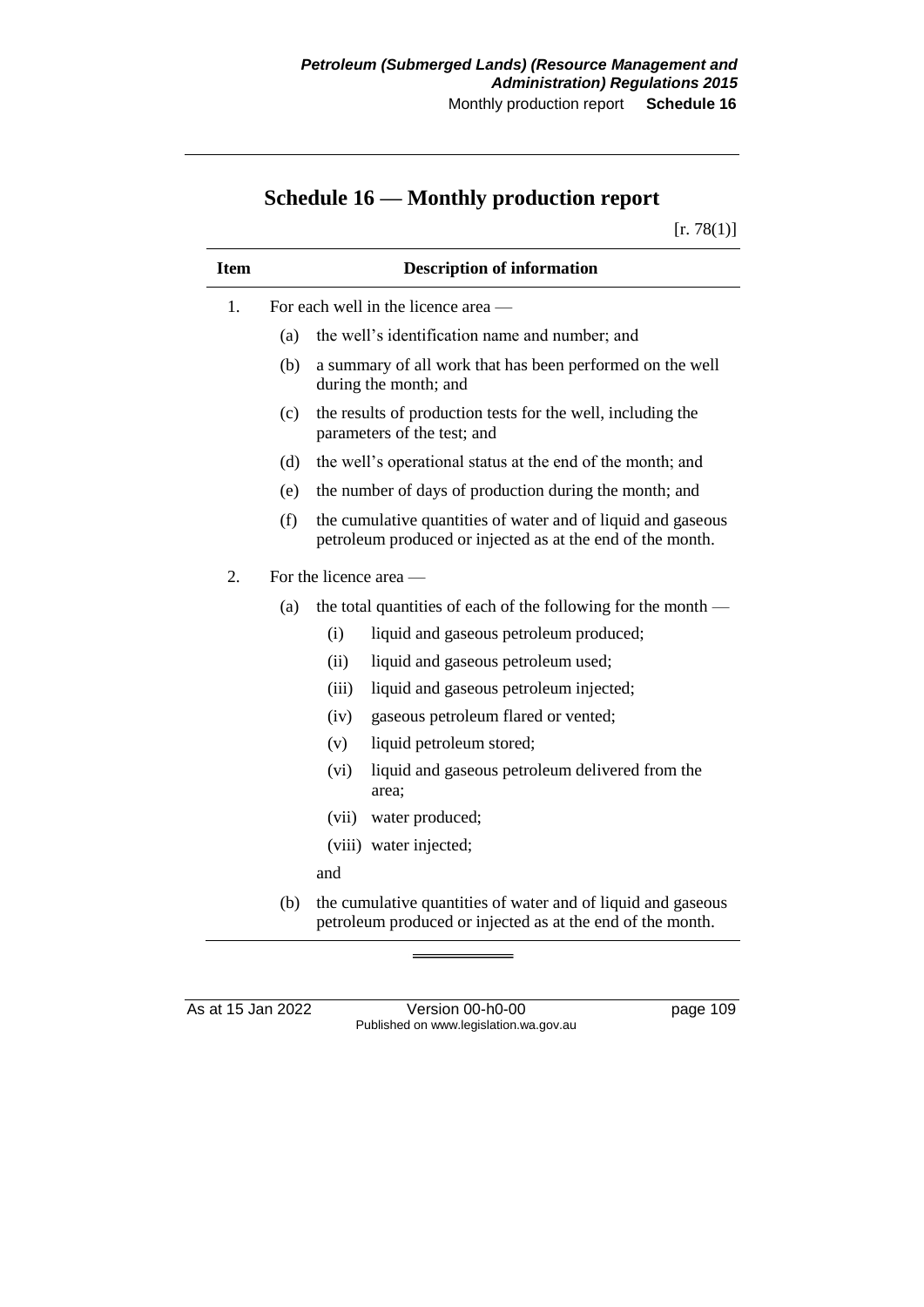# **Notes**

This is a compilation of the *Petroleum (Submerged Lands) (Resource Management and Administration) Regulations 2015* and includes amendments made by other written laws. For provisions that have come into operation see the compilation table.

### **Compilation table**

| <b>Citation</b>                                                                              | <b>Published</b>           | <b>Commencement</b>                                                                                                                                                                                  |
|----------------------------------------------------------------------------------------------|----------------------------|------------------------------------------------------------------------------------------------------------------------------------------------------------------------------------------------------|
| Petroleum (Submerged Lands)<br>(Resource Management and<br>Administration) Regulations 2015  | 30 Jun 2015<br>p. 2533-651 | r. 1 and 2:30 Jun 2015<br>(see r. $2(a)$ );<br>Pt. 9: 1 Jul 2015 (see s. r. 2(b)<br>and Gazette 30 Jun 2015<br>p. 2321);<br>Regulations other than r. 1, 2 and<br>Pt. 9: 1 Jul 2015 (see r. $2(c)$ ) |
| Mines and Petroleum Regulations<br>Amendment (Fees and Levies)<br>Regulations 2016 Pt. 10    | 24 Jun 2016<br>p. 2325-34  | 1 Jul 2016 (see r. 2(b))                                                                                                                                                                             |
| Mines and Petroleum Regulations<br>Amendment (Fees and Charges)<br>Regulations 2017 Pt. 10   | 23 Jun 2017<br>p. 3279-309 | 1 Jul 2017 (see r. 2(b))                                                                                                                                                                             |
| Mines and Petroleum Regulations<br>Amendment (Fees and Charges)<br>Regulations 2018 Pt. 10   | 25 Jun 2018<br>p. 2297-324 | 1 Jul 2018 (see r. 2(b))                                                                                                                                                                             |
| Mines and Petroleum Regulations<br>Amendment (Fees and Charges)<br>Regulations 2019 Pt. 9    | 18 Jun 2019<br>p. 2040-56  | 1 Jul 2019 (see r. 2(b))                                                                                                                                                                             |
| Mines and Petroleum Regulations<br>Amendment (Fees and Charges)<br>Regulations 2020 Pt. 12   | SL 2020/93<br>26 Jun 2020  | 1 Jul 2020 (see r. 2(b))                                                                                                                                                                             |
| Mines and Petroleum Regulations<br>Amendment (Royalty Information)<br>Regulations 2022 Pt. 4 | SL 2022/1<br>14 Jan 2022   | 15 Jan 2022 (see r. 2(b))                                                                                                                                                                            |

page 110 Version 00-h0-00 As at 15 Jan 2022 Published on www.legislation.wa.gov.au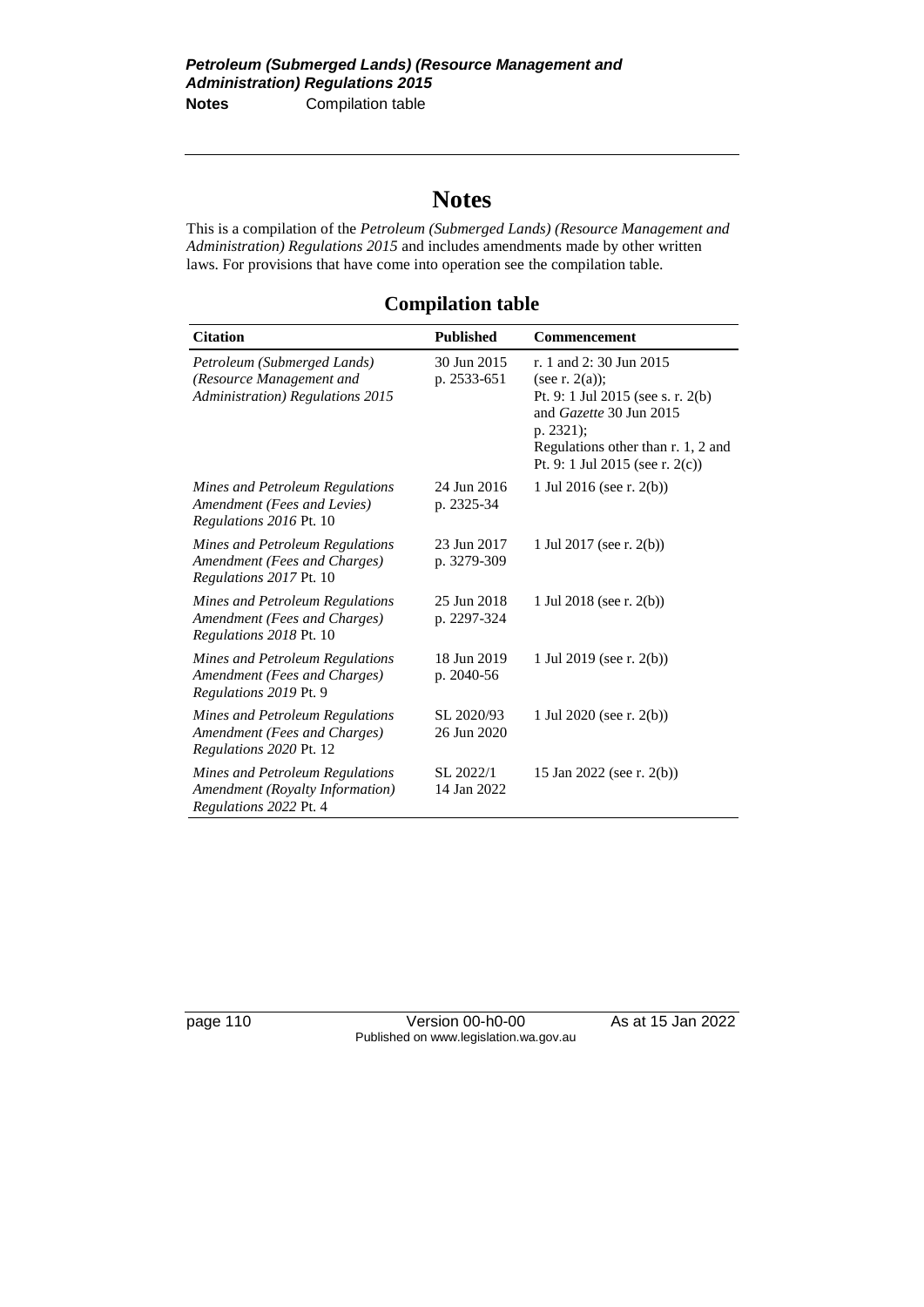Defined terms

## **Defined terms**

[This is a list of terms defined and the provisions where they are defined. The list is not part of the law.]

| <b>Defined term</b> | Provision(s) |
|---------------------|--------------|
|                     |              |
|                     |              |
|                     |              |
|                     |              |
|                     |              |
|                     |              |
|                     |              |
|                     |              |
|                     |              |
|                     |              |
|                     |              |
|                     |              |
|                     |              |
|                     |              |
|                     |              |
|                     |              |
|                     |              |
|                     |              |
|                     |              |
|                     |              |
|                     |              |
|                     |              |
|                     |              |
|                     |              |
|                     |              |
|                     |              |
|                     |              |
|                     |              |
|                     |              |
|                     |              |
|                     |              |
|                     |              |
|                     |              |
|                     |              |
|                     |              |
|                     |              |
|                     |              |
|                     |              |
|                     |              |
|                     |              |

As at 15 Jan 2022

Version 00-h0-00 Published on www.legislation.wa.gov.au page 111